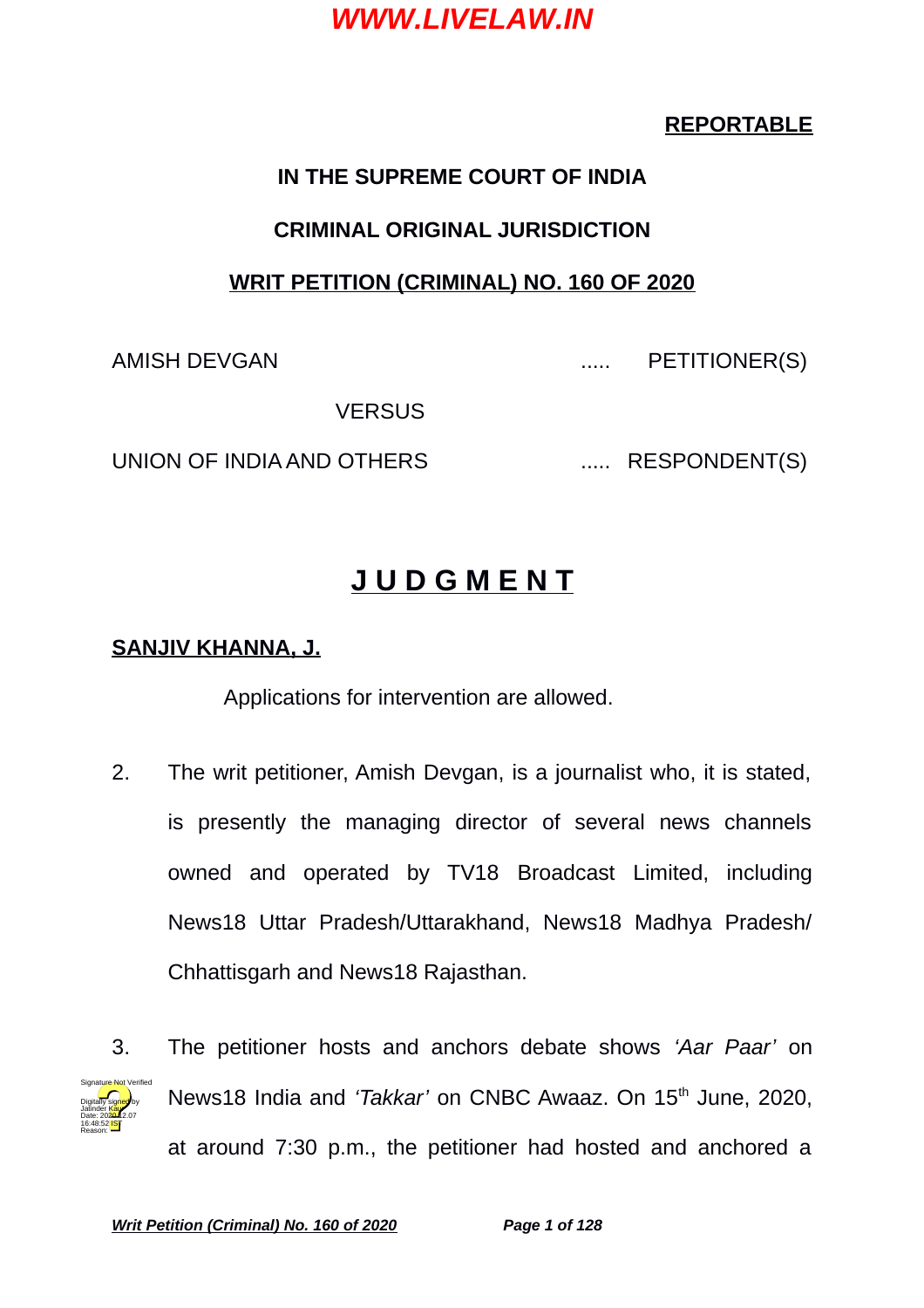debate on the enactment $1$  which, while excluding Ayodhya, prohibits conversion and provides for maintenance of the religious character of places of worship as it existed on  $15<sup>th</sup>$  August, 1947. Some Hindu priest organisations had challenged vires of this Act before the Supreme Court, and reportedly a Muslim organization had filed a petition opposing the challenge.

4. Post the telecast as many as seven First Information Reports (FIRs) concerning the episode were filed and registered against the petitioner in the States of Rajasthan, Telangana, Maharashtra and Madhya Pradesh. The details of the FIRs are as under:

| S.No. | FIR No.  | <b>Sections</b>                 | <b>Police Station / State</b> |
|-------|----------|---------------------------------|-------------------------------|
| 1.    | 78/2020  | 153B, 295A, 298 IPC             | Dargah, Ajmer                 |
|       |          | Information<br>66F -<br>of l    | (Rajasthan)                   |
|       |          | Technology Act, 2000            |                               |
| 2.    | 50/2020  | 153B, 295A, 298 IPC             | Makbara, Kota                 |
|       |          | 0f<br><b>Information</b><br>66F | (Rajasthan)                   |
|       |          | Technology Act, 2000            |                               |
| 3.    | 173/2020 | <b>295A IPC</b>                 | Bahadurpura,                  |
|       |          |                                 | <b>Hyderabad City</b>         |
|       |          |                                 | (Telangana)                   |
| 4.    |          | 218/2020 295A IPC               | Itwara, Nanded                |
|       |          |                                 | (Maharashtra)                 |
| 5.    | 217/2020 | 153A, 295A, 505(2) IPC          | Paidhuni, Mumbai              |
|       |          |                                 | (Maharashtra)                 |
| 6.    |          | 674/2020 295A IPC               | Originally registered at      |
|       |          |                                 | P.S. Omati, Jabalpur          |
|       |          |                                 | (Madhya Pradesh)              |
|       |          |                                 | and subsequently on           |
|       |          |                                 | 30th June 2020 was            |
|       |          |                                 | transferred to P.S.,          |
|       |          |                                 | Sector-20, Gautam             |
|       |          |                                 | <b>Buddh Nagar</b>            |
|       |          |                                 | (Uttar Pradesh)               |

<span id="page-1-0"></span><sup>1</sup> The Places of Worship (Special Provisions) Act, 1991.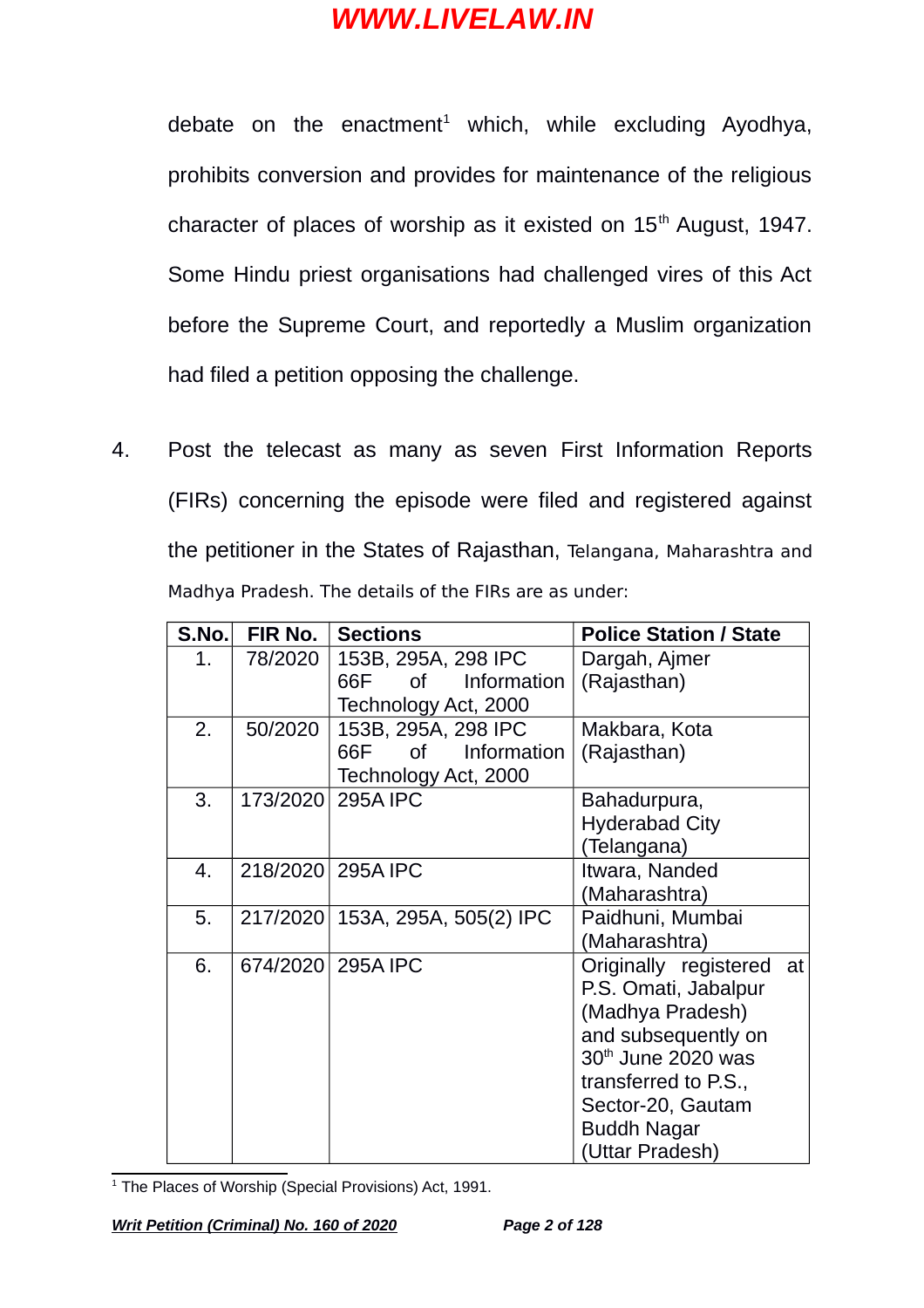| 337/2020 295A IPC | Naya Nagar, Thane |
|-------------------|-------------------|
|                   | (Maharashtra)     |

The gist of the FIRs is almost identical. The petitioner, while hosting the debate, had described *Pir Hazrat Moinuddin Chishti*, also known as *Pir Hazrat Khwaja Gareeb Nawaz*, as *"aakrantak Chishti aya... aakrantak Chishti aya... lootera Chishti aya... uske baad dharam badle"*. Translated in English the words spoken would read – *"Terrorist Chishti came. Terrorist Chishti came. Robber Chishti came - thereafter the religion changed,"* imputing that 'the *Pir Hazrat Moinuddin Chishti*, a terrorist and robber, had by fear and intimidation coerced Hindus to embrace Islam.' It is alleged that the petitioner had deliberately and intentionally insulted a *Pir* or a pious saint belonging to the Muslim community, revered even by Hindus, and thereby hurt and incited religious hatred towards Muslims.

5. The petitioner, as per the writ petition, claims that post the telecast he was abused and given death threats on his phone, Twitter, Facebook and other social media platforms. Fearing for his life and limb, the petitioner had filed FIR No. 539 of 2020 dated  $20<sup>th</sup>$  June, 2020 at P.S. Sector-20, Noida, Uttar Pradesh, and submitted the links to the threats received through social media platforms.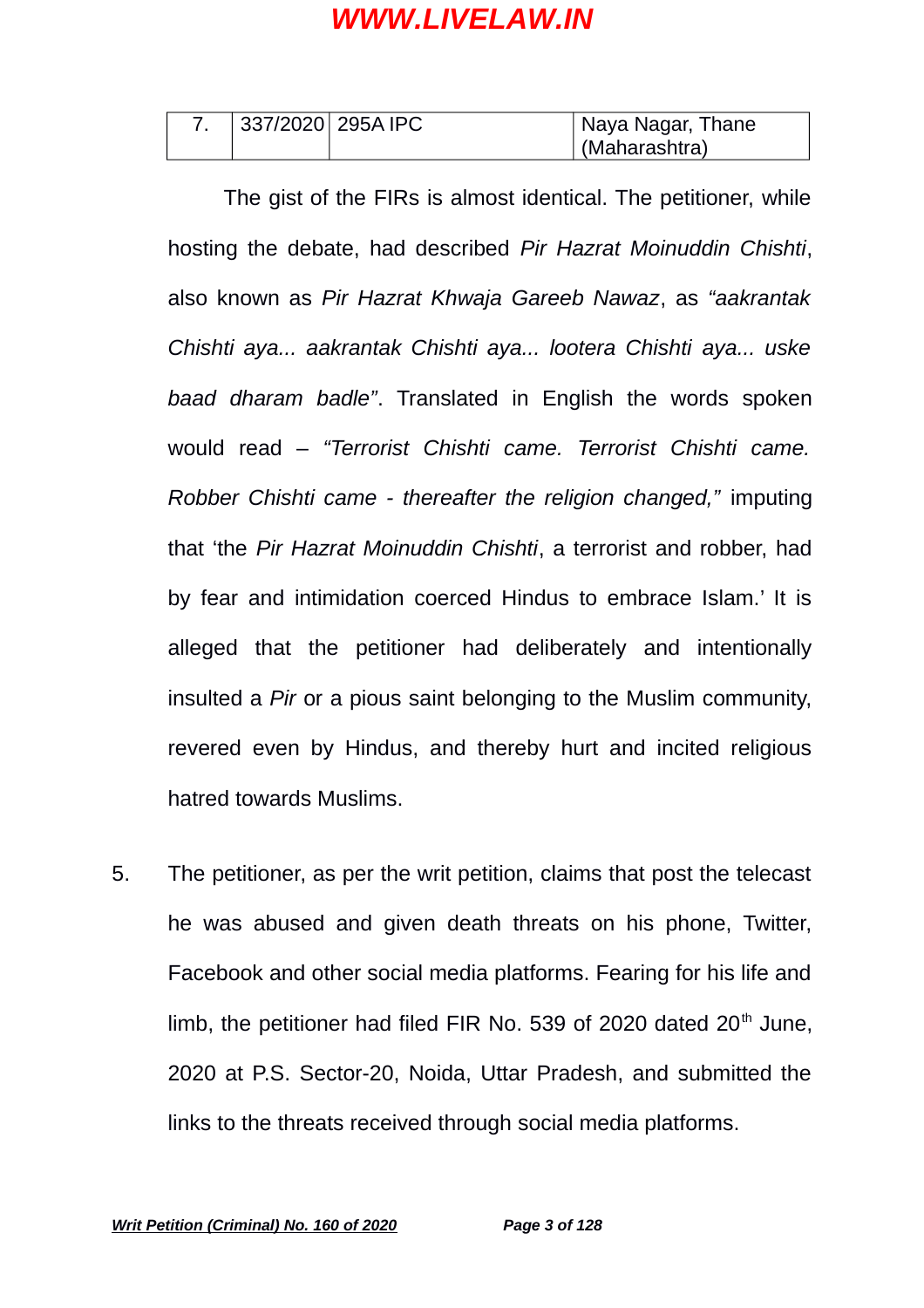- 6. On or about  $22^{nd}$  June, 2020, the present writ petition was filed under Article 32 of the Constitution of India with an application for interim relief. This writ petition came up for hearing on  $26<sup>th</sup>$  June, 2020 whereby notice was issued with a direction to the petitioner to implead the informants in the respective FIRs/complaints. An interim order was passed directing that till the next date of hearing there would be a stay on further steps/action on the FIRs mentioned in the writ petition, relating to the telecast dated  $15<sup>th</sup>$ June, 2020, and the petitioner was protected against any coercive process arising out of or relating to the said FIRs.
- 7. Pursuant to the aforesaid liberty, the writ petition was amended to implead the complainants. Thereafter, the writ petition was amended on a second occasion. The prayers made in the last amended writ petition to this Court are:

(a) for issue of writ of certiorari, quashing the complaints/FIRs referred to above or any other FIR or criminal complaint which may be filed thereafter relating to the telecast in question dated  $15<sup>th</sup>$  June, 2020;

(b) strictly in the alternative, transfer and club the FIRs mentioned above or elsewhere in the country with the first FIR, i.e. FIR No. 78, P.S. Dargah, Ajmer, Rajasthan;

(c) issue a writ of mandamus to the effect that no coercive process shall be taken against the petitioner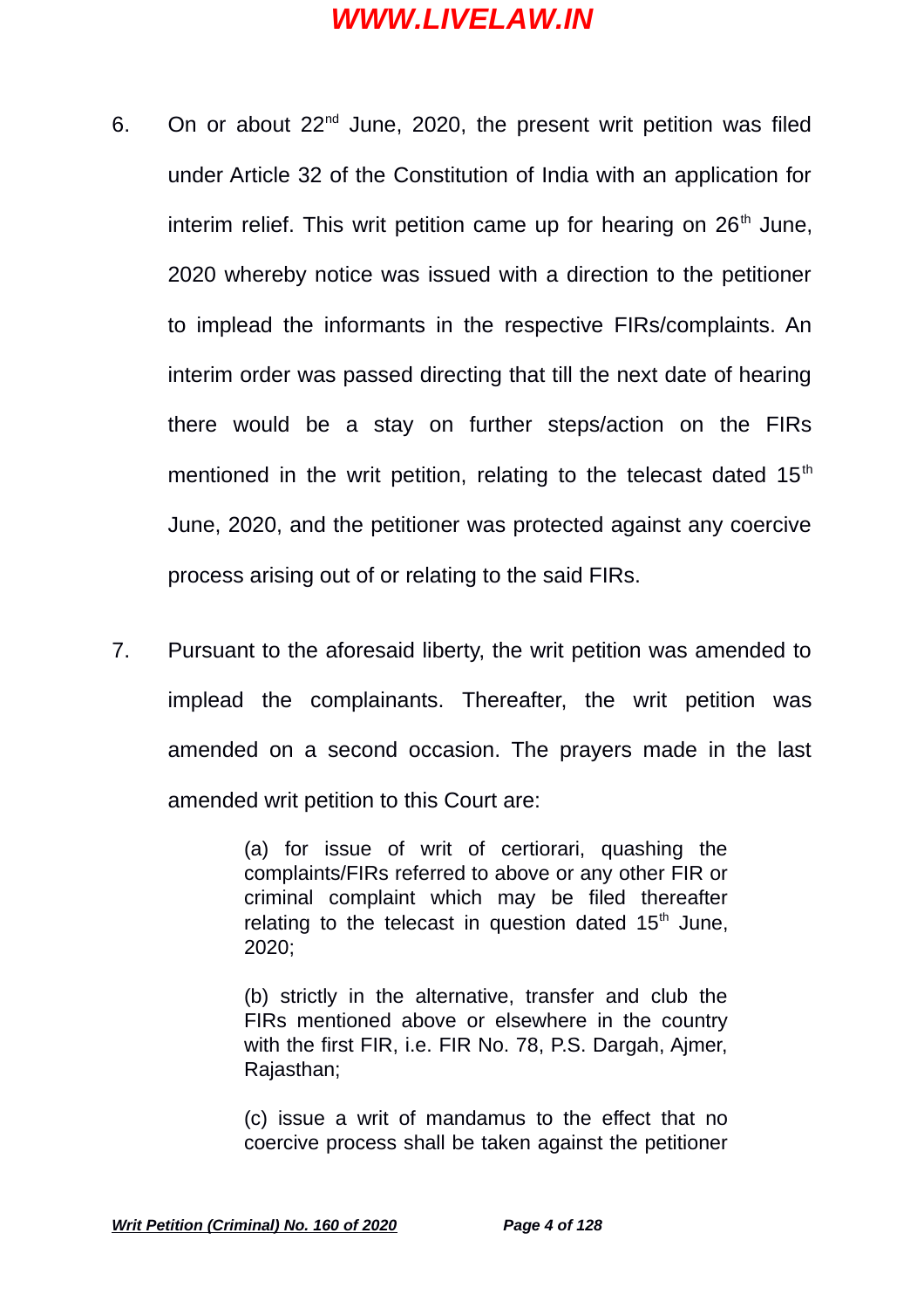in the FIRs so lodged or subsequent complaint or FIRs on the subject broadcast; and

(d) direct the Union of India to provide adequate safety and security to the petitioner, his family members and his colleagues at various places in the country."

8. The petitioner, in his submissions, claims that he has faith in *Banda Nawaz Hazrat Khwaja Moinuddin Chishti* and has also gone on *Ziyarat* pilgrimage to Ajmer Sharif to offer respects and to worship. Expressing regret, the petitioner claims that the attributed words were uttered inadvertently and by mistake; in fact, the petitioner wanted to refer to Alauddin Khilji and not *Gareeb Nawaz Khwaja Moinuddin Chishti*. Realising his mistake and to amend the inadvertent error, and to dispel doubts and vindicate himself, the petitioner had promptly issued a clarification and an apology vide a tweet dated  $17<sup>th</sup>$  June 2020. A video with similar clarification and apology was also telecast by the news channel on the very same day. Contention of the petitioner is that in a whirl, he had taken the name of *Chishti* though he had no such intention, and he laments his lapse as he did not wish to hurt anybody. Accordingly, he had apologised to anyone who had been hurt. In addition, a number of submissions have been made by the petitioner, which are summarised as under: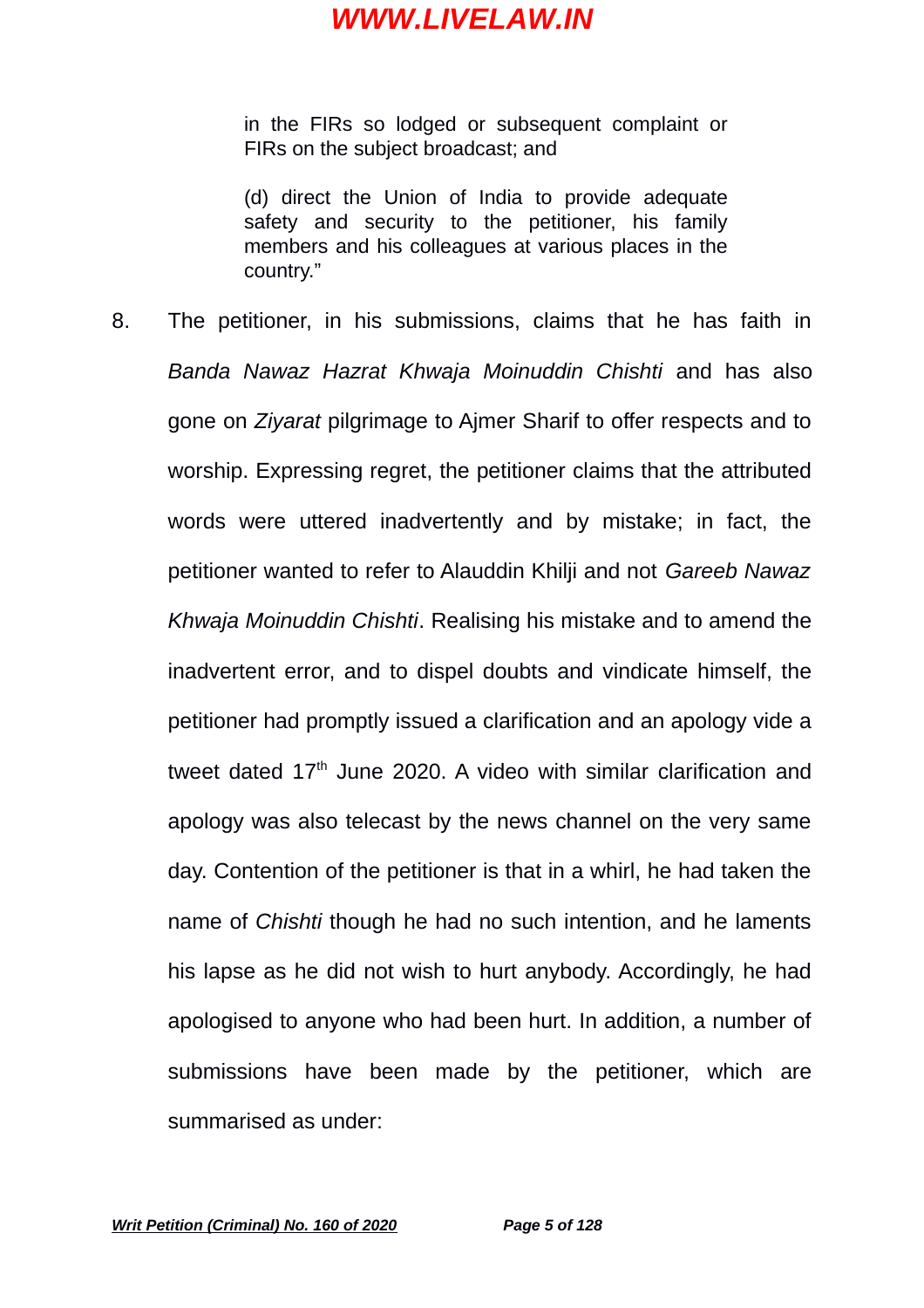- Multiple FIRs arising out of the same incident are abuse of law, and violate fundamental rights of the petitioner and freedom of press, causing a chilling effect on the freedom of speech and expression.
- The FIRs are meant to harass and intimidate the petitioner; no part of 'cause of action' has arisen in the areas where the FIRs were lodged.
- On interpretation of Sections 153A, 295A, and 505(2) of the Indian Penal Code, 1860 (in short, the 'Penal Code') and Section 66-F of the Information Technology Act, 2000, (in short, the 'IT Act'), no offence whatsoever can be made out; the allegations are based upon utterances in isolation by picking up select words and not on the programme as a whole; the petitioner did not have any malicious intent and *mens rea* to outrage religious beliefs and feelings; the programme has to be judged from the standard of a reasonable and strong-minded person and at best the words exhibit carelessness without any deliberate and malicious intent, which fall outside the ambit of Sections 153A, 295A and 505(2) of the Penal Code.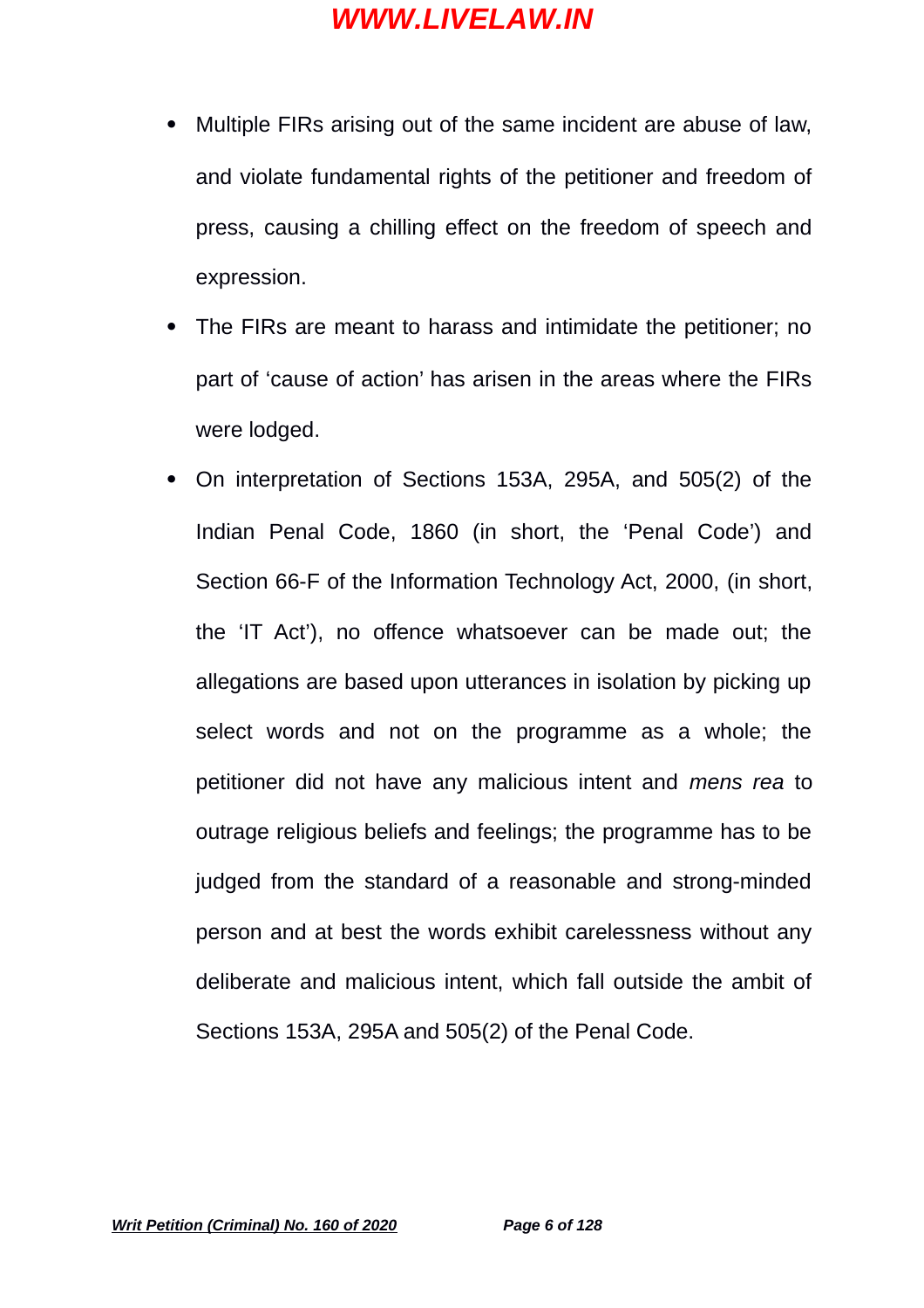- In the alternative, it is submitted that a case of trifle or minor harm is made out, which would be covered by Section 95 of the Penal Code.
- Again, in the alternative, it is submitted that all the FIRs should be clubbed and transferred to Noida or Delhi.

Counsel for the petitioner has relied upon the following decisions in support of his contention – *Arnab Ranjan Goswami* v. *Union of India and Others*, [2](#page-6-0) *Balwant Singh and Another* v. *State of Punjab*, [3](#page-6-1)  *Bhagwati Charan Shukla s/o. Ravishankar Shukla* v. *Provincial Government, C.P. & Berar*, [4](#page-6-2)  *Bilal Ahmed Kaloo* v. *State of A.P.*, [5](#page-6-3)  *Brij Bhushan and Another* v. *State of Delhi*, [6](#page-6-4) *Devi Sharan Sharma* v. *Emperor*, [7](#page-6-5)  *Emperor* v. *Sadashiv Narayan Bhalerao*, [8](#page-6-6)  *Gopal Vinayak Godse* v. *Union of India*, [9](#page-6-7) *Her Majesty the Queen* v. *James Keegstra*, [10](#page-6-8) *Niharendu Dutt Majumdar* v. *The King-Emperor*, [11](#page-6-9) *K.A. Abbas* v. *Union of India*

- <span id="page-6-2"></span><sup>4</sup> AIR 1947 Nagpur 1
- <span id="page-6-3"></span>5 (1997) 7 SCC 431
- <span id="page-6-4"></span><sup>6</sup> AIR 1950 SC 129
- <span id="page-6-5"></span><sup>7</sup> AIR 1927 Lah 594
- <span id="page-6-6"></span><sup>8</sup> AIR 1947 PC 82
- <span id="page-6-7"></span><sup>9</sup> AIR 1971 Bom 56
- <span id="page-6-8"></span><sup>10</sup> (1990) 3 SCR 697
- <span id="page-6-9"></span><sup>11</sup> 1942 FCR 38

*Writ Petition (Criminal) No. 160 of 2020 Page 7 of 128*

<span id="page-6-0"></span><sup>2</sup> (2020) SCC Online SC 462

<span id="page-6-1"></span><sup>3</sup> (1995) 3 SCC 214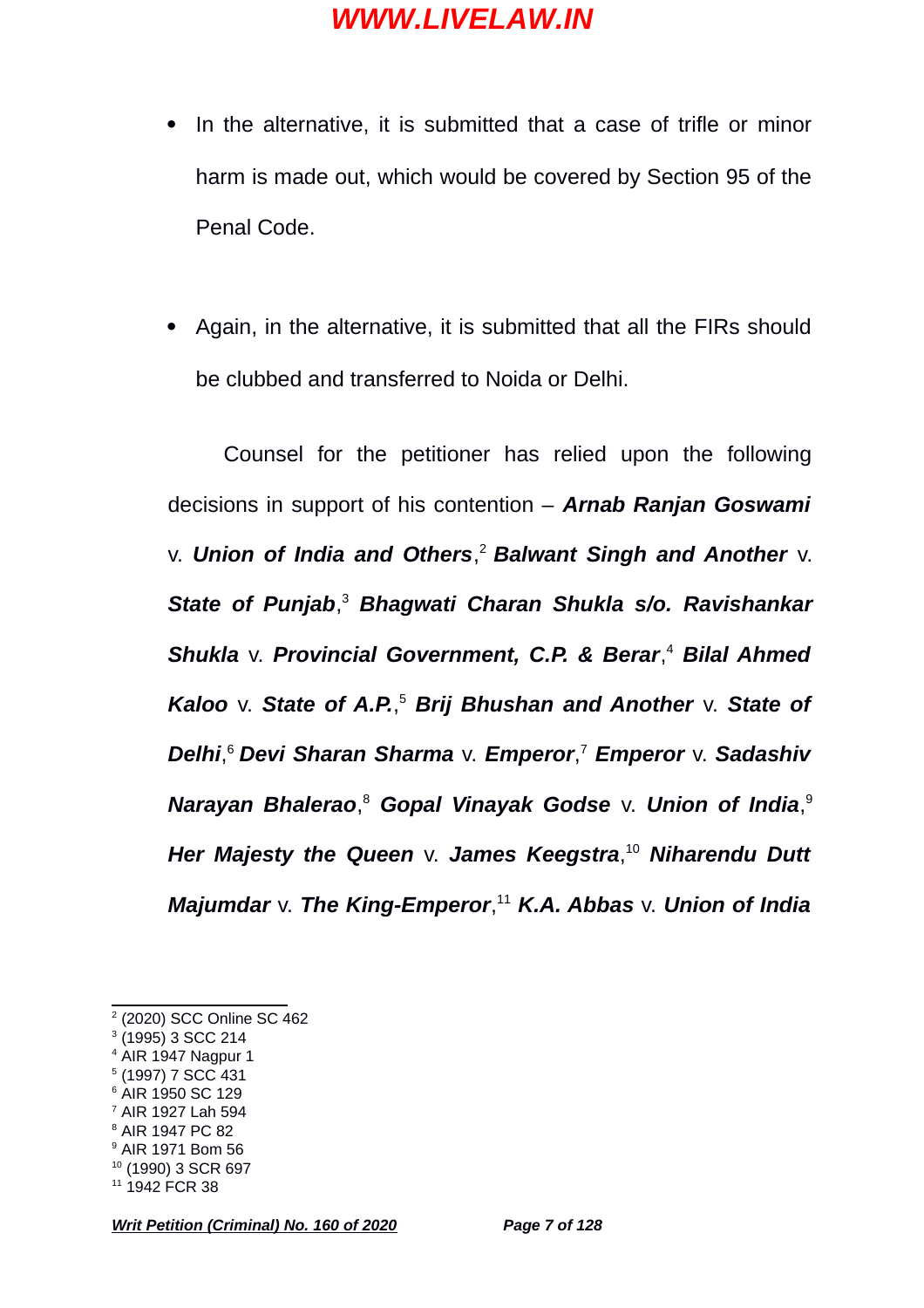*and Another*, [12](#page-7-0) *Kedar Nath Singh* v. *State of Bihar*, [13](#page-7-1) *Lalai Singh Yadav* v. *State of Uttar Pradesh*, [14](#page-7-2) *Lalita Kumari* v. *Government of Uttar Pradesh and Others*, [15](#page-7-3) *Mahendra Singh Dhoni* v. *Yerraguntla Shyamsundar and Another*, [16](#page-7-4) *Manzar Sayeed Khan* v. *State of Maharashtra and Another*, [17](#page-7-5) *P.K. Chakravarty* v. *The King*, [18](#page-7-6) *Pravasi Bhalai Sangathan* v. *Union of India and Others*, [19](#page-7-7) *Queen-Empress* v. *Bal Gangadhar Tilak*, [20](#page-7-8) *R.* v. *Zundel*, [21](#page-7-9) *R. P. Kapur* v. *State of Punjab*, [22](#page-7-10) *Ramesh S/o Chhotalal Dalal* v. *Union of India and Others*, [23](#page-7-11) *Ramji Lal Modi* v. *State of U.P.*, [24](#page-7-12) *Romesh Thappar* v. *State of Madras*, [25](#page-7-13) *Saskatchewan (Human Rights Commission) v*. *Whatcott*, [26](#page-7-14) *Shreya Singhal* v. *Union of India*, [27](#page-7-15) *State of Bihar and Another* v. *P.P. Sharma, IAS and Another*, [28](#page-7-16) *State of H.P.* v. *Pirthi Chand and Another*, [29](#page-7-17) *State of Haryana* v. *Bhajan Lal*, [30](#page-7-18) *State of U.P.* v.

<span id="page-7-18"></span><span id="page-7-17"></span><span id="page-7-16"></span><span id="page-7-15"></span><span id="page-7-14"></span><span id="page-7-13"></span><span id="page-7-12"></span><span id="page-7-11"></span>*Writ Petition (Criminal) No. 160 of 2020 Page 8 of 128*

<span id="page-7-10"></span><span id="page-7-9"></span><span id="page-7-8"></span><span id="page-7-7"></span><span id="page-7-6"></span><span id="page-7-5"></span><span id="page-7-4"></span><span id="page-7-3"></span><span id="page-7-2"></span><span id="page-7-1"></span><span id="page-7-0"></span><sup>&</sup>lt;sup>12</sup> (1970) 2 SCC 780 <sup>13</sup> AIR 1962 SC 955 <sup>14</sup> 1971 Crl.L.J. 1773 <sup>15</sup> (2014) 2 SCC 1 <sup>16</sup> (2017) 7 SCC 760  $17$  (2007) 5 SCC 1 <sup>18</sup> AIR 1926 Calcutta 1133 <sup>19</sup> (2014) 11 SCC 477 <sup>20</sup> ILR (1898) 22 Bombay 112 <sup>21</sup> [1992] 2 SCR 731 <sup>22</sup> AIR 1960 SC 866 <sup>23</sup> (1988) 1 SCC 668 <sup>24</sup> AIR 1957 SC 620 <sup>25</sup> AIR 1950 SC 124 <sup>26</sup> [2013] 1 SCR 467  $27$  (2015) 5 SCC 1 <sup>28</sup> 1992 Supp. (1) SCC 222 <sup>29</sup> (1996) 2 SCC 37 <sup>30</sup> 1991 Supp (1) SCC 335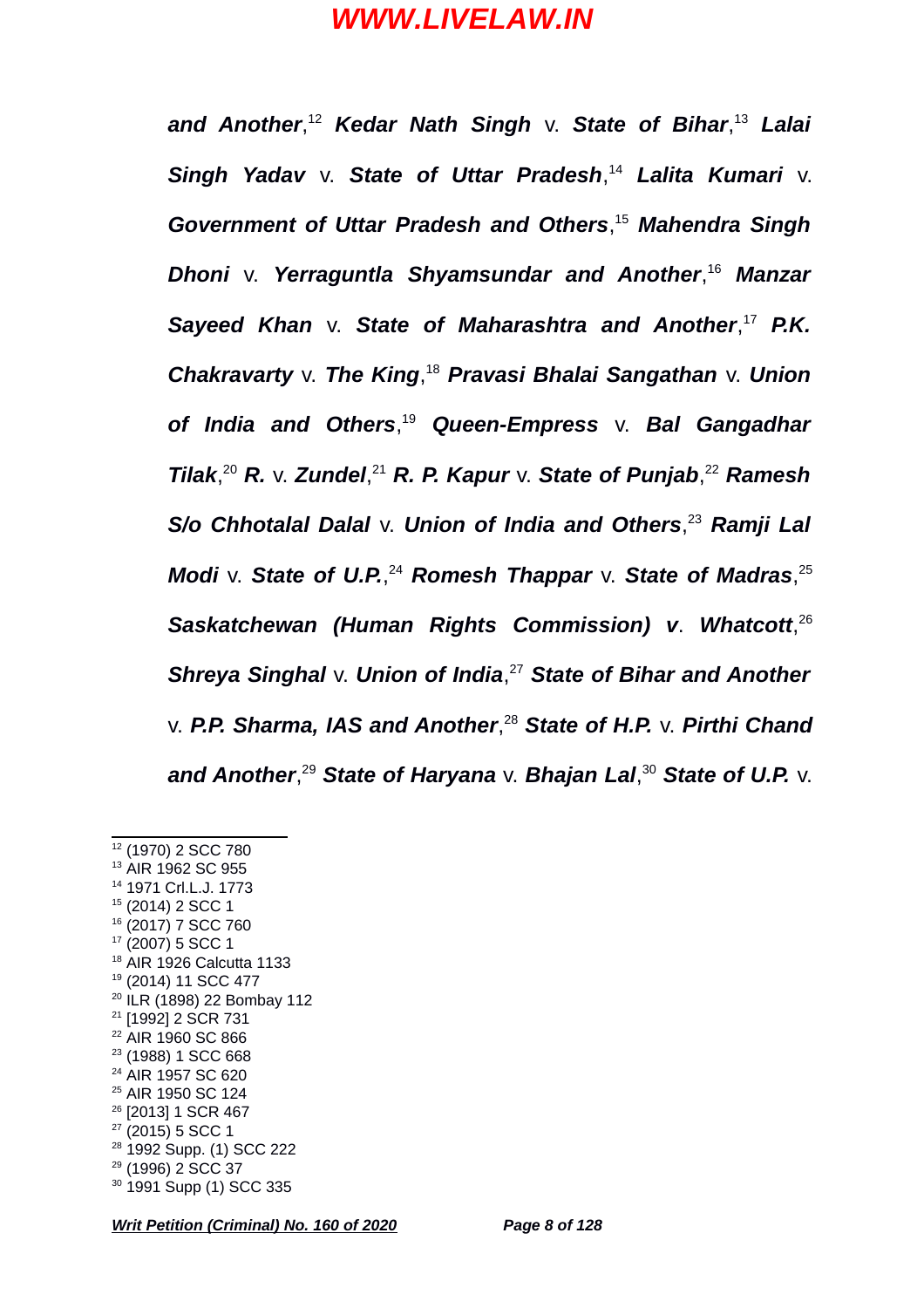*O.P. Sharma*, [31](#page-8-0) *Veeda Menez* v. *Yusuf Khan and Another*, [32](#page-8-1) *Neelam Mahajan v. Commissioner of Police and Others*, [33](#page-8-2) *Superintendent of Police, CBI and Others* v. *Tapan Kumar Singh*, [34](#page-8-3) *Superintendent, Central Prison, Fatehgarh and Another* v. *Dr. Ram Manohar Lohia*, [35](#page-8-4) *T.T. Antony* v. *State of Kerala and Others,[36](#page-8-5)* and *Virendra/ K.Narendra* v. *State of Punjab and Another*. [37](#page-8-6)

9. The prayers made by the petitioner are opposed by the states of Maharashtra, Rajasthan, Telangana and Uttar Pradesh, and the private respondents. The informants submit that the petitioner is a habitual offender and has on numerous earlier occasions offered similar apologies. The petitioner had twice repeated the words *'aakrantak Chishti aya,'* followed by the words *'lootera Chishti aya'*. This assertion on three occasions conveys and reflects the intention of the petitioner, who had described *Khwaja Moinuddin Chishti* as an invader, terrorist and robber who had come to India to convert its population to Islam. The pretext of inadvertent mistake is an afterthought and a sham and unreal defence.

- <span id="page-8-2"></span><sup>33</sup> 1993 (27) DRJ 357.
- <span id="page-8-3"></span> $34$  (2003) 6 SCC 175
- <span id="page-8-4"></span><sup>35</sup> AIR 1960 SC 633

<span id="page-8-0"></span><sup>31</sup> (1996) 7 SCC 705

<span id="page-8-1"></span><sup>&</sup>lt;sup>32</sup> 1966 SCR 123.

<span id="page-8-5"></span><sup>36</sup> (2001) 6 SCC 181

<span id="page-8-6"></span><sup>37</sup> AIR 1957 SC 896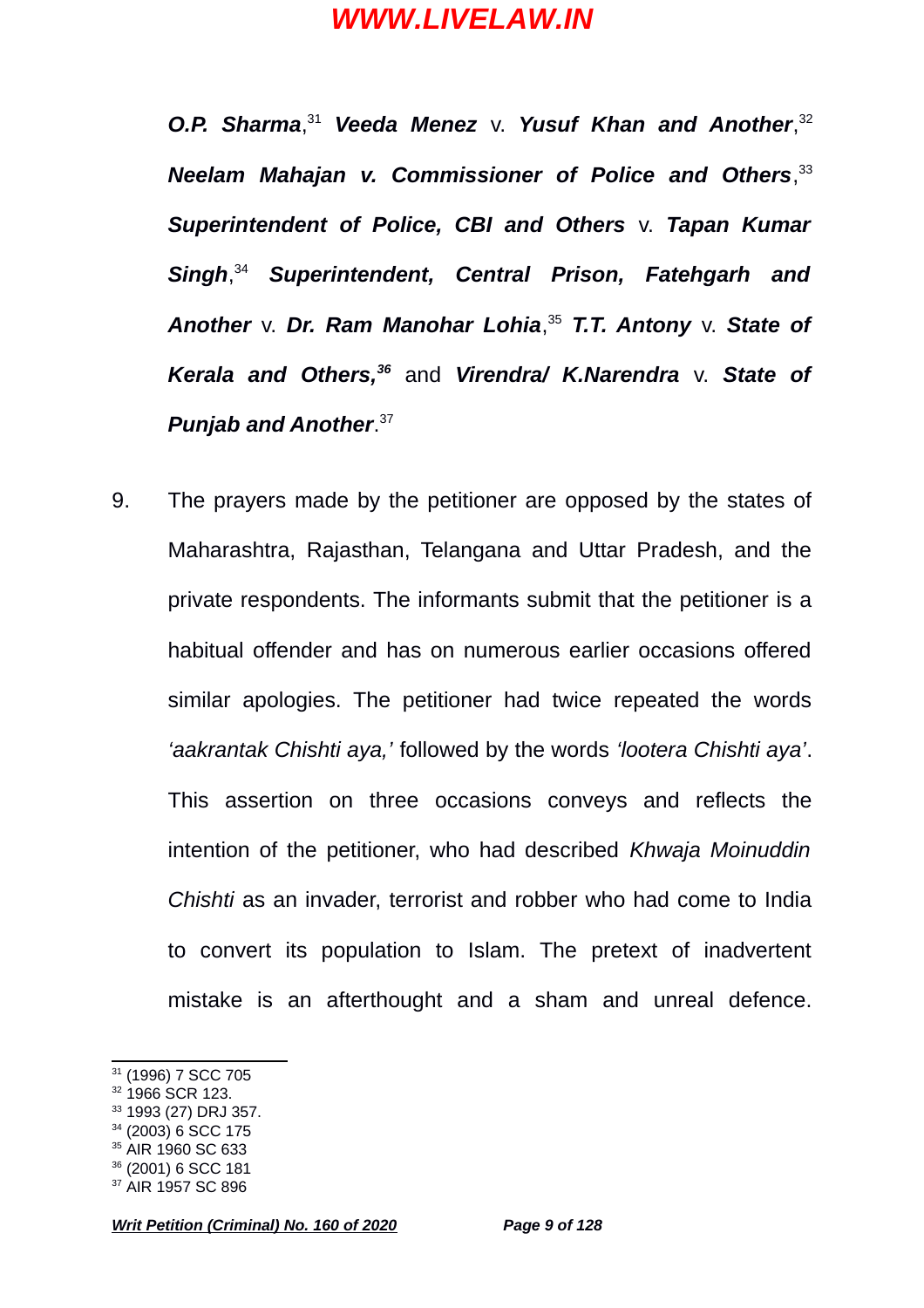Respondent No.9, namely, Saber Chausa Mohd. Naseer, in his affidavit has stated that the name of *Khwaja Moinuddin Chishti* as a Sufi Saint was taken by one of the panelists when the topic of conversion was being debated. The panelist had gone on record to state that the conversions at the time of *Khwaja Moinuddin Chishti* happened for moral, religious and spiritual reasons and the devotees and followers of *Khwaja Moinuddin Chishti* were inspired by his teachings. The affidavit also states that the discussion at that time was not in relation to Mughals or with reference to Aurangzeb or Allaudin Khilji. Further, the petitioner had tampered with the broadcast of the debate uploaded on YouTube on  $16<sup>th</sup>$ June, 2020, by deliberately deleting the part wherein the petitioner had used the word *'aakrantak Chishti'* (twice) and *'lootera Chishti*'. These acts of sieving out of offensive portions, and the subsequent apology were after the petitioner had learnt about the protests and registration of the FIRs at Ajmer and other places. The respondents claim that the apology is not genuine but an act of self-defence. FIR at Ajmer was registered on 16<sup>th</sup> June, 2020 at 11:58 p.m. whereas the first apology (via Twitter) of the petitioner appeared on  $17<sup>th</sup>$  June, 2020, at 12:12 a.m., i.e., nearly 30 hours after the live telecast of the show where offensive words were uttered by the petitioner.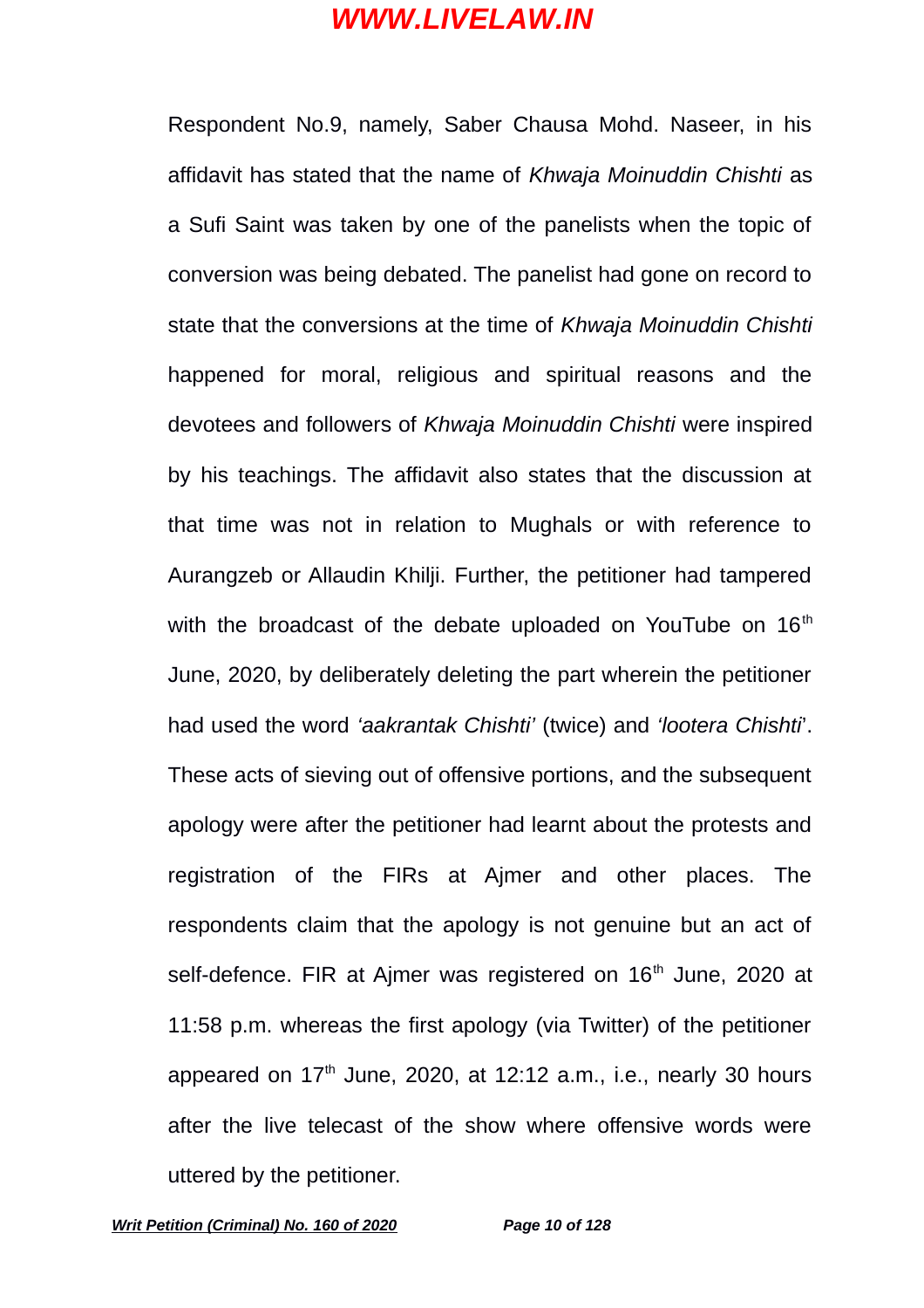- 10. The points raised by the respondents can be summarised as under:
	- The petition ought to be dismissed as Article 32 has been invoked in a cavalier manner. Remedy under section 482 of the Code of Criminal Procedure, 1973 (hereafter referred to as, 'Criminal Code') was available to the petitioner.<sup>[38](#page-10-0)</sup>
	- The offending words were uttered thrice by the petitioner, which shows his ill intention.<sup>[39](#page-10-1)</sup> The intention of the petitioner was to create disharmony between the two faiths/groups and to incite disorder.[40](#page-10-2)
	- The debate was a staged program, where no experts or
	-

historians were on the panel; the program was staged to malign

the Muslims and to promote hatred.<sup>[41](#page-10-3)</sup>

The themes of the programs hosted by the Petitioner are

communal.[42](#page-10-4)

• The conduct of the petitioner was against norms of journalistic

standards.<sup>[43](#page-10-5)</sup>

- 
- 
- 

speech. This was done after FIR was lodged as an attempt to

where he had removed the part containing the offensive

• Petitioner uploaded an edited version of the video on Youtube,

tamper/destroy the evidence.<sup>[44](#page-10-6)</sup>

<span id="page-10-1"></span><span id="page-10-0"></span>38 I.A. by Haji Syed Chisti, Khadim of Dargah; RESPONDENT NO. 9,

<span id="page-10-3"></span><span id="page-10-2"></span>

<span id="page-10-4"></span><sup>42</sup> Respondent no. 9, Respondent no. 10

<span id="page-10-5"></span><sup>43</sup> Respondent no. 6

<span id="page-10-6"></span><sup>44</sup> Respondent no. 9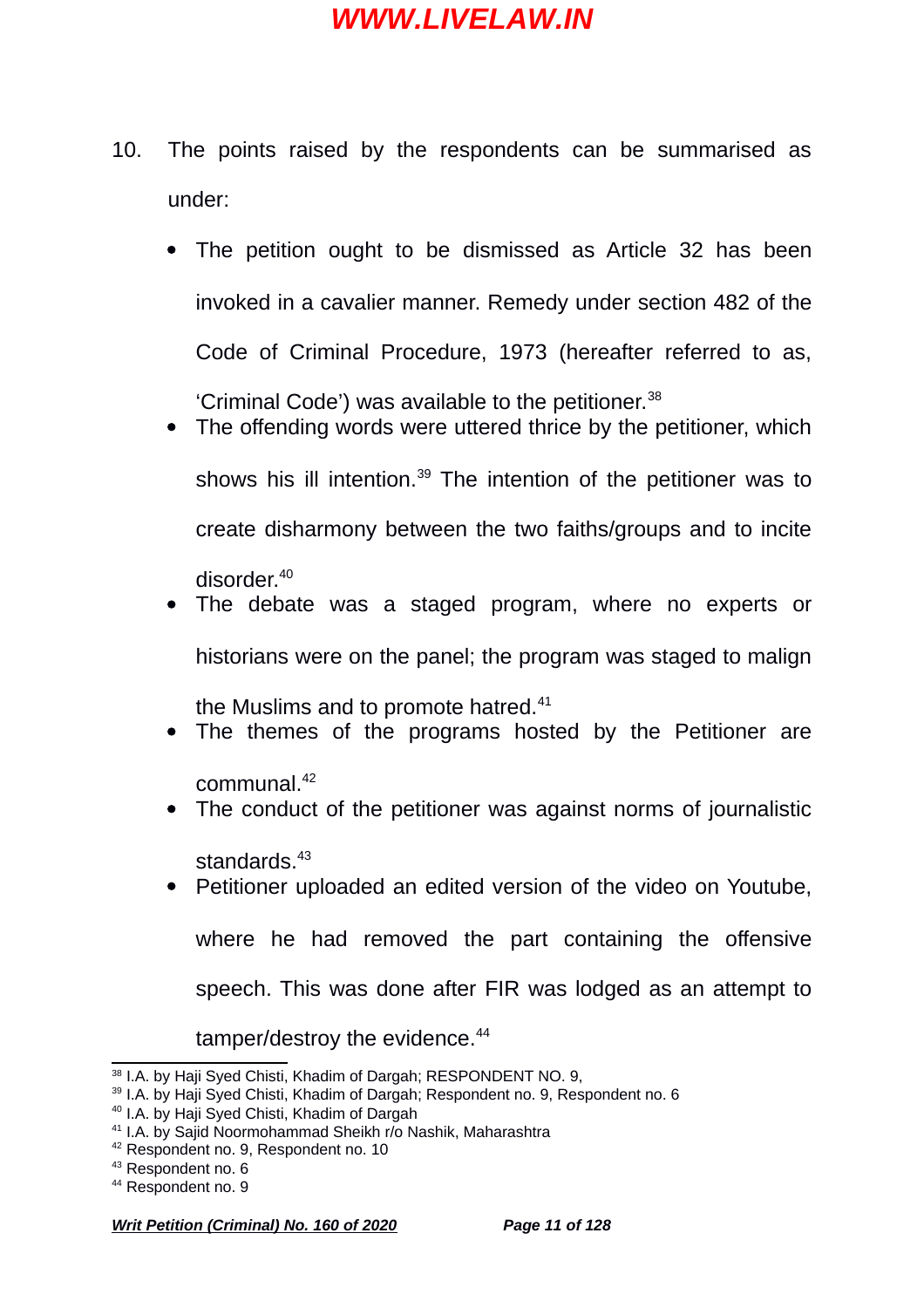- The Petitioner claimed that inadvertently he uttered "Chishti" in place of "Khilji", but there is no relation between these two historical figures. *Khwaja Chishti* came to India in 1136 when Md. Ghori was defeated by Prithvi Raj Chauhan for the first time in the battle of Tarain. Whereas, Khiljis ruled in India from 1290 to 1320. So Khilji and Khwaja Chishti were neither contemporaries nor related to each other.<sup>[45](#page-11-0)</sup>
- Apology by the Petitioner was an afterthought. It came only after the registration of FIR.<sup>[46](#page-11-1)</sup> The petitioner did not apologize initially and let the followers of Khwaja Chishti be outraged, in order to gain popularity.[47](#page-11-2)
- The two persons, whose credentials the petitioner has mentioned in the petition, to press that the members of the community have forgiven him, is false. These two people as TV personalities and nowhere represent the devotees of Khwaja Chishti.[48](#page-11-3)
- FIR need not have an encyclopaedia of the event. Even if only material facts have been disclosed, it is enough to continue with criminal proceedings.[49](#page-11-4)

<span id="page-11-0"></span><sup>&</sup>lt;sup>45</sup> Respondent no. 9

<span id="page-11-1"></span><sup>&</sup>lt;sup>46</sup> I.A. by Haij Syed Chisti, Khadim of Dargah; Respondent no. 9,

<span id="page-11-2"></span><sup>47</sup> I.A. by Haji Syed Chisti, Khadim of Dargah; Respondent no. 9,

<span id="page-11-3"></span><sup>48</sup> Respondent no. 9

<span id="page-11-4"></span><sup>49</sup> Respondent no. 9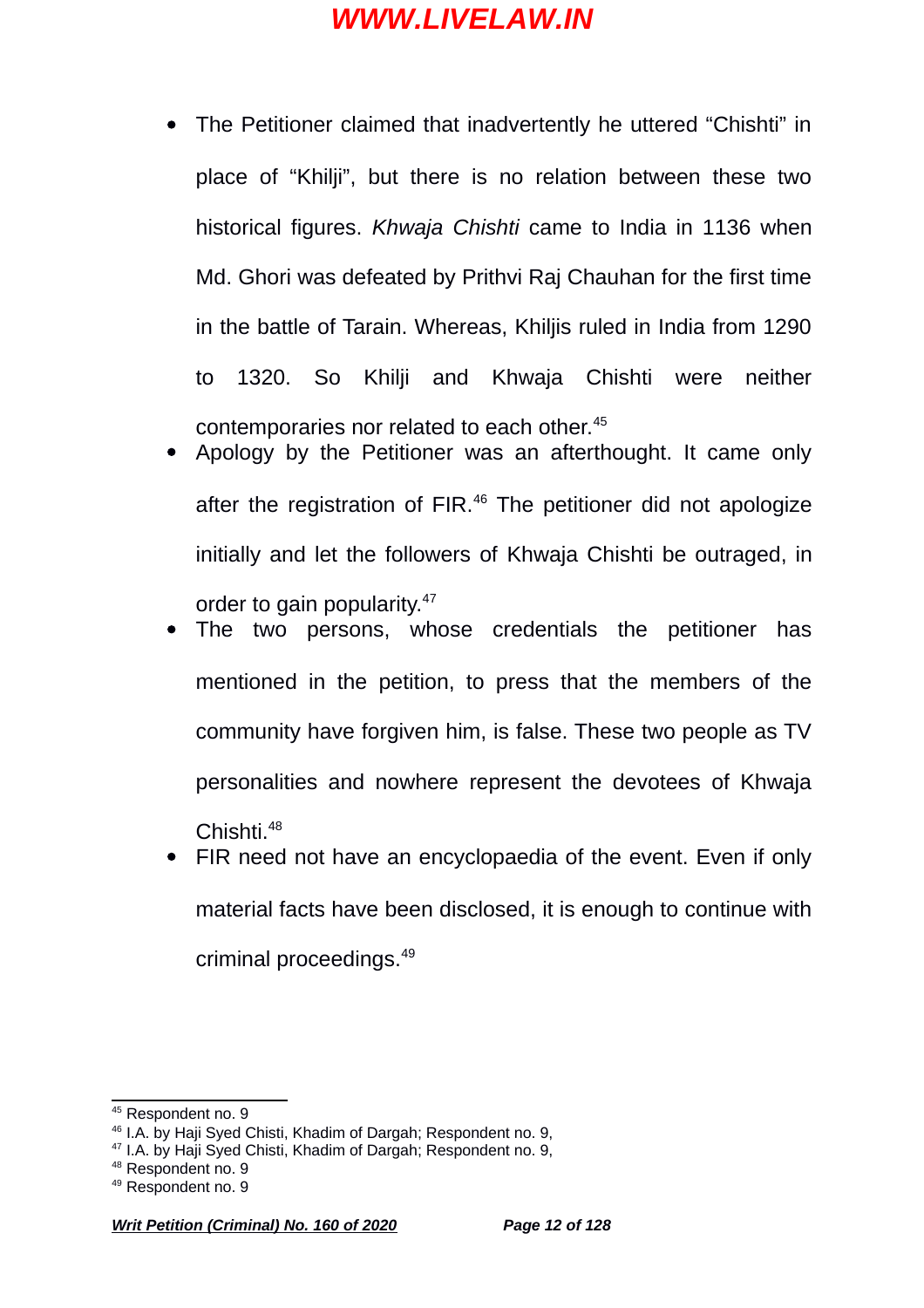• Some communal elements in Maharashtra, after the broadcast

• Article 19(1)(a) of the Constitution is subject to express

• The police should be permitted to file report under Section 173

of the Criminal Code and court should frame the charges. Then

only the petitioner would get the opportunity to defend himself in

started circulating this video to spread hatred.<sup>[50](#page-12-0)</sup>

limitations under Article 19(2) of the Constitution.

of the utterances by the Petitioner, used this opportunity and

serves as *khadim* to Dargah of Khwaja Chishti.

by Jabalpur police to Gautam Budhh Nagar.

• The broadcast was throughout the nation and thus cause of

• Section 19 of the Cable TV (Regulation) Act prohibits cable TV

- 
- network to broadcast any content that promotes hate or ill will.<sup>[52](#page-12-2)</sup>
	- action arose in Ajmer too, where the intervener resides and
- -

Respondent no. 5, State of Uttar Pradesh,<sup>[53](#page-12-3)</sup> reiterated the facts

of the FIR lodged at the instance of informant Amish Devgan.

Also, it has been mentioned that one FIR which was filed in

Jabalpur against the Petitioner Amish Devgan was transferred

**(a)** apology tendered by the petitioner would not dilute the

offence. Also, it was after 30 hours of the broadcast of the

<span id="page-12-0"></span><sup>50</sup> Respondent no. 9

the court. $51$ 

State of Rajasthan<sup>[54](#page-12-4)</sup> submitted:

show.

<span id="page-12-1"></span><sup>&</sup>lt;sup>51</sup> Respondent no. 9 and Respondent no. 6

<span id="page-12-2"></span><sup>52</sup> I.A. by Sajid Noormohammad Sheikh r/o Nashik, Maharashtra

<span id="page-12-3"></span><sup>53</sup> sworn by DSP/ ASST. Commissioner, Noida

<span id="page-12-4"></span><sup>54</sup> Respondent no. 3

*Writ Petition (Criminal) No. 160 of 2020 Page 13 of 128*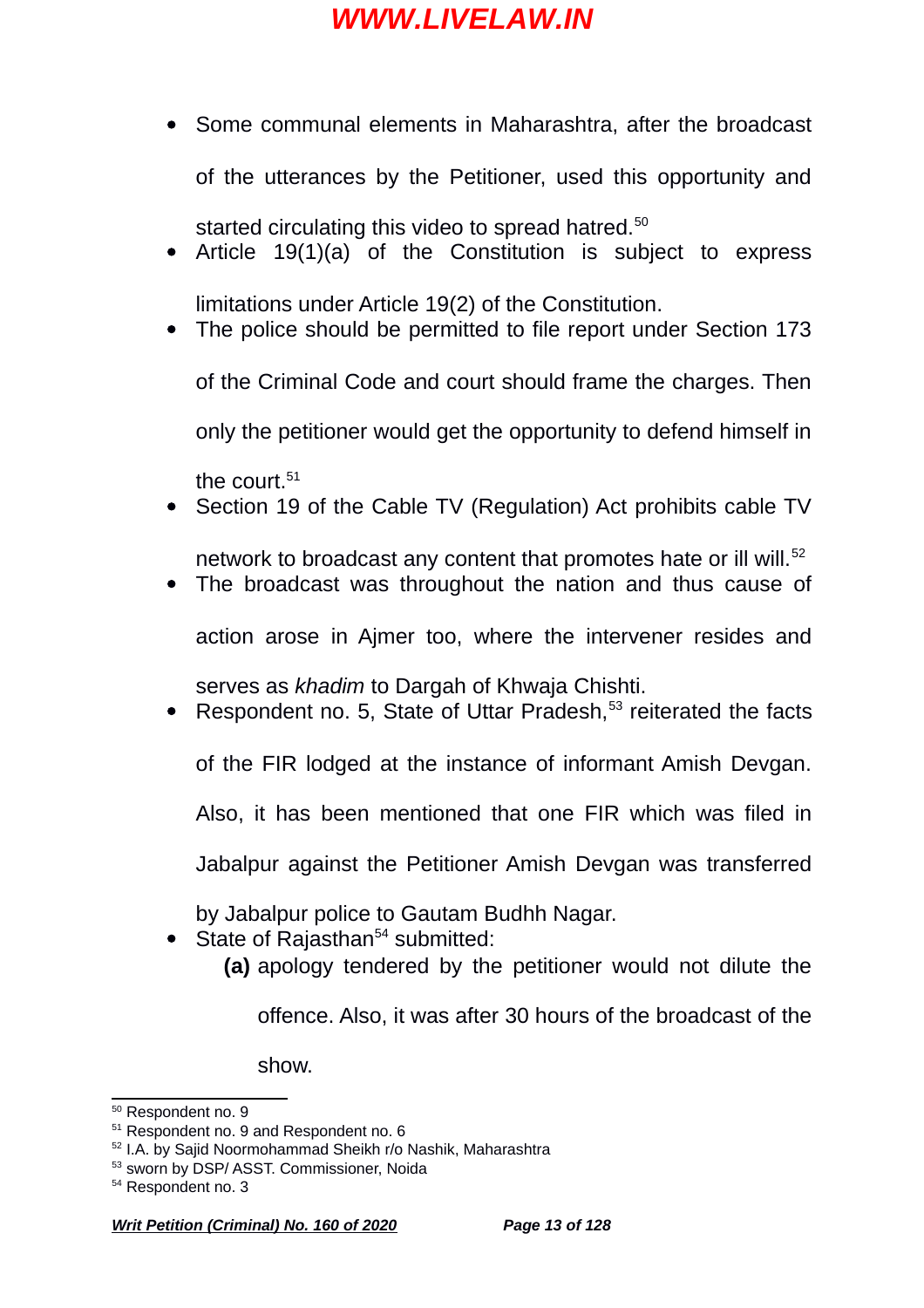**(b)** Allegations and counter allegations of facts are matter of

trial.

**(c)** Transfer all FIRs to Ajmer as one of the FIRs is there, and

matter also relates to Ajmer.

- State of Telangana<sup>[55](#page-13-0)</sup> submitted:
	- **(a)** Complainants/informants came to the P.S. Bahadurpura,

Hyderabad and made a complaint that the petitioner has

dishonoured Khwaja Chishti.

**(b)** As per *State of Orissa* v. *Saroj Kumar Sahoo*, [56](#page-13-1)

probabilities of prosecution version can't be denied at the

early stages.

**(c)** Normal course of investigation cannot be cut-short in casual manner. Also, the accused has a remedy under 482 of the Criminal Code.

## **The Show and Debate**

11. Before we examine the first prayer, we must take notice of the fact that the transcript filed by the petitioner with the original writ petition and the amended writ petitions is not the true and correct transcript. As per these transcripts the petitioner is stated to have only uttered the words *"Akranta Chishti came... Lootera Chishti came after then religion changed"*. However, in the transcript filed by the petitioner on  $8<sup>th</sup>$  July, 2020, it is accepted that the petitioner had used the words *'Akranta Chishti'* not once but twice. This is the

<span id="page-13-0"></span><sup>55</sup> Respondent no. 4

<span id="page-13-1"></span><sup>56</sup> (2005) 13 SCC 540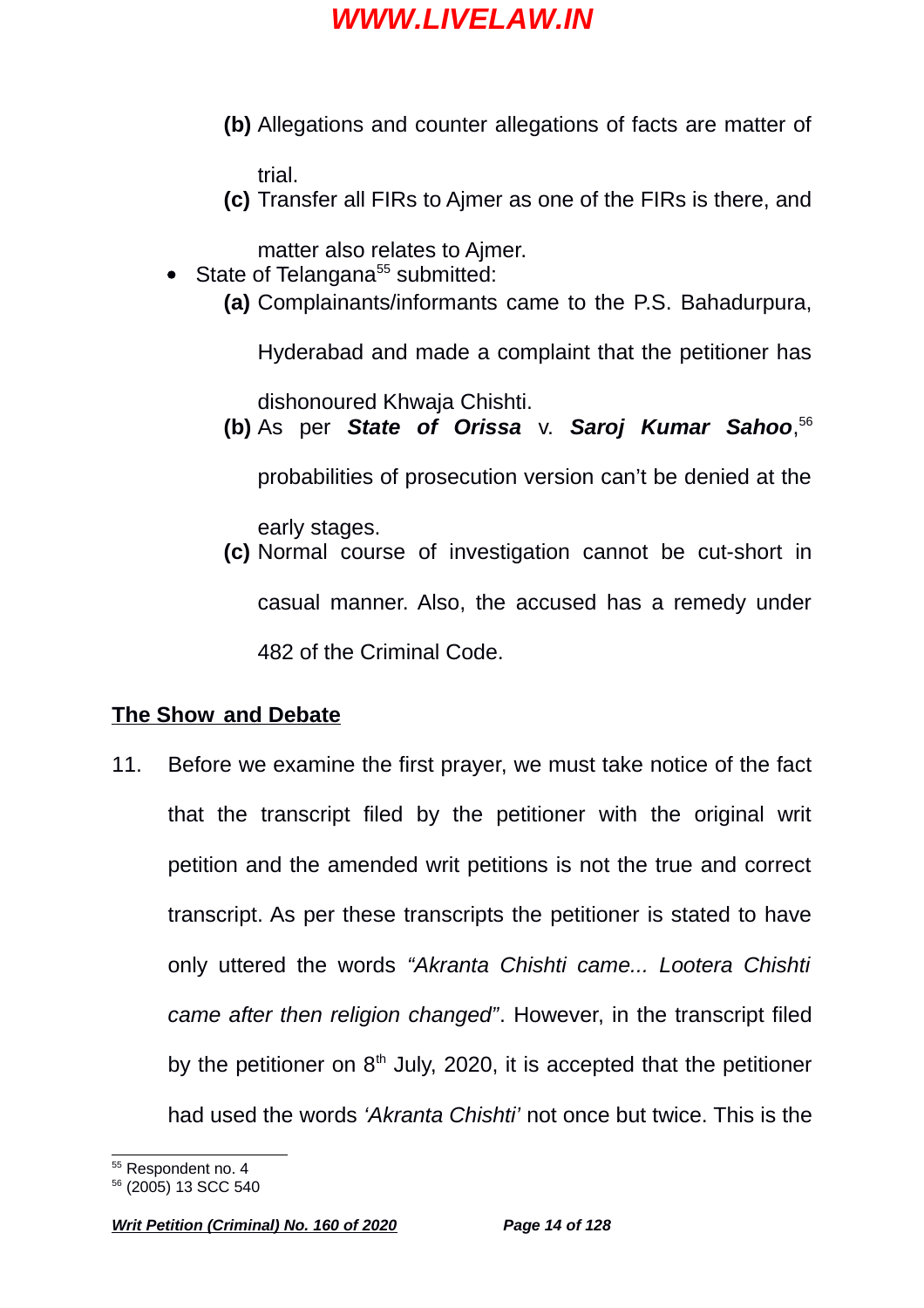correct version. The petitioner accepts that the topic of debate was relating to the challenge posed by a Hindu priest organisation to the Places of Worship (Special Provisions) Act, 1991, according to which the *de facto* position of religious places as on 15<sup>th</sup> August, 1947 could not be changed or altered, though Ayodhya was kept out of the ambit of the Act, and this petition was opposed by a Muslim organisation stating that if notice is issued there would be widespread fear among the Muslim community. After the prelude initiating the debate, the petitioner, as per the transcript, had stated *"Today, this will be the key issue of the debate... Ayodhya Verdict delivered, Why Kashi-Mathura issue left unresolved?... asking Hindu Priests!"*. The petitioner as per the transcript had then declaimed:

> "Now analyse the legal position of Kashi Mathura issue...Hindu Priest organisation has reached Supreme Court against Places of Worship (Special Provisions) Act, 1991...According to this Act of 1946, the de facto position of any religious place could not be altered in any condition...According to Act a mosque could not be changed into temple or a temple could not be changed into mosque...This is impossible...The Ayodhya issue was out of this ambit as it was already in litigation. The Ayodhya issue was 100 year old dispute...The priest organisation says that Places of Worship (Special Provisions) Act, 1991 is against the Hindus...Today we are not debating the issue of Kashi or Mathura...we are debating the Places of Worship (Special Provisions) Act, 1991...What changes should be made in this Act?...if the arguments of Hindu Priests to be believed."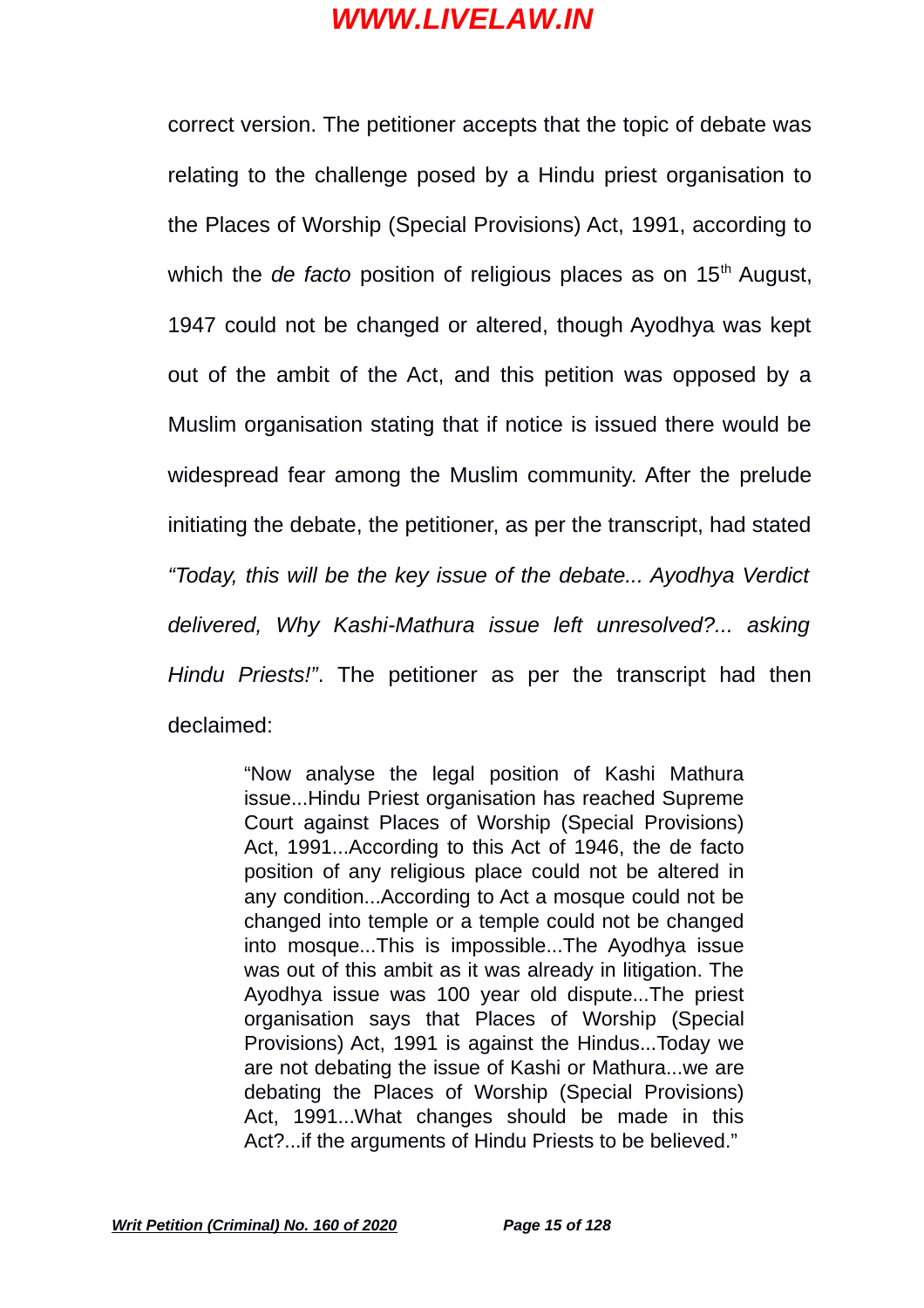12. We must also at this stage itself reproduce portions of the debate,

including the portion which the petitioner seeks to rely upon:

"I don't want to make this debate a hot topic between Hindu-Muslim community...I would like to discuss the provisions of this Act...First, I am going to ask questions to Mahant Naval Kishore Das Ji...Naval ji...Why do you want a change to the provisions of this Act?...The indication is clear...Ayodhya Jhanki Hai...Mathura Kashi Baaki Hain...This was the slogan of RSS, VHP and BJP...

xx xx xx

*Atiq-Ur-Rehman*: Amish Ji, I'm welcoming your statements that you said you don't want the 'Hindu-Muslim' saga on the matter. And I pay respect to Mahant Ji as well. He put his thoughts in a wellbehaved manner. The Mahant Ji raised the question; 'a mole in the thief's beard' (darta wo hai jinki dadi me tinka hota hai).

xx xx xx

*Amish Devgan*:

Point Number-2: You have said that with a clever step...Atiq-Ur-Rehman Ji I've listened your statement, you talked around 2-2½ inutes. You said that the verdict on the Ayodhya case came on the board cleverly. But, I want to refresh your memory; in the year of 1991-92 when there had the slogan for the Ayodhya in the air the Sant Samaj, VHP, Rashtriya Swayamsevak Sangh and authentic persons of the Hindu Samaj used to say Ayodhya jhanki hai, Kashi-Mathura baki hai.

So the demand is very old. The wish is too old. But when the Ayodhya's wish was fulfilled then definitely after that verdict you are raising the question on your own ways. That is your take. Now I'm moving to Dr. Sudhandhu Trivedi, Jamiat Ulema-e-Hind are saying that if these types of petitions to be heard then thee will be a danger to the Muslim worship places.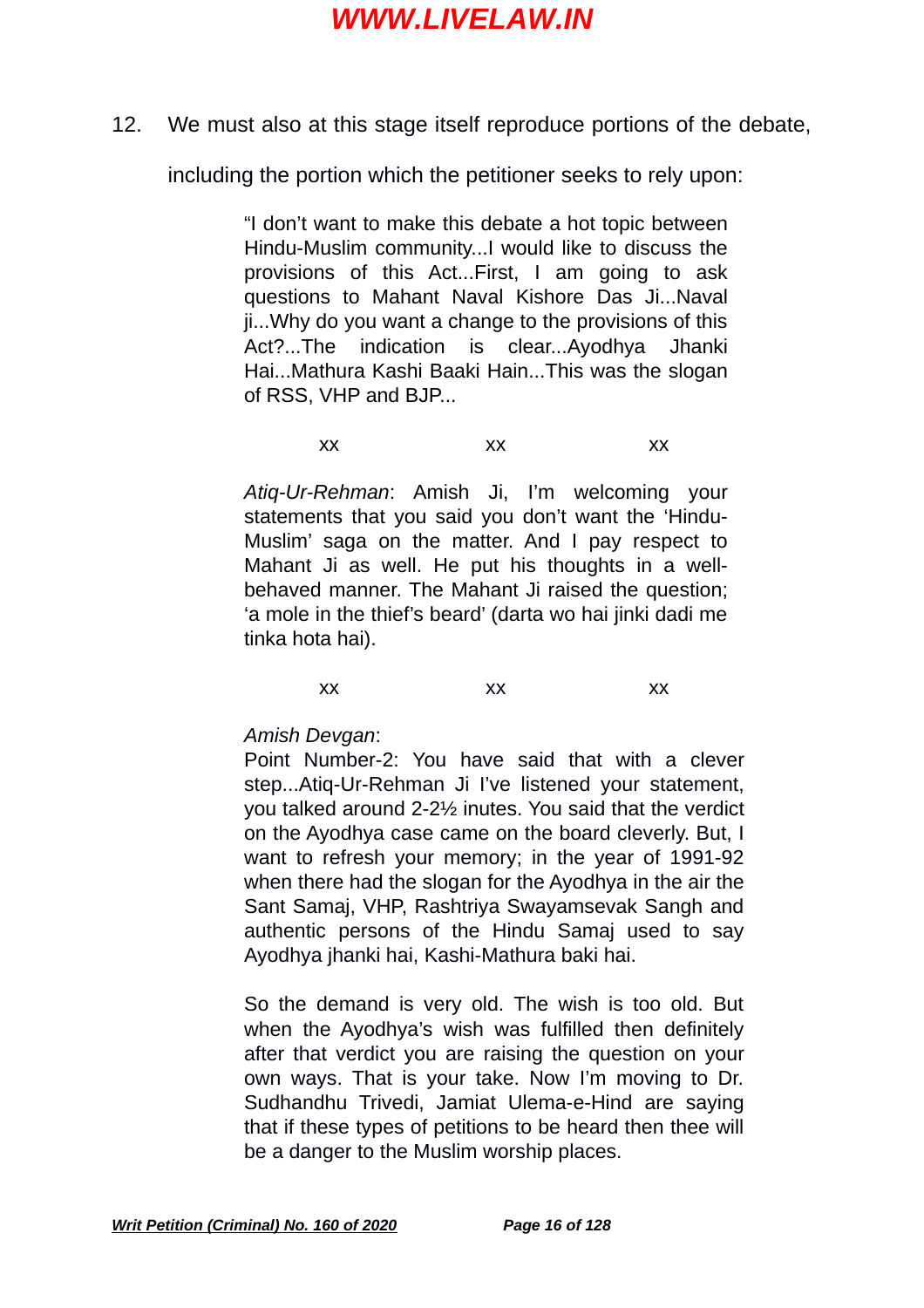xx xx xx

*Amish Devgan*: Dr. Trivedi, you made your point. I'm moving to Maulana Ali Kadri, he is senior guy. Kadri Sahab; I'm asking you straight. The Saints/Pujaris/ Purohits/Mahants have a constitutional right that they file the writ in the Supreme Court against the 1991 Act. And they have right to talk about the Kashi and Mathura. But, if there is the Dukan is the convcern, Dar ki Dukan to pahle hi khol di. In that petition had said if there was a notice on it the Muslims would feel that their worship places were not safe. They feel fear. Jamiat Ulema-e-Hind's petition says then who is opening the Dar ki Dukan. The Dar ki Dukan has already opened. This is the constitutional right?

xx xx xx

*Amish Devgan*: Ali Qadri Sahab, why the Jamiat Ulemae-Hind is hiding its failure? Why the organisation is saying that there will be a fear in the Muslims for their worship places due to the notice? If you want to show Dr. Sudhandhu Trivedi's party's failure and wish to expose the RSS and VHP, then please tell in 20 seconds.

xx xx xx

*Amish Devgan*: Mr. Vinod Bansal, there is a symbol of Om is showing behind you. Om, the symbol of peace. But Maulana Ali Kadri is saying; you want to spread Ashanti. You have defeated by corona and now seeking a base from the Mathura-Kashi issues. After these issues you will raise the Jama Masjid matter and Taj Mahal will be in your hit list.

xx xx xx

*Amish Devgan*: Then how the Kashi-Mathura issue came into limelight?

*Vinod Bansal*: There is clearly written that the 1947's status to be maintained. Despite of that why the properties had transferred to the Waqf Board in a large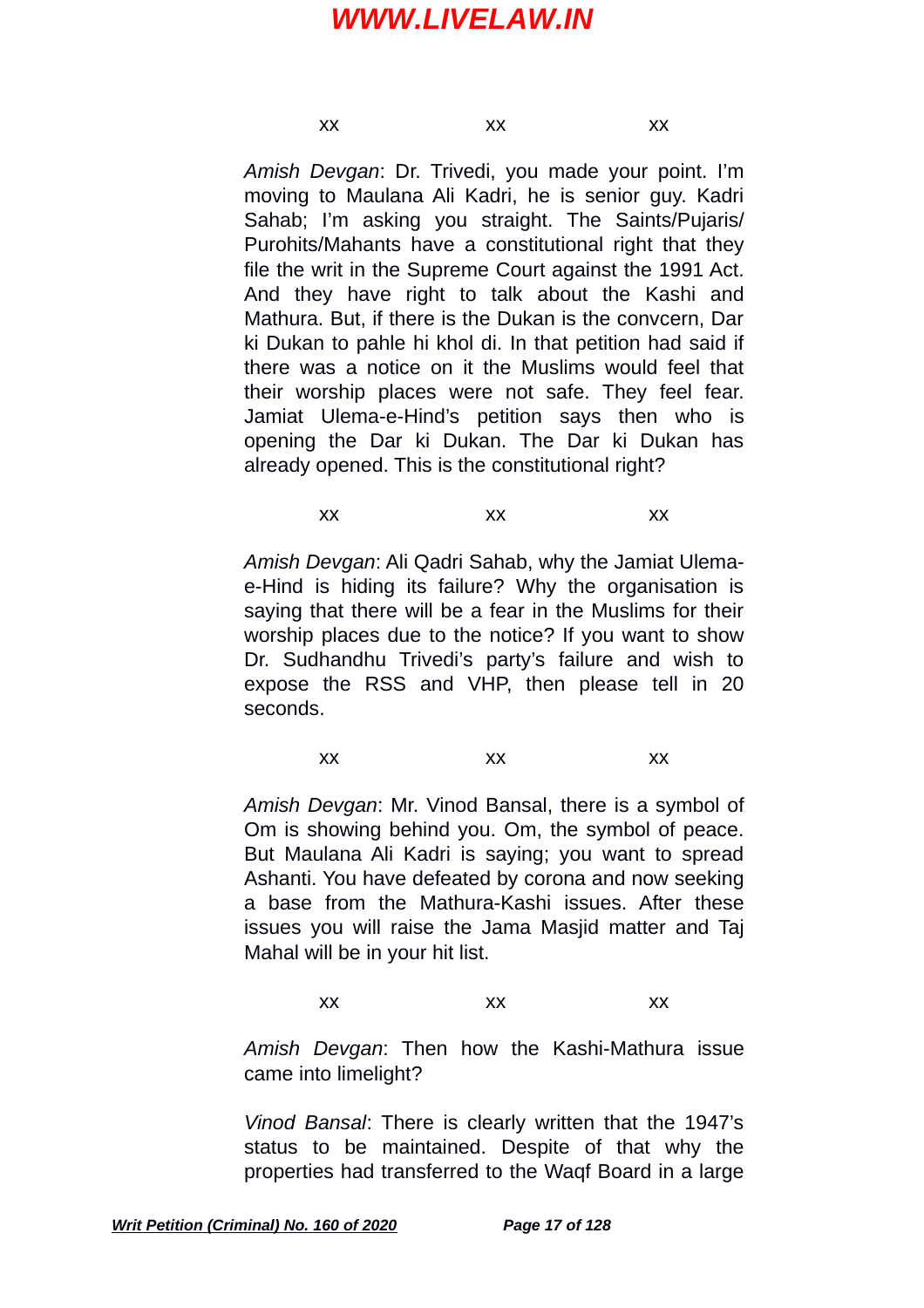level? Waqf Board asked properties on the name of Mazars, Mosques and Graveyards several times. Is all the things are belong to their father (Ye sara inka, inke Baap ka hai?) This is not the right way.

The first thing is, if the law had implemented, it should complete in a shape.

And the second one is...is it not true that thousands of the Hindu temples had demolished? The Hindu had converted and humiliated in a large scale. There should be needed to rectify the historical wrongs. Why they are trying to escape from the reality.

*Amish Devgan*: The historical wrong should rectify. Though several historians said the Eidgah and Krishan Janam Bhoomi in Mathura are situated adjacent to each other. Several historians claimed that in the  $17<sup>th</sup>$  century emperor Aurangzeb had demolished a temple and had built a mosque on the very same place. VHP's Giriraj Kishor also said the same thing that on the place where the mosque is situated in Mathura, the Lord Krishnan had birthed on the same place. Besides that, he said several things. Now I want to move to Shadab Chauhan. He wishes to say something. Please go ahead.

*Shadab Chauhan*: Peace Party pay respect to the Constitution of India and the social harmony. So, we have filed the curative petition for the justice. Now we will talk about Kashi and Mathura. After defeating from the coronavirus, government is trying to divert the nation's attention by raising the issue of Kashi and Mathura.

And now I'm saying with the challenge that there should not be any 'nanga-nach' like the 1992, on the name of worship place. We respect the 1991 law. I deeply said that my elder brother Sudhanshu Trivedi Ji said, that the temples which had built after August 15, 1947, will be removed. Are you talking about demolishing the temples? The Ram Mandir which will be constructed, have you will demolish it as well?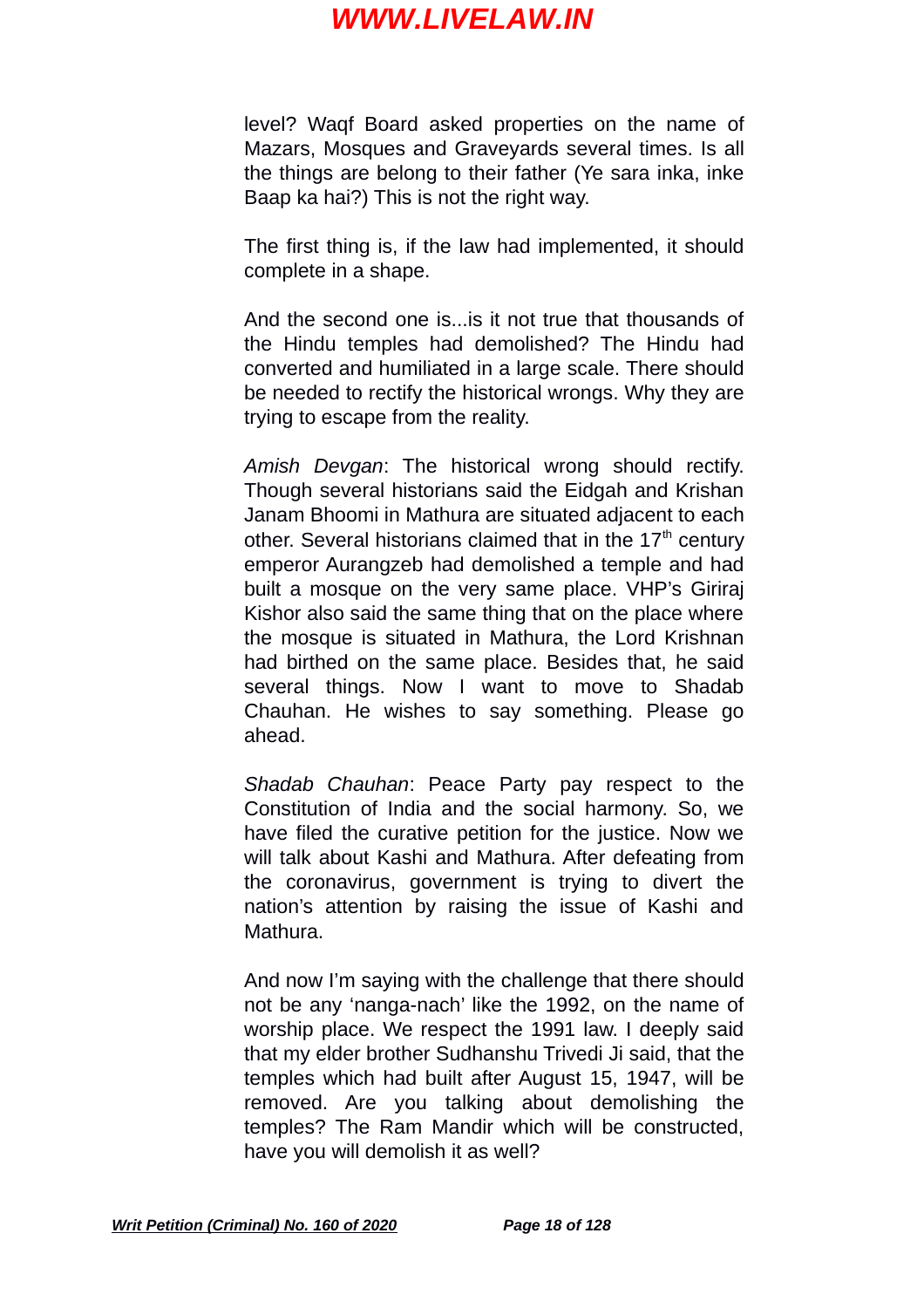And the second thing is, the Ram Mandir verdict came on basis of the faith and we are not satisfied with the decision. So we moved to the court. This is the matter of justice not of any religion's issue. Now we will not allow any goon to insult the saffron colour. The terror was made with demolishing the Babri Masjid.

*Amish Devgan*: What you said? Repeat it. The insult of the saffron colour...we...any...what did you say?

*Shadab Chaudhary*: Listen...insult of the saffron colour. We don't allow any goon to demolish any worship place and don't allow kill the innocents.

*Amish Devgan*: No...You can't say goons to the Sant Samaj. I objected completely. Shadab Chauhan you said a wrong thing. You said India's Sant Sama/Purohit-Pande of the country are goons.

*Mahant Nawal Kishor Das*: These people should apologise. You invite such people for the debate? They didn't pay respect to their ancestors too. Due to the fear they converted in the other religion.

*Shadab Chauhan*: They are goons.

xx xx xx

*Amish Devgan*: You are wrong...we do not have any problem with Muslims...we do not have problems with Abdul Kalam, we do not have problem with Dara Shikoh but yes...we do have problem with AURANGZEB...being a Hindustani we should have problems with Aurangzeb.

xx xx xx

*Maulan Qadri*: I will answer Sudhandhu Sahab...Sudhanshu has said that the Ram Mandir decision was not merely based on faith...A few days before today, Shivlinga got excavated there, after that I do not want to name anything else and there was an idol of someone there...So it should be decided if there was a Ram temple or Jain temple, it can be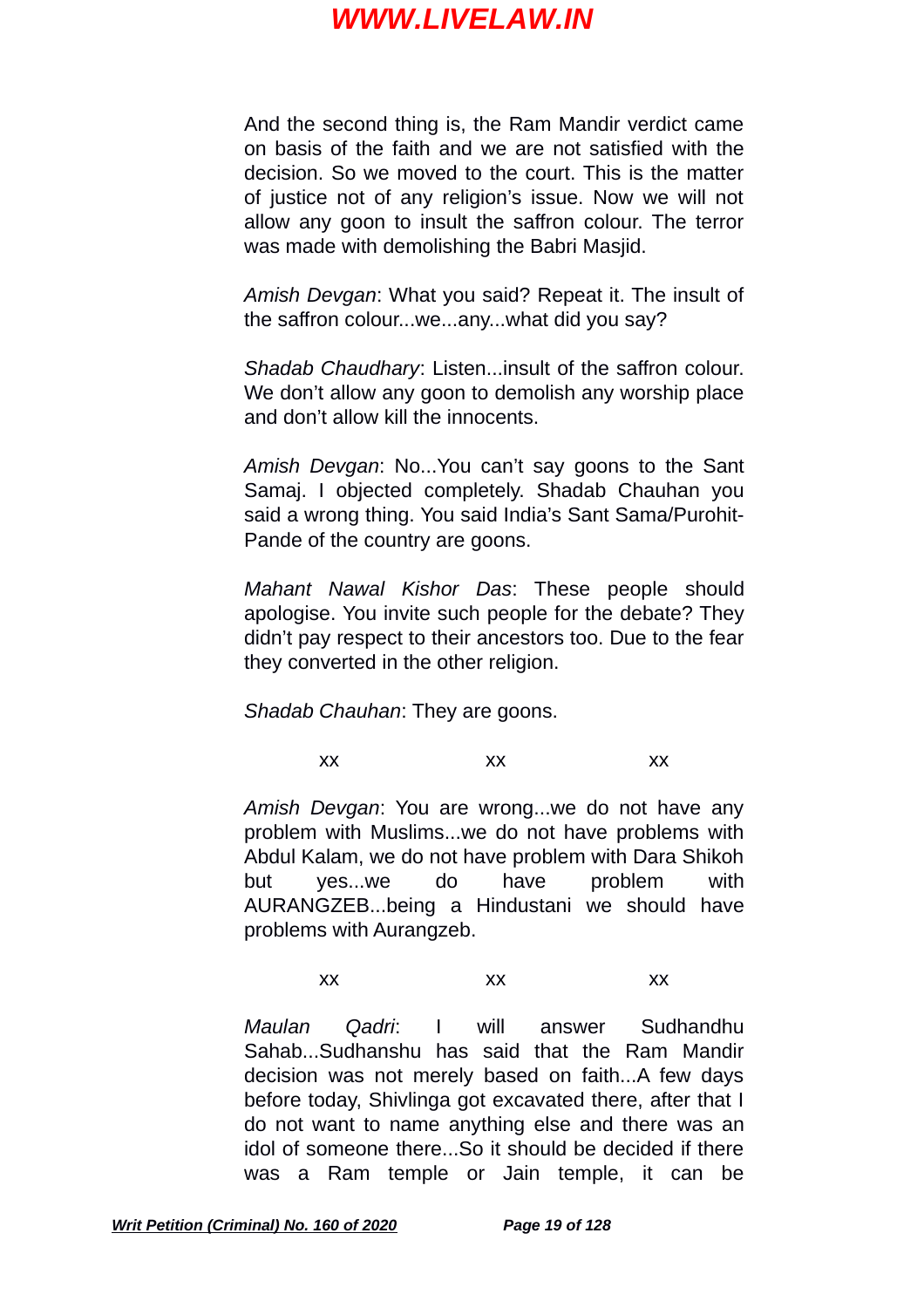disseminated to you...the excavation says another story...if talk about name of Shadab Chauhan or anybody else...we are proud to said that after Khawaja Moinuddin Chisti...a lot of Indians converted to Islam and saw Moinuddin's execution and converted to Islam by seeing his life...but not all the Muslims who are in India are converts.

*Amish Devgan*: Maulana sahib, you took the name of Chishti...Now tell me, you are in today's age, after watching Donald Trump, he is a Christian, you will not change your religion, will not change religion after seeing Prime Minister Narendra Modi's religion...

xx xx xx

*Maulana Ali Qadri*: Seeing the implementation of Khwaja Moinuddin Chishti...Seeing the Talimat of Islam that all live together, there is no inferiority...Seeing Moinuddin's life, people accepted Islam...

*Amish Devgan*: Dr. Sudhanshu Trivedi...Akranta Chishti came...Akranta Chisti came...Lootera Chishti came after then religion changed.

*Maulana Qadri*: No man accepted Islam at the edge of the sword...He became a Muttasir from Islam and accepted Islam by liking the teachers of Islam...I would like to say that to you...

xx xx xx

*Amish Devgan*: Vinod ji, I got your point...Why Jamiat is creating fear mongering among Muslim community...Jamiat is creating false perception that their place of worship is closing...

xx xx xx

*Ateeq-ur-Rehman*: Amish let's discuss the Act only...in the beginning of the show, you mentioned that Hindu-Muslim slugfest should not happen...We are adhere to this...Vinod Bansal is now saying that 1991 Act's provision should be discussed again...Is it not insult to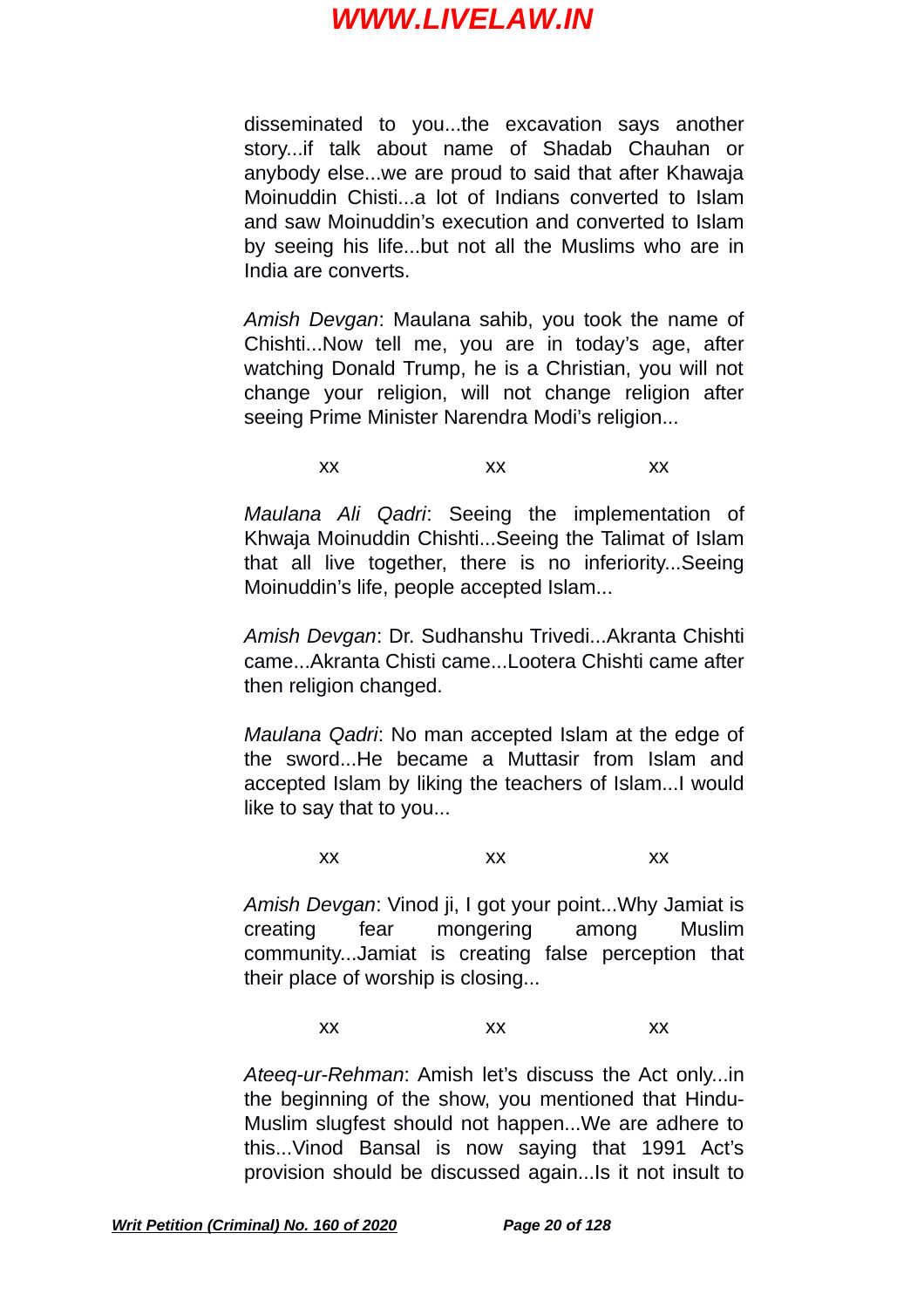Parliament...The Act was passed in Parliament when BJP was also present in the House...Why they have not discussed this issue before Ram Mandir verdict...Why they were silent...

*Vinod Bansal*: This case was in consideration before Ram Mandir issue.

*Ateeq-ur-Rehman*: Amish ji...Mahant ji talking about Hindu pride...What about Buddhist pride...

xx xx xx

*Amish Devgan*: I am stopping for break Sudhanshu ji Sudhanshu ji I am staving for break but on public demand, Shadab Chauhan will apologize after the break...I will go to Shadab Chauhan after the break...He will apologize to the whole saint society... I am coming back after the break and if he don't apologise, he will have to get out of this debate.

xx xx xx

*Amish Devgan*: Yes or no...I am not giving a chance to say yes or no...You will either apologize, your audio will open. If you do not apologize, I will say thank you...Thank you for coming...

*Shadab Chauhan*: The son of the farmer says that he...

*Amish Devgan*: The son of a farmer is not a matter of a son of a farmer, it is a matter of saints...

*Shadab Chauhan*: I leave the debate...They are goons, they are goons...Those who fight in the name of religion are goons...

*Amish Devgan*: I will not ask for forgiveness...keep shouting I do not matter...I will not ask for forgiveness...

*Shadab Chauhan*: No...Farmer's son won't apologise.

*Amish Devgan*: So get out again...You get this person out of debates...Turn off the audio of this...I never say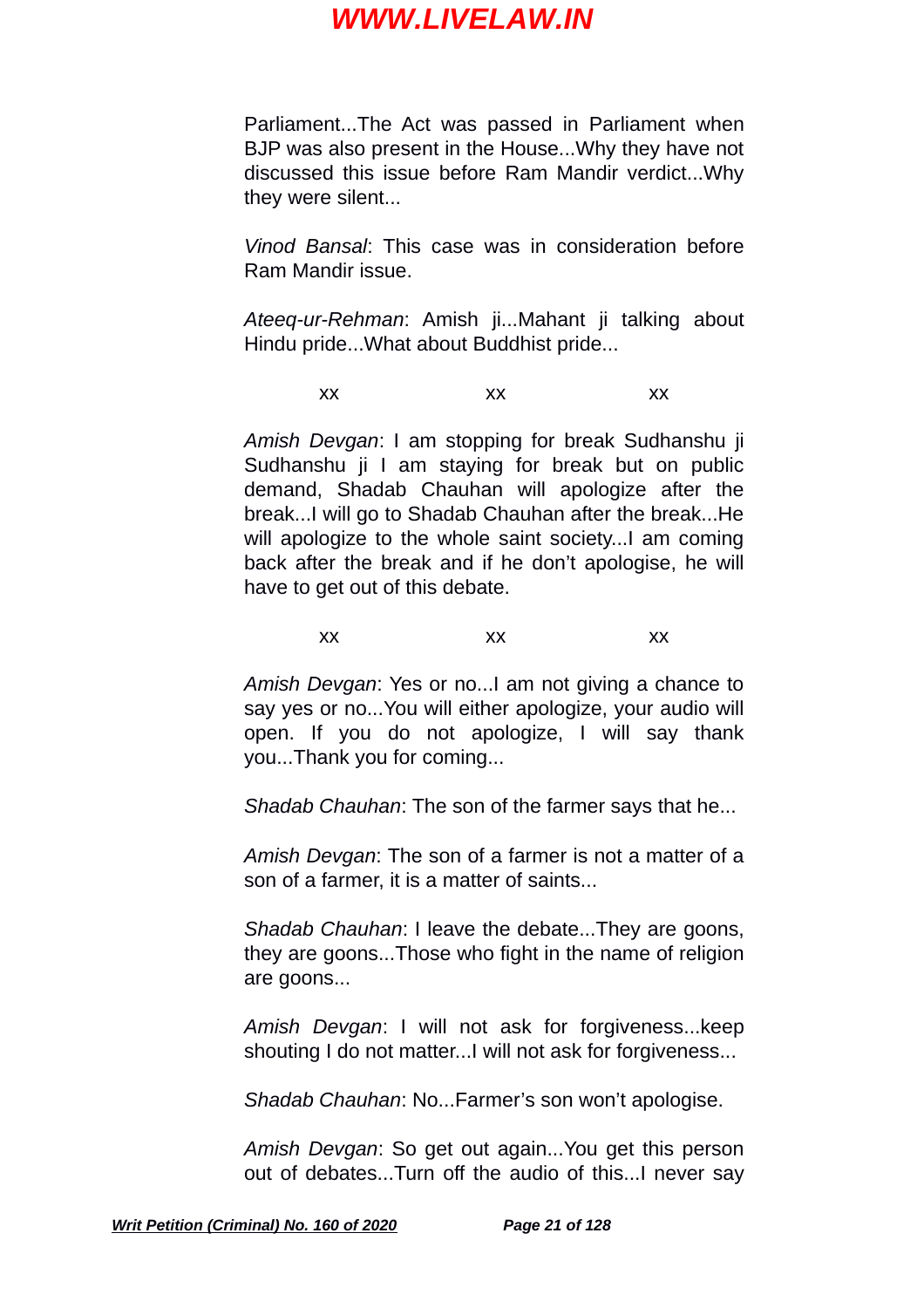that to any guest...But you spoke derogatory words...Show this person show a full frame...You are a foolish man...Open the audio, what is he saying...

*Shadab Chauhan*: And but goons will be called goons...

*Amish Devgan*: Apologise to the saint community...

*Shadab Chauhan*: I respect all religions but goons will be called goons...

*Amish Devgan*: Same respect for all religions, everybody spoke about religion...Nobody called anything derogatory to Jamiat Ulema Hind...No one spoke...The saints who are putting up a social petition would be called goons...goons?..

*Shadab Chauhan*: There are hooligans who break religious places...There are goons who break the Constitution are goons who destroy the Constitution...

*Amish Devgan*: Shut up and get out. You are out...You are not fit to sit in this debate. You are out...Turn these out. Turn off the audio. Keep eating the minds of your family...get out of here...I am asking you Qadri sahib...the words used by Shadab Chauhan, were they wrong or right?

*Maulana Ali Qadri*: See...the use of such derogatory words for any religion is not approved by me or by anybody...

*Amish Devgan*: Thanks.

*Maulana Qadri*: It is necessary to respect the Guru of any religion. I believe it to be yours and it is a request from you also that do not use the word Islamic terrorism...because terror has no religion...

xx xx xx

*Amish Devgan*: Thank you very much...Mahant ji, I am sorry, I will not be able to give more time than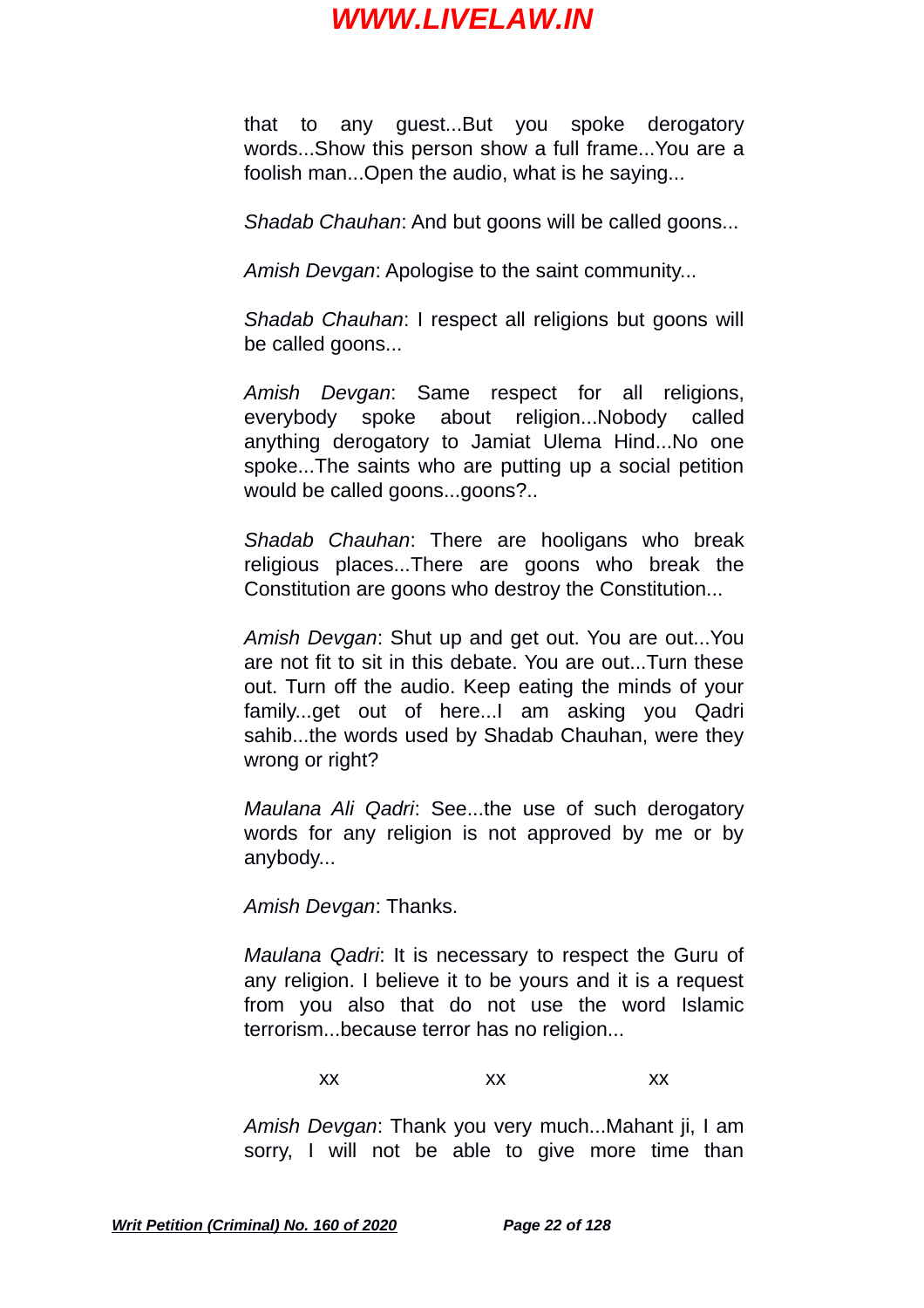this...Thank you very much...for keeping your point in our discussion...Finally, I will always I conclude...

But in conclusion today, I want to say something that we should respect all religions...But many people wrote that Shadab Chauhan should not be called in this debate, such people are abusive...See we can't judge people on the basis of their face...He had done wrong...we put him out of debate...but it is very important to boycott such people...and that's why we boycotted them in this debate. Namaskar..."

### **A. First Prayer – Whether the FIRs should be quashed?**

#### *(i) Cause of Action*

13. We reject the contention of the petitioner that criminal proceedings arising from the impugned FIRs ought to be quashed as these FIRs were registered in places where no 'cause of action' arose. Section 179 of the Criminal Code provides that an offence is triable at the place where an act is done or its consequence ensues. It provides:

> "179. Offence triable where act is done or consequence ensues: When an act is an offence by reason of anything which has been done and of a consequence which has ensued, the offence may be inquired into or tried by a Court within whose local jurisdiction such thing has been done or such consequence has ensued."

The debate-show hosted by the petitioner was broadcast on a widely viewed television network. The audience, including the complainants, were located in different parts of India and were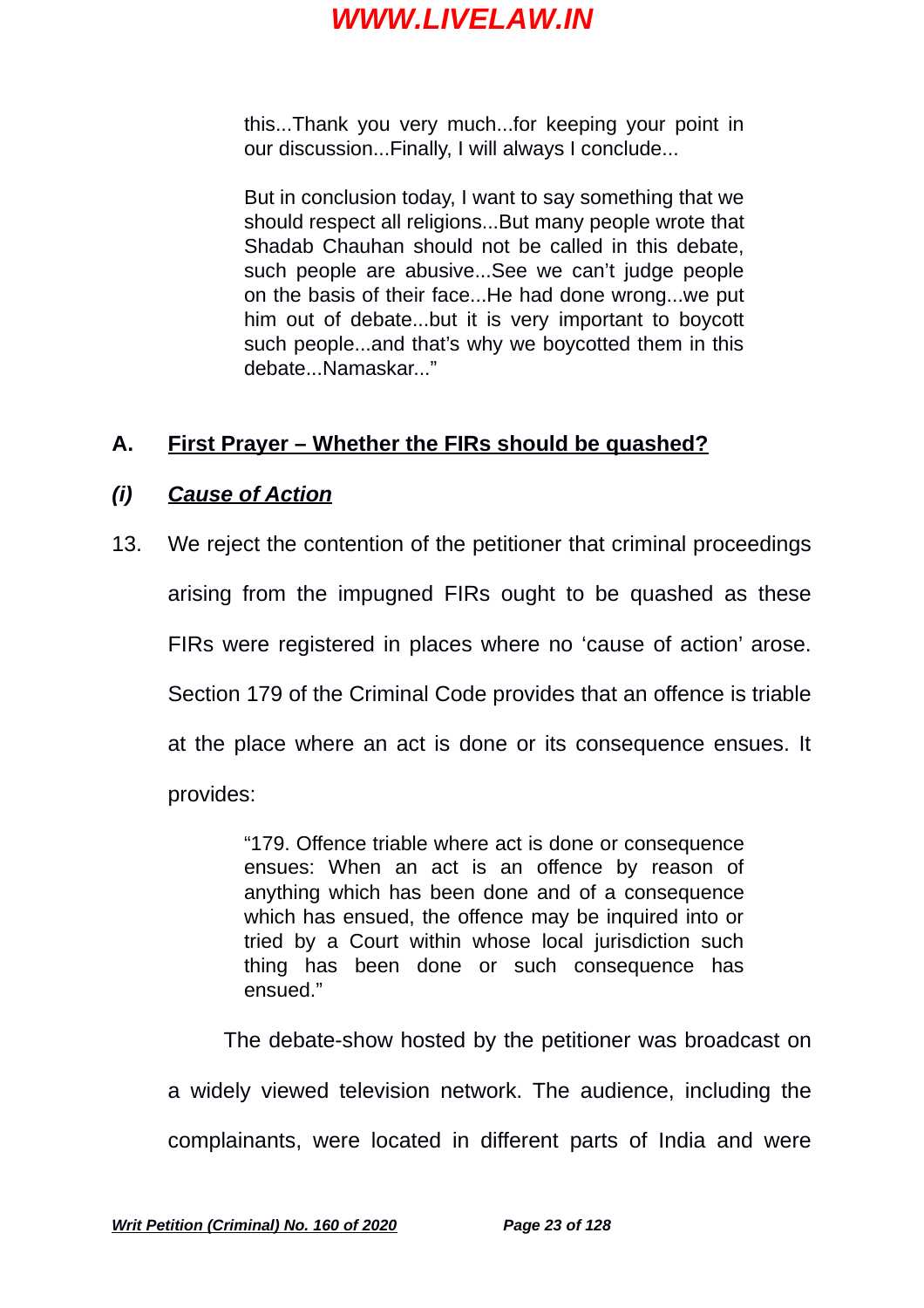affected by the utterances of the petitioner; thus, the consequence of the words of the petitioner ensued in different places, including the places of registration of the impugned FIRs.

Further, clause (1) of Section 156 of the Criminal Code provides that any officer in-charge of a police station may investigate any cognizable case which a court having jurisdiction over the local limits of such station would have the power to inquire into or try. Thus, a conjoint reading of Sections 179 and 156 (1) of the Criminal Code make it clear that the impugned FIRs do not suffer from this jurisdictional defect.

#### *(ii) Defence of causing slight harm*

14. The petitioner has relied upon the decision of this Court in *Veeda Menez* and the decision of the High Court of Delhi in *Neelam Mahajan* to plead the defence of trifle under Section 95 of the Penal Code. We are not inclined at this stage to entertain this defence of the Petitioner. Section 95 is intended to prevent penalisation of negligible wrongs or offences of trivial character. Whether an act, which amounts to an offence, is trivial would undoubtedly depend upon the evidence collated in relation to the injury or harm suffered, the knowledge or intention with which the offending act was done, and other related circumstances. These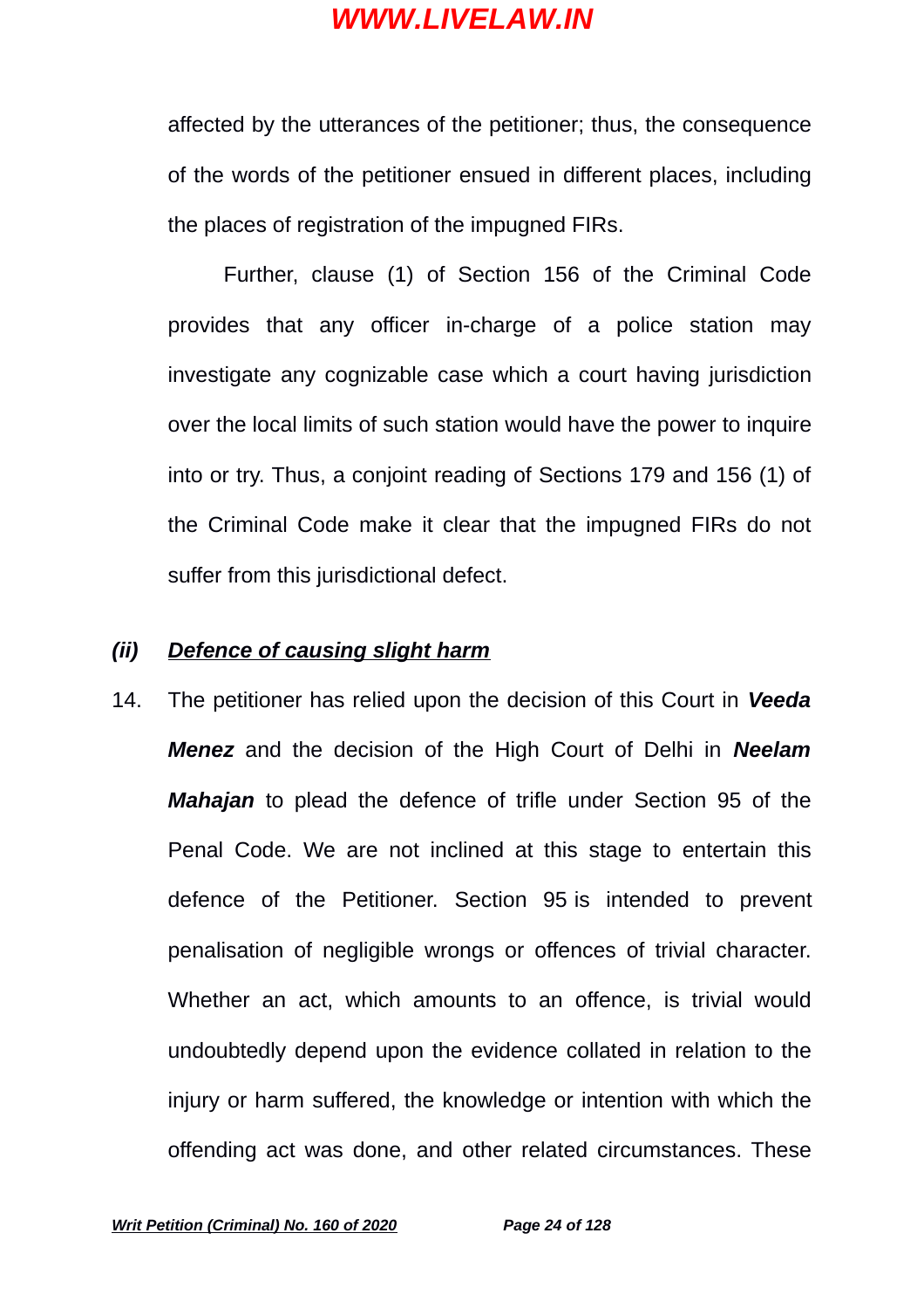aspects would be examined and considered at the appropriate stage by the police during investigation, after investigation by the competent authority while granting or rejecting sanction or by the Court, if charge-sheet is filed. The present case cannot be equated with either *Veeda Menez* or *Neelam Mahajan*'s case where the factual matrix was undisputed and admitted. It would be wrong and inappropriate in the present context to prejudge and pronounce on aspects which are factual and disputed. The 'content' by itself without ascertaining facts and evidence does not warrant acceptance of this plea raised by the petitioner. The defence is left open, without expressing any opinion.

#### *(iii) Hate Speech*

15. Benjamin Franklin, in 1722, had stated:

"Without Freedom of Thought, there can be no such Thing as Wisdom; and no such Thing as public Liberty, without Freedom of Speech; which is the Right of every Man, as far as by it, he does not hurt or control the Right of another; And this is the only Check it ought to suffer, and the only Bounds it ought to know."

Two centuries later it remains difficult in law to draw the outmost bounds of freedom of speech and expression, the limit beyond which the right would fall foul and can be subordinated to other democratic values and public law considerations, so as to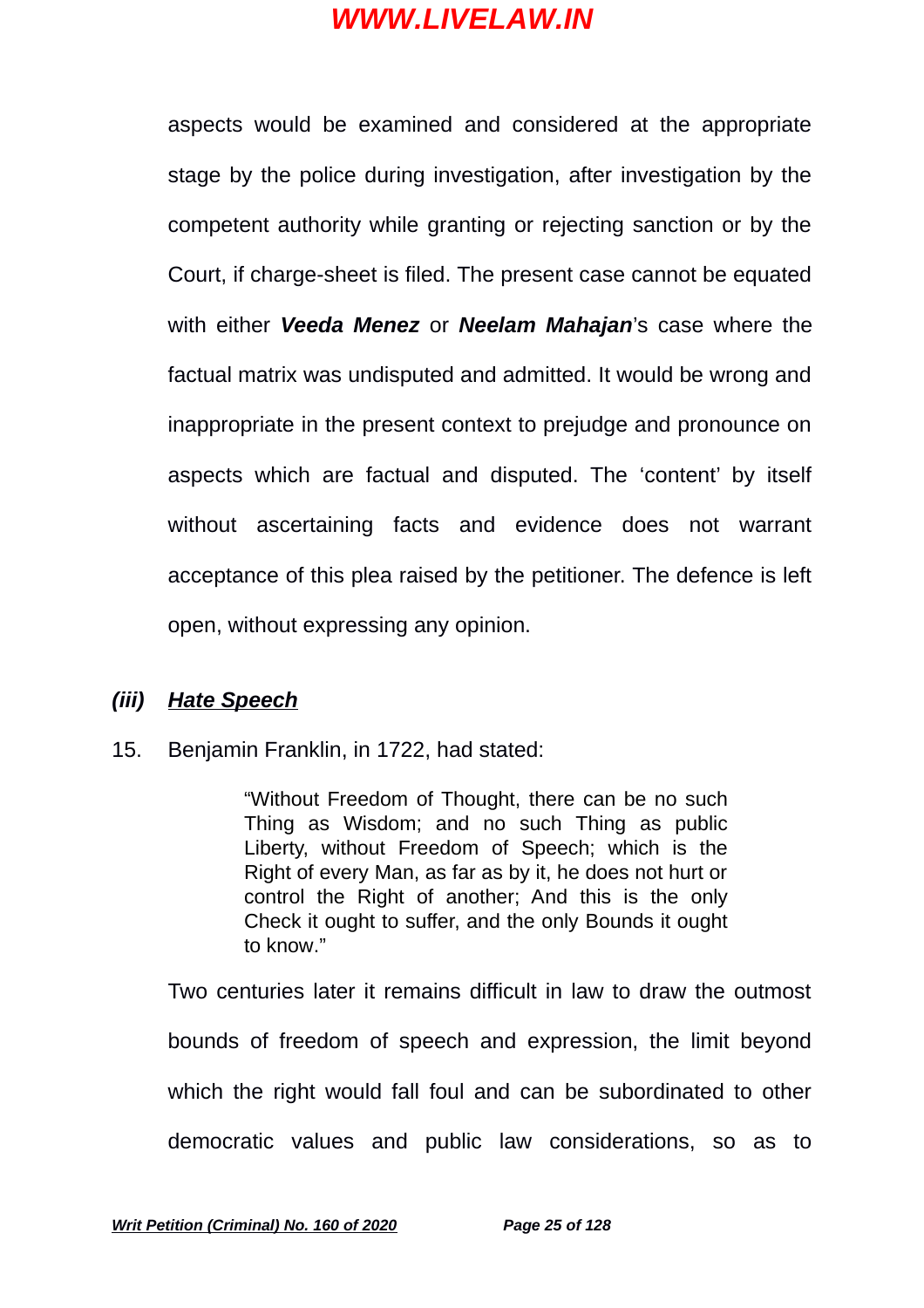constitute a criminal offence. The difficulty arises in ascertaining the legitimate countervailing public duty, and in proportionality and reasonableness of the restriction which criminalises written or spoken words. Further, criminalisation of speech is often demarcated and delineated by the past and recent significant events affecting the nation including explanation of their causes. Therefore, constitutional and statutory treatment of 'hate speech' depends on the values sought to be promoted, perceived harm involved and the importance of these harms.<sup>[57](#page-25-0)</sup> Consequently, a universal definition of 'hate speech' remains difficult, except for one commonality that 'incitement to violence' is punishable.

16. This Court in 2014, in *Pravasi Bhalai Sangathan* had requested the Law Commission of India to examine the possibility of defining the expression 'hate speech', and make recommendations to the Parliament to curb this menace, especially in relation to electoral offences. This Court had expressed difficulty in 'confining the prohibition to some manageable standard'. The Law Commission, in its 267<sup>th</sup> Report on Hate Speech had recommended amendments to the criminal laws for inserting new provisions prohibiting incitement to hatred and causing fear, alarm, or

<span id="page-25-0"></span><sup>57</sup> *Hate Speech in Constitutional Jurisprudence: A Comparative Analysis* by Michel Rosenfeld, 24 Cardozo L. Rev. 1523 2002-2003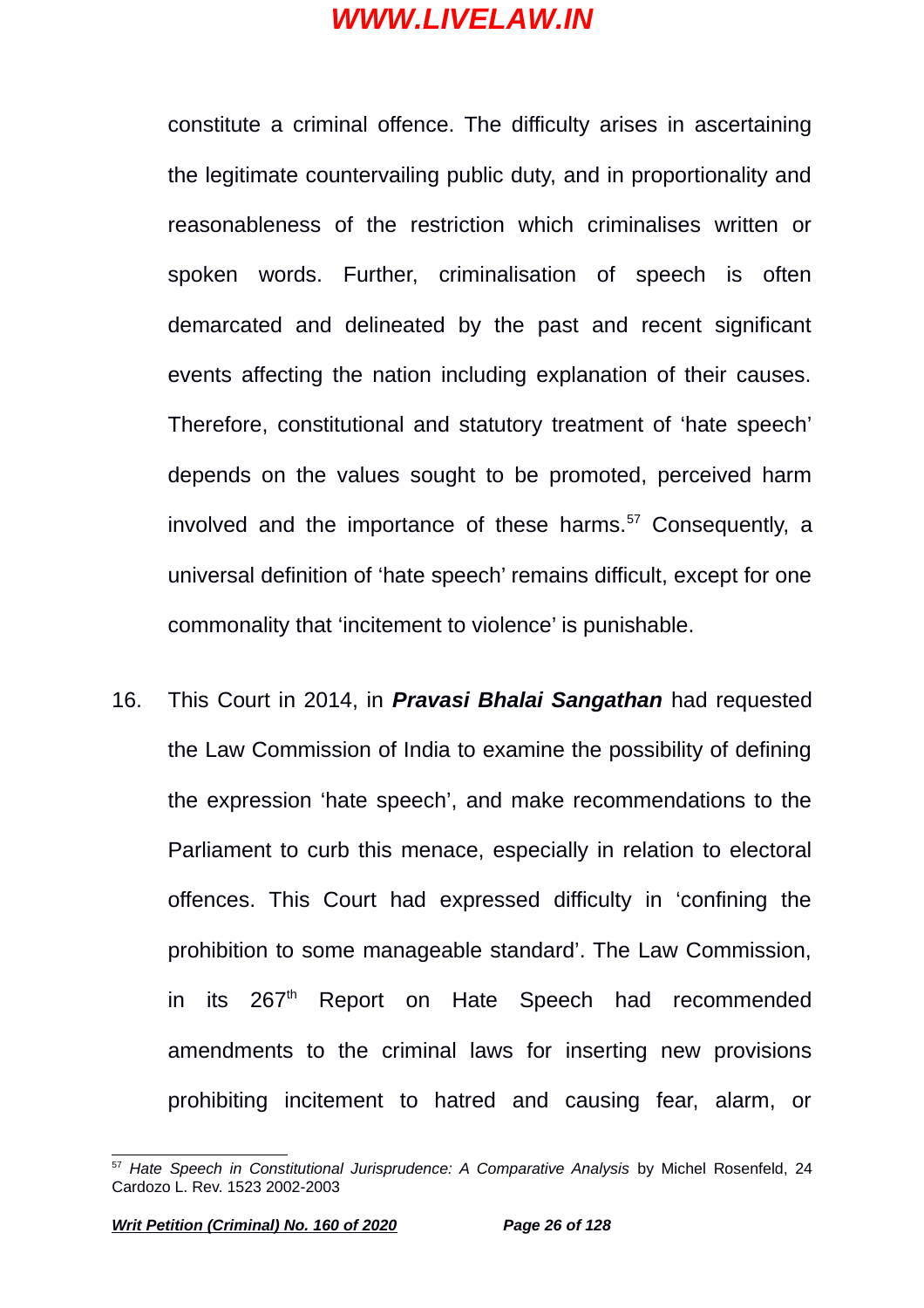provocation of violence in certain cases, but these have not yet been accepted by the government. Referring to the Constituent Assembly Debates and the Constitution, the Report observes that the right to speech was not to be treated as absolute, but subject to restrictions on the grounds like sedition, obscenity, slander, libel and interest of public order. If the State is denied power to restrict speech on the basis of content, it might produce debates informed by prejudices of the public that would marginalise vulnerable groups and deny them equal space in the society. The mode of exercise of free speech, the context and the extent of abuse of freedom are important in determining the contours of permissible restrictions. The Commission also felt that laying down of a definite standard might lead to curtailment of free speech; a concern that has prevented the judiciary from defining hate speech in India. However, this is not to deny that the courts while adjudicating each case have to inevitably apply an objective test in terms of the legislative provisions. This is an inescapable legal necessity to ensure certainty and to prevent abuse and misuse, as failure to do so would curtail and subjugate the right to free speech and expression to occasional whims and even tyranny of subjective understanding of the authorities. Difference between free speech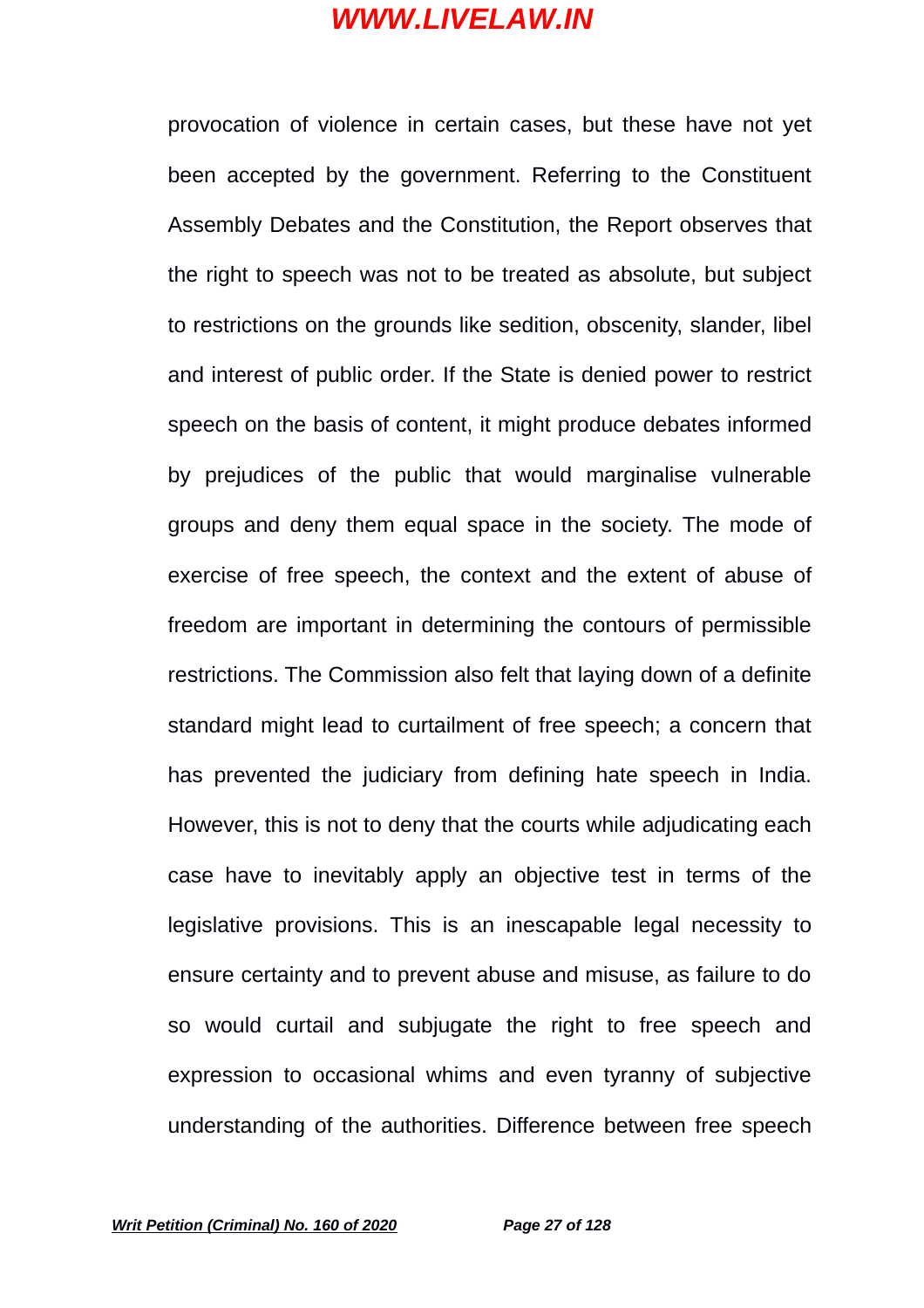and hate speech in the context of the penal law must be understood.

17. The Law Commission report analysed the legal standards under various instruments of international law that lay down the regime for controlling and preventing hate speech, which we will encapsulate. Article 20(2) of the International Covenant on Civil and Political Rights, 1966 (ICCPR) prohibits 'advocacy of national, racial or religious hatred that constitutes incitement to discrimination, hostility or violence'. Similarly, Articles 4 and 6 of the International Convention on the Elimination of All Forms of Racial Discrimination, 1966 (CERD), prohibits 'dissemination of ideas based on racial superiority or hatred, incitement to racial discrimination as well as all acts of violence or incitement to such acts against any race or group of persons of another colour or ethnic origin…'. The Human Rights Council's Report of the Special Rapporteur on the Promotion and Protection of the Right to Freedom of Opinion and Expression, in the context of internet content, states that freedom of expression can be restricted on grounds like hate speech (to protect rights of affected communities), defamation (to protect the rights and reputation of individuals against unwarranted attacks), and 'advocacy' of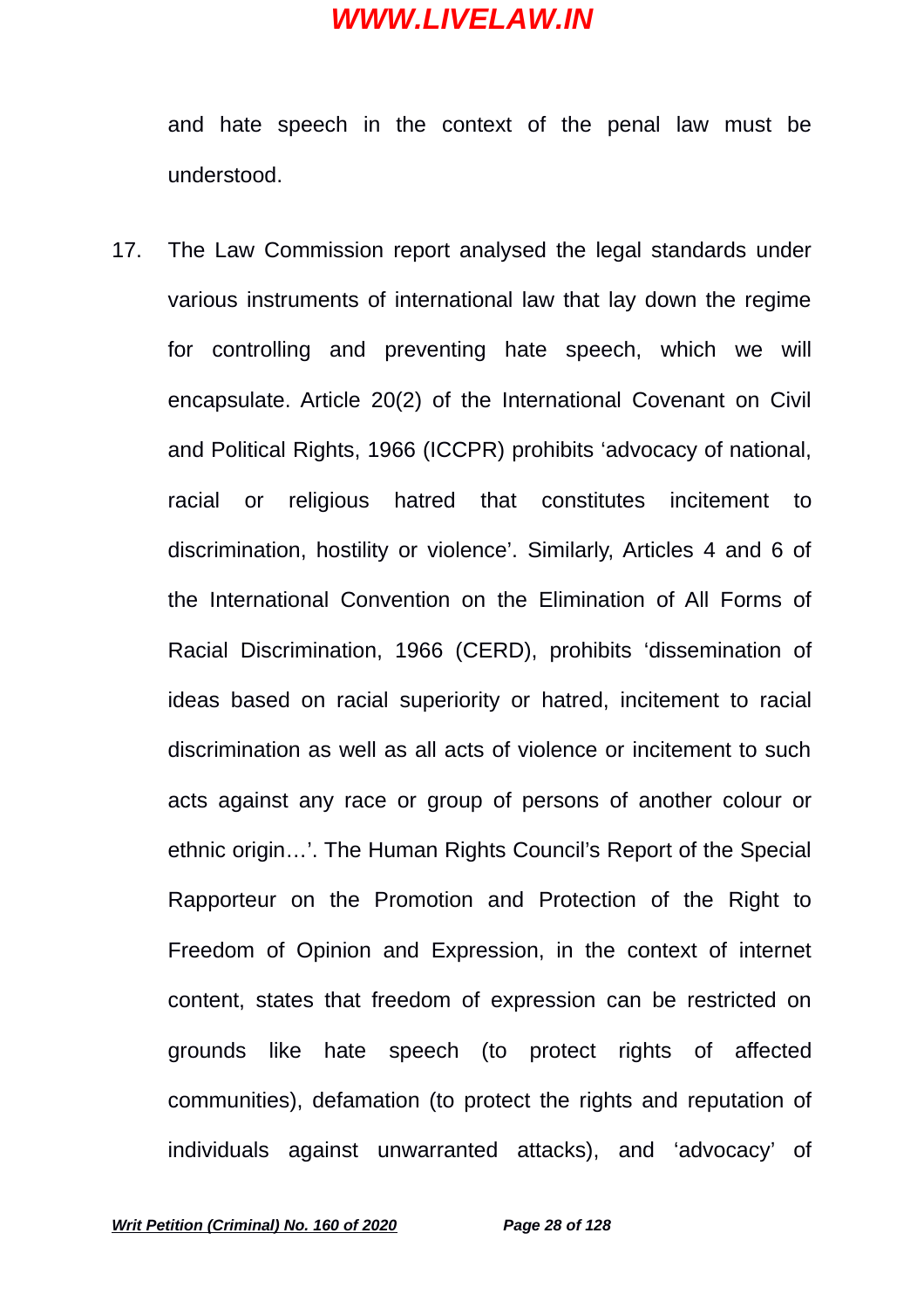national, racial or religious hatred that constitutes incitement to discrimination, hostility or violence (to protect the rights of others). Article 10 of the European Convention of Human Rights guarantees the right to freedom of expression, subject to certain 'formalities, conditions, restrictions or penalties' in the interest of … public safety, for the prevention of disorder or crime… for the protection of the reputation or rights of others…'. Further, Article 17 of the Convention prohibits abuse of the right by 'any State, group or person'. The Council of Europe's Committee of Ministers to Member States on Hate Speech has defined 'Hate Speech' as 'covering all forms of expression which spread, incite, promote or justify racial hatred, xenophobia, anti-Semitism or other forms of hatred based on intolerance, including: intolerance expressed by aggressive nationalism and ethnocentrism, discrimination and hostility against minorities, migrants and people of immigrant origin.' The Law Commission report notes that pluralism, tolerance, peace and non-discrimination have been termed non-derogatory values by the European Court of Human Rights in ascertaining the extent of free speech allowed under the Convention; speech propagating religious intolerance, negationism, homophobia etc. has been excluded from the ambit of Article 10 of European Convention of Human Rights and the importance of responsible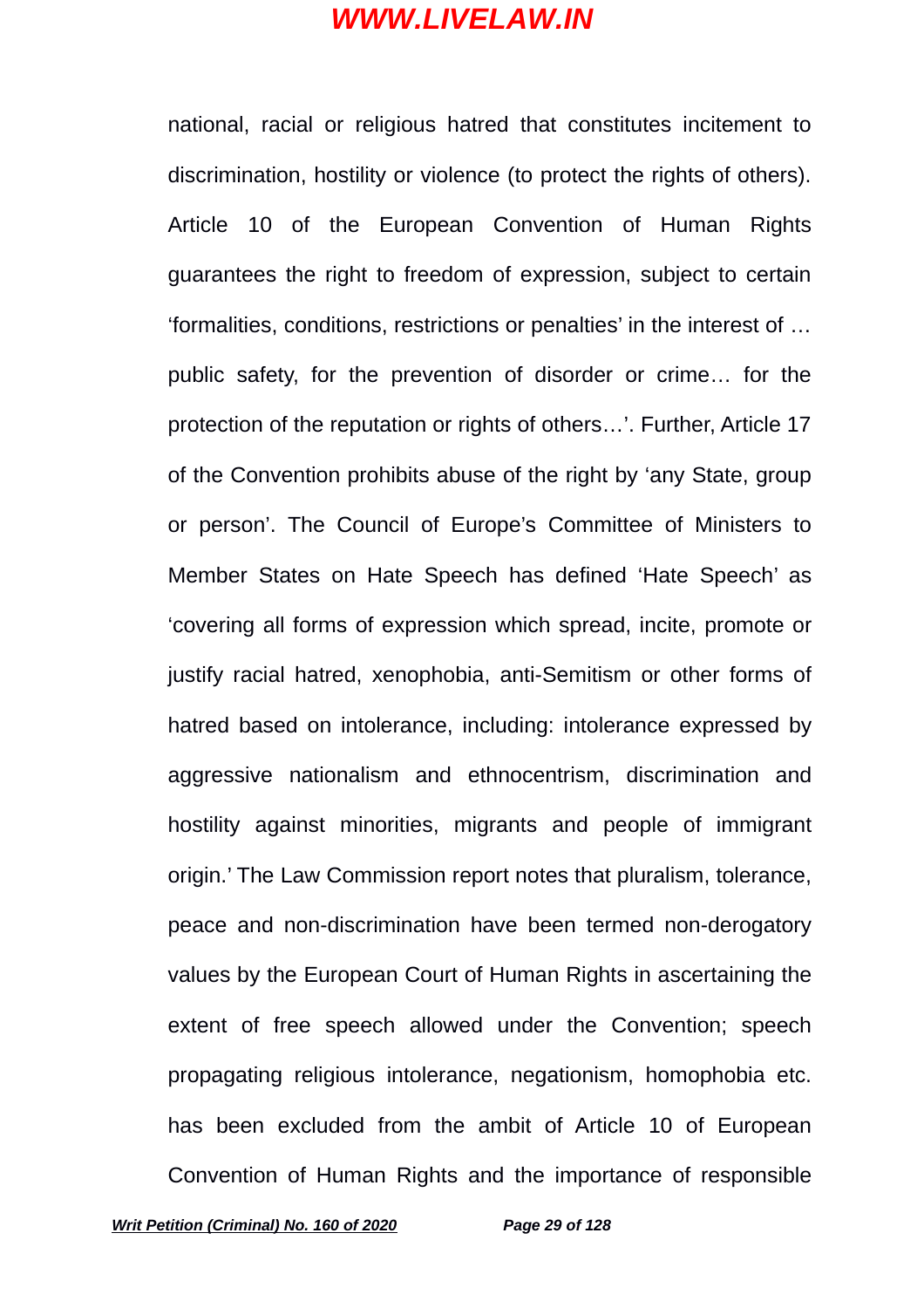speech in a multicultural society has been stressed by the court in several cases. The Law Commission report has noted that in recent years, the European Court of Human Rights has moved from a strictly neutral approach, wherein not every offensive speech was considered illegitimate, by holding that interference is not to be solely judged on legitimate aim test but also whether such interference was necessary in a democratic society. This moderation takes into account that affording protection to all kinds of speech, even offensive ones, many times vilifies the cause of equality.

18. We will now succinctly refer to the American position which discloses a strong preference for liberty over equality, and commitment to individualism, predicated on the belief that:

> "...Truth was definite and demonstrable and that it had unique powers of survival when permitted to assert itself in a "free and open encounter." [...] Let all with something to say be free to express themselves. The true and sound will survive; the false and unsound will be vanquished. Government should be kept out of the battle and not weigh the odds in favor of one side or the other. And even though the false may gain a temporary victory, that which is true, by drawing to its defence additional forces, will through the self-righting process ultimately survive."[58](#page-29-0)

<span id="page-29-0"></span><sup>58</sup> Frederick Siebert writing on John Milton's Areopagitica, 1644, in *The Libertarian Theory of the Press*, in FOUR THEORIES OF THE PRESS 39, 44-45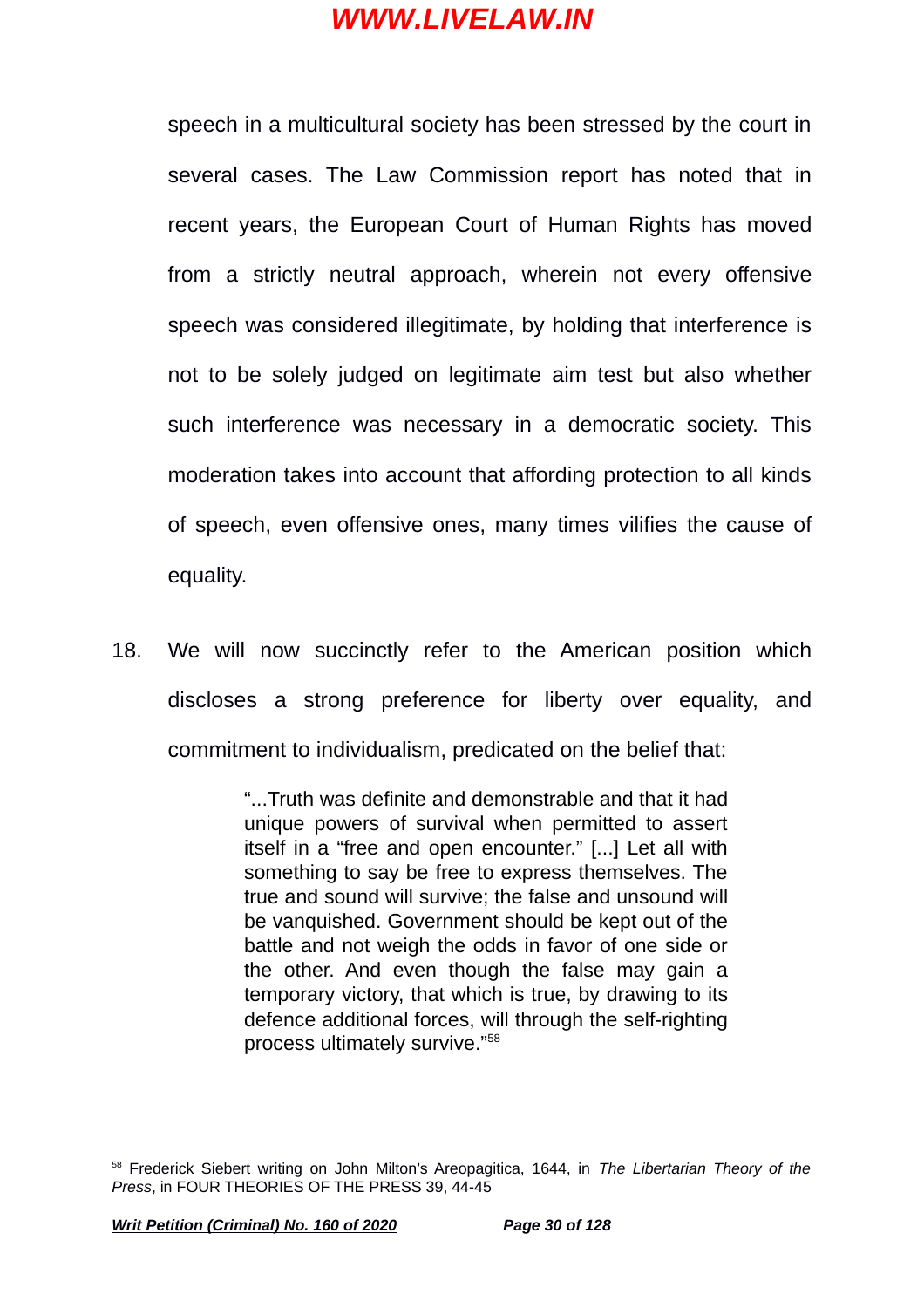19. The American framework on hate speech is based upon four major philosophical justifications.[59](#page-30-0) Justification from democracy is based on the belief that free speech enables a democratic selfgovernment by allowing citizens to convey and receive ideas. This rationale does not grant protection to speech that is antidemocratic in general, and hateful or political extremist in particular. Another justification comes from the social contract theory, which requires that 'fundamental political institutions must be justifiable in terms of an actual or hypothetical agreement among all members of the relevant society.' The third justification – pursuit of the truth, is based on the utilitarian philosophy. Popularly known as the justification based on 'free marketplace of ideas,' it is grounded in the notion that truth is more likely to prevail through open discussion, and that the society will be better able to progress if the government is kept out of adjudicating as to what is true or false, valid versus invalid, or acceptable against abhorrent. The fourth justification comes from the idea of autonomy, and is primarily individualistic, unlike the previous three that value collective good. According to this, free speech enables individual autonomy, respect and well-being through self-expression.

<span id="page-30-0"></span><sup>59</sup> *"Justification from democracy, the justification from social contract, the justification from the pursuit of the trust, and the justification from individual autonomy."* – Cardozo L.Rev.1523 2002-2003 (HeinOnline).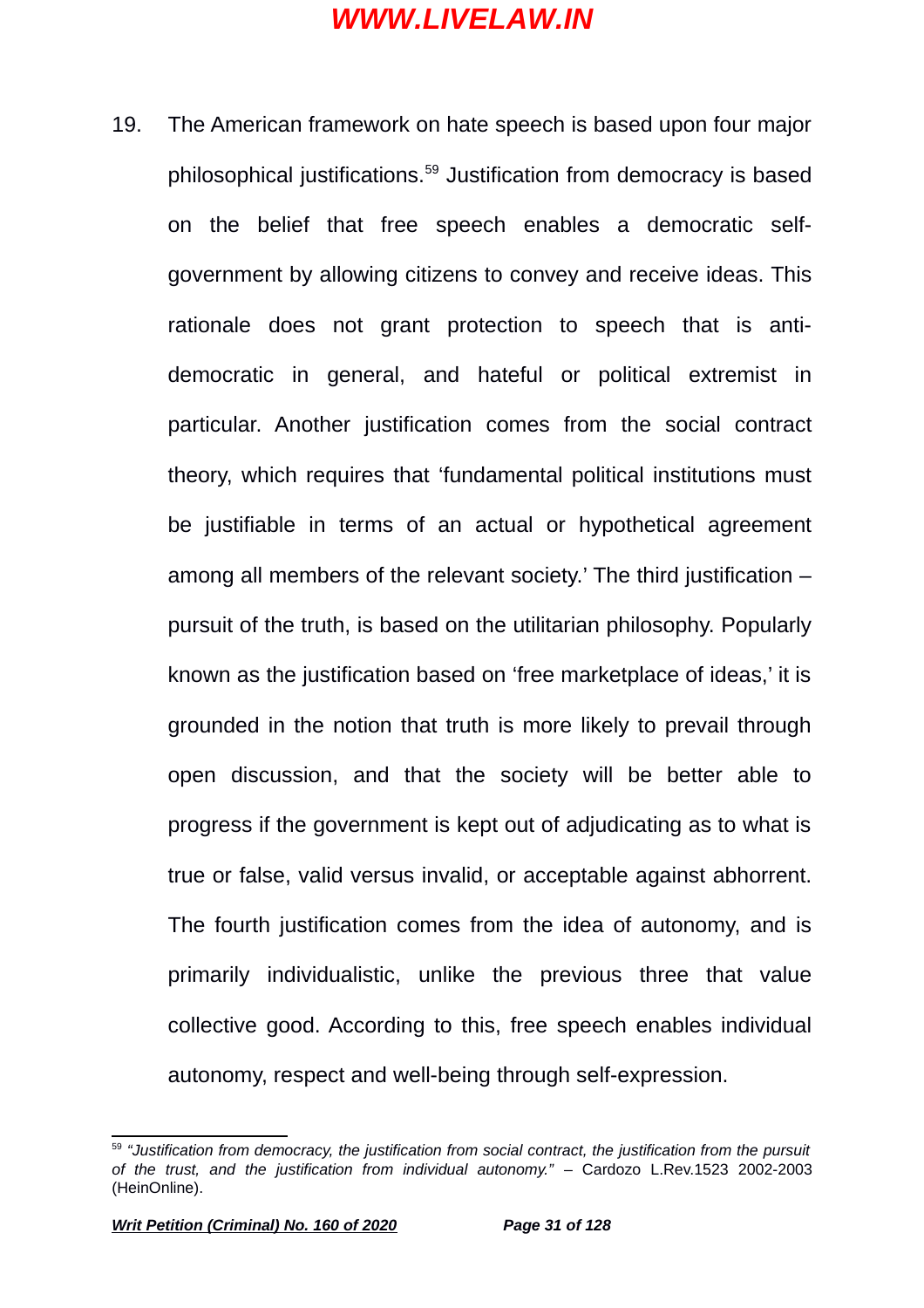20. The threshold or the standard in American jurisprudence to determine the circumstances under which the First Amendment freedoms of speech, press and assembly should be restricted has with time moved from the 'bad tendency test' i.e., prohibiting speech if it has tendency to harm public welfare, to the test of 'clear and present danger', $60$  and to finally the test of 'imminent lawless action'. Mr. Justice Douglas in his concurring opinion in *Brandenburg* v. *Ohio[61](#page-31-1)* had adumbrated that the 'clear and present danger' precept in pronouncements during World War I and to check Marxism had moved away from the First Amendment ideal as in *Dennis* v. *United States[62](#page-31-2)* 'not improbable' standard was followed. The 'imminent lawless action' test has three distinct elements, namely – intent, imminence and likelihood. In other words, the State cannot restrict and limit the First Amendment protection by forbidding or proscribing advocacy by use of force or law, except when the speaker intends to incite a violation of the law – that is both imminent and likely.

<span id="page-31-2"></span><span id="page-31-1"></span>*Writ Petition (Criminal) No. 160 of 2020 Page 32 of 128*

<span id="page-31-0"></span><sup>60</sup> Mr. Justice Holmes in *Schenek* v. *United States*, 249 U.S. 47 (52), has described the test as: "The question in every case is whether the words used are used in such circumstances and are of such a nature as to create a clear and present danger that they will bring about the substantive evils that Congress has a right to prevent. It is a question of proximity and degree." <sup>61</sup> 395 U.S. 444 (1969)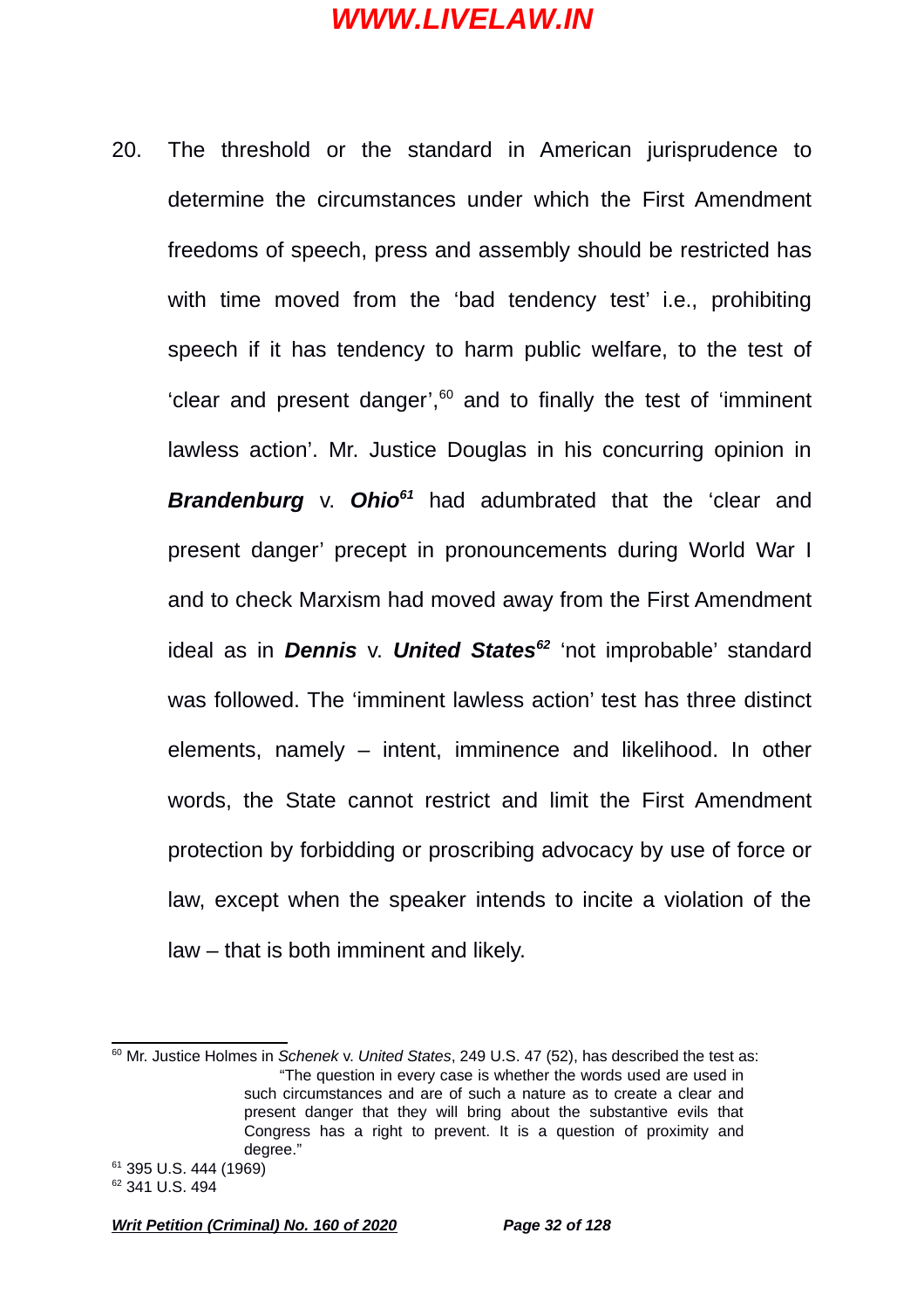21. Michel Rosenfeld in his essay<sup>[63](#page-32-0)</sup> states that primary function of free speech has taken different forms in four historical stages. The first stage, dating back to the War of Independence, established protection of people against the government as the dominant function of free speech. In the second stage, as democracy became entrenched in the USA, free speech was meant to protect proponents of unpopular views against the tyranny of the majority. Stage three, panning between mid-1950s to 1980s when there was widespread consensus on essential values, saw the main function of free speech shift from lifting restraints on speakers to ensuring that listeners remain open-minded. Finally, with the rise of alternative discourses such as feminist and critical race theories attacking mainstream and official speech as inherently oppressive, the primary role of free speech became the protection of oppressed and marginalised discourses against the hegemony of discourses of the powerful. Accordingly, there are suggestions that 'imminent lawless action' fails to take into consideration and is prone to undermine the autonomy or self-respect of those whom the hate speech targets. Critics emphasise on the threat posed by unconstrained speech by the hegemony of dominant discourses at the expense of discourses of others, which as a result may only

<span id="page-32-0"></span><sup>&</sup>lt;sup>63</sup> 'Hate Speech in Constitutional Jurisprudence: A Comparative Analysis' by Michel Rosenfeld, 24 Cordozo L. Rev. 1523 2002-2003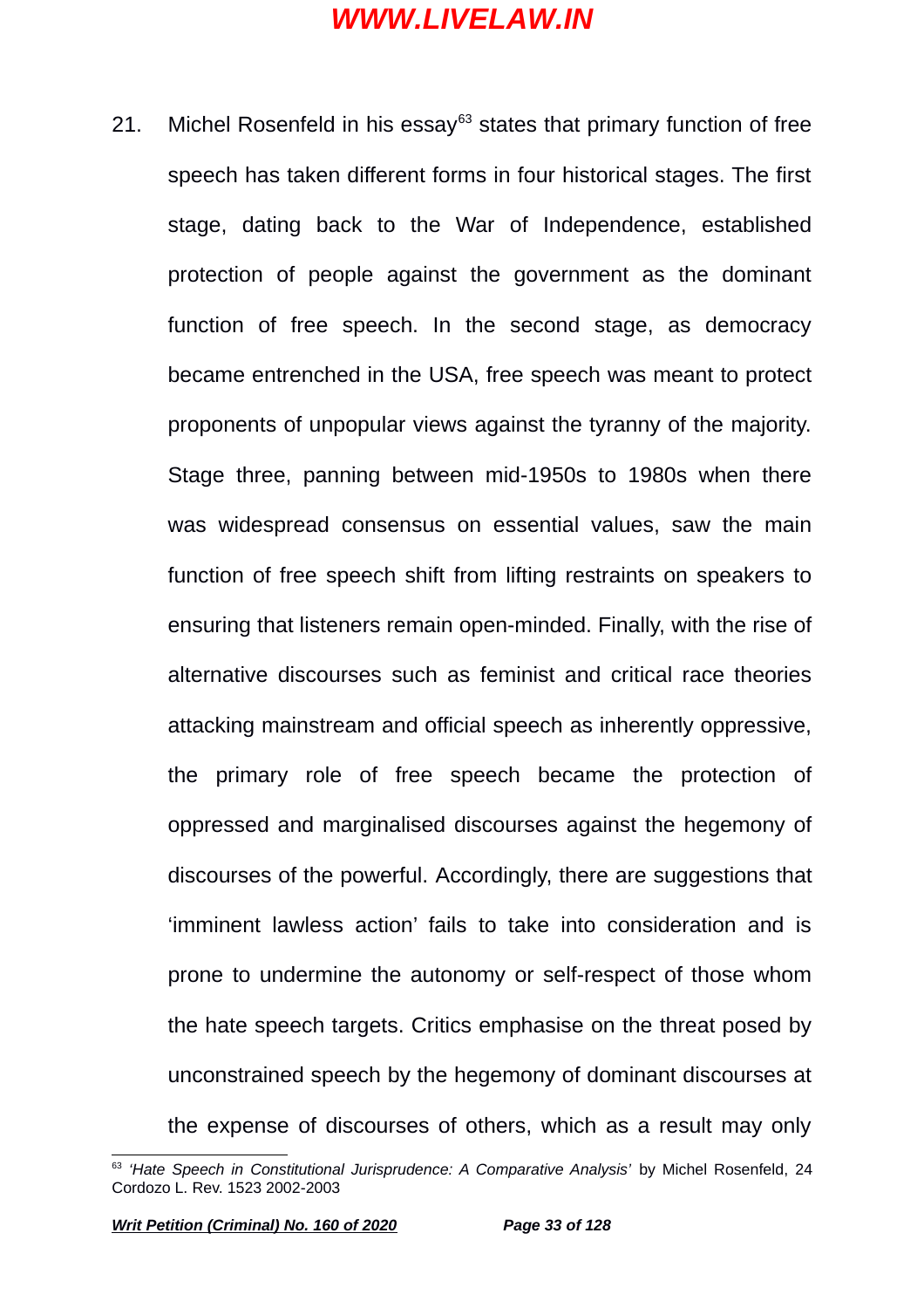exacerbate the other's humiliation and denial of self-respect and autonomy. Counter approach reflects on the impact of hate speech on target and non-target audiences. The targeted audiences could experience anger, fear, concern and alienation. The non-targeted audiences may have different experiences from reversion to mixed emotions to downright sympathy for the substance of the main hate message, if not the form. This has long-term effects even on the non-targeted audiences, as even when they do not agree, they tend to accept as normal the message of hate over a period of time.

22. The Canadian jurisprudence on the subject proceeds on the basis of inviolability of human dignity as its paramount value and specifically limits the freedom of expression when necessary to protect the young and the right to personal honour. Canadian approach emphasises on multiculturalism and group equality, as it places greater emphasis on cultural diversity and promotes the idea of ethnic mosaic. The Canadian Supreme Court in *James Keegstra* had upheld the criminal conviction of a high school teacher for anti-Semitic propaganda on the ground that it amounts to wilful promotion of hatred against a group identifiable on the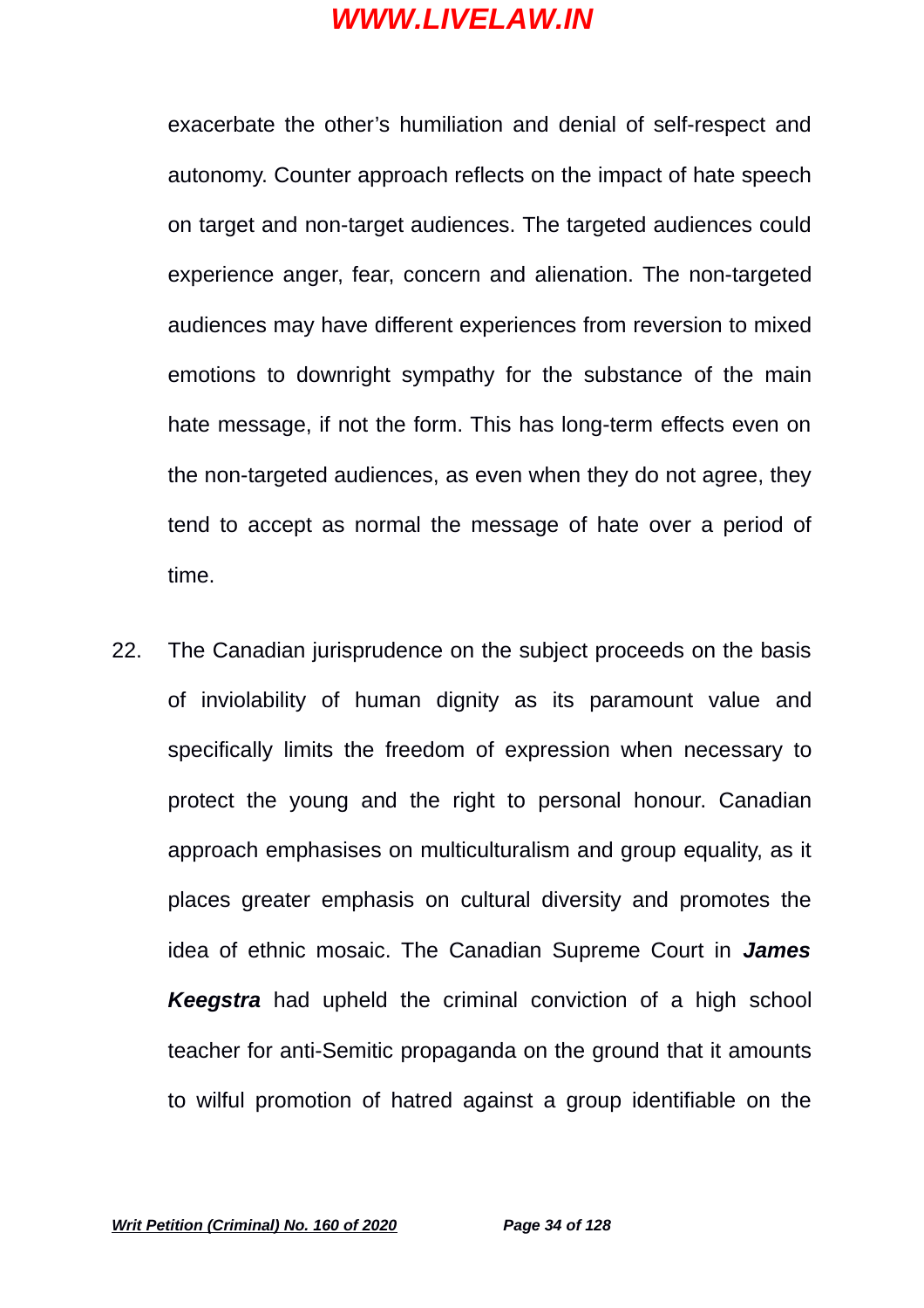basis of colour, race, religion or ethnic origin. It was observed as under:

> "(1) seeking and attaining truth is an inherently good activity; (2) participation in social and political decision-making is to be fostered and encouraged; and (3) diversity in forms of individual self-fulfillment and human flourishing ought to be cultivated in a tolerant and welcoming environment for the sake of both those who convey a meaning and those to whom meaning is conveyed."

The Canadian position, therefore, considers the likely impact of hate speech on both the targeted groups and non-targeted groups. The former are likely to be degraded and humiliated to experience injuries to their sense of self-worth and acceptance in the larger society and may well, as a consequence, avoid contact with members of the other group within the polity. The non-targeted members of the group, sometimes representing society at large, on the other hand, may gradually become de-sensitised and may in the long run start accepting and believing the messages of hate directed towards racial and religious groups. These insidious effects pose serious threats to social cohesion rather than merely projecting immediate threats to violence. Dixon, C.J., in *Canada*

*(Human Rights Commission)* v. *Taylor*, [64](#page-34-0) had observed:

"...messages of hate propaganda undermine the dignity and self-worth of targeted group members and, more generally, contribute to disharmonious

<span id="page-34-0"></span><sup>&</sup>lt;sup>64</sup> (1990) 3 SCR 892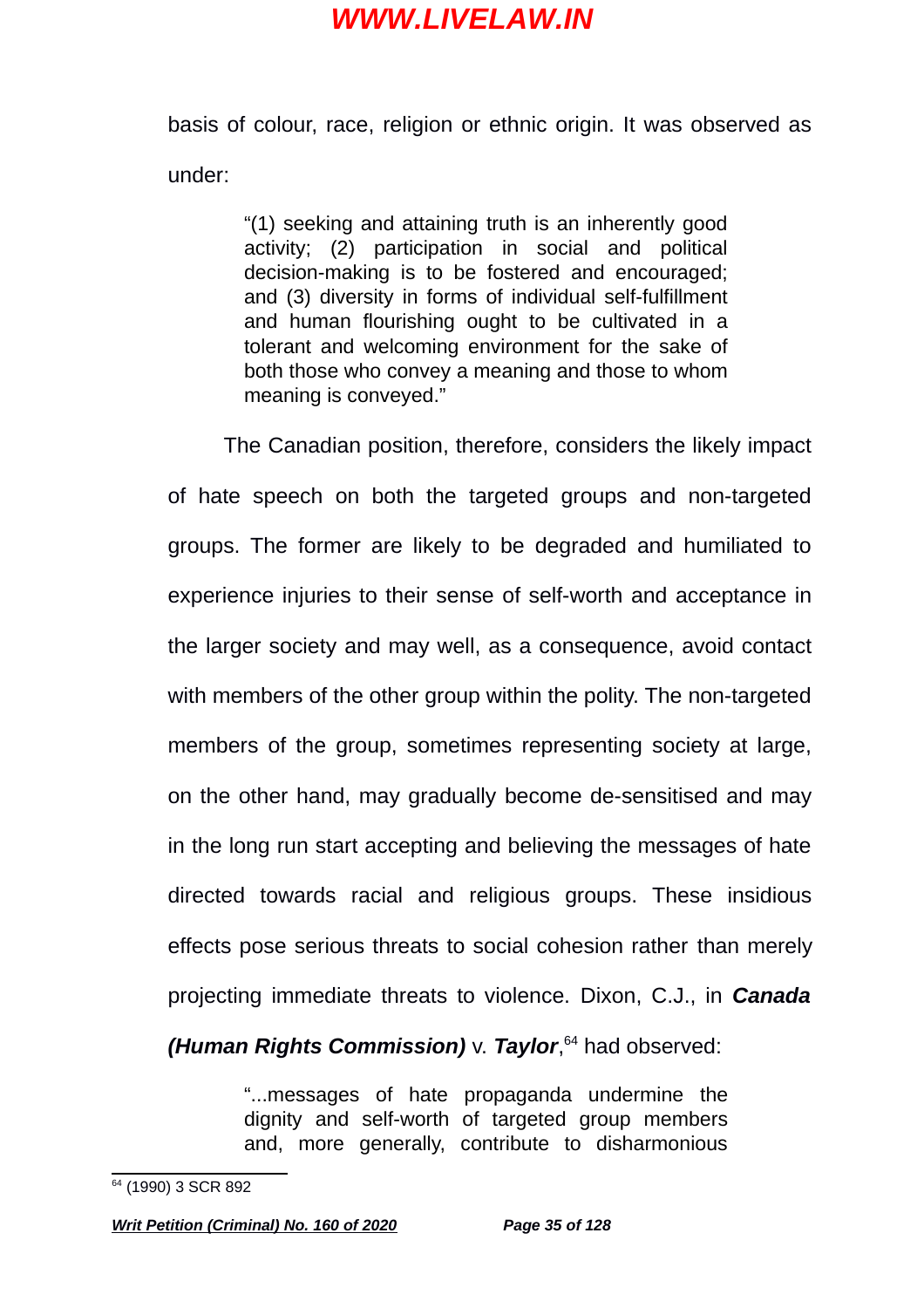relations among various racial, cultural and religious groups, as a result eroding the tolerance and open mindedness that must flourish in a multicultural society which is committed to the idea of equality."

- 23. *Saskatchewan (Human Rights Commission)* had laid down three tests to determine whether an expression could qualify as hate speech or not. First, courts must apply the hate speech prohibitions objectively by applying the test of a reasonable person. Secondly, the legislative term 'hatred' or 'hatred or contempt' must be interpreted to mean the extreme form of the emotions, i.e. detestation and vilification. Thirdly, the effect of the expression on the targeted group should be determined by the Court. Canadian laws attempt to restrict false and discriminatory statements that are likely to lead to breach of peace. In *R.* v. *Zundel* the Court observed that publishing and spreading false news that was known to be false is likely to cause injury to public interest and multiculturalism.
- 24. In Australia, the position of law is substantially aligned with that in Canada. The Australian Federal Court, in the case of *Pat Eatock* v. *Andrew Bolt[65](#page-35-0)* followed the dictum in *Keegstra* in holding that the right to freedom of expression could be restricted vide legislation which made racial hatred a criminal offence. The

<span id="page-35-0"></span><sup>&</sup>lt;sup>65</sup> (2011) FCA 1103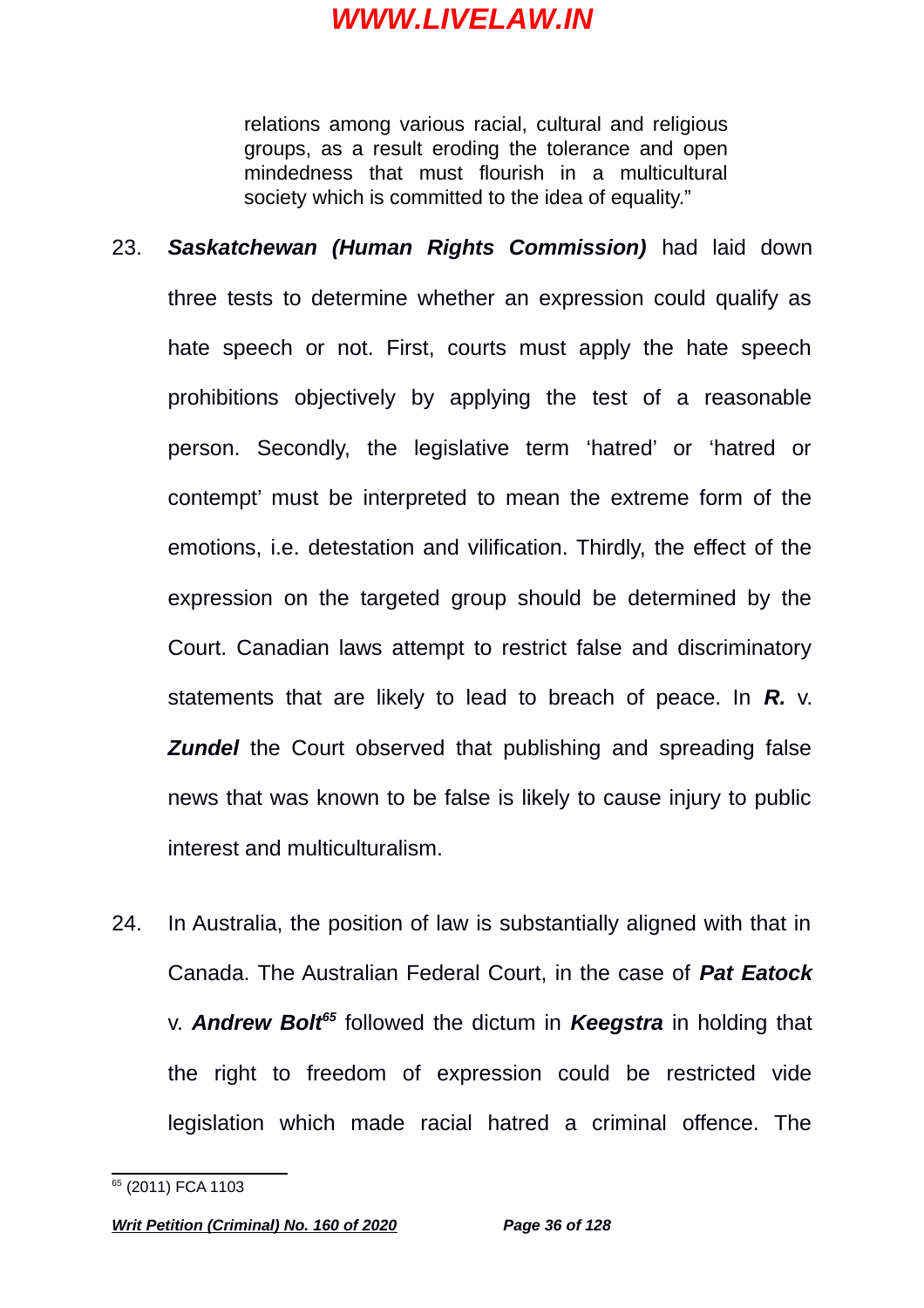Federal Court quoted with approval the observations in *Keegstra* that had examined and rejected the underlying rationale theory, to hold:

- (a) The justification from pursuit of truth does not support the protection of hate propaganda, and may even detriment our search for truth. The more erroneous or mendacious a statement, the less its value in the quest of truth. We must not overemphasise that rationality will overcome all falsehoods.
- (b) Self-fulfilment and autonomy, in a large part, come from one's ability to articulate and nurture an identity based on membership in a cultural or religious group. The extent to which this value furthers free speech should be modulated insofar as it advocates an intolerant and prejudicial disregard for the process of individual self-development and human flourishing.
- (c) The justification from participation in democracy shows a shortcoming when expression is employed to propagate ideas repugnant to democratic values, thus undermining the commitment to democracy. Hate propaganda argues for a society with subversion of democracy and denial of respect and dignity to individuals based on group identities.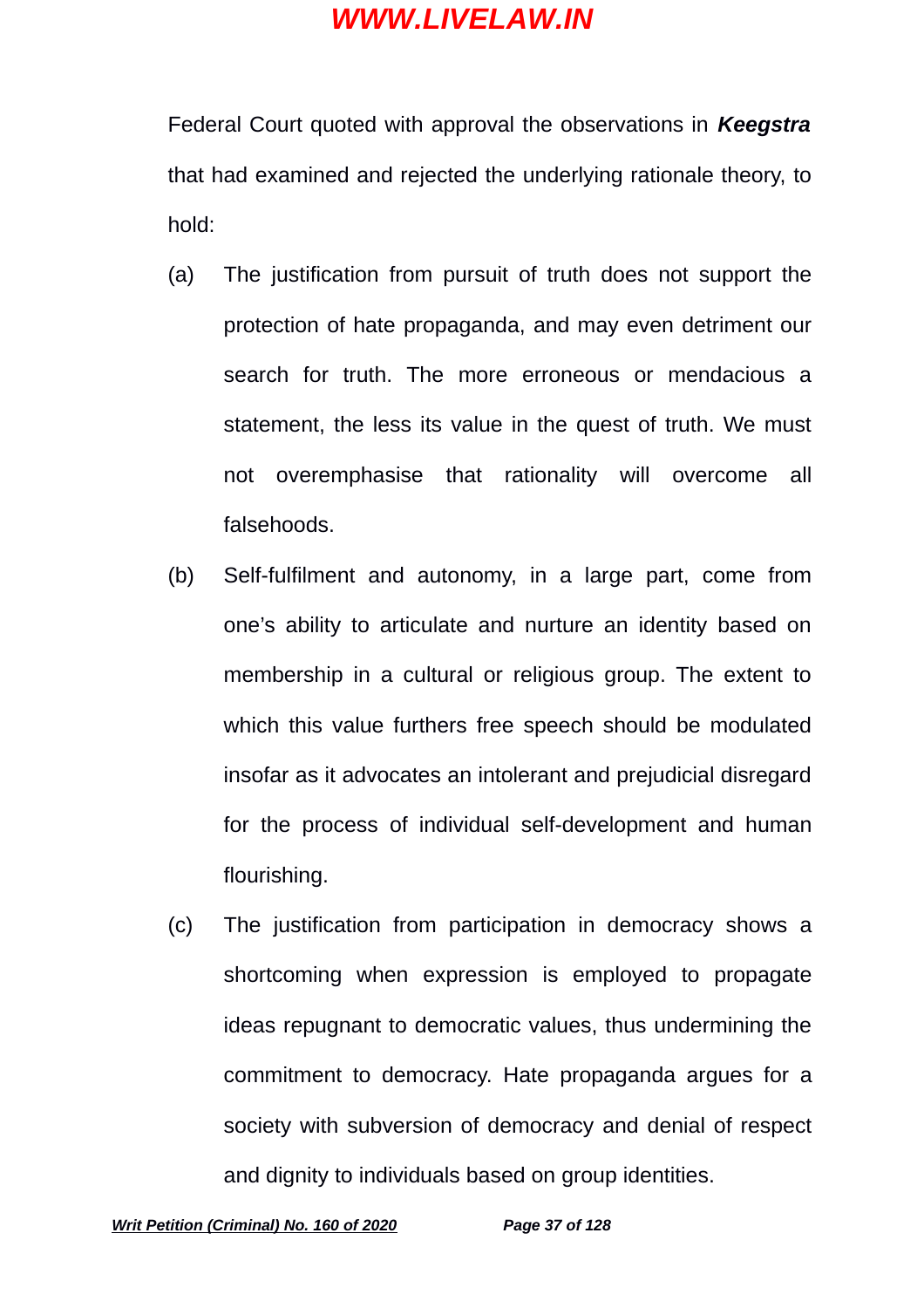- 25. The South African position regards dignity as paramount constitutional value and the law and the courts are willing to subjugate freedom of expression when the latter sufficiently undermines the former. The constitutional provision, therefore, enjoins the legislature and the court to limit speech rights and the exercise of those rights which deprive others of dignity.
- 26. The position in the United Kingdom has shifted over the years from reinforcing the security of the government to checking incitement to racial hatred among non-target audience with the aim of protecting targets against racially motivated harassment. The Race Relations Act, 1965 makes it a crime to utter in public or publish words 'which are threatening, abusive or insulting' and which are intended to incite hatred on the basis of race, colour or national origin. The Act focuses on 'incitement to hatred' rather than 'incitement to violence' but requires proof of intent for conviction. It also distinguishes between free speech and protects expression of political position but checks and criminalises illegal promotion of hate speech on basis of race, colour or national origin.<sup>[66](#page-37-0)</sup>

<span id="page-37-0"></span><sup>&</sup>lt;sup>66</sup> 'Hate Speech in Constitutional Jurisprudence: A Comparative Analysis' by Michel Rosenfeld, 24 Cordozo L. Rev. 1523 2002-2003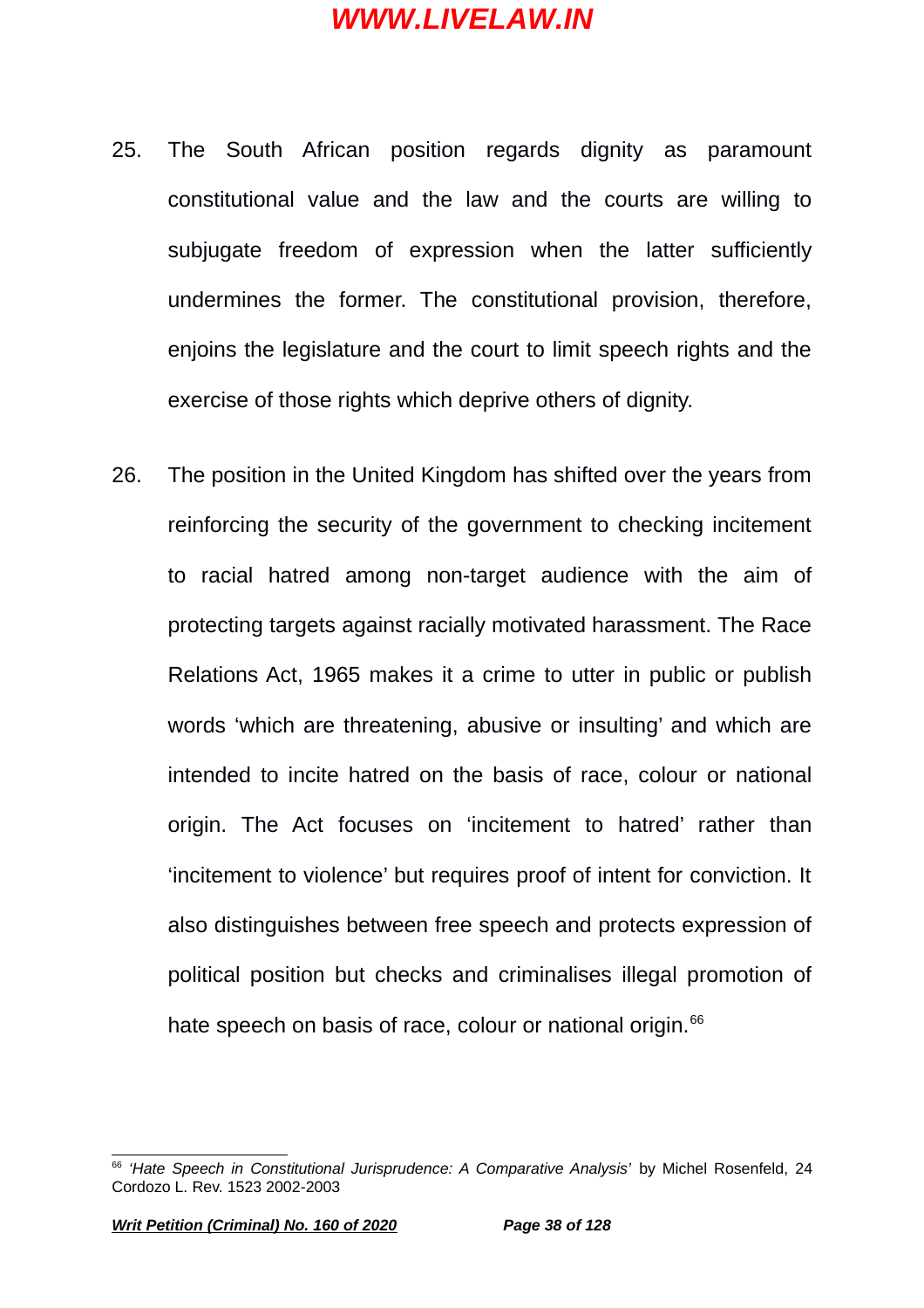27. Germany, on the other hand, and by contrast, believes that freedom of expression is one amongst several rights which is limited by principles of equality, dignity and multiculturalism. Further, value of personal honour always triumphs over the right to utter untrue statements or facts made with the knowledge of their falsity. If true statements of fact invade the intimate personal sphere of an individual, the right to personal honour triumphs over the freedom of speech. If such truth implicates the social sphere, the court once again resorts to balancing. Finally, if the expression of opinion as opposed to a fact constitutes a serious affront to the dignity of a person, the value of person however triumphs over the speech. But if damage to reputation is slight, then again, the outcome of the case will depend on careful judicial balancing. Therefore, German application strikes a balance between rights and duties, between the individual and the community and between the self-expression needs of the speaker and the selfrespect and dignity of the listeners. It recognises the contentbased speech regulation. It also recognises the difference between fact and opinion.<sup>[67](#page-38-0)</sup>

<span id="page-38-0"></span><sup>67</sup> See *Hate Speech in Constitutional Jurisprudence: A Comparative Analysis* by Michel Rosenfeld, 24 Cardozo L. Rev. 1523 2002-2003.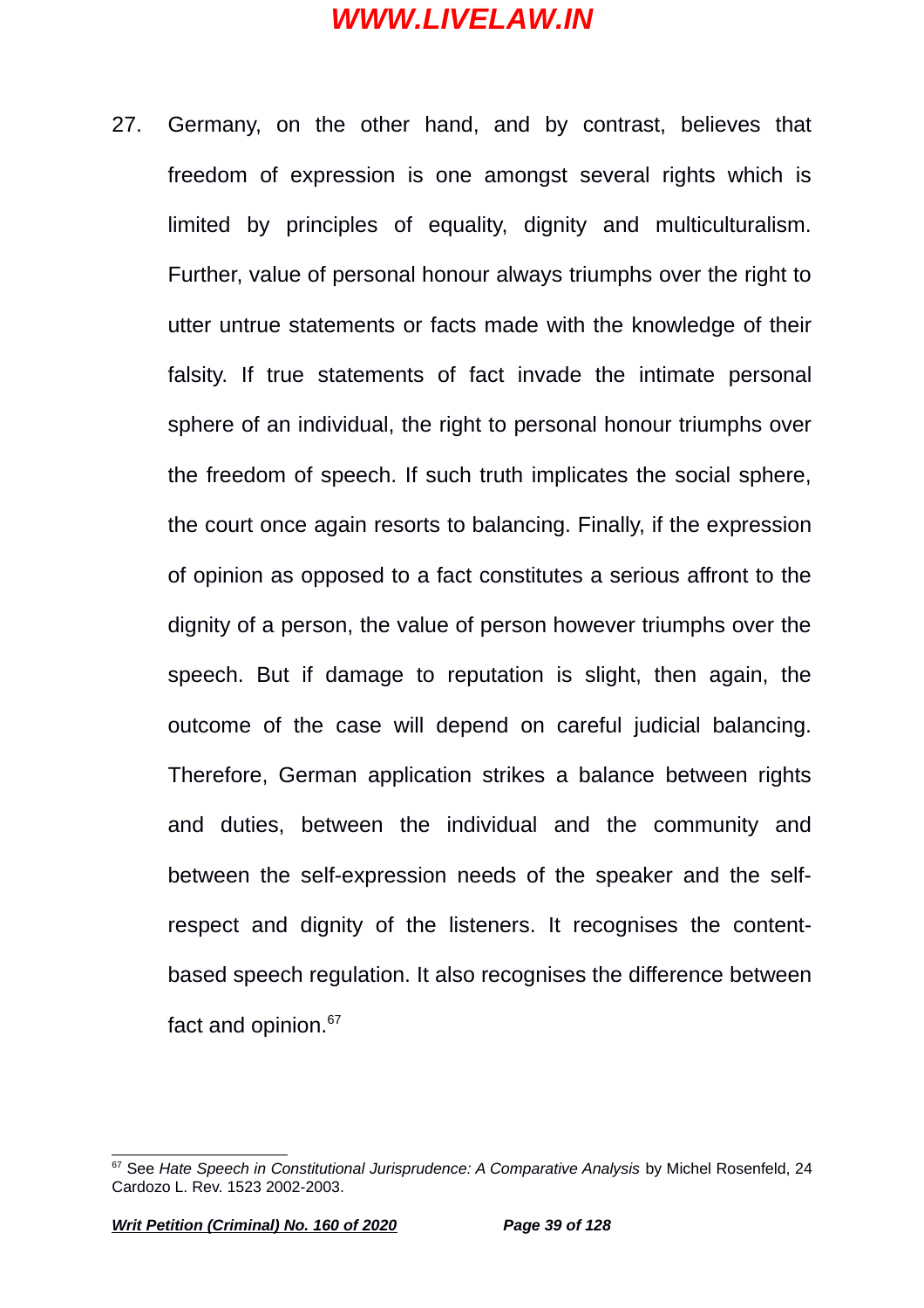28. The United States and France saw birth of democracy vide  $18<sup>th</sup>$ century revolutions that strove to guarantee rights to individuals. However, the situations were quite different. In France, the revolution sought to limit, if not abolish – the prerogatives of rich and powerful catholic church. The French Parliament defined 'religious freedom' in individual terms and in August, 1789 adopted the declaration *des Droits de l'Homme et du Citoy en,* which declared – 'no one may be disturbed for his opinions, even religious ones, provided that their manifestation does not trouble the public order established by the law'. In 1905, Declaration of *Laïcité*, freedom of conscience, the freedom to believe or not believe, was enshrined in the Constitution. The principle recognises freedom to practice religion, in private or in public, as long as the manifestation of the practice does not disturb the peace. The State guarantees equality to all citizens regardless of their philosophical or religious conviction as all persons are born and remain free and equal in right. Everyone is free to express their own particular convictions and adhere to it. *Laïcité* confederates and reinforces the unity of the nation by bringing citizens together by adhering to values of the republic which includes the right to accept differences.<sup>[68](#page-39-0)</sup> In accordance with the

<span id="page-39-0"></span><sup>&</sup>lt;sup>68</sup> Declaration for Laïcité – Observatoire de la laicite (Republique Francaise)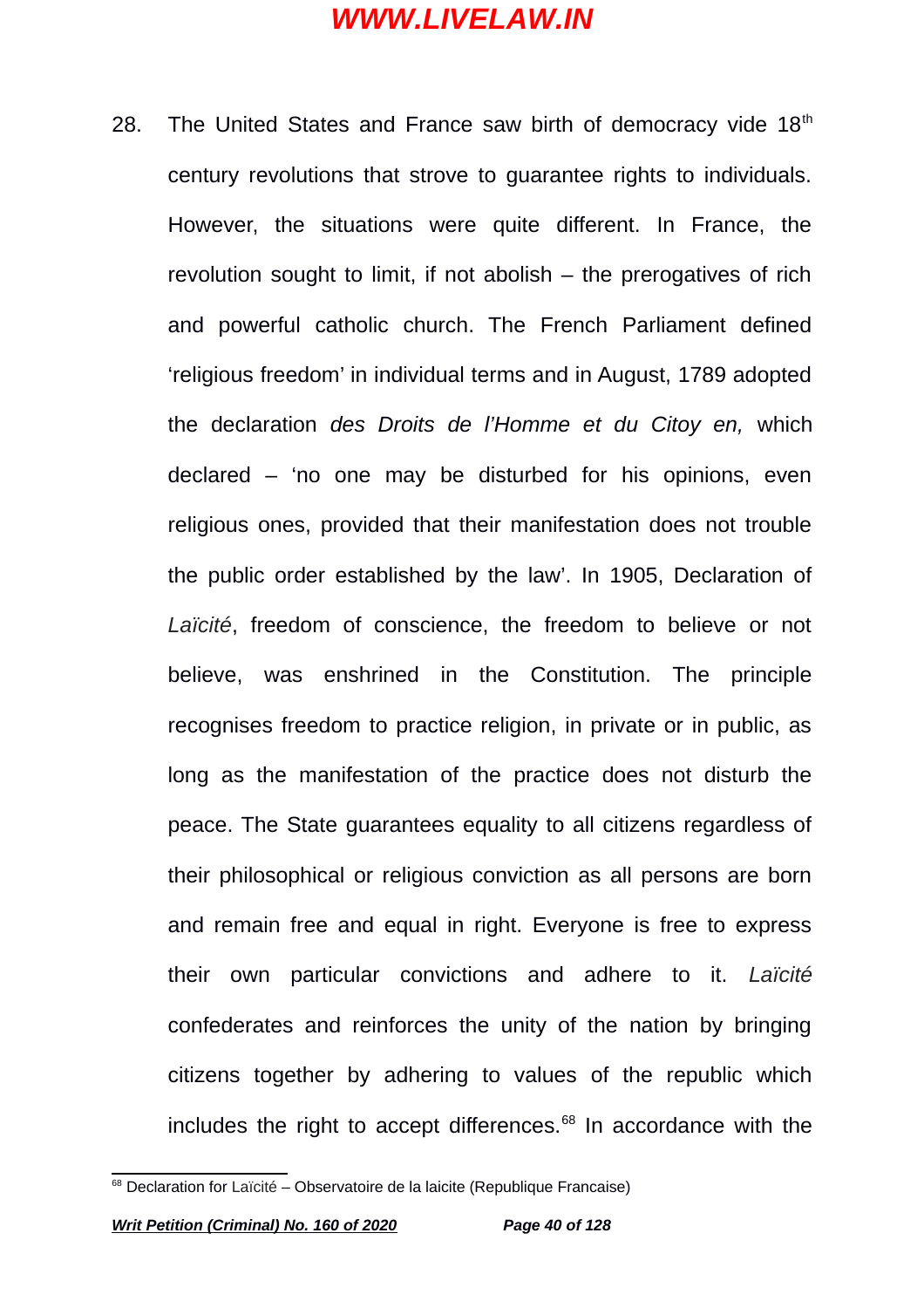above principle, the French recognise and accept the right to offend as an essential corollary to freedom of expression which should be defended or upheld by other means, than by causing an offence. France does have hate speech laws against racism and xenophobia, which includes anti-religious hate crimes, to protect groups and individuals from being defamed or insulted on the ground of nationality, race, religion, ethnicity, sex, sexual orientation, gender identity or because they have a handicap. However, the French law gives primacy to freedom of expression, which it believes is meaningless without the right to offend, which would to some not only include the right to criticise and provoke but also the right to ridicule when it comes to ideas and beliefs, including religious beliefs.

29. Andrew F. Sellars, in his essay 'Defining Hate Speech'<sup>[69](#page-40-0)</sup> has examined the concept of hate speech in different democratic jurisdictions, and refers to attempts to define 'hate speech' by scholars and academics, including Mari J. Matsuda, Mayo Moran, Kenneth D. Ward, Susan Benesch, Bhikhu Parekh and others. The Author has formulated common traits in defining 'hate speech' observing that this would be helpful and relevant in considering

<span id="page-40-0"></span><sup>69</sup> Andrew F. Sellers, *Defining Hate Speech*, published by Berkman Klein Center for Internet & Society at Harvard University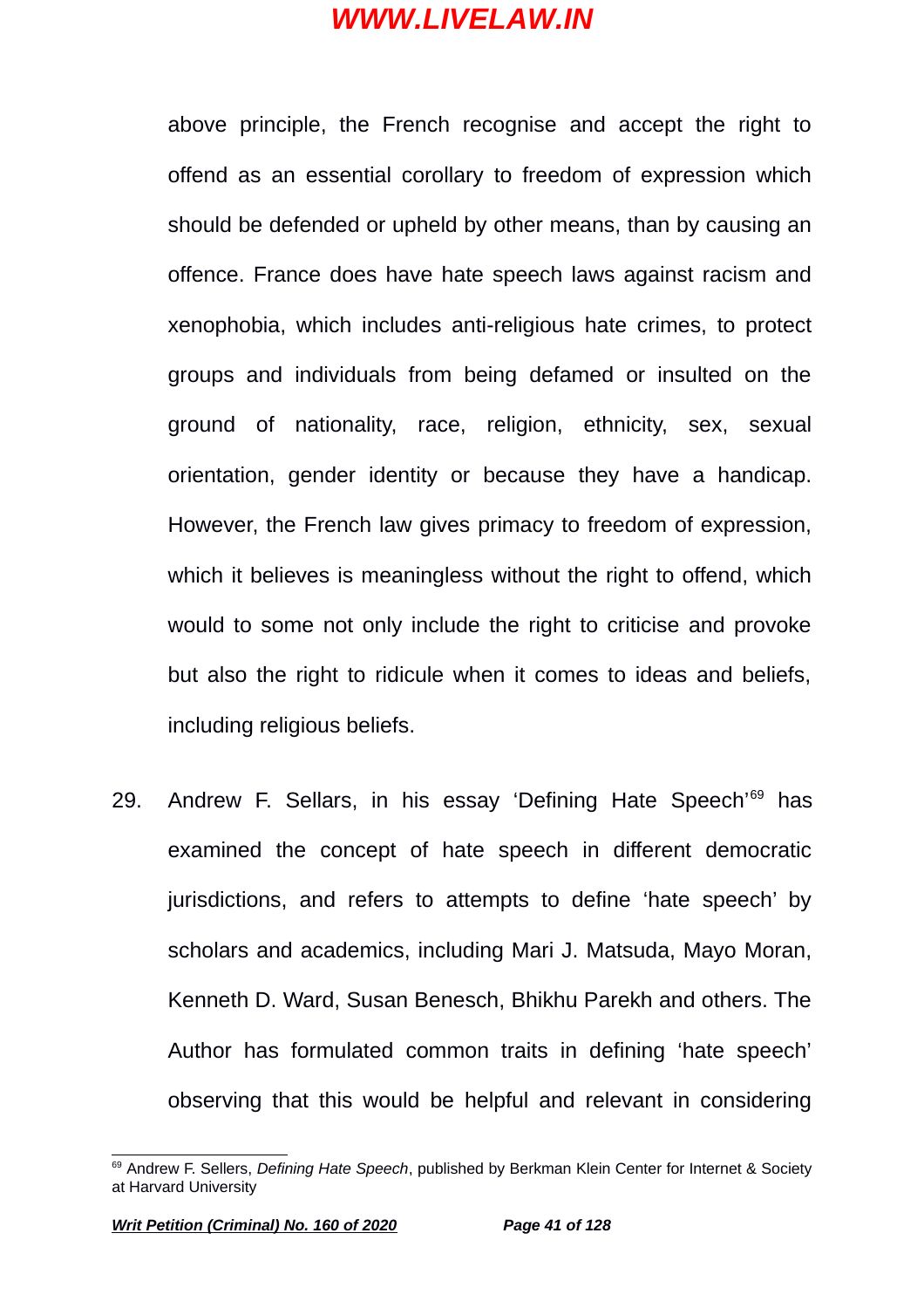how the society should respond. These can be categorised as follows:

(a) Hate speech targets a group, or an individual as a member of the group. The word 'group' has been traditionally used with reference to historically oppressed, traditionally disadvantaged or minority, but some prefer not to look for a defined group but to see whether the speaker targets someone based on an arbitrary or normatively irrelevant feature. The expression 'group' would include identification based upon race, ethnicity, religion, gender, sexual orientation, sexual identity, appearance, physical ability, etc.;

(b) Content of the message should express hatred. Hostility towards a group in the spoken words reflects the intent of the speaker. One should be able to objectively identify the speech as an insult or threat to the members of the targeted group, including stigmatising the targeted group by ascribing to it qualities widely disregarded as undesirable;

(c) Speech should cause harm, which can be physical harm such as violence or incitement and true threats of violence and can include deep structural considerations caused by silent harm because of the victim's desperation that they cannot change the attribute that gives rise to hatred. The speech could permeate and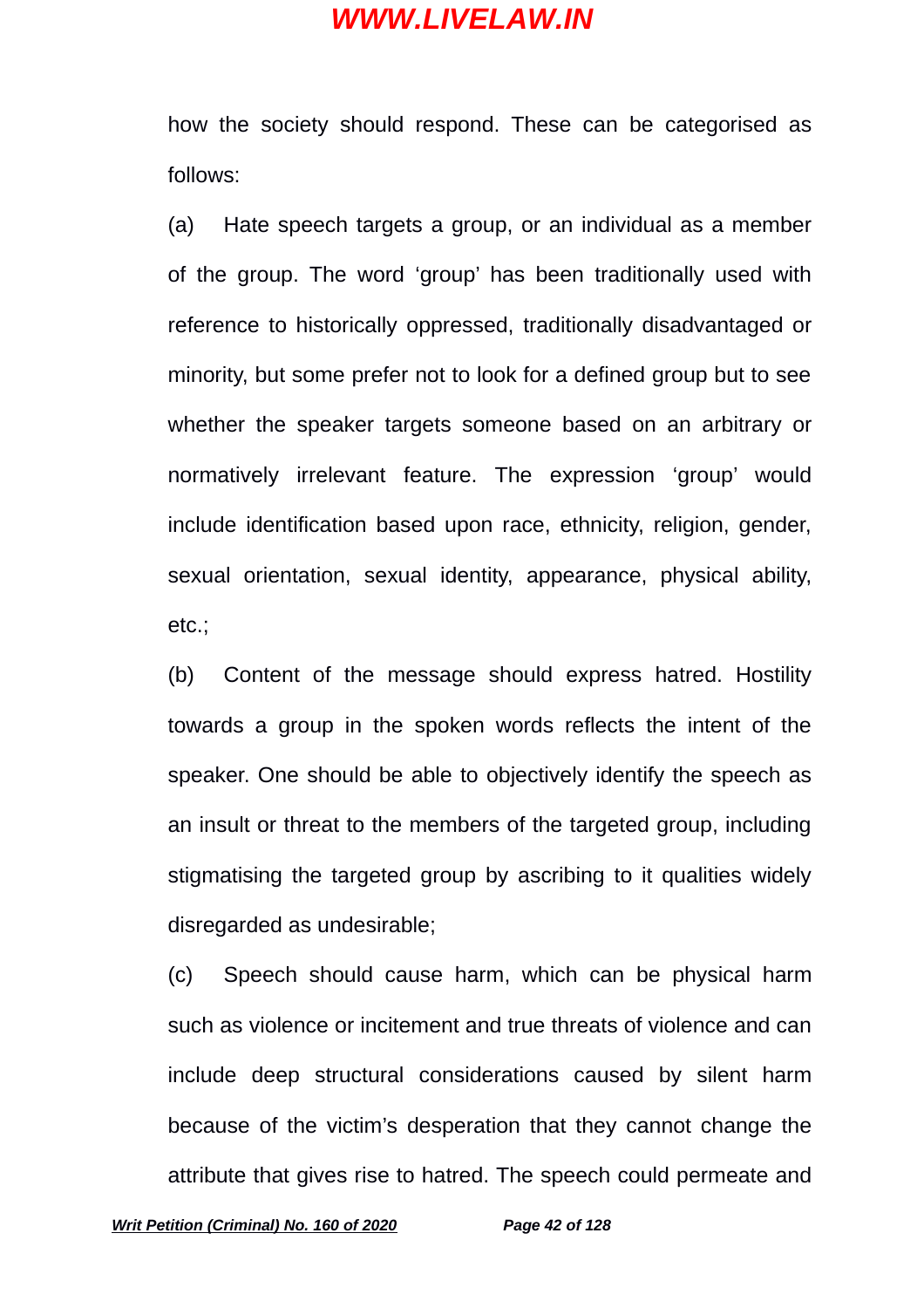impact the victim's relationship with others, cause denial of oneself and result in structural harms within the society;

(d) Intent of the speaker to cause harm or other bad activity to most is an essential feature of hate speech. In some statutes it can be even tacit inherent component. However, what the speaker should intend to constitute hate speech is subject to varied positions. Intent may refer to non-physical aspects like to demean, vilify, humiliate, or being persecutorial, disregarding or hateful, or refer to physical aspects like promoting violence, or direct attacks. However, speakers can lie about their intent not only to others but to themselves. Intent may be disguised and obscured;

(e) Speech should incite some other consequence as a result of the speech. Incitement could be of non-physical reactions such as hatred, or physical reactions such as violence. Certain jurisdictions require that the incitement should be imminent or almost inevitable and not too remote;

(f) Context and occasion of the speech is important. This requirement means looking into the factors such as the power of the speaker, place and occasion when the speech was made, the receptiveness of the audience and the history of violence in the area where the speech takes place. It requires examination whether the statement was made in the public to the view of the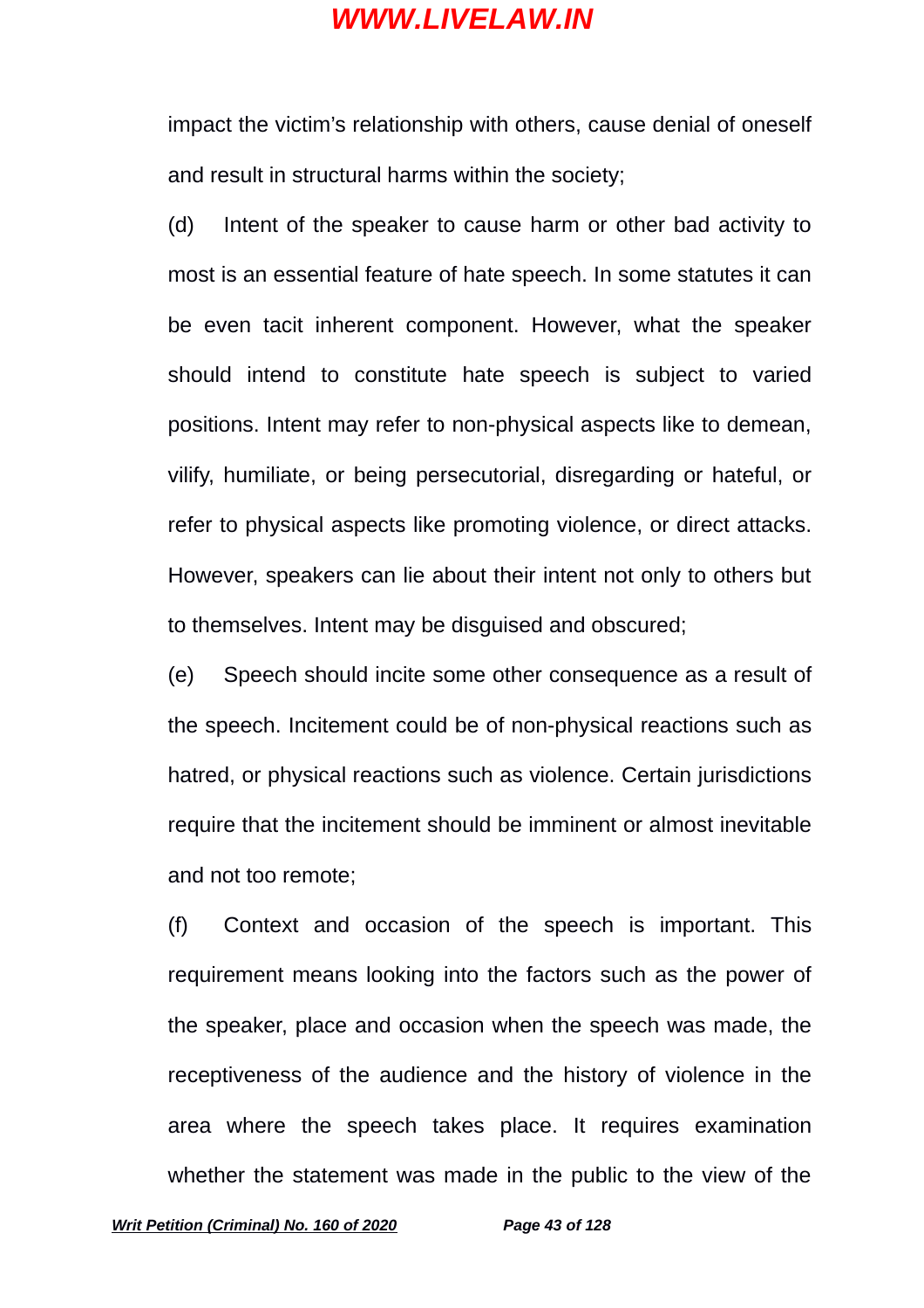targeted group as an undesirable presence and a legitimate object of hostility. In certain contexts, at 'home speeches' may themselves amount to hate speeches as the said speeches are now uploaded and circulated in the virtual world through internet etc.; and lastly

(g) Speech should have no redeeming purpose, which means that 'the speech primarily carries no meaning other than hatred towards a particular group'. This is necessarily subjective and requires examination of good faith and good motives on the part of the speaker. 'No legitimate purpose' principle being abstract has difficulties, albeit is well documented. 'Good faith' and 'no legitimate purpose' exclusions are accepted as a good exception.

#### **C. Decisions of this Court and High Courts interpreting Article 19(1)(a) and 19(2) of the Constitution, and Sections 153A, 295A and clause (2) of Section 505 of the Penal Code**

30. In *Ramji Lal Modi*, a Constitution Bench of five Judges, relying upon the earlier decisions in *Romesh Thappar* and *Brij Bhushan*, had upheld the constitutional validity of Section 295A, a provision which criminalises the act of insulting religious beliefs with the deliberate intention to outrage religious feelings of a class of citizens. Ruling that the right to free speech is not absolute as Article 19(2) of the Constitution envisages reasonable restrictions,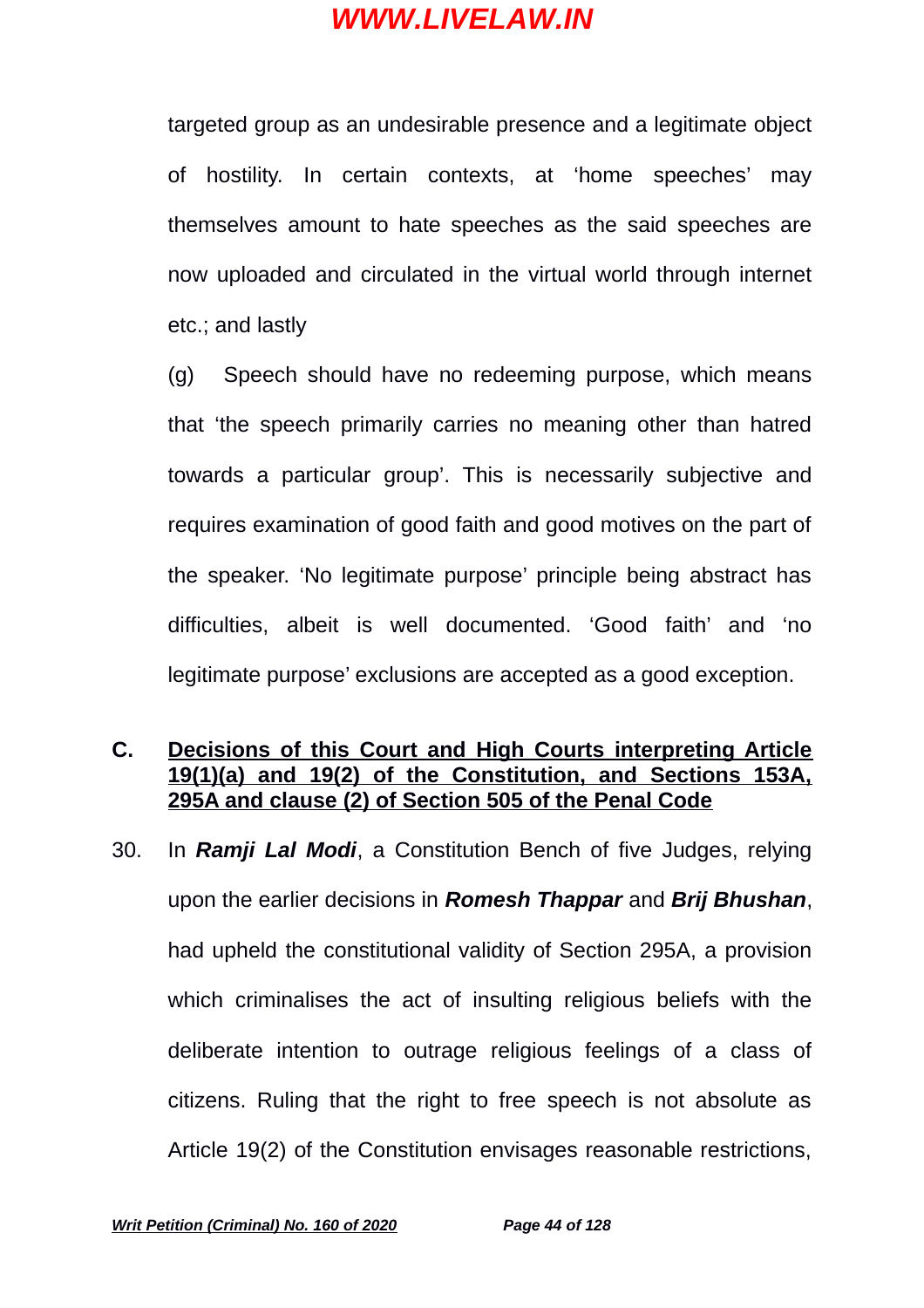this court observed that the phrase *'public order',* as a ground for restricting the freedom of speech, incorporated in Article 19(2) vide the Constitution (First Amendment) Act, 1951 with retrospective effect, reads *'in the interest of public order',* which connotes a much wider import than *'maintenance of public order'*. This distinction between 'maintenance of public order' and 'in the interest of public order' was reiterated by another Constitution Bench of five Judges of this Court in *Virendra/K.Narendra*.

31. Even so, in *Ramji Lal Modi* Section 295A of the Penal Code was interpreted punctiliously observing:

> "9...Section 295-A does not penalise any and every act of insult to or attempt to insult the religion or the religious beliefs of a class of citizens but it penalises only those acts of insults to or those varieties of attempts to insult the religion or the religious beliefs of a class of citizens, which are perpetrated with the deliberate and malicious intention of outraging the religious feelings of that class..."

Import of Section 295A of the Penal Code, *Ramji Lal Modi* holds, is to curb speech made with *'malicious intent'* and not *'offensive speech'*. Criminality would not include insults to religion offered unwittingly, carelessly or without deliberate or malicious intent to outrage the religious feelings. Only aggravated form of insult to religion when it is perpetuated with deliberate and malicious intent to outrage the religious feelings of that group is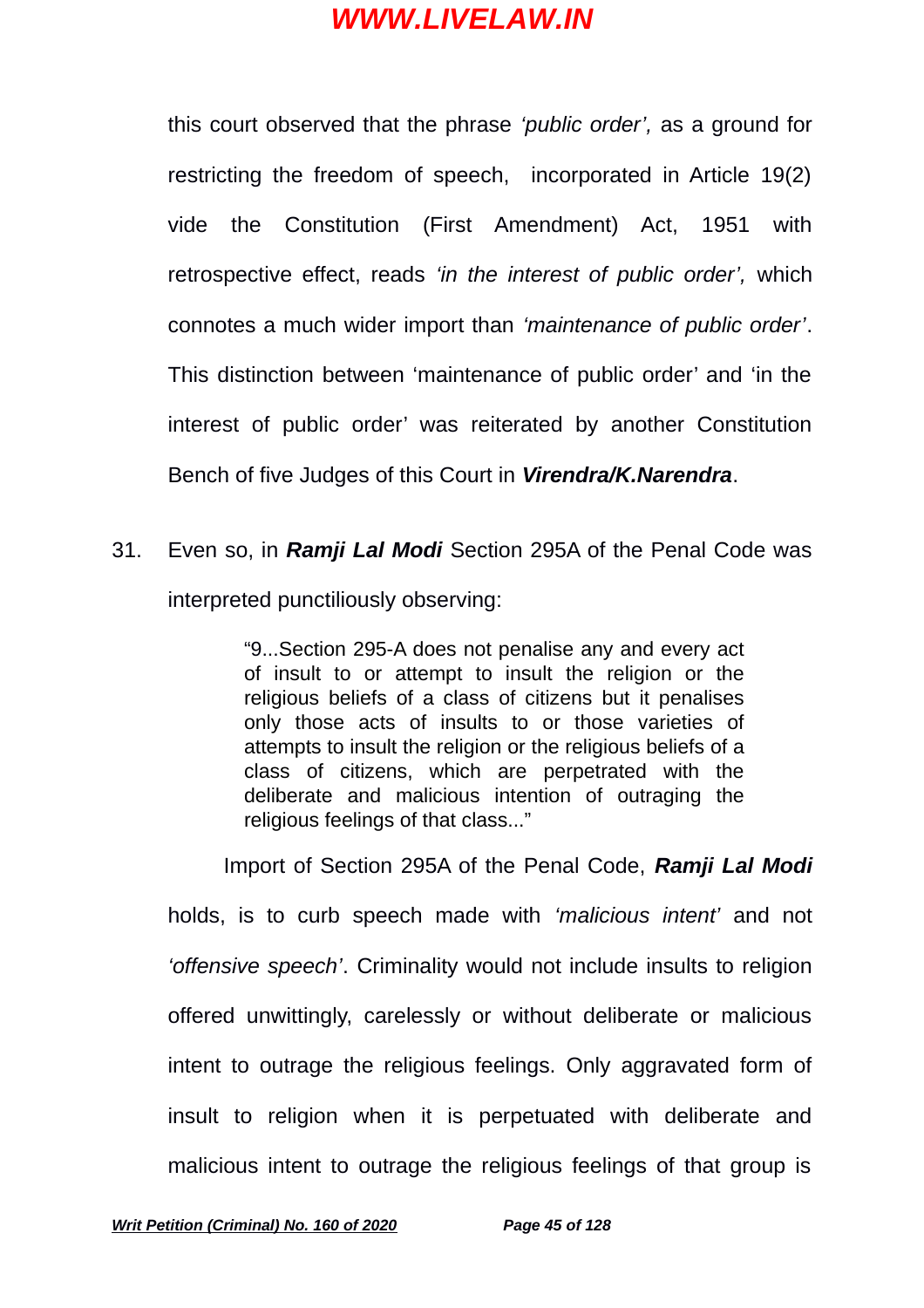punishable. Notably, this court had already dismissed the Special Leave Petition and upheld Ramji Lal Modi's conviction under Section 295A for having published an article in a magazine against Muslims. It was specifically noticed that even earlier, the journalist in question had printed and published an article or a cartoon about a donkey on which there was agitation by Muslims in Uttar Pradesh, which after prosecution, however, had eventually resulted in petitioner's acquittal by the Allahabad High Court.

32. In *Kedar Nath Singh*, a Constitution Bench of five Judges of this Court had interpreted Sections 124A and 505 of the Penal Code post amendment to clause (2) to Article 19 of the Constitution widening its ambit by incorporating the words- 'in the interest of'... '*public order*'. Reference was made to the difference in approach and interpretation by Sir Maurice Gwyer, C.J., speaking for the Federal Court in *Niharendu Dutt Majumdar* and the decision of the Privy Council in *Sadashiv Narayan Bhalerao*, which had approved the elucidation by Strachey, J. in *Bal Gangadhar Tilak*. This court held that the exposition of law by the Federal Court in *Niharendu's* case would be apposite and in conformity with the amended clause (2) of Article 19. Specific reference was made to the dissenting opinions of Fazl Ali, J., in *Romesh Thappar* and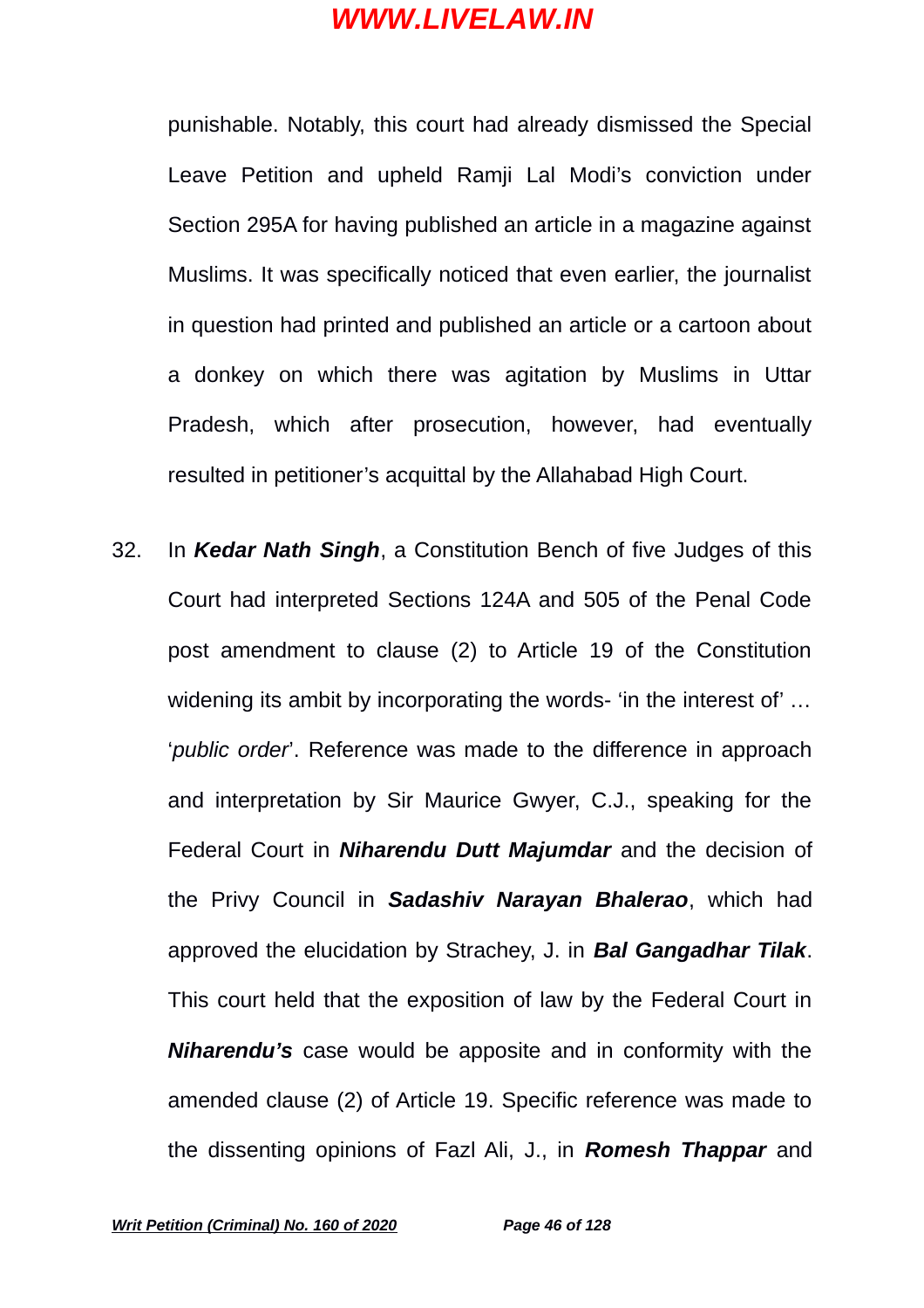*Brij Bhushan*, to observe that the difference between the majority opinion in the two cases and the minority opinion of Fazl Ali, J. had prompted the Parliament to amend clause (2) of Article 19 by the Constitution (First Amendment) Act, 1951 with retrospective effect. Fazl Ali, J. had held that the concept of 'security of state' was very much allied to the concept of 'public order' and that restrictions on the freedom of speech and expression could validly be imposed in the interest of public order. At the same time, this court had cautioned that the two penal provisions, read as a whole together with the explanation, aim at rendering penal only those activities which would be intended, or have the tendency, to create disorder or disturbance of public peace by resort to violence. It was elutriated that criticism and comments on government's action in howsoever strong words would not attract penal action as they would fall within the fundamental right of freedom of speech and expression. The penal provisions catch up when the word, written or spoken etc., have the pernicious tendency or intention of creating public disorder. So construed, the two provisions strike the correct balance between individual fundamental rights and the interest of public order. For interpretation, the court should not only have regard to the literal meaning of the words of the statute but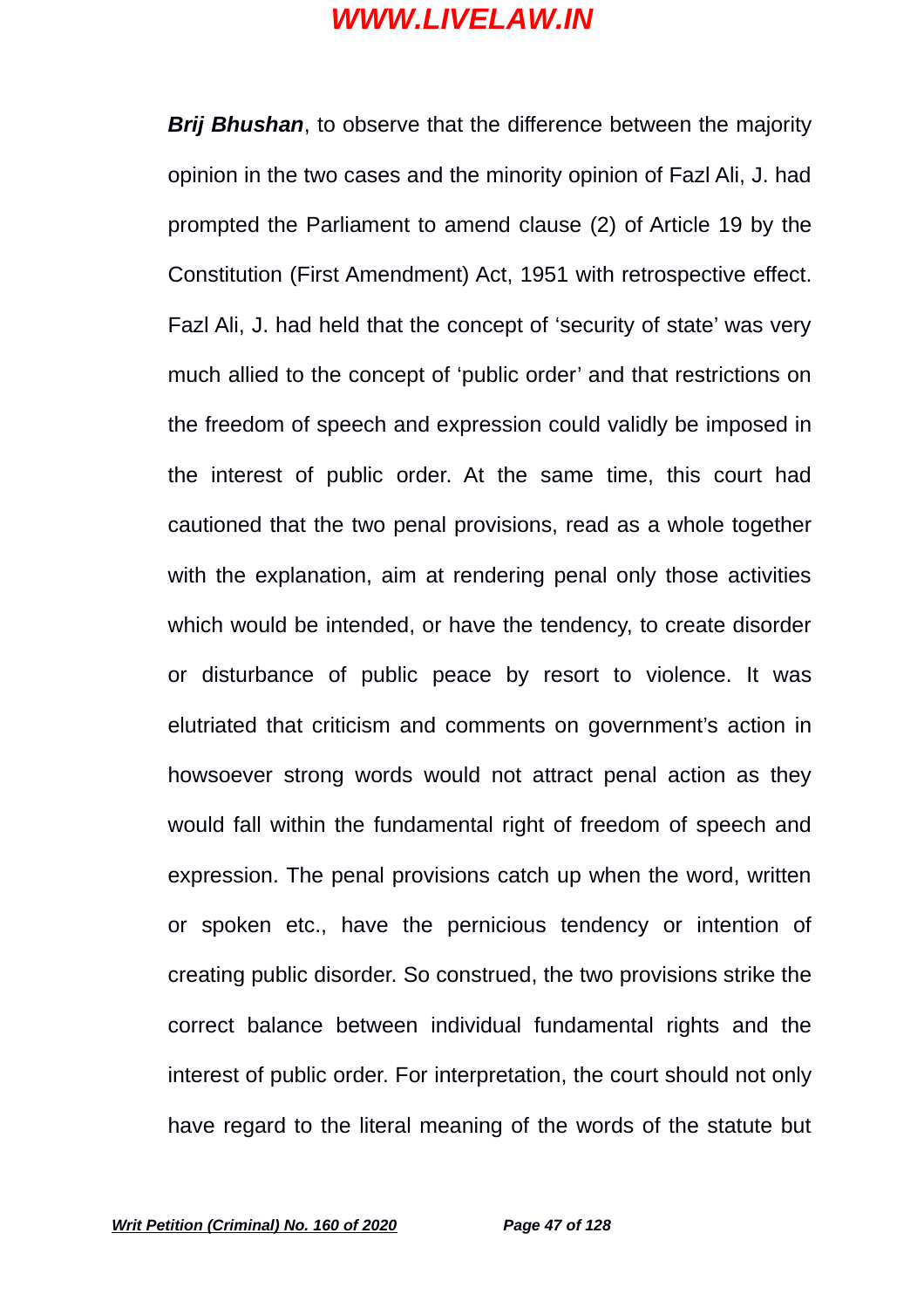take into consideration the antecedent history of the legislation, its purpose and the mischief it seeks to suppress.

- 33. With reference to Section 505 of the Penal Code, *Kedar Nath Singh* observes that each of the three clauses of the Section refer to the gravamen of the offence as making, publishing or circulating any statement, rumour or report  $-$  (a) with the intent of causing or which is likely to cause any member of the Army, Navy or Air Force to mutiny or otherwise disregard or fail in his duty as such; or (b) cause fear or alarm to the public or a section of the public which may induce the commission of an offence against the State or against public tranquillity; or (c) incite or which is likely to incite one class or community of persons to commit an offence against any other class or community. Constituent elements of each of the three clauses have reference to the direct effect on the security of the State or public order. Hence, these provisions would not exceed the bounds of reasonable restriction on the right to freedom of speech and expression.
- 34. We have referred to the judgment in *Kedar Nath Singh*, for it interprets clause (2) of Section 505 of the Penal Code and also lays down principles and guidelines to interpret a penal provision in the context of the fundamental right to freedom of speech and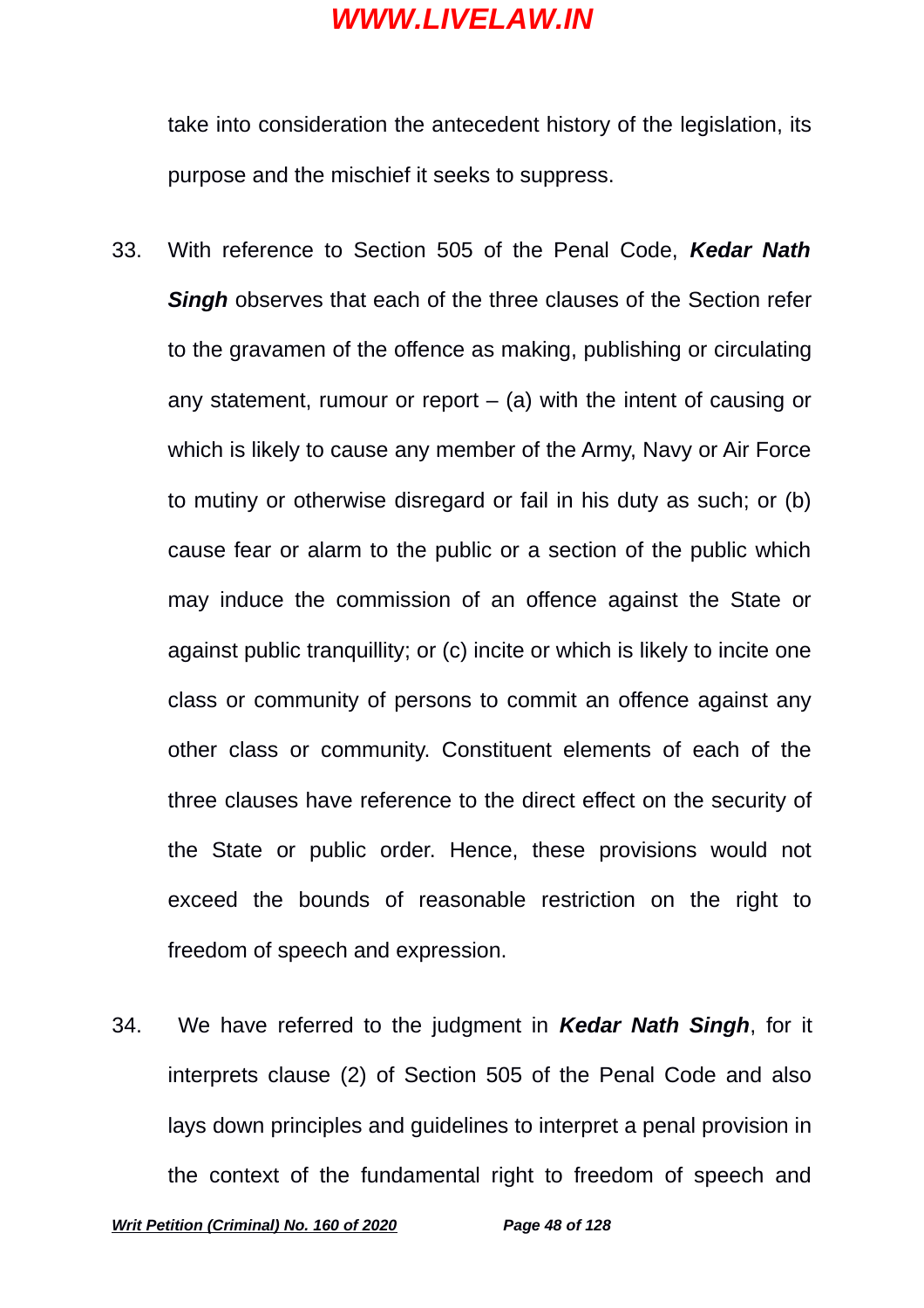expression. Secondly, and more importantly, this decision affirms the view of the Federal Court in *Niharendu's* case that the expression 'government established by law' has to be distinguished from the 'persons for the time being engaged in carrying on the administration'. The former is the visible symbol of the State, which gets enwrapped when the very existence of the State will be in jeopardy if the government established by law is subverted. Written or spoken words etc. that bring the State into contempt or hatred or create disaffection fall within the ambit of the penal statute when the feeling of disloyalty to the government established by law or enmity to it imports the idea of tendency to public disorder by use of actual violence or incitement to violence. Equally, strongly worded expression of disapprobation of the actions of the government, even elected government, without exciting those feelings which generate the inclination to cause public disorder by acts of violence would never be penal. Further, disloyalty to the government by law and comments even in strong terms on the measures or acts of the government so as to ameliorate the condition of the people or to secure cancellation or alteration of those actions or measures by lawful means, without exciting of those feelings of enmity and disloyalty which imply excitement to public disorder or use of force, is not an offence.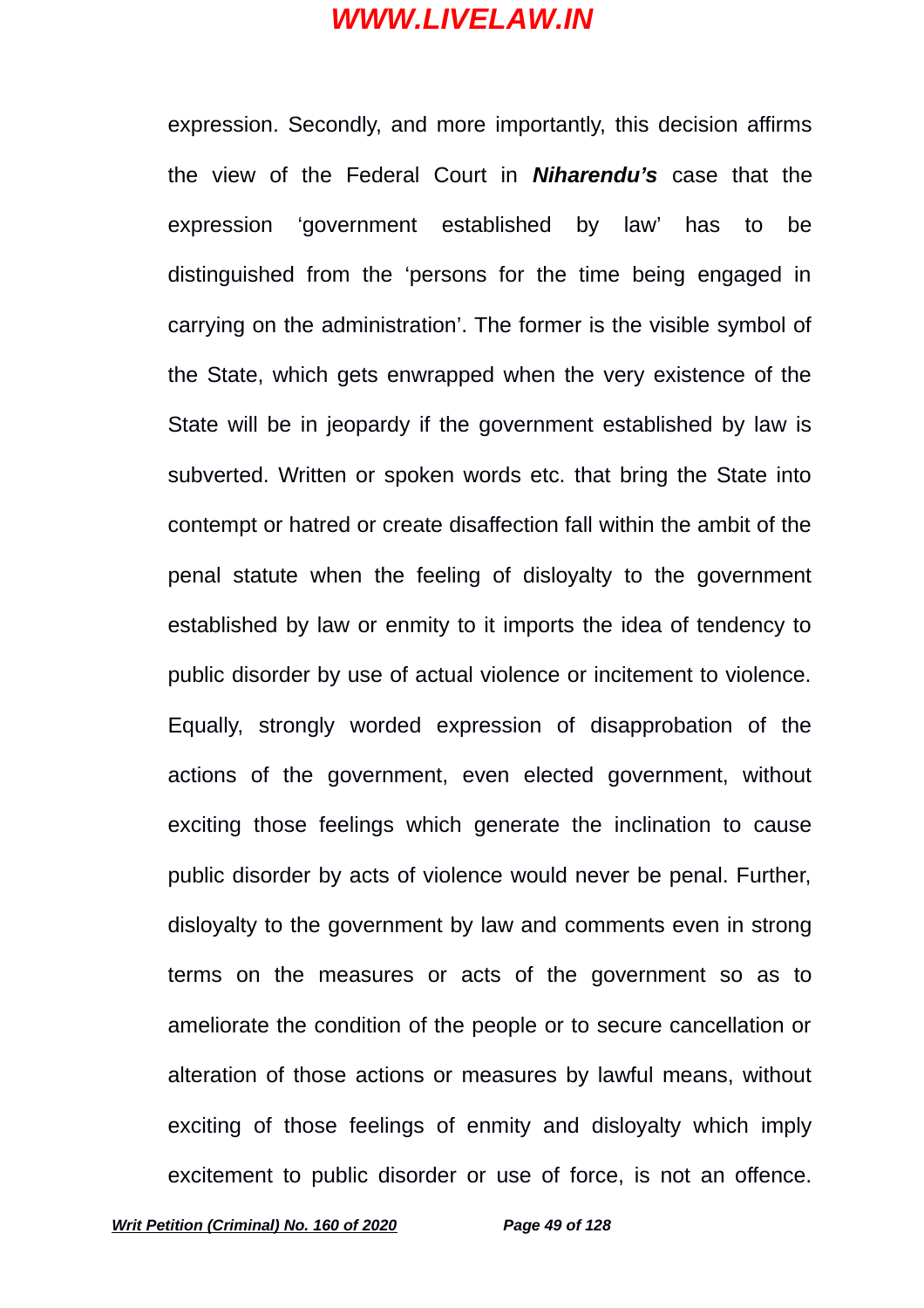Another significant advertence is to the principle that recognises that if two views are possible, the court should construe the provisions of law penalising 'hate speech' in the way that would make them consistent with the Constitution, and an interpretation that would render them unconstitutional should be avoided. Interpreting the sections under challenge, the provisions were read as a whole to make it clear that the aim is to render penal only such activities as would be intended, or have a tendency, to create public disorder or disturbance of public peace by resort to violence. As a sequitur it follows that the courts should moderate and control the ambit and scope of the penal provisions to remain within and meet the constitutional mandate. Interpretation and application that is distant and beyond the superior command of the permissible constitutional limitation vide clause (2) to Article 19 is unacceptable.

35. The decision in *Ramji Lal Modi* and the later decision in *Bilal Ahmed Kaloo*, which had examined Sections 153A and 505(2) of the Penal Code, had primarily applied the 'Bad Tendency test' as propounded by the American jurists. In *Dr. Ram Manohar Lohia*, the Constitution Bench of five Judges, referring to the words 'in the interest of… public order' in clause (2) to Article 19 had observed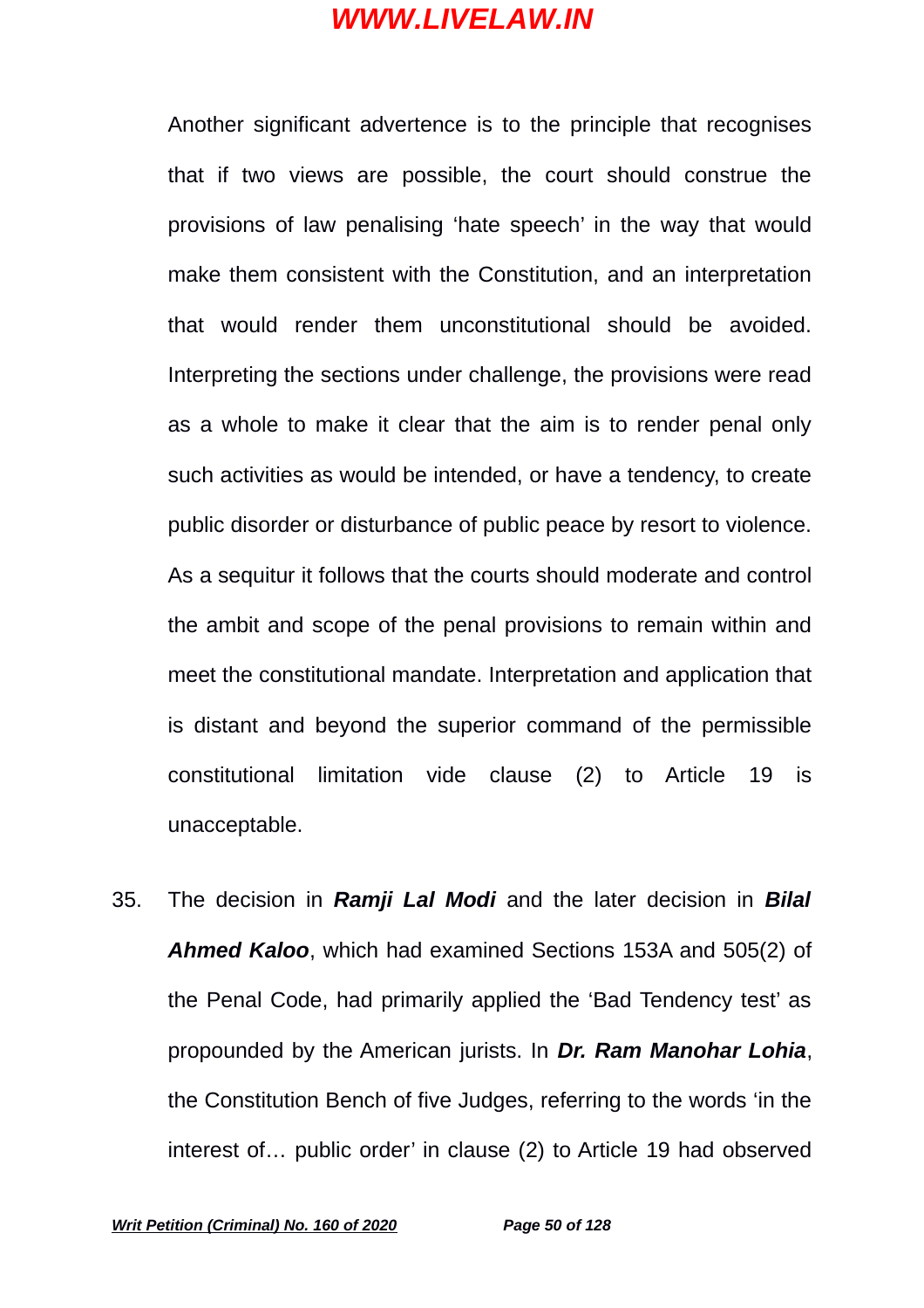that order is a basic need in any organised society. It implies orderly state of society or community in which the citizens can peacefully pursue their normal activities of life. This is essential as without order there cannot be any guarantee of other rights. Security of the State, public order and law and order represent three concentric circles: law and order being the widest, within which is the next circle representing public order and the smallest circle represents the security of the State. The phrase 'security of the State' is nothing less than endangering the foundations of the State or threatening its overthrow. It includes events that have national significance or upheavals, such as revolution, civil strife, war, affecting security of the State but excludes breaches of purely local significance. The phrase 'minor breaches' refers to public inconvenience, annoyance or unrest. The phrase 'in the interest of...public order', in the context of clause (2) to Article 19, would mean breaches of purely local significance, embracing a variety of conduct destroying or menacing public order. Public order, in view of the history of the amendment is synonymous with public peace, safety and tranquillity. Further, any restriction to meet the mandate of clause (2) to Article 19 has to be reasonable, which means that the restriction must have proximate and real connection with public order but not one that is far-fetched, hypothetical, problematic or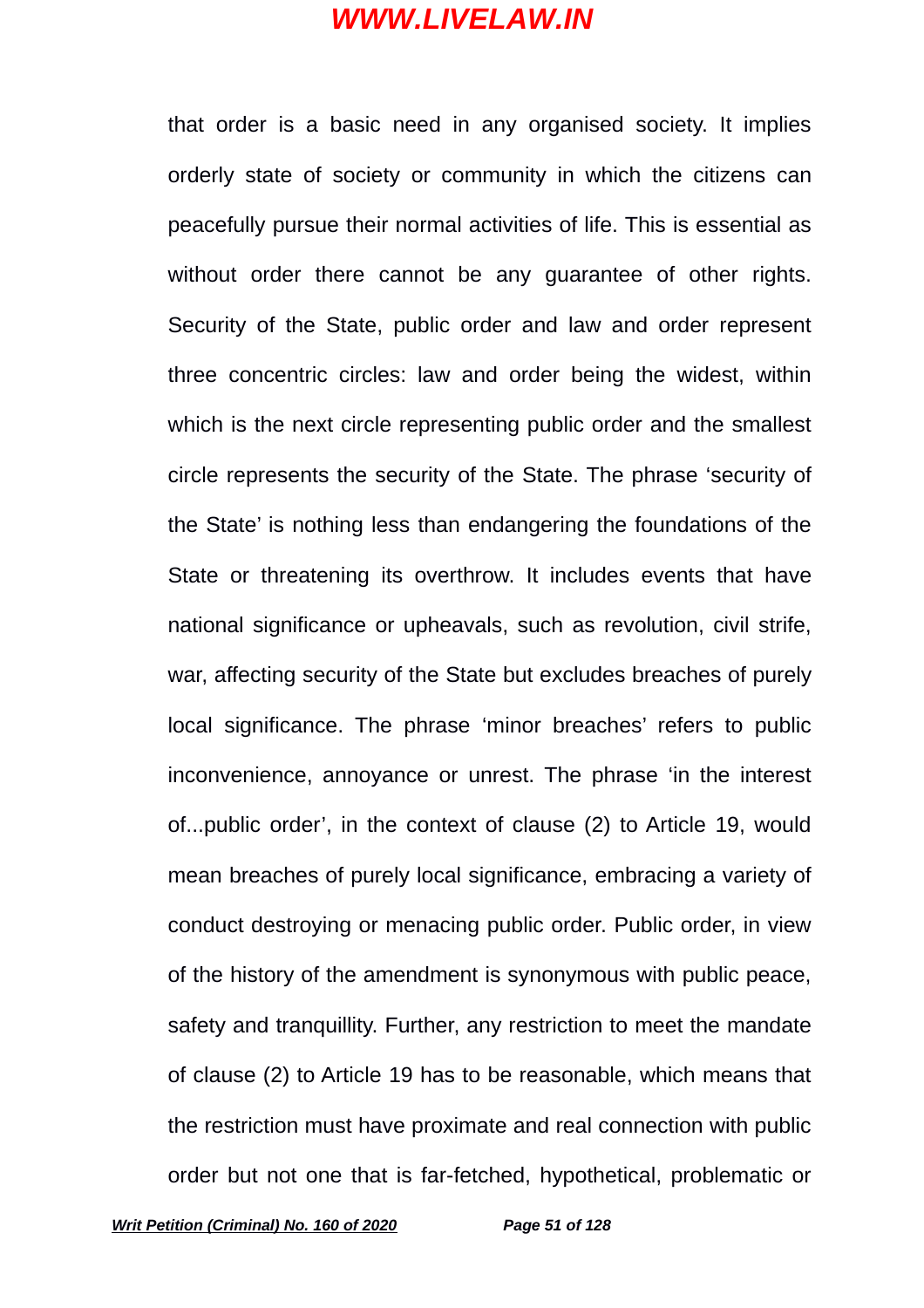too remote in the chain of its relationship with public order. Restriction must not go in excess of the objective to achieve public order. In practice the restriction to be reasonable, should not equate the *actus* with any remote or fanciful connection between a particular act of violence or incitement to violence. This Court upheld the decision of the Allahabad High Court striking down Section 3 of the U.P. Special Powers Act, 1932 as the section within its wide sweep had included any instigation by words, signs or visible representation not to pay or defer payment of any extraction or even contractual dues of the government authority, land owner, etc. which was treated as an offence. Even innocuous speeches were prohibited by threat of punishment. It was observed there was no proximate or even foreseeable connection between such instigation and the public order sought to be protected. Similarly, the argument of the State that instigation of a single individual in the circumstances mentioned above may in long run ignite revolutionary movement and destroy public order was rejected on the ground that fundamental rights cannot be controlled on such hypothetical and imaginary considerations. The argument that in a democratic society there is no scope for agitational approach and the law, if bad, can be modified by democratic process alone was rejected on the ground that if the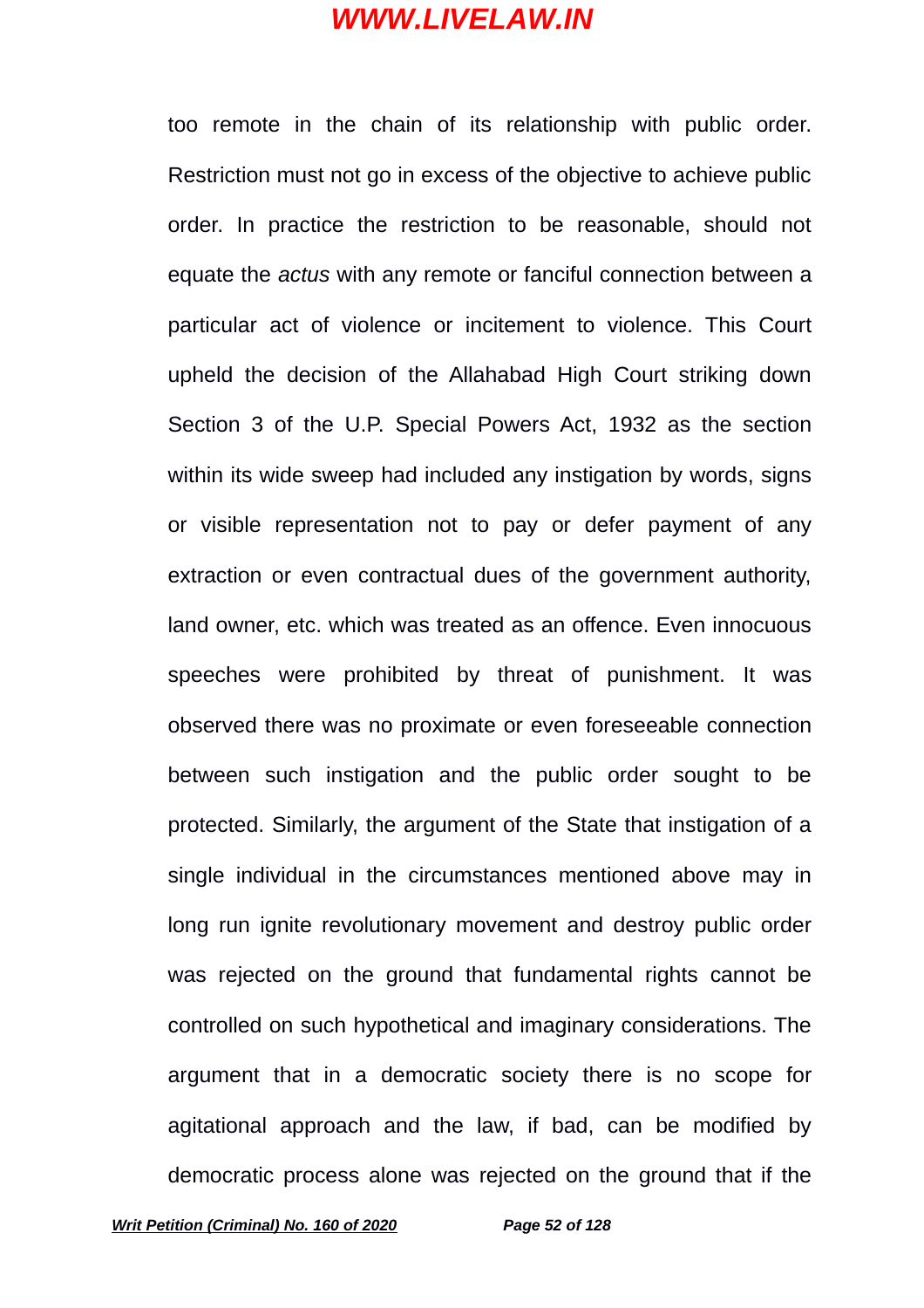same is accepted it would destroy the right to freedom of speech. However, what is important is the finding that public order is synonymous with public safety and tranquillity, in the sense that the latter terms refer to the former. The terms refer to absence of disorder, involving breaches of local significance in contradiction to national upheavals affecting security of the State. Yet they have be serious enough like civil strife and not mere law and order issues. Further, the 'proximate nexus test' in the 'interest of public order' should be satisfied.

36. In *Madhu Limaye* v. *Sub-Divisional Magistrate, Monghyr and* **Others**<sup>,[70](#page-52-0)</sup> a seven Judge Constitution Bench of this Court has rejected challenge to the constitutional validity of Section 144 and Chapter VIII of the Code of Criminal Procedure, 1873 holding that the impugned provisions properly understood were not in excess of the limits laid down in the Constitution for restricting the freedoms guaranteed under Article 19(1) clauses (a), (b), (c) and (d). The Constitution Bench was required to interpret clauses (2), (3), (4) and (5) to Article 19 and whether the provision under challenge when interpreted would be protected in the sense that they would fall within the 'interest of ..public order' occurring in clauses (2), (3) and (4) and 'interest of.. general public' occurring in

<span id="page-52-0"></span><sup>70</sup> (1970) 3 SCC 746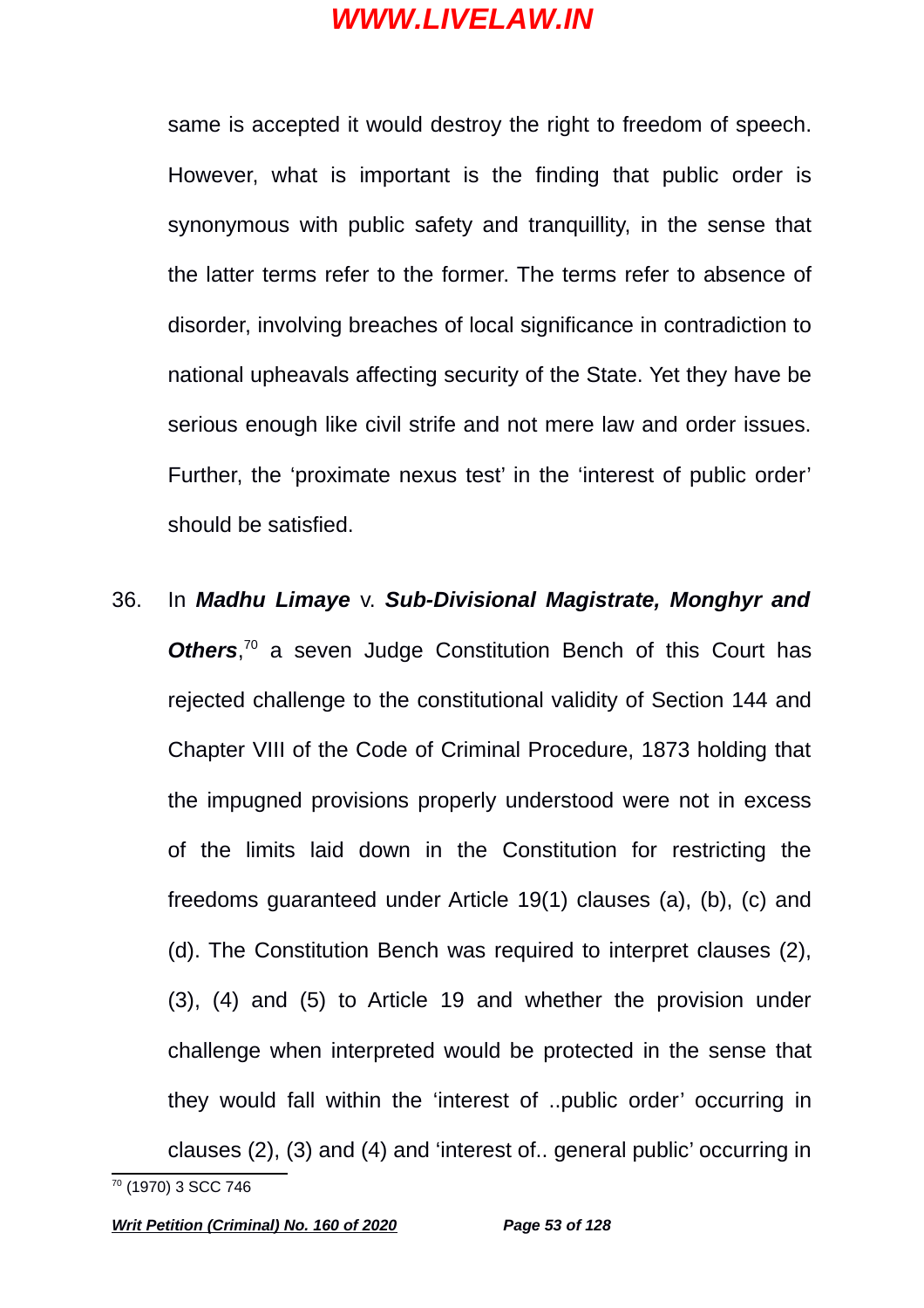clause (5). Noticing that the phrase 'in the interest of …public order', enacted with retrospective effect vide the First Amendment in 1951, has been interpreted as expanding the scope of restrictions, which was earlier restricted to aggravated activities calculated to endanger the security of the State only, reference was made to the decision in *Dr. Ram Manohar Lohia* which had also quoted judgments of the Supreme Court of the United States in which it had been held that public order is synonymous with public peace, safety and tranquillity. Hidayatullah, C.J., however, observed that the terms 'public order' and 'public tranquillity' do overlap to some extent but are not always synonymous as 'public tranquillity' is a much wider expression and it's breach may even include things that cannot be described as public disorder. 'Public order' no doubt requires absence of disturbance of state of serenity in society but goes further and means *ordre publique*, a French term which means absence of insurrection, riot, turbulence or cry of violence. The expression 'public disorder' includes all acts which endanger the security of the State as also acts which are comprehended by the expression *ordre publique* but not acts which disturb only the serenity of others. For breach of public order, it is not necessary that the act should endanger the security of the State, which is a far stricter test, but would not include every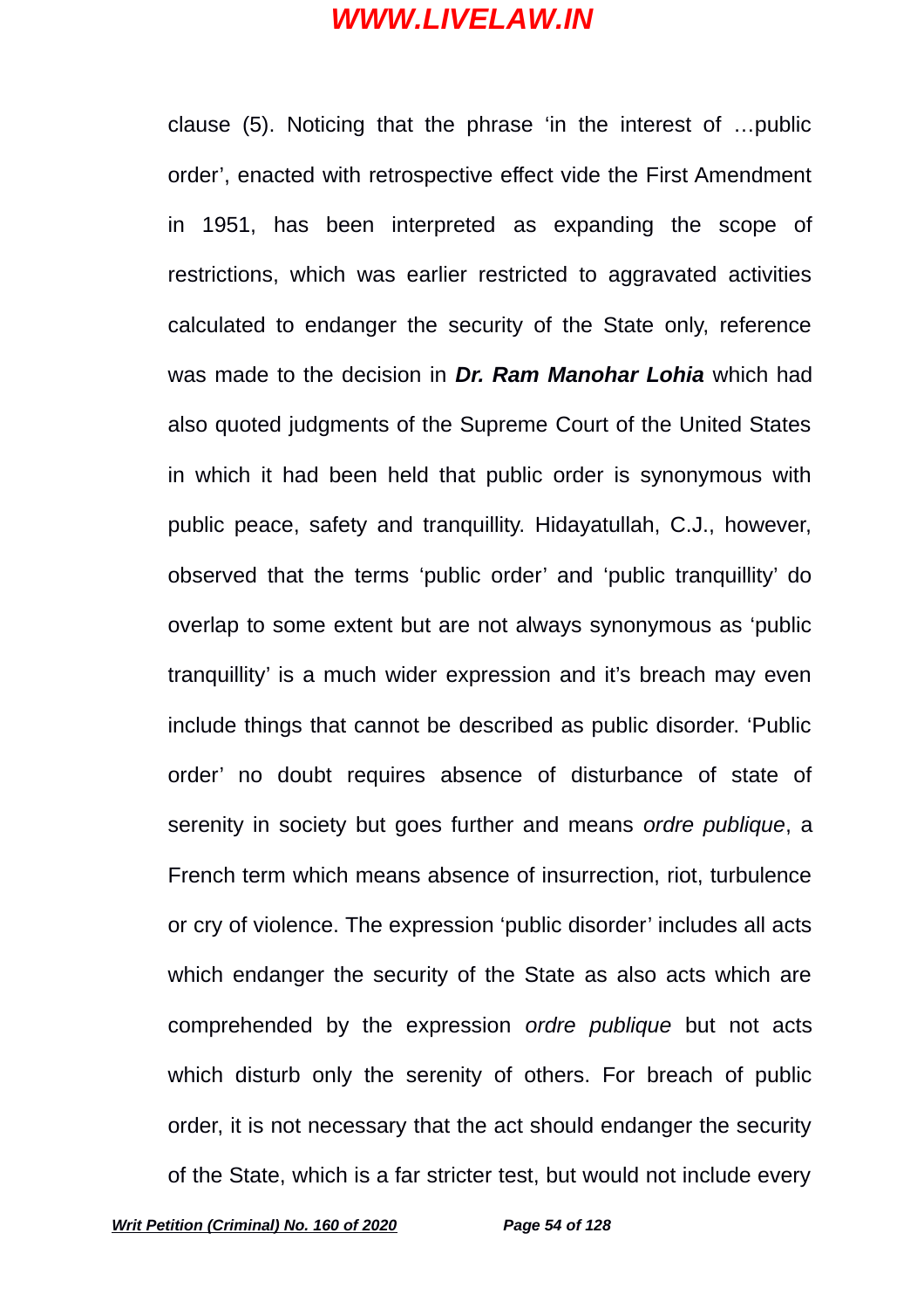kind of disturbance of society. Accepting that 'law and order' represents the largest circle within which is the next circle representing 'public order' and inside that the smallest circle representing the 'security of the State' is situated, it was observed that State is at the centre and the society surrounds it. Disturbances of society can fall under broad spectrum ranging from disturbance of serenity of life to jeopardy of the State. Therefore, the journey travels first through public tranquillity then through public order and lastly to the security of the State. Interpreting the requisites of Section 144, it was held that it was meant and concerned with power with the State to free the society from the menace of serious disturbances of grave character, that is to say that the annoyance must assume sufficiently grave proportions to bring the matter within the interest of public order. Rejecting the contention that the language of Section 144 was overbroad, reference was made to Section 188 of the Penal Code to hold that mere disobedience of the order is not sufficient to constitute an offence; there must be in addition obstruction, annoyance, or danger to human life, health or safety or a riot or an affray for an offence to me made out under the penal provision. Thus, the offence under Section 188 of the Penal Code is restricted and confined by the legislative mandate. The general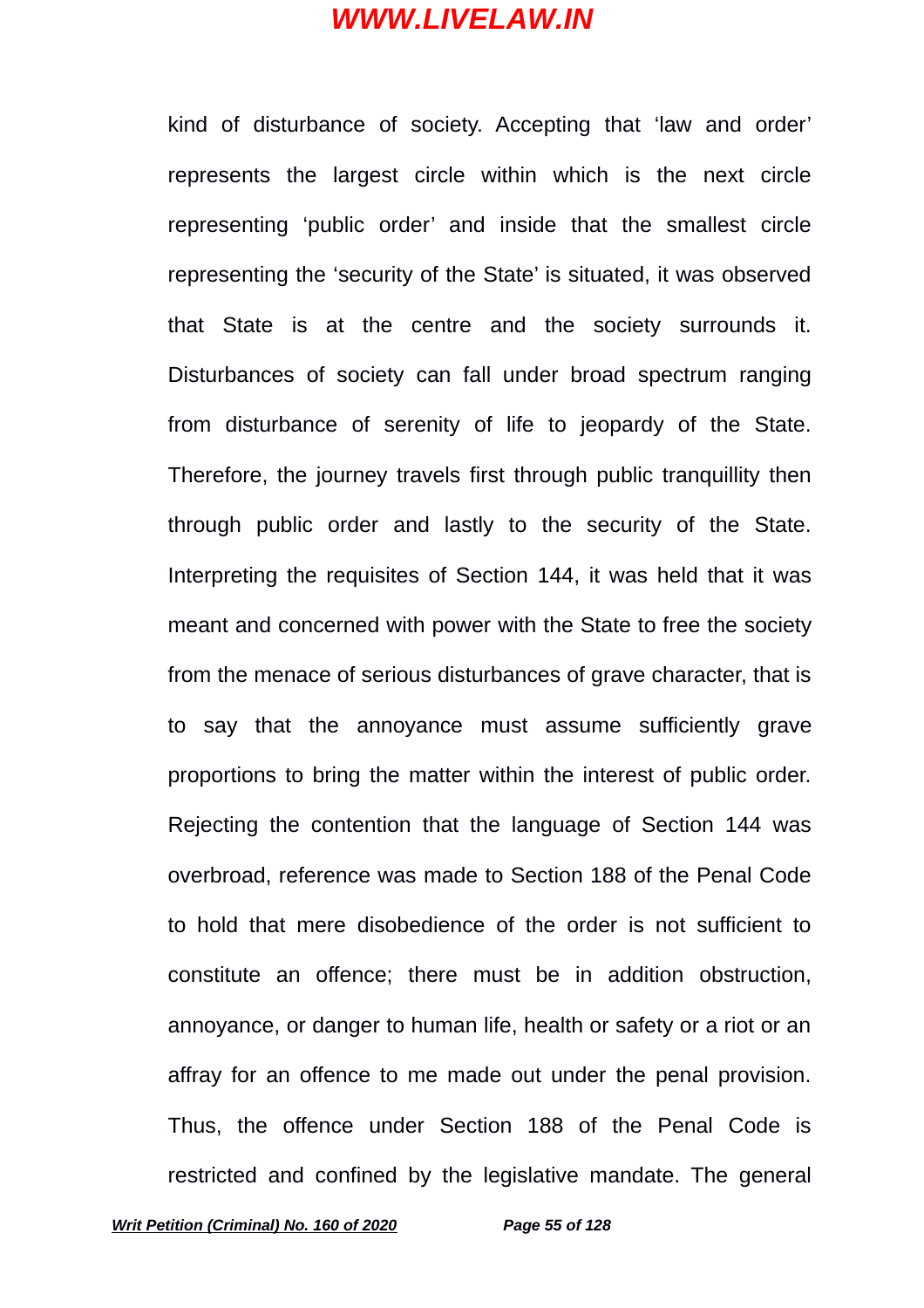order under Section 144 is justified on the ground that it may be necessary when number of persons is so large that distinction between them and general public cannot be made without the risk mentioned in the section. A general order is thus justified, and if the action is too general, the order may be questioned by appropriate remedy provided in the Criminal Code.

37. Recently, this Court in *Shreya Singhal*, accepting the constitutional challenge and striking down Section 66A of the Information Technology Act, 2000, had differentiated between categories and adopted the scales test when offensive speech would be criminalised, observing:

> "13...There are three concepts which are fundamental in understanding the reach of this most basic of human rights. The first is discussion, the second is advocacy, and the third is incitement. Mere discussion or even advocacy of a particular cause howsoever unpopular is at the heart of Article 19(1)(a). It is only when such discussion or advocacy reaches the level of incitement that Article 19(2) kicks in. It is at this stage that a law may be made curtailing the speech or expression that leads inexorably to or tends to cause public disorder or tends to cause or tends to affect the sovereignty and integrity of India, the security of the State, friendly relations with foreign States, etc..."

This judgment relies upon the American principles of 'clear and present danger' and 'imminent lawless action' wherein to criminalise speech, proximate nexus should be established, that is,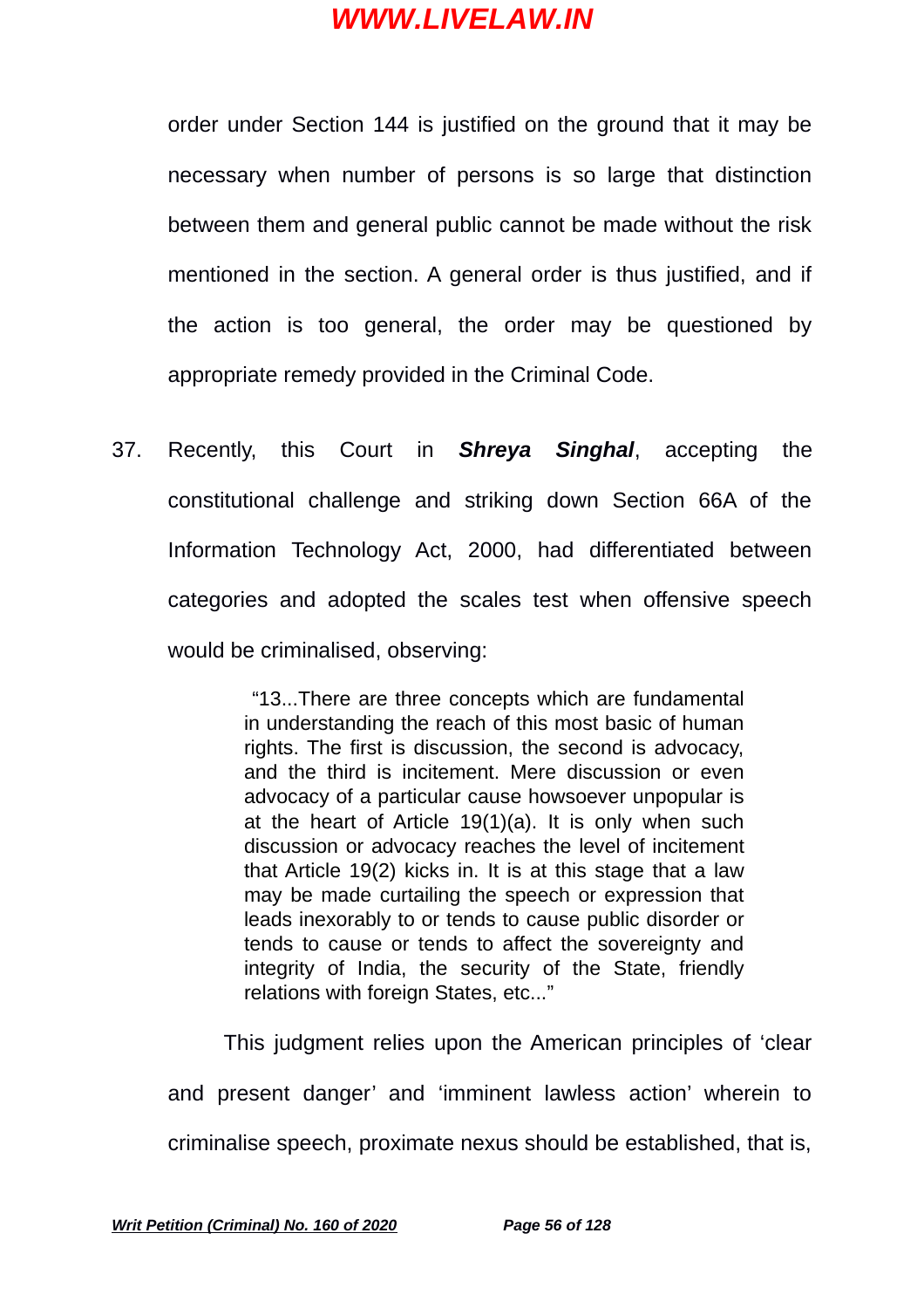causal linkage between the words spoken with the 'clear and present danger' and 'imminent lawless action'.

38. In *Shreya Singhal*, this Court has struck down Section 66A of the Information Technology Act on various grounds, including unreasonableness of the restriction, absence of requirements of clause (2) to Article 19, including public order; having chilling effect and over-breadth; vagueness etc. Referring to the public order aspect of clause (2) of Article 19 and the reasonable restriction mandate, it was observed that they connote limitation on a person in enjoyment of the right, and should not be arbitrary and excessive in nature, beyond what is required by the specific clause applicable in the said case. Reference was made to several judgments, including *Chintaman Rao* v. *State of Madhya Pradesh,[71](#page-56-0) State of Madras* v. *V.G. Row,[72](#page-56-1) N.B. Khare (Dr.)* v. *State of Delhi[73](#page-56-2)* and *Mohammed Faruk* v. *State of Madhya Pradesh and Others,<sup>[74](#page-56-3)</sup>* to hold that the reasonable restriction test must be satisfied both in substantive and in procedural aspects. This test of reasonableness should be applied to each individual impugned statute, as no abstract standard or general pattern of reasonableness is applicable to all cases. Reasonableness always

<span id="page-56-0"></span><sup>71</sup> AIR 1951 SC 118

<span id="page-56-1"></span><sup>72</sup> AIR 1952 SC 196

<span id="page-56-2"></span><sup>73</sup> AIR 1950 SC 211

<span id="page-56-3"></span><sup>74</sup> (1969) 1 SCC 853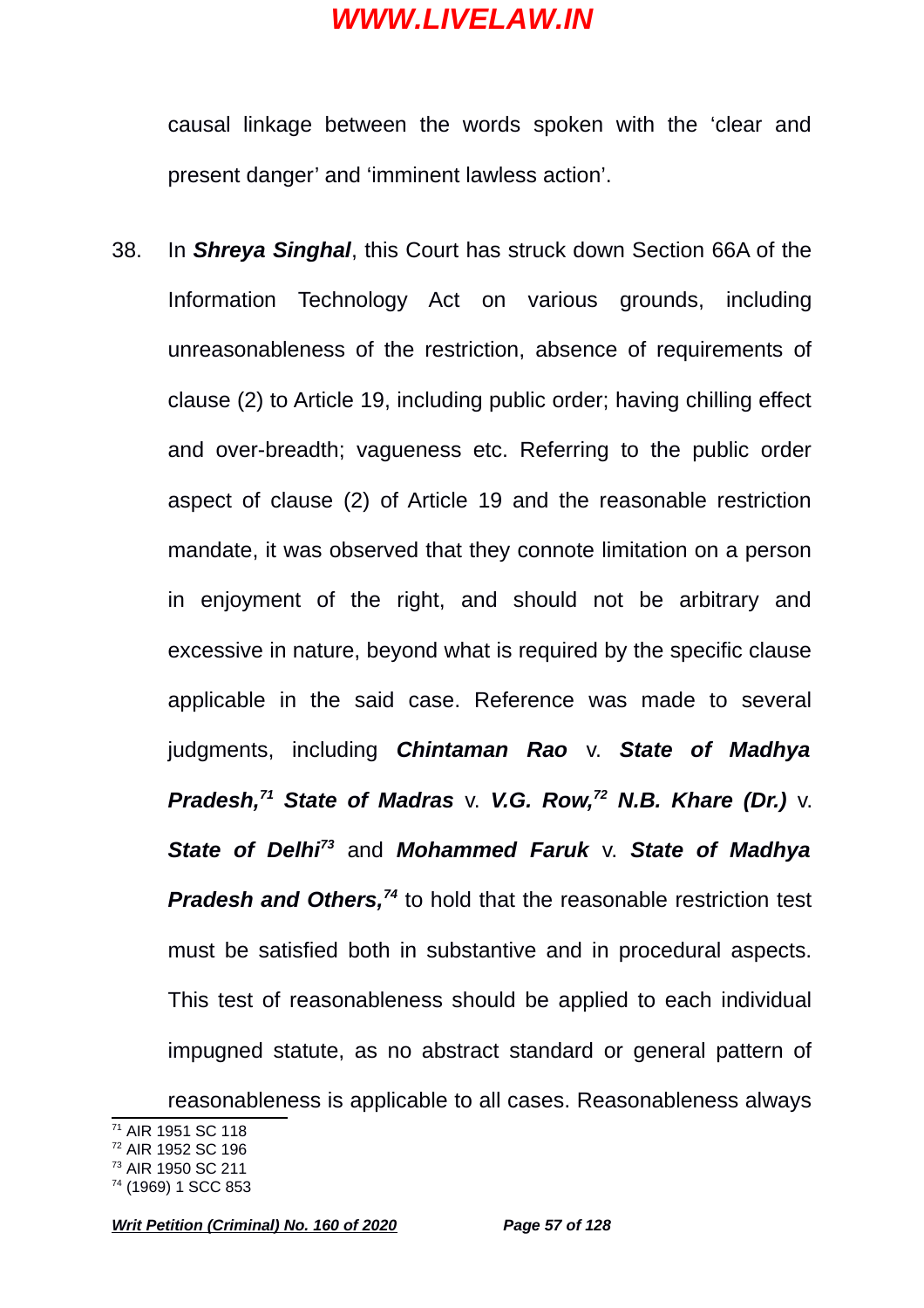has reference to evil sought to be remedied and requires examination of the proportion of the imposition.

39. In *Shreya Singhal*, to exposit the public order stipulation in clause (2) of Article 19, reference was made to *Arun Ghosh* v. *State of West Bengal[75](#page-57-0)* wherein the test as laid down in *Dr. Ram Manohar Lohia* was applied to hold that public order would embrace more of the community than law and order. Public order refers to the even tempo of the life of the community taking the country as a whole or even a specified locality. Disturbance of public order is to be distinguished from the acts directed against individuals which do not disturb the society to the extent of causing general disturbance of public tranquillity. This was explained by way of examples:

> "3...Take for instance, a man stabs another. People may be shocked and even disturbed, but the life of the community keeps moving at an even tempo, however much one may dislike the act. Take another case of a town where there is communal tension. A man stabs a member of the other community. This is an act of a very different sort. Its implications are deeper and it affects the even tempo of life and public order is jeopardized because the repercussions of the act embrace large sections of the community and incite them to make further breaches of the law and order and to subvert the public order. An act by itself is not determinant of its own gravity. In its quality it may not differ from another but in its potentiality it may be very different...

<span id="page-57-0"></span><sup>75</sup> (1970) 1 SCC 98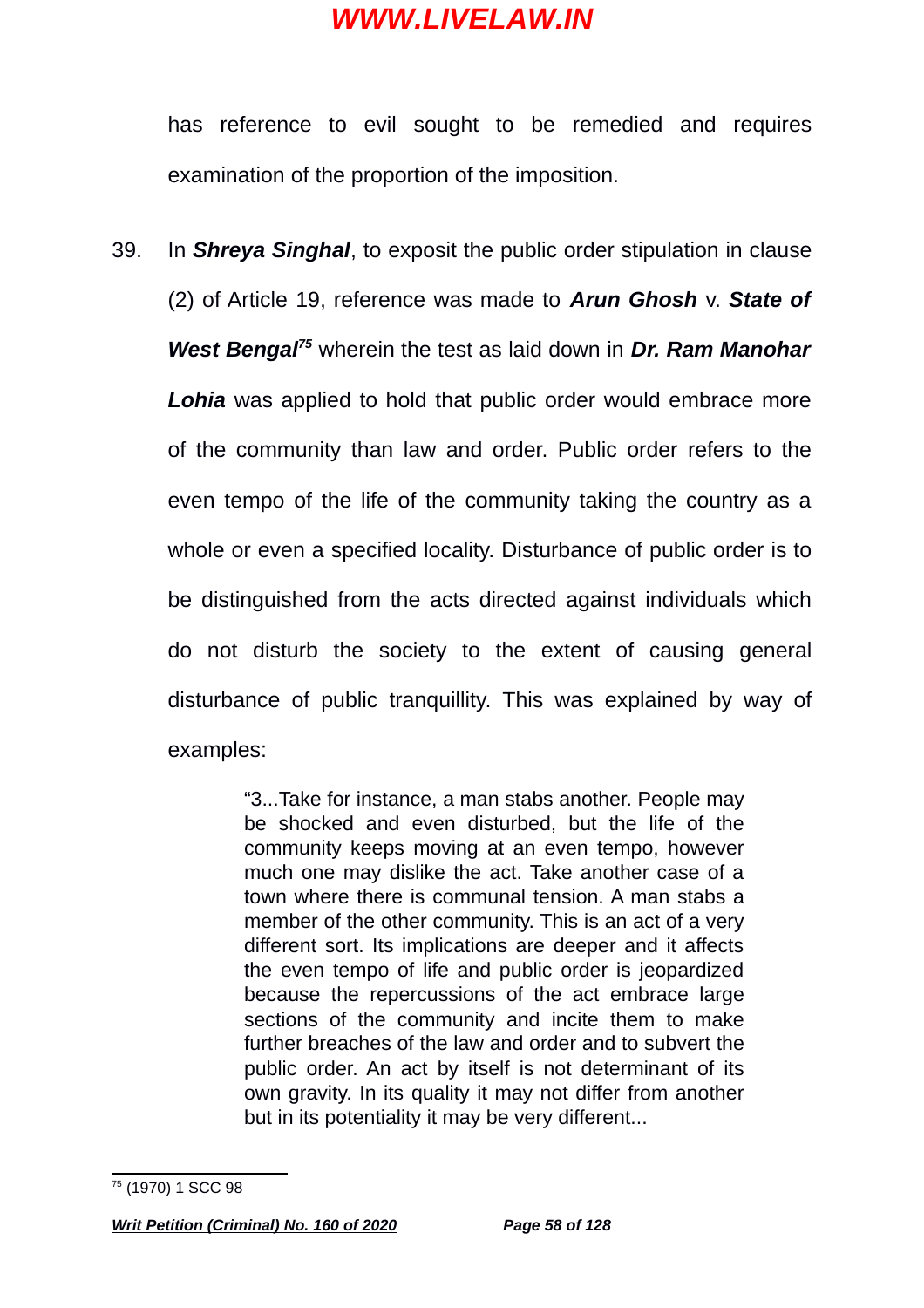...It means therefore that the question whether a man has only committed a breach of law and order or has acted in a manner likely to cause a disturbance of the public order is a question of degree and the extent of the reach of the act upon the society. The French distinguish law and order and public order by designating the latter as order publique..."

In *Arun Ghosh*, it was held that a line of demarcation has to

be drawn between serious and aggravated forms of breaches of public order which affect life of the community or forms of breaches of public order which endanger the public interest at large, from minor breaches of peace which do not affect the public at large. Acts directed against individuals which do not disturb the society to the extent of causing a general disturbance of public tranquillity do not subvert public order, but are law and order issues. Referring to *Dr. Ram Manohar Lohia*'s case, it was observed that similar acts in different context may affect law and order in one case and public order in the other. It is always the degree of harm and its effect on the community. The test which is to be examined in each case is whether the act would lead to disturbance of the current life of the community so as to amount to disturbance of public order, or does it affect merely an individual leaving the tranquillity of the society undisturbed. The latter is not covered under and restriction must meet the test of *ordre publique* affecting the community in the locality.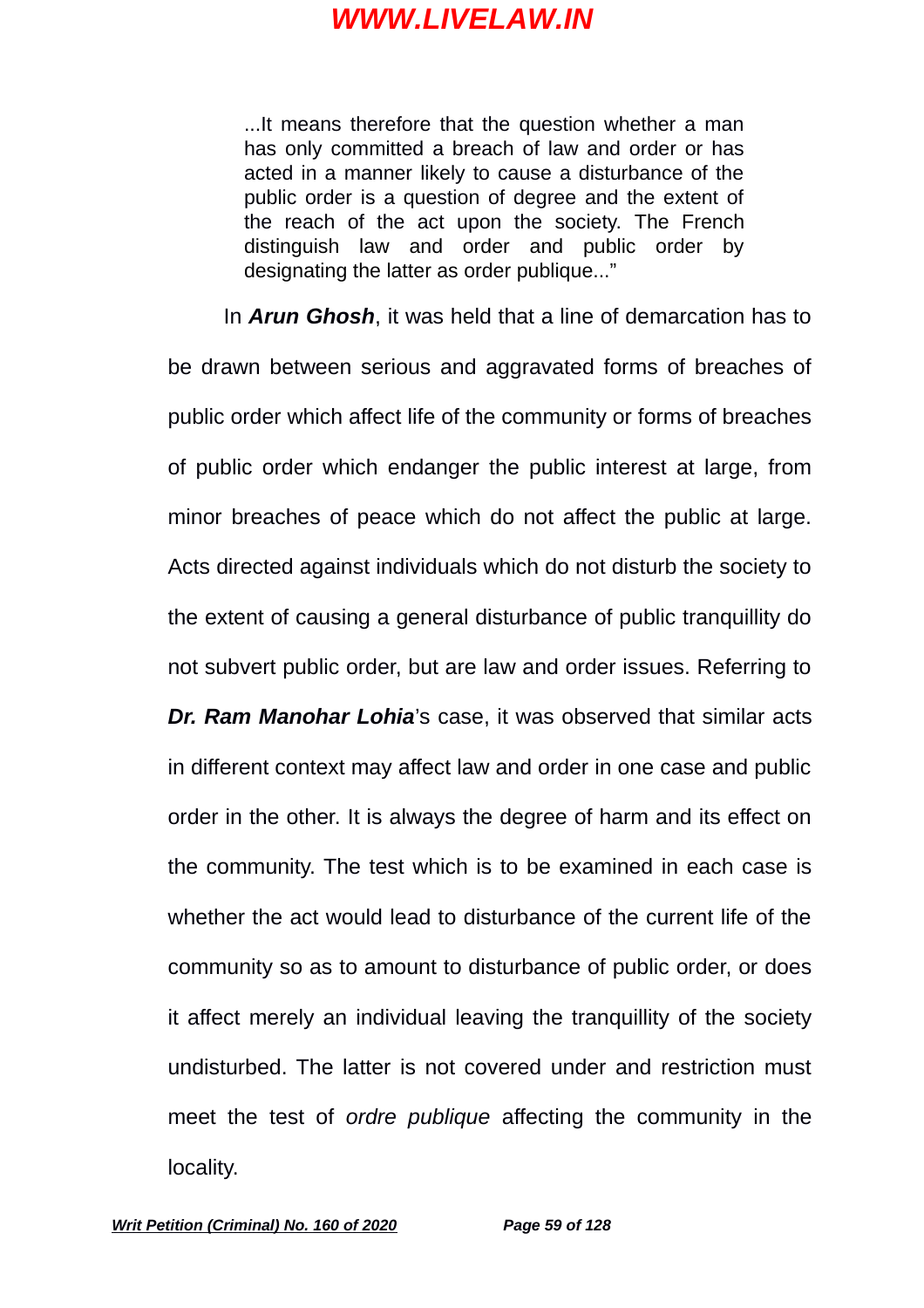#### 40. In *Anuradha Bhasin v. Union of India and Others***, [76](#page-59-0)** this Court,

while dealing with the suspension of internet services in the area of Jammu and Kashmir in the background of public order and security concerns, interpreted the term "reasonable" under clause

(2) of Article 19 of the Constitution. It was expounded as under:

"**37.** The right provided under Article 19(1) has certain exceptions, which empower the State to impose reasonable restrictions in appropriate cases. The ingredients of Article 19(2) of the Constitution are that:

(*a*) The action must be sanctioned by law;

(*b*) The proposed action must be a reasonable restriction;

(*c*) Such restriction must be in furtherance of interests of the sovereignty and integrity of India, the security of the State, friendly relations with foreign States, public order, decency or morality or in relation to contempt of court, defamation or incitement to an offence.

**38.** At the outset, the imposition of restriction is qualified by the term "reasonable" and is limited to situations such as interests of the sovereignty, integrity, security, friendly relations with the foreign States, public order, decency or morality or contempt of court, defamation or incitement to an offence. Reasonability of a restriction is used in a qualitative, quantitative and relative sense.

**39.** It has been argued by the counsel for the petitioners that the restrictions under Article 19 of the Constitution cannot mean complete prohibition. In this context, we may note that the aforesaid contention cannot be sustained in light of a number of judgments of this Court wherein the restriction has also been held to include complete prohibition in appropriate cases. [*Madhya*

<span id="page-59-0"></span><sup>76</sup> (2020) 3 SCC 637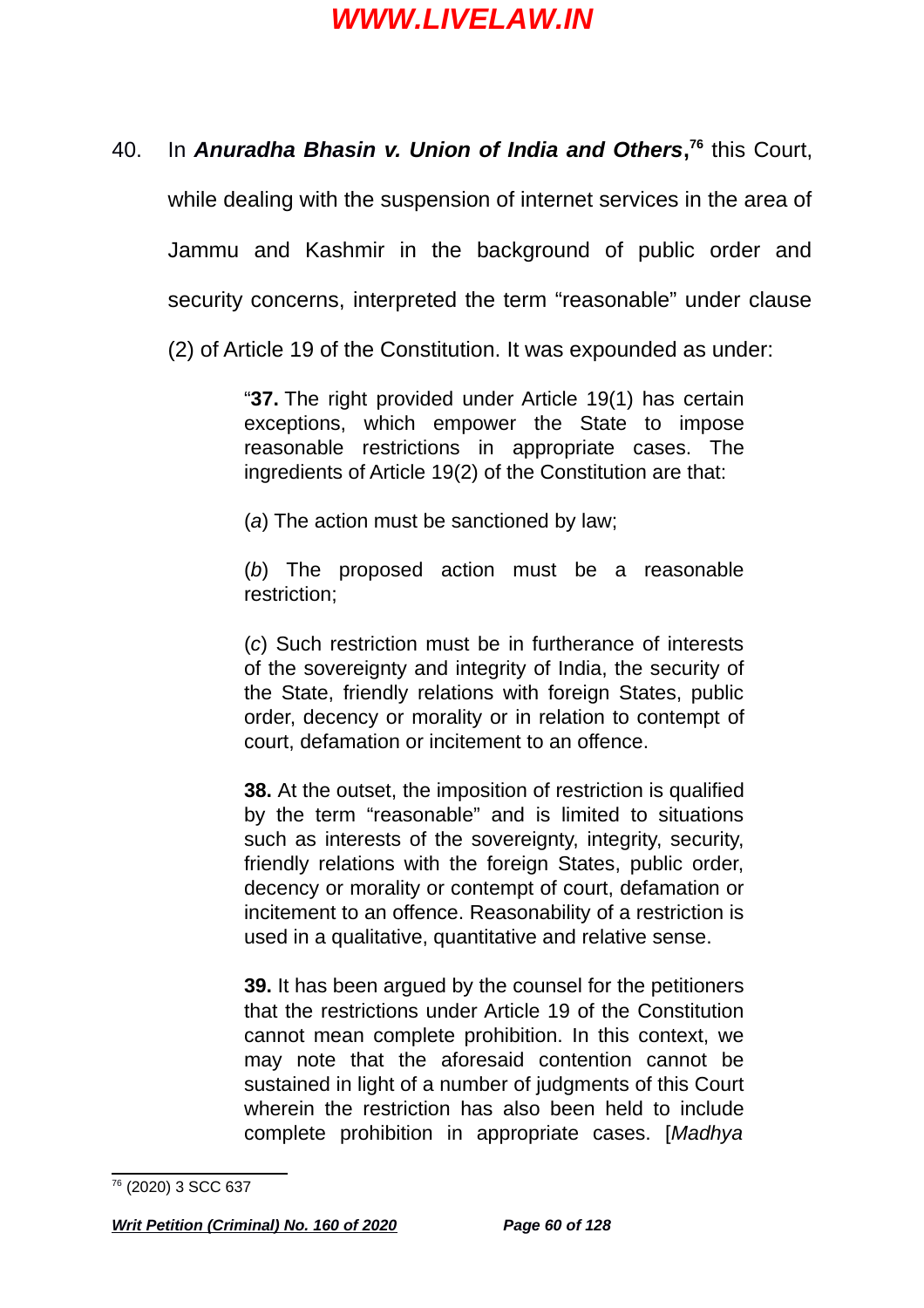*Bharat Cotton Assn. Ltd.* v. *Union of India*, *Narendra Kumar* v. *Union of India*, *State of Maharashtra* v. *Himmatbhai Narbheram Rao*, *Sushila Saw Mill* v. *State of Orissa*, *Pratap Pharma (P) Ltd.* v. *Union of India* and *Dharam Dutt* v. *Union of India*.]

**40.** The study of the aforesaid case law points to three propositions which emerge with respect to Article 19(2) of the Constitution. (*i*) Restriction on free speech and expression may include cases of prohibition. (*ii*) There should not be excessive burden on free speech even if a complete prohibition is imposed, and the Government has to justify imposition of such prohibition and explain as to why lesser alternatives would be inadequate. (*iii*) Whether a restriction amounts to a complete prohibition is a question of fact, which is required to be determined by the Court with regard to the facts and circumstances of each case. [Refer to *State of Gujarat* v. *Mirzapur Moti Kureshi Kassab Jamat*]

**41.** The second prong of the test, wherein this Court is required to find whether the imposed restriction/ prohibition was least intrusive, brings us to the question of balancing and proportionality. These concepts are not a new formulation under the Constitution. In various parts of the Constitution, this Court has taken a balancing approach to harmonise two competing rights. In *Minerva Mills Ltd.* v. *Union of India* and *Sanjeev Coke Mfg. Co.* v. *Bharat Coking Coal Ltd.*], this Court has already applied the balancing approach with respect to fundamental rights and the directive principles of State policy."

41. *Anuradha Bhasin's* case refers to the principle of proportionality as formulated by this Court in *Modern Dental College and Research Centre and Others* v. *State of Madhya Pradesh and*

*Others[77](#page-60-0)* in the following words:

<span id="page-60-0"></span><sup>77</sup> (2016) 7 SCC 353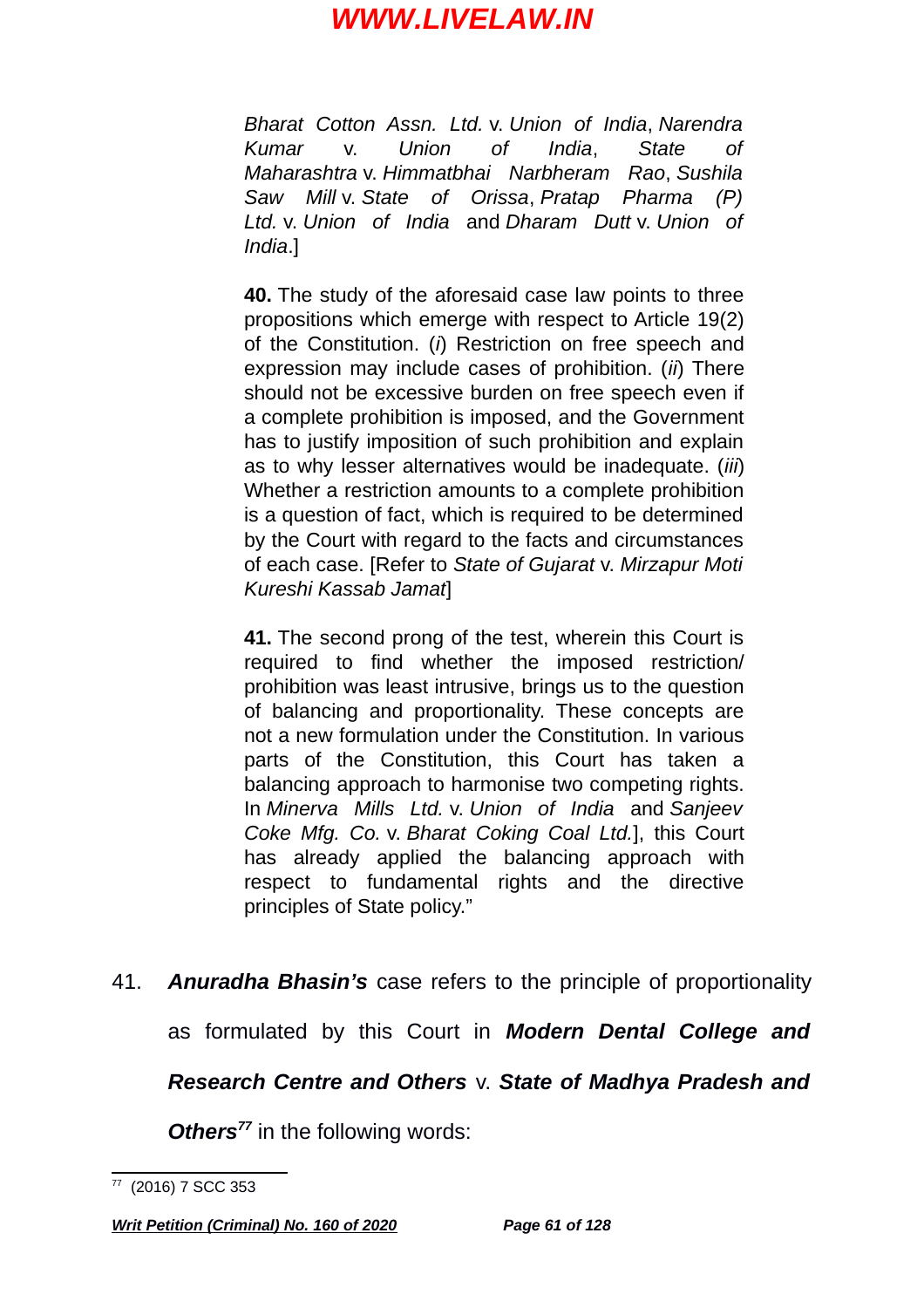"...a limitation of a constitutional right will be constitutionality permissible if: (i) it is designated for a proper purpose; (ii) the measures undertaken to effectuate such a limitation are rationally connected to the fulfilment of that purpose; (iii) the measures undertaken are necessary in that there are no alternative measures that may similarly achieve that same purpose with a lesser degree of limitation; and finally (iv) there needs to be a proper relation ('proportionality *stricto sensu*' or 'balancing') between the importance of achieving the proper purpose and the social importance of preventing the limitation on the constitutional right."

Subsequently, the principle was reiterated in the Aadhaar judgment reported as *Justice K. S. Puttasamy* v. *Union of India*  $(2)$ .<sup>[78](#page-61-0)</sup> We need not elaborate on this principle in view of the limited controversy involved in the present case, *albeit* the formulation recognises the benefit and need for least intrusive measure when it comes to curtailment of fundamental rights and for this purpose the court can examine the reasonableness of the measures undertaken and whether they are necessary, in that there are no alternatives measures that can achieve the same purpose with a lesser degree of restriction. Secondly, there has to be proper proportionality or balance between the importance of achieving the proper measure and social importance of preventing the limitation on the constitutional right.

<span id="page-61-0"></span><sup>78</sup> (2017) 10 SCC 1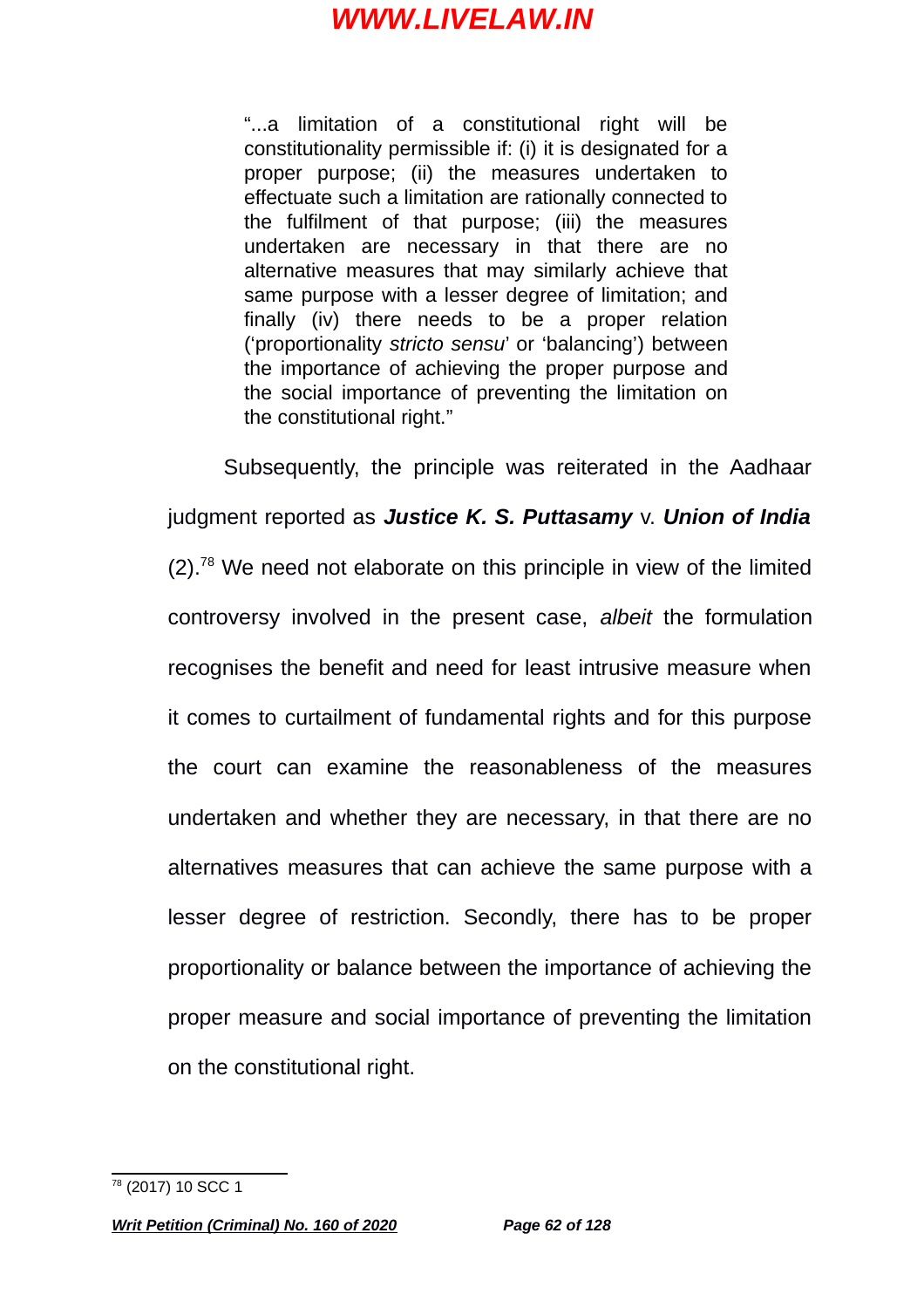42. The expression 'reasonable restriction' has been elucidated in numerous decisions which have been quoted in *Subramanian Swamy* v. *Union of India and Others<sup>[79](#page-62-0)</sup> to connote that the* restriction cannot be arbitrary or excessive and should possess a direct and proximate nexus with the object sought to be achieved. Sufficient for our purpose would be reproduction of the observations of P.N. Bhagwati, J. (as His Lordship then was) in *Maneka Gandhi* v. *Union of India[80](#page-62-1)* wherein he had referred to the authority in *Rustom Cowasjee Cooper* v. *Union of India[81](#page-62-2)* and

*Bennett Coleman & Co.* v. *Union of India*, [82](#page-62-3) to observe:

"20. It may be recalled that the test formulated in *R.C. Cooper case* merely refers to "direct operation" or 'direct consequence and effect' of the State action on the fundamental right of the petitioner and does not use the word "inevitable" in this connection. But there can be no doubt, on a reading of the relevant observations of Shah, J., that such was the test really intended to be laid down by the Court in that case. If the test were merely of direct or indirect effect, it would be an open-ended concept and in the absence of operational criteria for judging "directness", it would give the Court an unquantitiable discretion to decide whether in a given case a consequence or effect is direct or not. Some other concept-vehicle would be needed to quantify the extent of directness or indirectness in order to apply the test. And that is supplied by the criterion of "inevitable" consequence or effect adumbrated in the *Express Newspapers case*. This criterion helps to quantify the extent of directness necessary to constitute infringement of a

<span id="page-62-0"></span><sup>79</sup> (2016) 7 SCC 221

<span id="page-62-1"></span><sup>&</sup>lt;sup>80</sup> (1978) 1 SCC 248

<span id="page-62-2"></span><sup>&</sup>lt;sup>81</sup> (1970) 2 SCC 298

<span id="page-62-3"></span><sup>82</sup> (1972) 2 SCC 788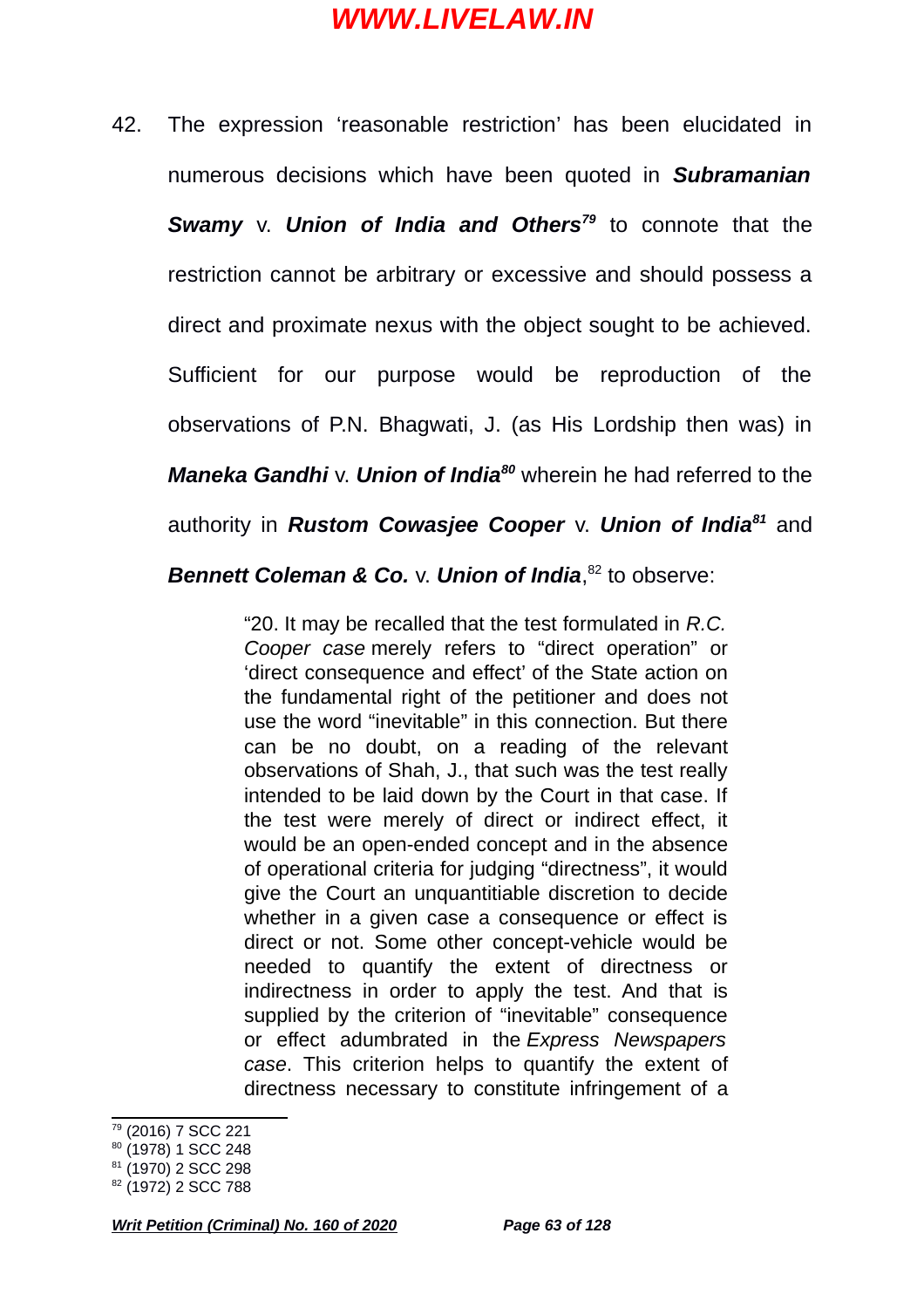fundamental right. Now, if the effect of State action on fundamental right is direct and inevitable, then a fortiori it must be presumed to have been intended by the authority taking the action and hence this doctrine of direct and inevitable effect has been described by some jurists as the doctrine of intended and real effect."

43. The decisions in *Rustom Cowasjee Cooper* and *Maneka Gandhi* are also relevant for our purpose as they have considered the interrelation between the rights enshrined in Article 21, Article 14 and Article 19 and had made a departure from the majority view in *A.K. Gopalan* v. *State of Madras[83](#page-63-0)* to hold that these freedoms contained in Part III shade and merge into each other and are not watertight compartments. They weave a pattern of guarantees on the basic structure of human rights and impose negative obligations on the State not to encroach on individual liberty in its different dimensions. The rights under Part-III are wide ranging and comprehensive, though they have been categorised under different heads, namely, right to equality, right to freedom of expression and speech, right against exploitation, right to freedom of religion, cultural and educational rights, and right to constitutional remedies. Each freedom has a different dimension and merely because the limits of interference with one freedom are satisfied, the law is not free from the necessity to meet the challenge of another

<span id="page-63-0"></span><sup>&</sup>lt;sup>83</sup> AIR 1950 SC 27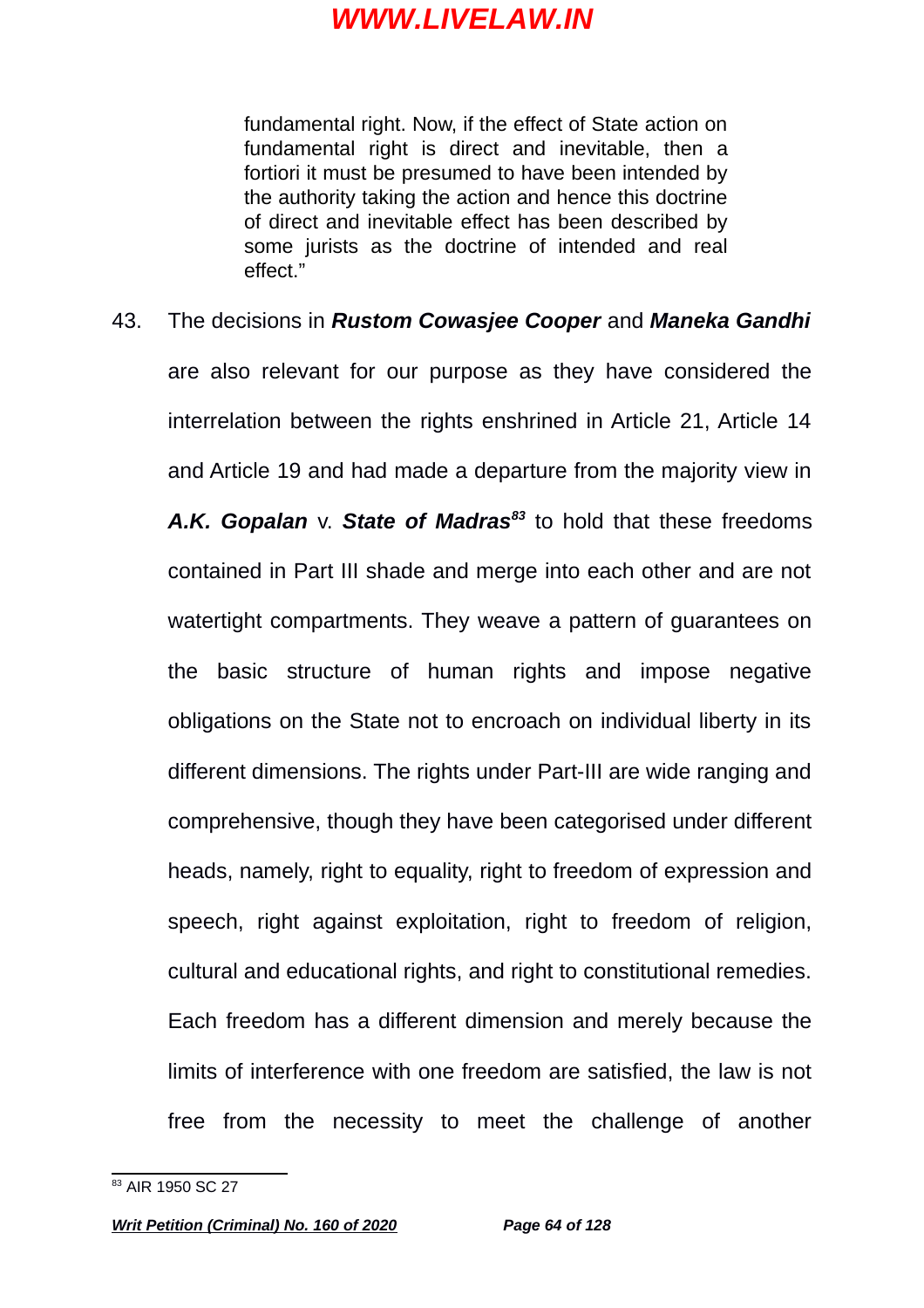guaranteed freedom. Secondly, in *Maneka Gandhi*, it was held that the expression 'personal liberty' in Article 21 is of the widest amplitude and it covers a variety of rights which go on to constitute the personal liberty of a man, though some of them have been raised to the status of distinct fundamental rights and given additional protection under Article 19. Article 21 does not exclude Article 19 or vice-versa, or for that matter the right to equality under Article 14 of the Constitution. Thus, Part III of the Constitution is expansive and its connotative sense carries a collection or bouquet of highly cherished rights. In *Subramanian Swamy*, this Court referred to *Charu Khurana and Others* v. *Union of India and Others[84](#page-64-0)* wherein it has been ruled that dignity is the quintessential quality of personality and a basic constituent along with honour and reputation of the rights guaranteed and protected under Article 21. Dignity is a part of the individual rights that form the fundamental fulcrum of collective harmony and interest of a society. While right to speech and expression is absolutely sacrosanct in the sense that it is essential for individual growth and progress of democracy which recognises voice of dissent, tolerance for discordant notes and acceptance of different voices, albeit the right to equality under Article 14 and right to

<span id="page-64-0"></span><sup>&</sup>lt;sup>84</sup> (2015) 1 SCC 192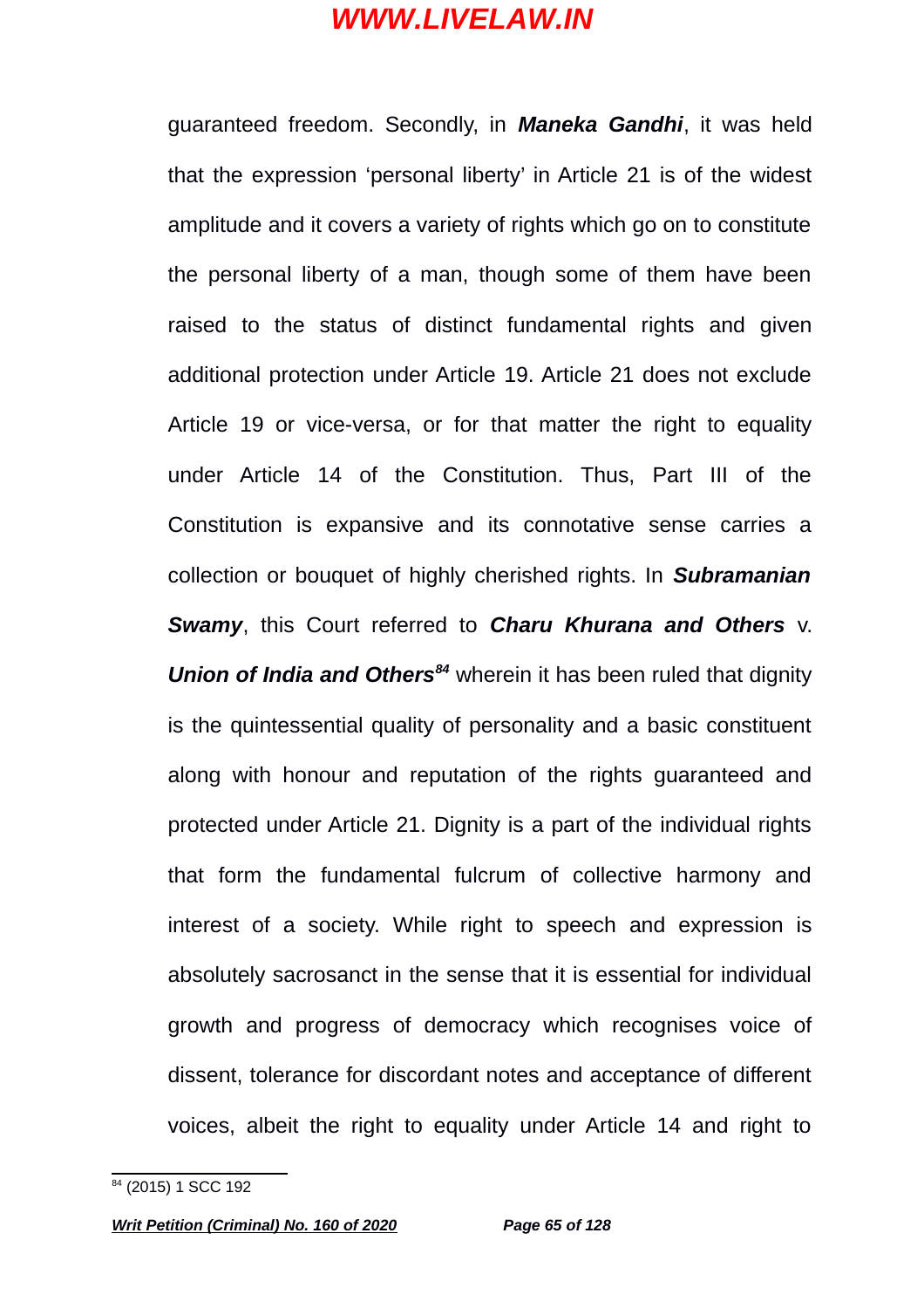dignity as a part of Article 21 have their own significance. The aforesaid proposition has been reiterated by Dr. D.Y. Chandrachud, J., in *India Young Lawyers Association and Others (Sabarimala Temple, In RE.)* v. *State of Kerala and* Others,<sup>[85](#page-65-0)</sup> which decision refers to the four precepts which emerge from the Preamble, namely, justice, in its social, economic and political dimensions; individual liberty in the matter of thought, expression, belief, faith and worship; equality of status and opportunity amongst all citizens; and sense of fraternity amongst all citizens that assures the dignity of human life. Individual dignity can be achieved in a regime which recognises equality with other citizens regardless of one's religious beliefs or the group to which one belongs. Religious beliefs and faiths ensure wider acceptance of human dignity and liberty, but when conflict arises between the two, the quest for human dignity, liberty and equality must prevail. Constitutional interpretation must bring a sense of equilibrium- a balance, so that read individually and together, the provisions of the Constitution exist in a contemporaneous accord. Thus, effort should be made to have synchrony between different parts of the Constitution and different rights should be interpreted together so that they exist in harmony. Freedoms elaborated in Part III are

<span id="page-65-0"></span><sup>&</sup>lt;sup>85</sup> (2019) 11 SCC 1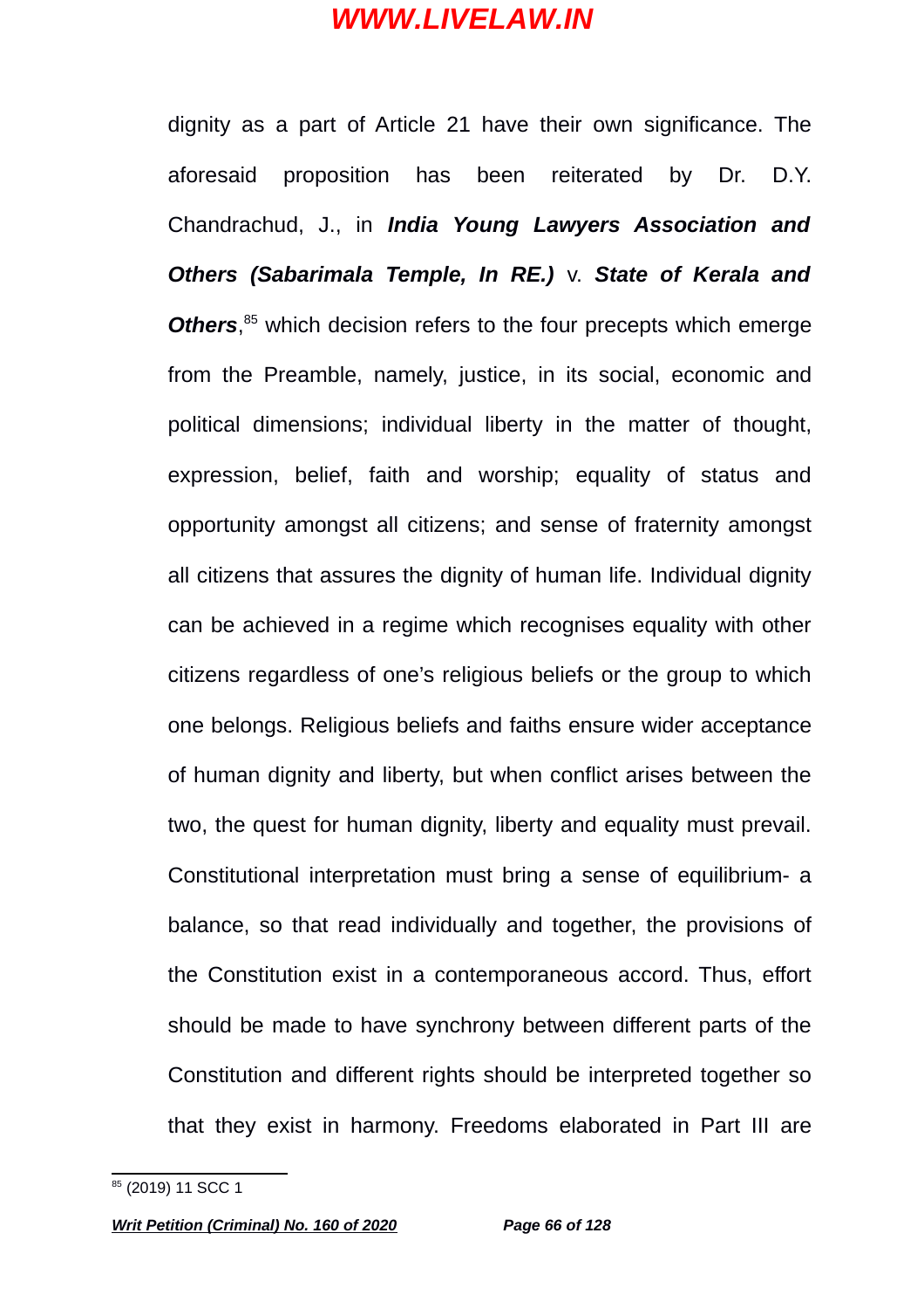exercised within the society which are networked. Freedoms, therefore, have linkages which cannot be ignored. In *Subramanian Swamy*, this Court had referred to a compendium of judgments dwelling on balancing of fundamental rights when the right of a citizen comes in conflict with a different fundamental right also granted by the Constitution as each citizen is entitled to enjoy each and every one of the freedoms together and the Constitution does not prefer one freedom to another. In *Ram Jethmalani and Others* v. *Union of India and Others*, [86](#page-66-0) this Court has observed that rights of citizens under Article 19(1) have to be balanced against the rights of citizens and persons under Article 21 and the latter rights cannot be sacrificed as this would lead to detrimental consequences and even anarchy. Constitutional rights no doubt very important, possibly are not made absolute as they may come into conflict with each other and when competing they have to be qualified and balanced. In *Noise Pollution (V), In Re.[87](#page-66-1)* it was observed that Article 19(1)(a) cannot be pressed into service for defeating the fundamental right guaranteed by Article 21 as if one claims to right to speech, the others have the right to listen or decline to listen. A person speaking cannot violate the rights of

<span id="page-66-0"></span><sup>&</sup>lt;sup>86</sup> (2011) 8 SCC 1

<span id="page-66-1"></span> $87(2005)$  5 SCC 733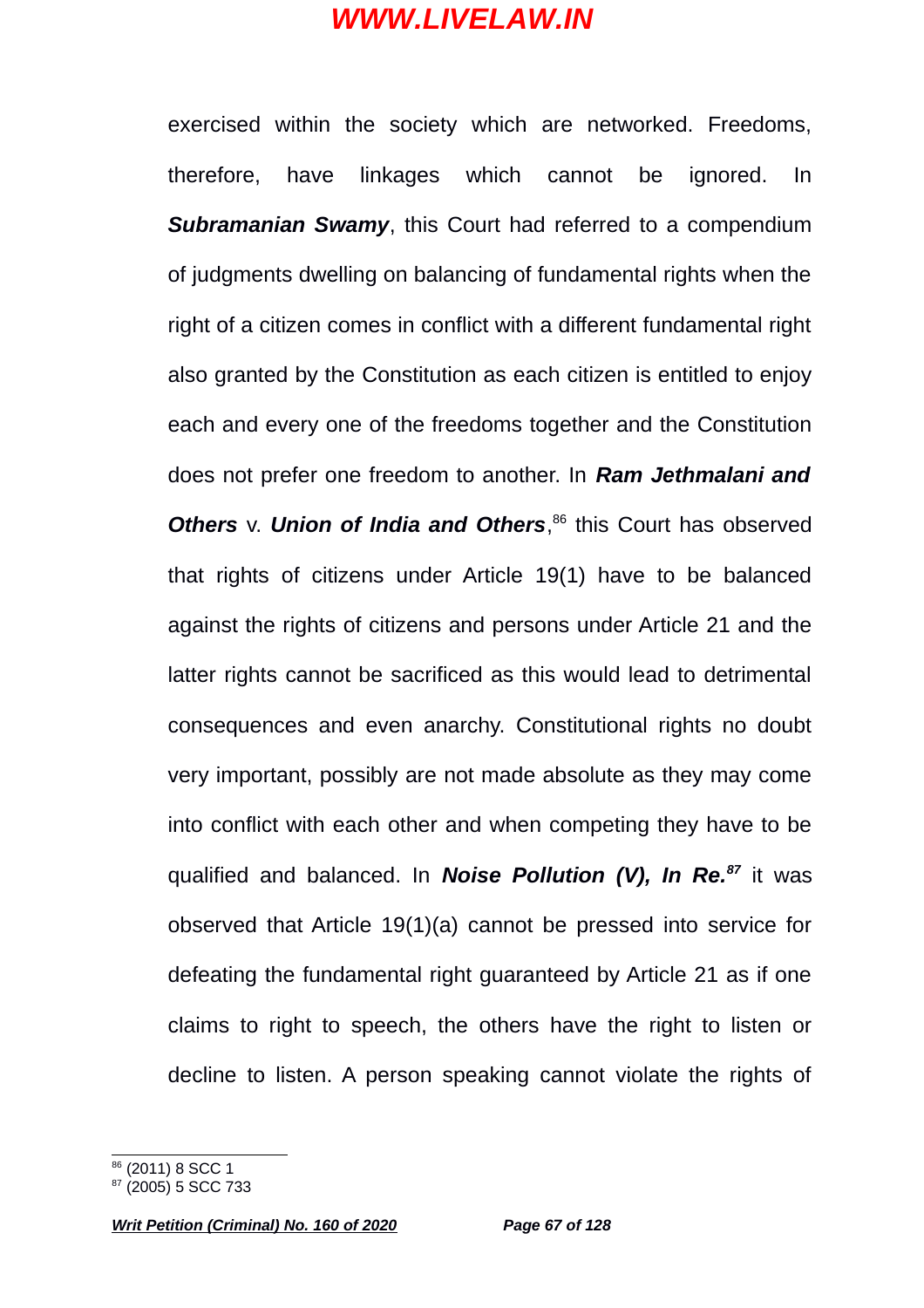others of peaceful, comfortable and pollution free right guaranteed by Article 21.

- 44. Right to equality enshrined in Article 14 is recognition that the principle of equality is inherent in the rule of law. In the positive sense, it means absence of any privilege for particular individuals and in the negative sense, no one can be discriminated against; and anybody and everybody should be treated as equals. The latter is the essence and core of right to equality and imposes obligation on the State to take necessary steps so that every individual is given equal respect and enjoys dignity as others, irrespective of caste, creed, religion, identity, sexual preference etc. Right to equality is embodied not only in Article 14, but also finds different manifestations in Articles 15 to 18 of Part III, and Articles 38, 39, 39A, 41 and 46 of Part IV. Thus, right to equality has many facets, and is dynamic and evolving.<sup>[88](#page-67-0)</sup>
- 45. It is not only the Preamble and Articles 14, 21 and others referred to above which affirms the right to dignity of the individual. Clause (e) to Article 51A, which incorporates fundamental duties, states that it will be the obligation of every citizen to promote harmony and the spirit of common brotherhood amongst all the people of

<span id="page-67-0"></span><sup>88</sup> *Indira Sawhney* v. *Union of India*, (1992) Supp. 3 SCC 217 and *Amita* v. *Union of India*, (2005) 13 SCC 721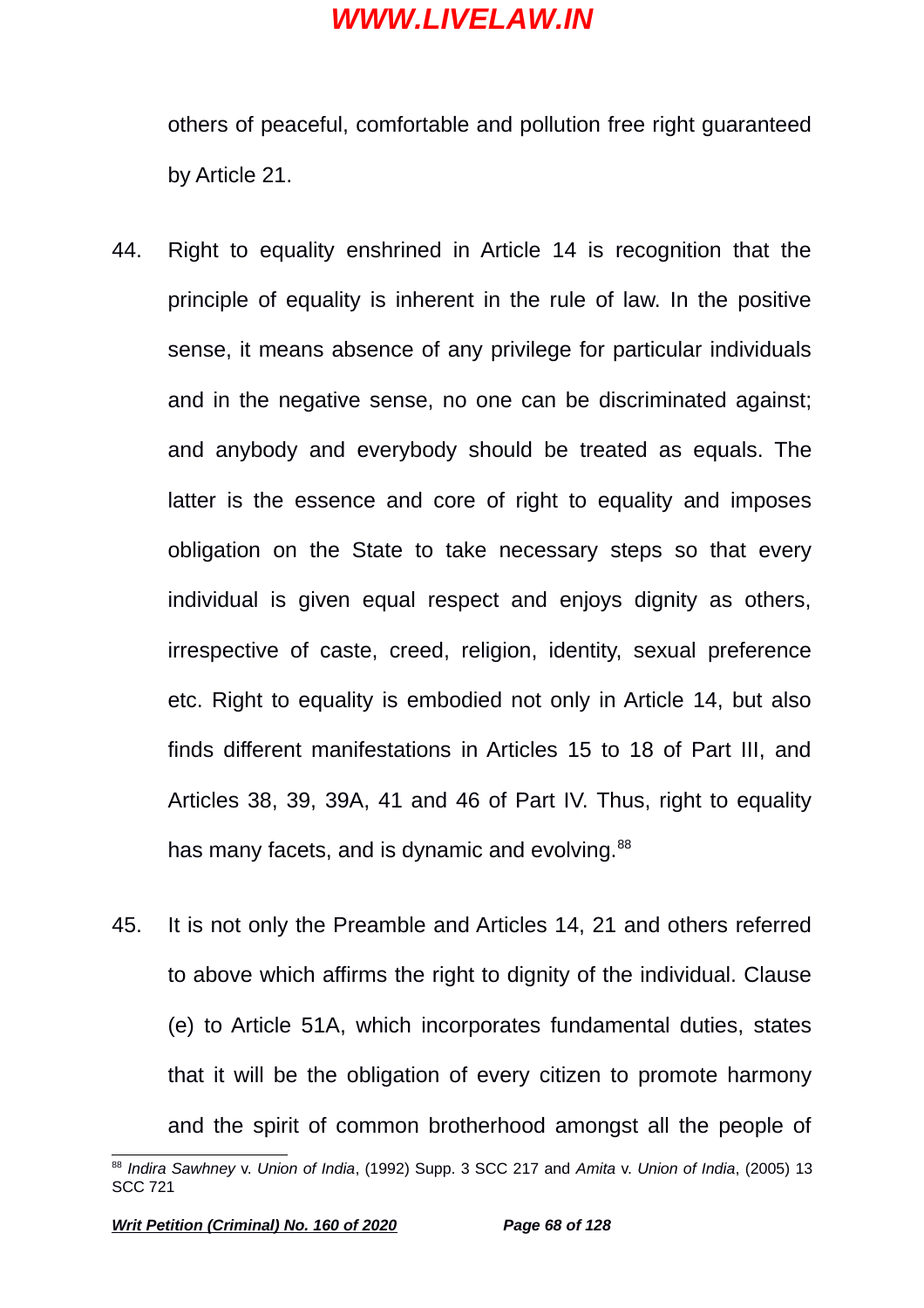India, transcending religious, linguistic and regional or sectional diversities and to renounce practices derogatory to the dignity of women. Clause (f) states that we must value and preserve the rich heritage of our composite culture.

46. At this stage, it is necessary to clarify what is meant by the expression 'dignity' in the context of 'hate speech' – for an expansive meaning, if given, would repress and impede freedom to express views, opine and challenge beliefs, ideas and acts. Dignity, in the context of criminalisation of speech with which we are concerned, refers to a person's basic entitlement as a member of a society in good standing, his status as a social equal and as bearer of human rights and constitutional entitlements.<sup>[89](#page-68-0)</sup> It gives assurance of participatory equality in inter-personal relationships between the citizens, and between the State and the citizens, and thereby fosters self-worth.<sup>[90](#page-68-1)</sup> Dignity in this sense does not refer to any particular level of honour or esteem as an individual, as in the case of defamation which is individualistic. The Supreme Court of the United States of America in *Beauharnais* v. *Illinois*, [91](#page-68-2) while upholding conviction for hate speech, had emphasised that such

speech should amount to group defamation which though

<span id="page-68-0"></span><sup>89</sup> See – *Pat Eatock* v. *Andrew Bolt*

<span id="page-68-1"></span><sup>90</sup> *O'Neill at (160) – (161)* and *Hill* v. *Church of Scientology of Toronto*, (1995) 2 S.C.R. 1130 (117) and (120)

<span id="page-68-2"></span> $91$  343 U.S. 250 (1952)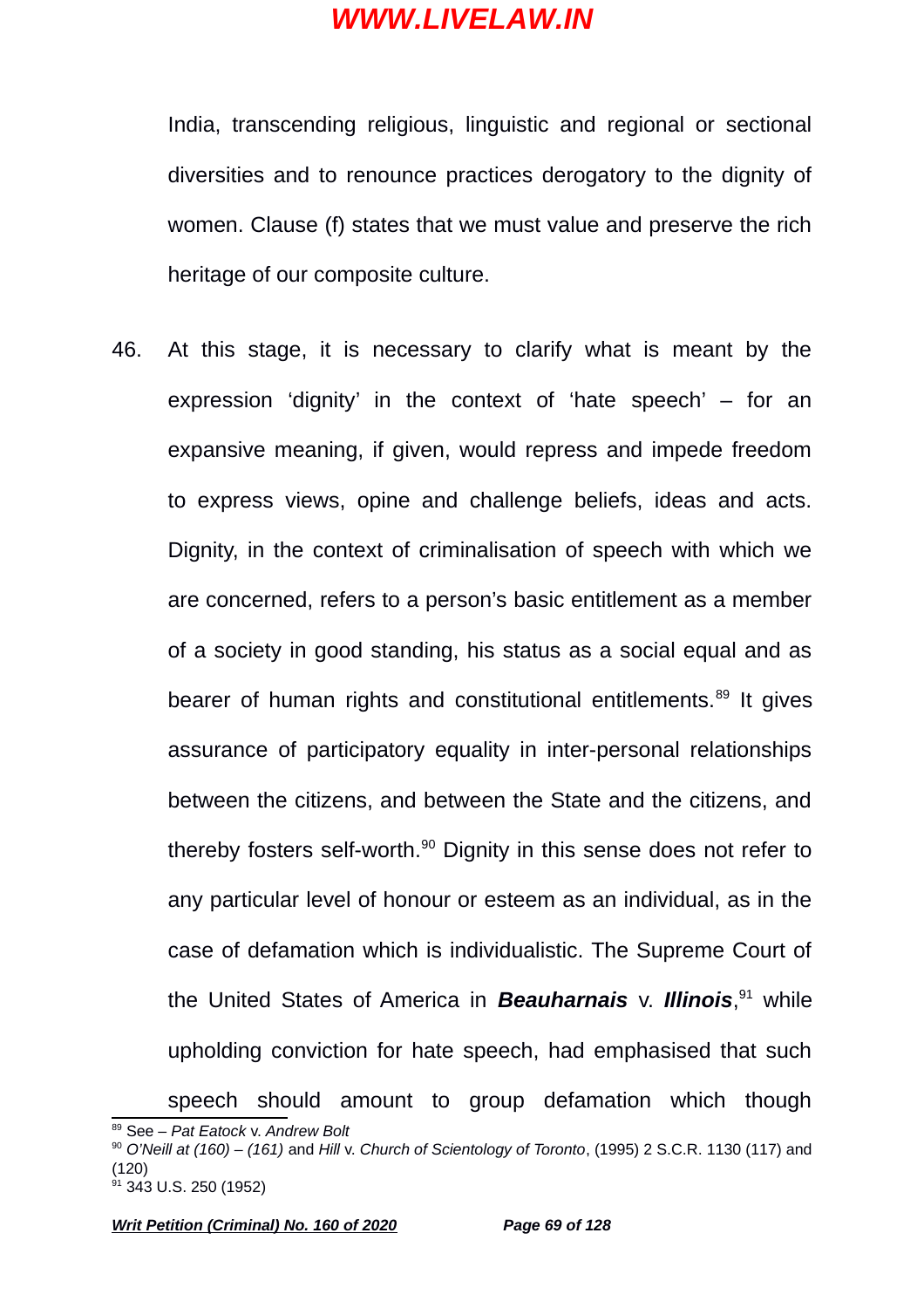analogous to individual defamation has been traditionally excluded from free speech protection in America. Loss of dignity and selfworth of the targeted group members contributes to disharmony amongst groups, erodes tolerance and open-mindedness which are a must for multi-cultural society committed to the idea of equality. It affects an individual as a member of a group. It is however necessary that at least two groups or communities must be involved; merely referring to feelings of one community or group without any reference to any other community or group does not attract the 'hate speech' definition. *Manzar Sayeed Khan*, taking note of the observations in *Bilal Ahmad Kaloo*, records that common features of Sections 153A and 505(2) being promotion of feeling of enmity, hatred or ill-will 'between different' religious or racial or linguistic or regional groups or castes or communities, involvement of at least two groups or communities is necessary. Further, merely inciting the feeling of one community or group without any reference to any other community or group would not attract either provision. Definition of 'hate speech' as expounded by Andrew F. Sellars prescribes that hate speech should target a group or an individual as they relate to a group.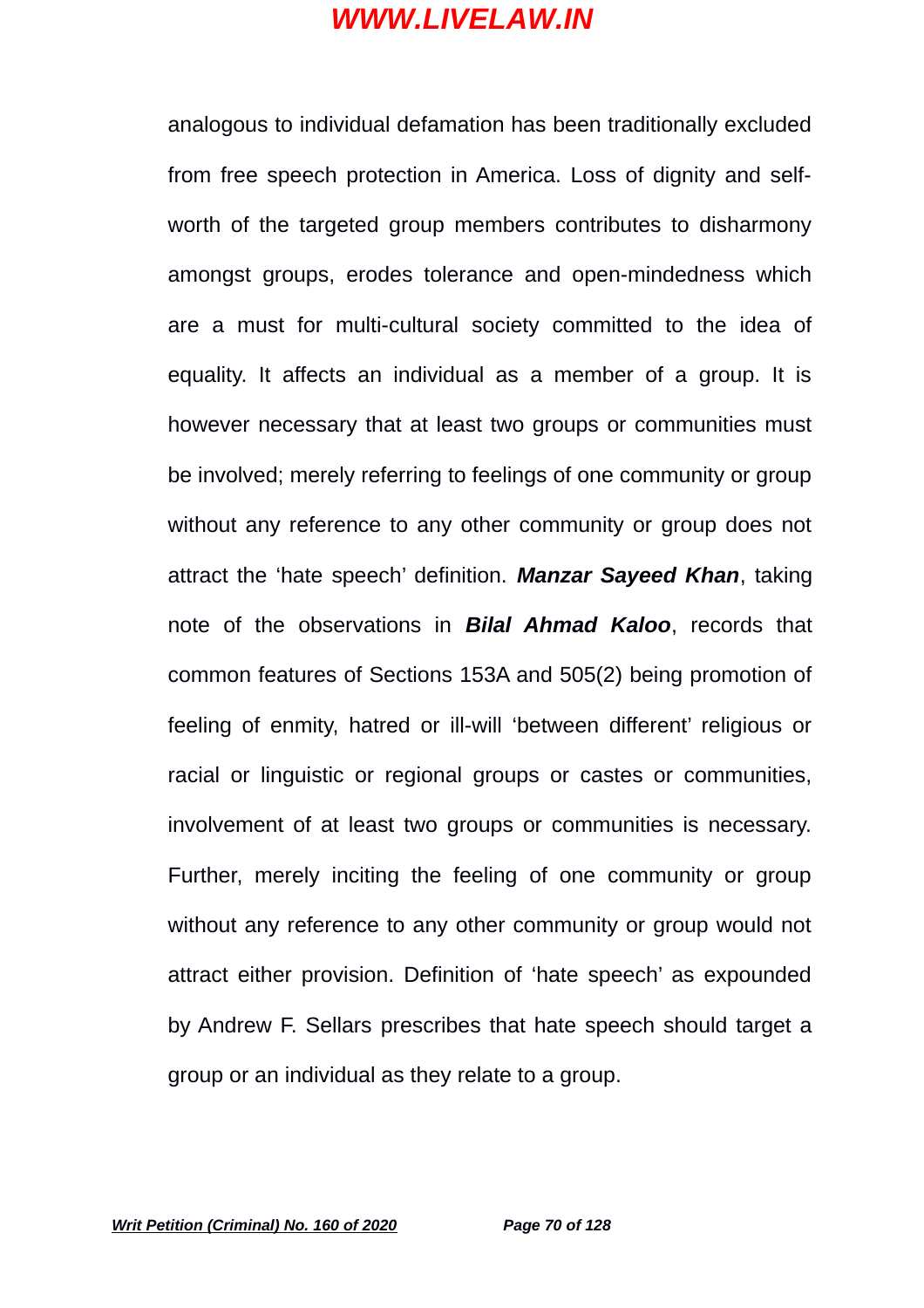47. Preamble to the Constitution consciously puts together fraternity assuring dignity of the individual and the unity and integrity of the nation. Dignity of individual and unity and integrity of the nation are linked, one in the form of rights of individuals and other in the form of individual's obligation to others to ensure unity and integrity of the nation. The unity and integrity of the nation cannot be overlooked and slighted, as the acts that 'promote' or are 'likely' to 'promote' divisiveness, alienation and schematism do directly and indirectly impinge on the diversity and pluralism, and when they are with the objective and intent to cause public disorder or to demean dignity of the targeted groups, they have to be dealt with as per law. The purpose is not to curtail right to expression and speech, albeit not gloss over specific egregious threats to public disorder and in particular the unity and integrity of the nation. Such threats not only insidiously weaken virtue and superiority of diversity, but cut-back and lead to demands depending on the context and occasion, for suppression of freedom to express and speak on the ground of reasonableness. Freedom and rights cannot extend to create public disorder or armour those who challenge integrity and unity of the country or promote and incite violence. Without acceptable public order, freedom to speak and express is challenged and would get restricted for the common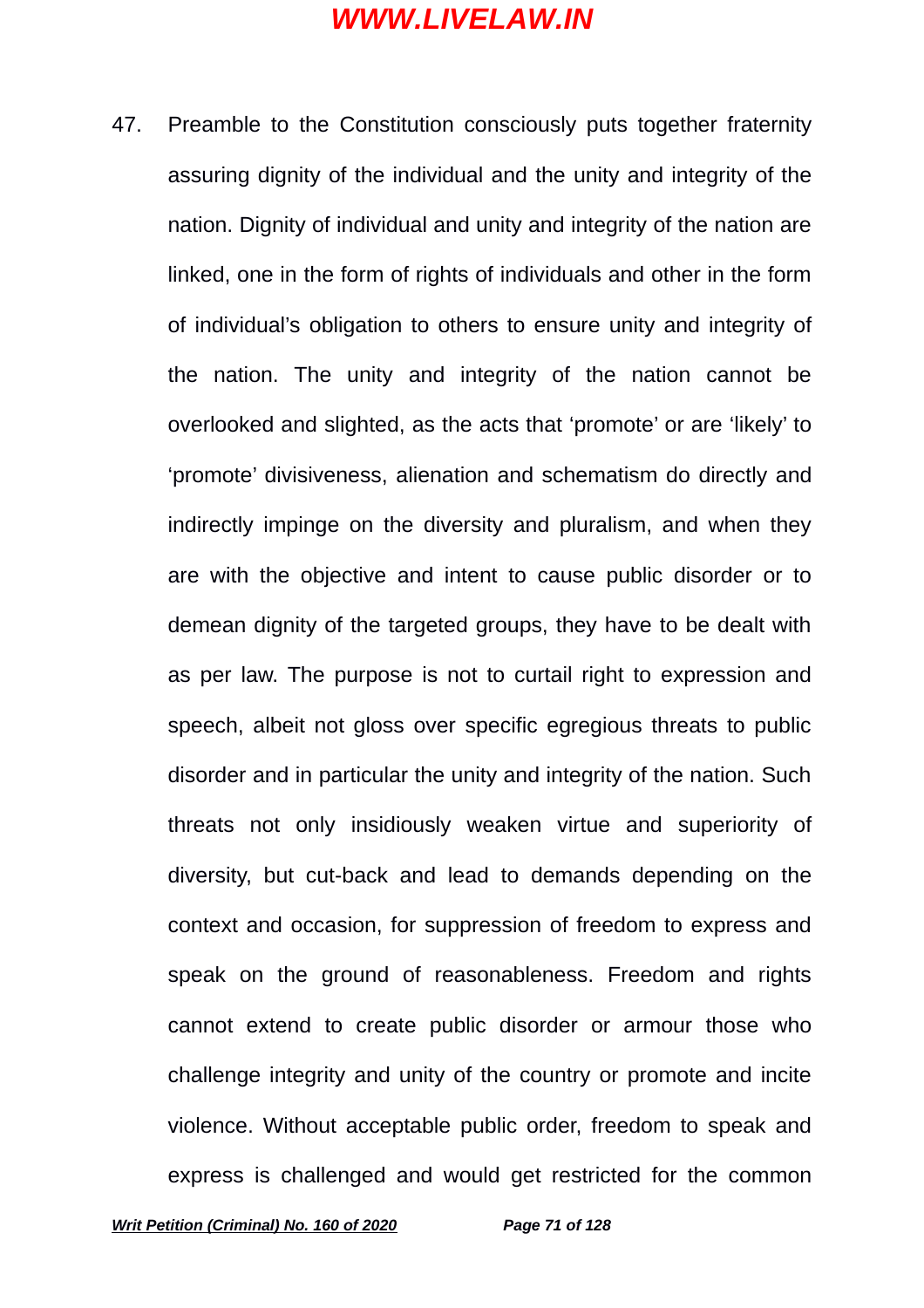masses and law-abiding citizens. This invariably leads to State response and, therefore, those who indulge in promotion and incitement of violence to challenge unity and integrity of the nation or public disorder tend to trample upon liberty and freedom of others.

48. Before referring to provisions of the Penal Code, we would like to refer to an article by Alice E. Marwick and Ross Miller of Fordham University, New York  $(USA)^{92}$  $(USA)^{92}$  $(USA)^{92}$  elucidating on three distinct elements that legislatures and courts can use to define and identify 'hate speech', namely – content-based element, intent-based element and harm-based element (or impact-based element). The content-based element involves open use of words and phrases generally considered to be offensive to a particular community and objectively offensive to the society. It can include use of certain symbols and iconography. By applying objective standards, one knows or has reasonable grounds to know that the content would allow anger, alarm or resentment in others on the basis of race, colour, creed, religion or gender. The intent-based element of 'hate speech' requires the speaker's message to intend only to promote hatred, violence or resentment against a particular class or group without communicating any legitimate message. This requires

<span id="page-71-0"></span><sup>92</sup> *'Online harassment, defamation, and hateful speech: A primer of the legal landscape'*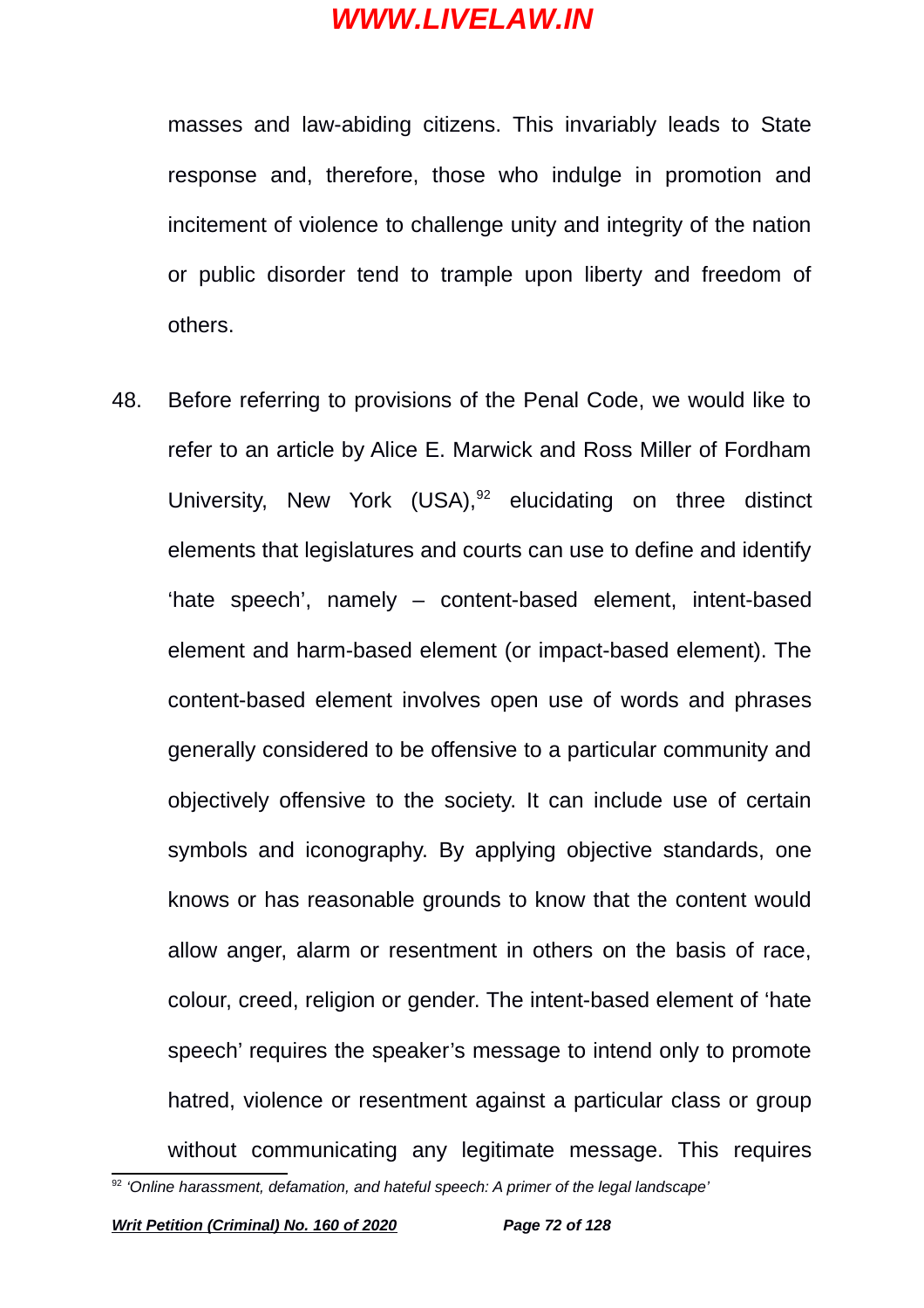subjective intent on the part of the speaker to target the group or person associated with the class/group. The harm or impact-based element refers to the consequences of the 'hate speech', that is, harm to the victim which can be violent or such as loss of selfesteem, economic or social subordination, physical and mental stress, silencing of the victim and effective exclusion from the political arena. Nevertheless, the three elements are not watertight silos and do overlap and are interconnected and linked. Only when they are present that they produce structural continuity to constitute 'hate speech'.

49. On the aspect of content, *Ramesh* states that the effect of the words must be judged from the standard of reasonable, strongminded, firm and courageous men and not by those who are weak and ones with vacillating minds, nor of those who scent danger in every hostile point of view. The test is, as they say in English Law, – *'the man on the top of a Clapham omnibus'*. Therefore, to ensure maximisation of free speech and not create 'free speaker's burden', the assessment should be from the perspective of the top of the reasonable member of the public, excluding and disregarding sensitive, emotional and atypical. It is almost akin or marginally lower than the prudent man's test. The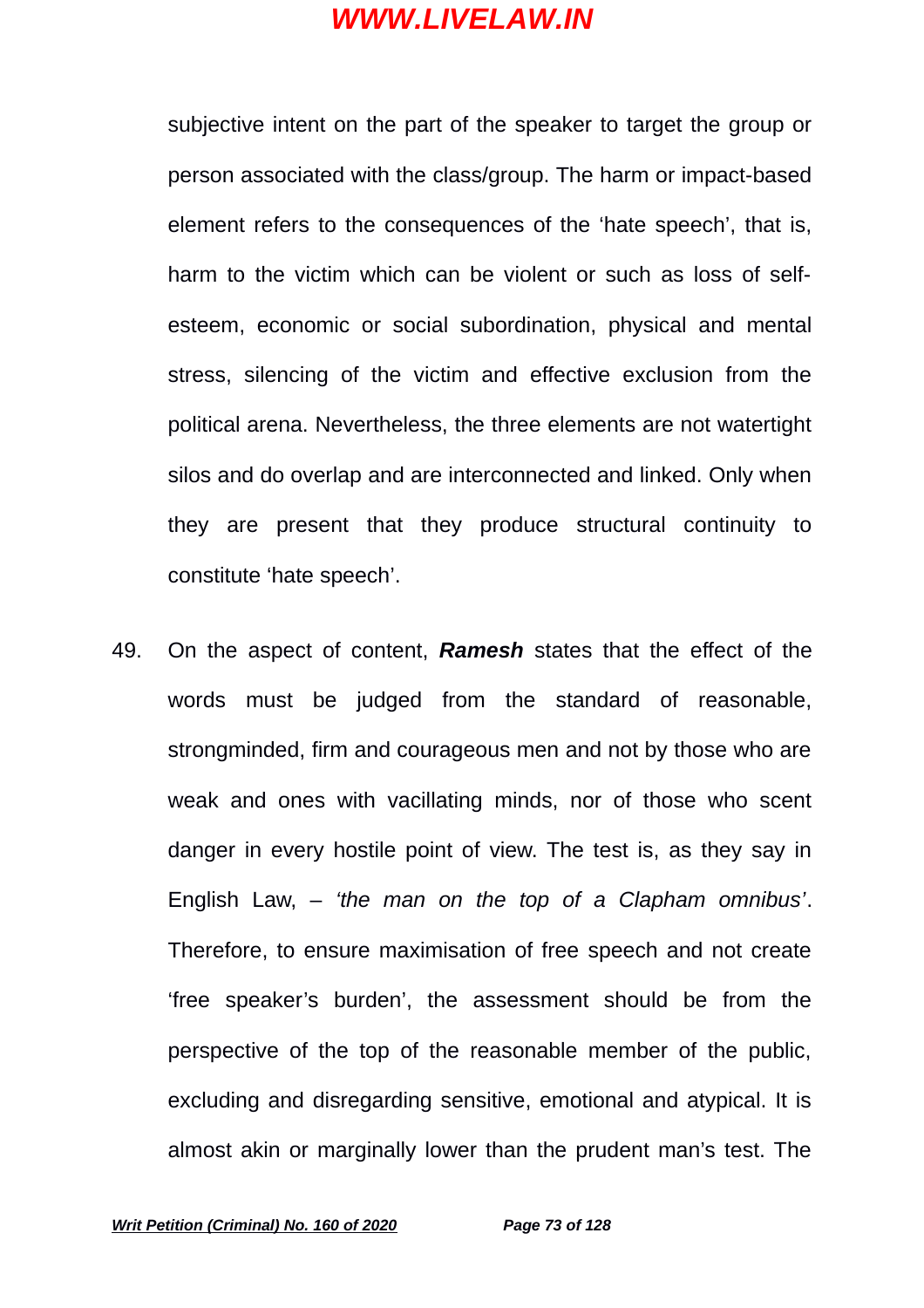test of reasonableness involves recognition of boundaries within which reasonable responses will fall, and not identification of a finite number of acceptable reasonable responses. Further, this does not mean exclusion of particular circumstances as frequently different persons acting reasonably will respond in different ways in the context and circumstances. This means taking into account peculiarities of the situation and occasion and whether the group is likely to get offended. At the same time, a tolerant society is entitled to expect tolerance as they are bound to extend to others.

50. Richard Delgado<sup>[93](#page-73-0)</sup> has proposed a definition of 'hate speech' as language that was intended to demean a group which a reasonable person would recognise as a 'racial insult'. Mari J. Matsuda<sup>[94](#page-73-1)</sup> has referred to 'hate speech' as a message of racial inferiority, prosecutorial, hateful and degraded. Kenneth Ward<sup>[95](#page-73-2)</sup> has analysed 'hate speech' as a form of expression, through which the speaker primarily intends to vilify, humiliate or incite hatred against their targets. As explained below, 'content' has relation with the subject-matter, but is not synonymous with the subject-matter. 'Content' has more to do with the expression, language and

<span id="page-73-0"></span><sup>93 &#</sup>x27;Words that Wound: A tort Action for Racial Insults, Epithets, and Name-Calling', 17 Harv. C.R.-C.L.L.rev. 133 (1982)

<span id="page-73-1"></span><sup>94 &#</sup>x27;Public Response to Racist Speech: Considering the Victim's Story', 87 Mich.L.Rev. 2320 (1989)

<span id="page-73-2"></span><sup>&</sup>lt;sup>95</sup> 'Free Speech and the Development of Liberal Virtues: An Examination of the Controversies Involving Flag Burning and Hate Speech', 52 U.Miami K. Rev. 733 (1998)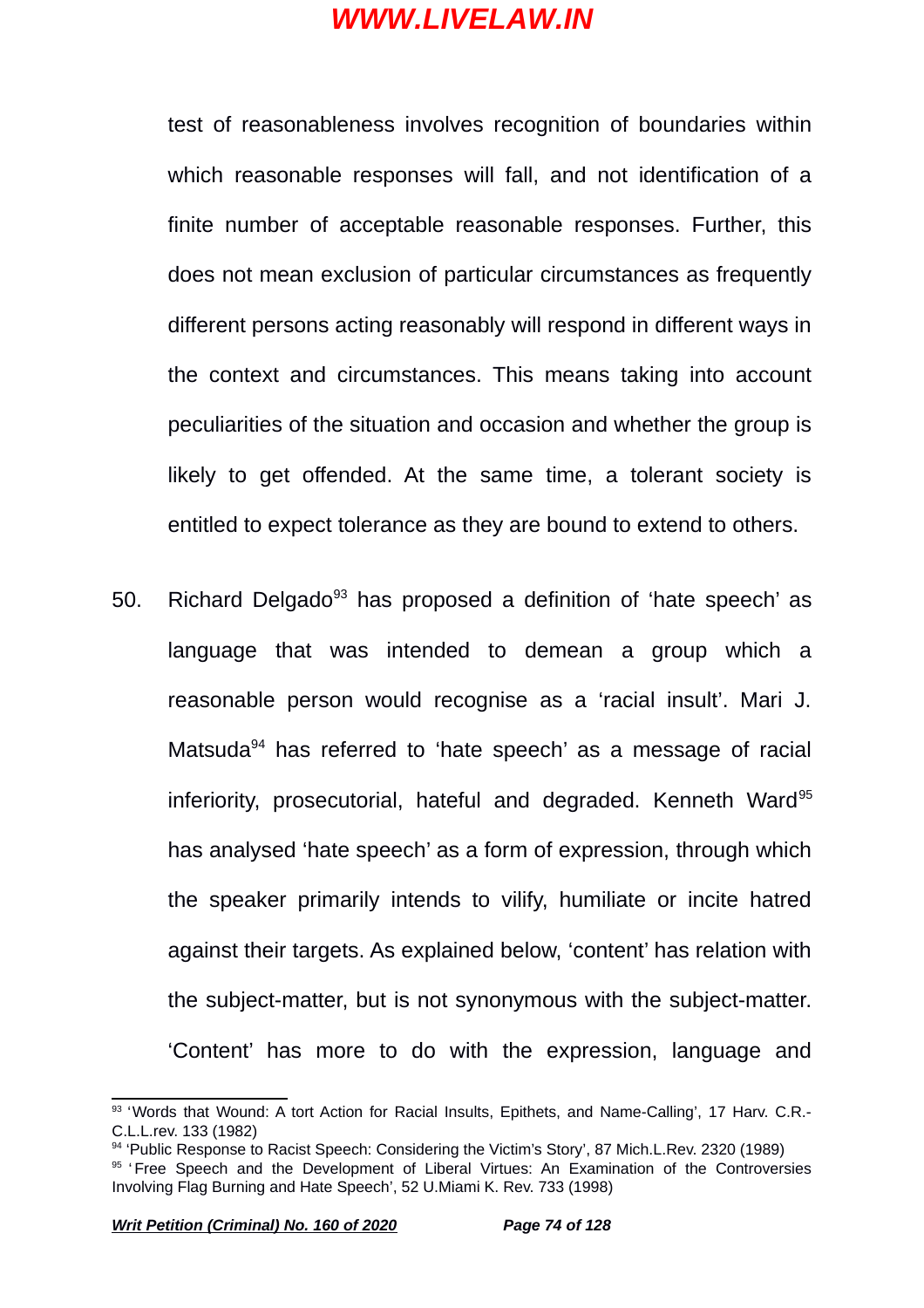message which should be to vilify, demean and incite psychosocial hatred or physical violence against the targeted group.

51. The 'context', as indicated above, has a certain key variable, namely, 'who' and 'what' is involved and 'where' and the 'occasion, time and under what circumstances' the case arises. The 'who' is always plural for it encompasses the speaker who utters the statement that constitutes 'hate speech' and also the audience to whom the statement is addressed which includes both the target and the others. Variable context review recognises that all speeches are not alike. This is not only because of group affiliations, but in the context of dominant group hate speech against a vulnerable and discriminated group, and also the impact of hate speech depends on the person who has uttered the words.<sup>[96](#page-74-0)</sup> The variable recognises that a speech by 'a person of influence' such as a top government or executive functionary, opposition leader, political or social leader of following, or a credible anchor on a T.V. show carries a far more credibility and impact than a statement made by a common person on the street. Latter may be driven by anger, emotions, wrong perceptions or mis-information. This may affect their intent. Impact of their speech

<span id="page-74-0"></span><sup>96</sup> *Hate Speech in Constitutional Jurisprudence: A Comparative Analysis* by Michel Rosenfeld, 24 Cardozo L. Rev. 1523 2002-2003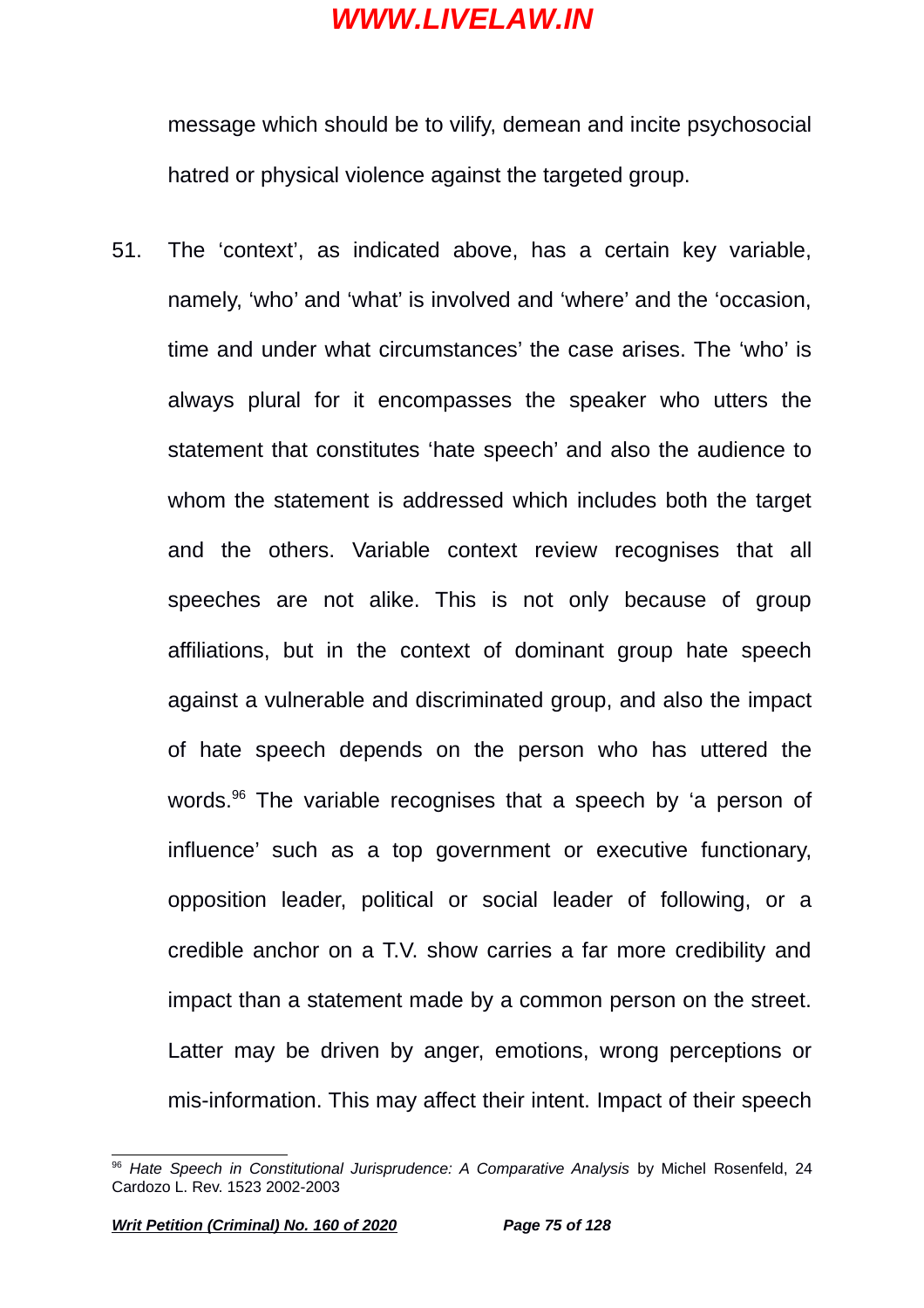would be mere indifference, meet correction/criticism by peers, or sometimes negligible to warrant attention and hold that they were likely to incite or had attempted to promote hatred, enmity etc. between different religious, racial, language or regional groups. Further, certain categories of speakers may be granted a degree of latitude in terms of the State response to their speech. Communities with a history of deprivation, oppression, and persecution may sometimes speak in relation to their lived experiences, resulting in the words and tone being harsher and more critical than usual. Their historical experience often comes to be accepted by the society as the rule, resulting in their words losing the gravity that they otherwise deserve. In such a situation, it is likely for persons from these communities to reject the tenet of civility, as polemical speech and symbols that capture the emotional loading can play a strong role in mobilising.<sup>[97](#page-75-0)</sup> Such speech should be viewed not from the position of a person of privilege or a community without such a historical experience, but rather, the courts should be more circumspect when penalising such speech. This is recognition of the denial of dignity in the past, and the effort should be reconciliatory. Nevertheless, such speech

<span id="page-75-0"></span><sup>97</sup> Myra Mrx Ferree, William A. Gamson, Jurgen Gerhards and Dieter Rucht, *'Four Models of the Public Sphere in Modern Democracies,'* published in THEORY AND SOCIETY, Vol. 31, No. 3 (June, 2002), pp. 289-324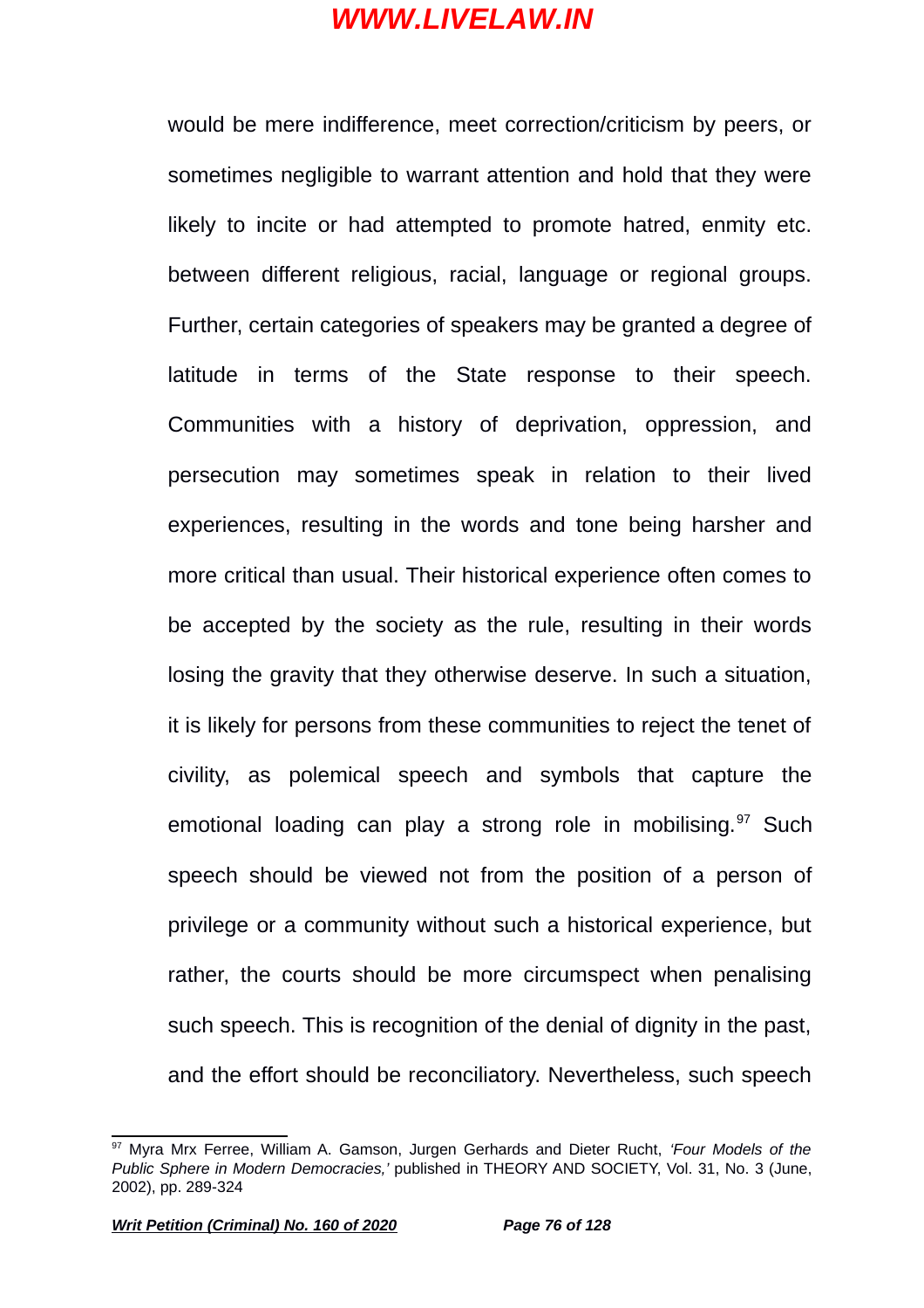should not provoke and 'incite' – as distinguished from discussion or advocacy – 'hatred' and violence towards the targeted group. Likelihood or similar statutory mandate to violence, public disorder or 'hatred' when satisfied would result in penal action as per law. Every right and indulgence has a limit. Further, when the offending act creates public disorder and violence, whether alone or with others, then the aspect of 'who' and question of indulgence would lose significance and may be of little consequence.

52. Persons of influence, keeping in view their reach, impact and authority they yield on general public or the specific class to which they belong, owe a duty and have to be more responsible. They are expected to know and perceive the meaning conveyed by the words spoken or written, including the possible meaning that is likely to be conveyed. With experience and knowledge, they are expected to have a higher level of communication skills. It is reasonable to hold that they would be careful in using the words that convey their intent. The reasonable-man's test would always take into consideration the maker. In other words, the expression 'reasonable man' would take into account the impact a particular person would have and accordingly apply the standard, just like we substitute the reasonable man's test to that of the reasonable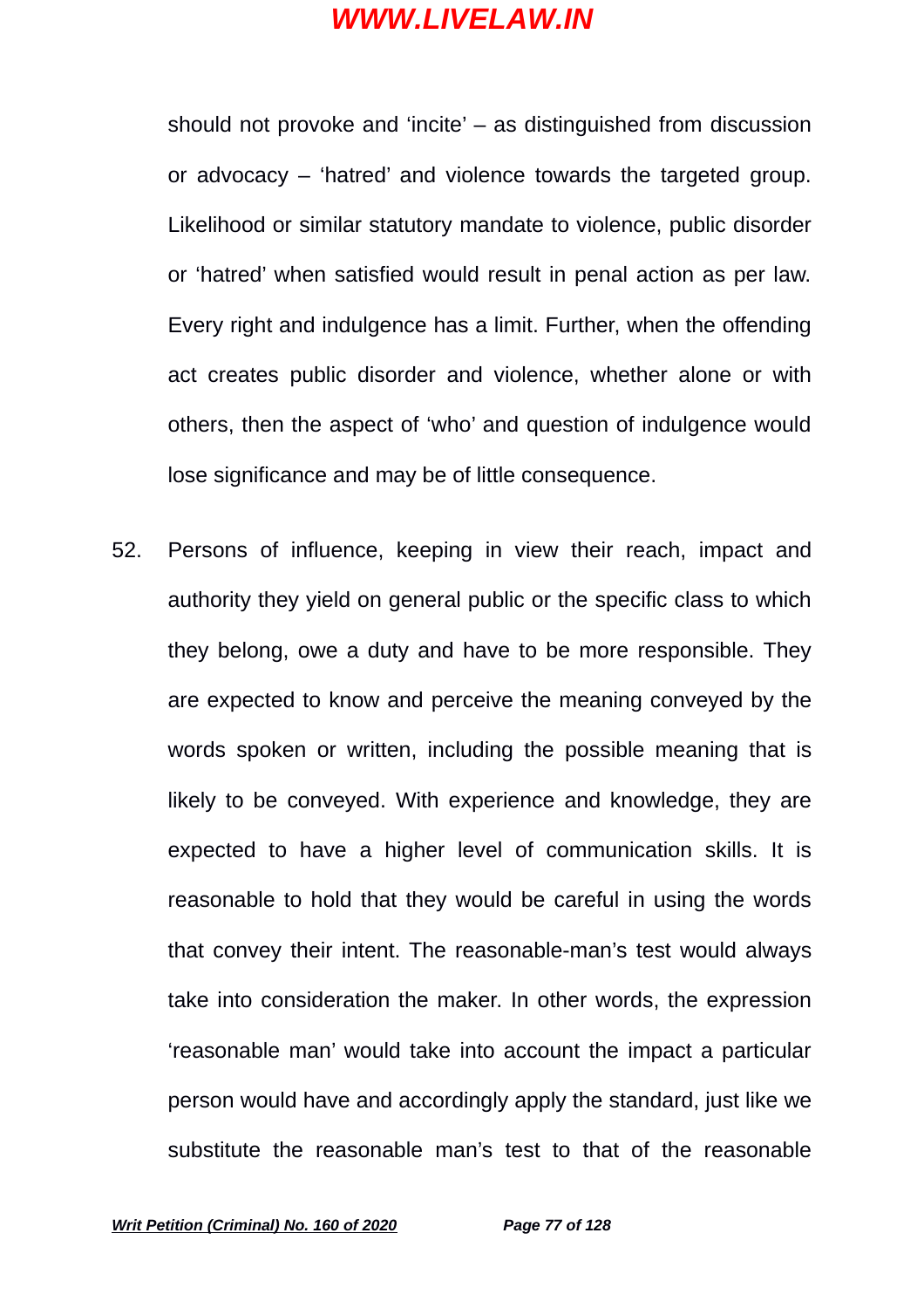professional when we apply the test of professional negligence.<sup>[98](#page-77-0)</sup> This is not to say that persons of influence like journalists do not enjoy the same freedom of speech and expression as other citizens, as this would be grossly incorrect understanding of what has been stated above. This is not to dilute satisfaction of the three elements, albeit to accept importance of 'who' when we examine 'harm or impact element' and in a given case even 'intent' and/or 'content element'.

53. Further, the law of 'hate speech' recognises that all speakers are entitled to 'good faith' and '(no)-legitimate purpose' protection. 'Good faith' means that the conduct should display fidelity as well as a conscientious approach in honouring the values that tend to minimise insult, humiliation or intimidation. The latter being objective, whereas the former is subjective. The important requirement of 'good faith' is that the person must exercise prudence, caution and diligence. It requires due care to avoid or minimise consequences. 'Good faith' or 'no-legitimate purpose' exceptions would apply with greater rigour to protect any genuine

<span id="page-77-0"></span><sup>98</sup> In *Bolam* v. *Friern Hospital Management Committee*, [1957] 2 All E.R. 118, it was observed: "A doctor is not guilty of negligence if he has acted in accordance with a practice accepted as proper by a reasonable body of medical men skilled in that particular art...Putting it the other way round, a doctor is not negligent, if he is acting in accordance with such a practice, merely because there is a body of opinion that takes a contrary view."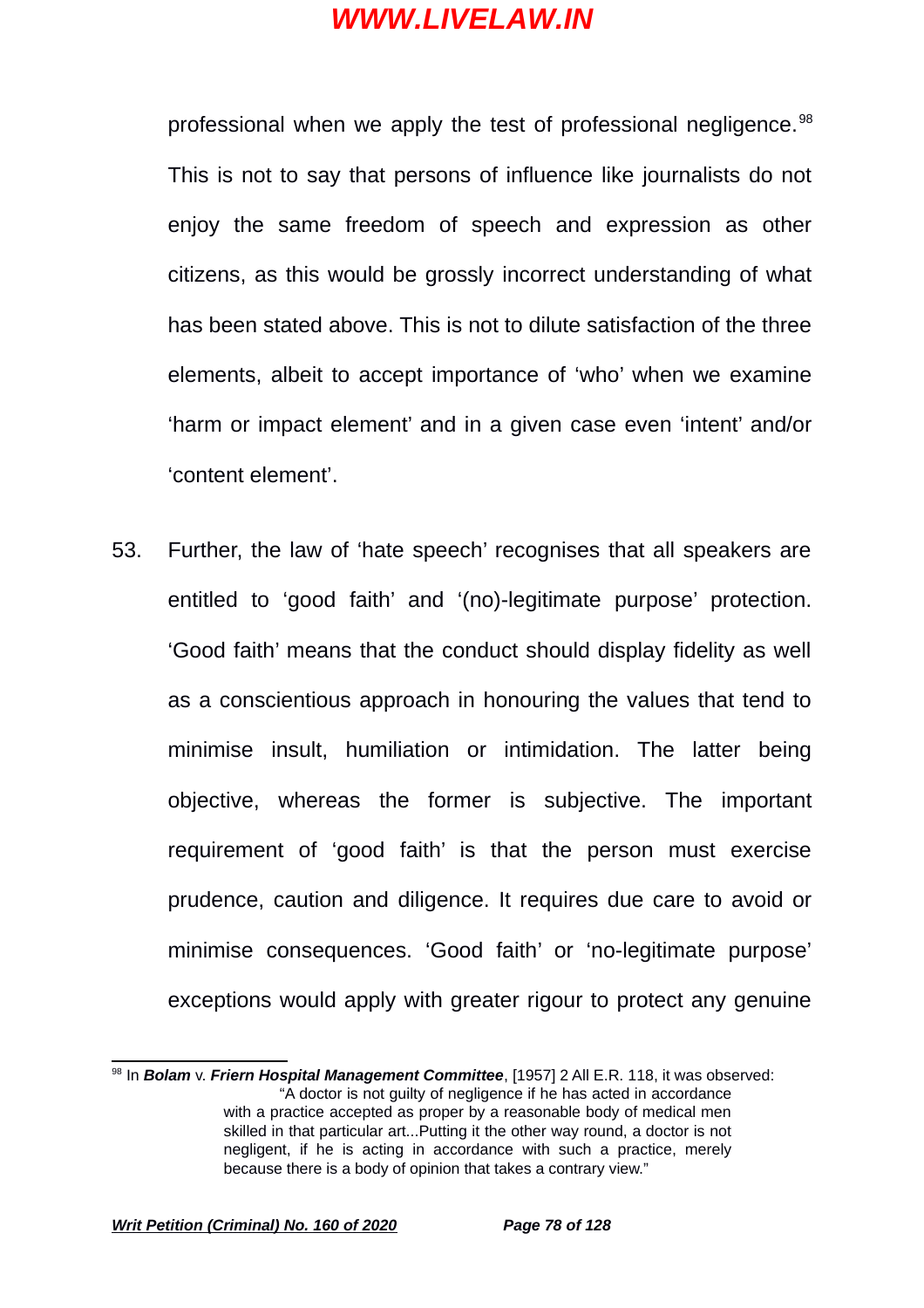academic, artistic, religious or scientific purpose, or for that matter any purpose that is in public interest, or publication of a fair and accurate report of any event or matter of public interest.<sup>[99](#page-78-0)</sup> Such works would get protection when they were not undertaken with a specific intent to cause harm. These are important and significant safeguards. They highlight importance of intention in 'hate speech' adjudication. 'Hate speech' has no redeeming or legitimate purpose other than hatred towards a particular group. A publication which contains unnecessary asides which appear to have no real purpose other than to disparage will tend to evidence that the publications were written with a *mala fide* intention. However, opinions may not reflect *mala fide* intention.

54. The present case, it is stated, does not relate to 'hate speech' causally connected with the harm of endangering security of the State, but with 'hate speech' in the context of clauses (a) and (b) to sub-section (1) of Section 153A, Section 295A and sub-section (2) to Section 505 of the Penal Code. In this context, it is necessary to draw a distinction between 'free speech' which includes the right to comment, favour or criticise government policies; and 'hate speech' creating or spreading hatred against a targeted community or group. The former is primarily concerned with political, social

<span id="page-78-0"></span><sup>99</sup> Racial and Religious Tolerance, 2001 (Victoria, Australia)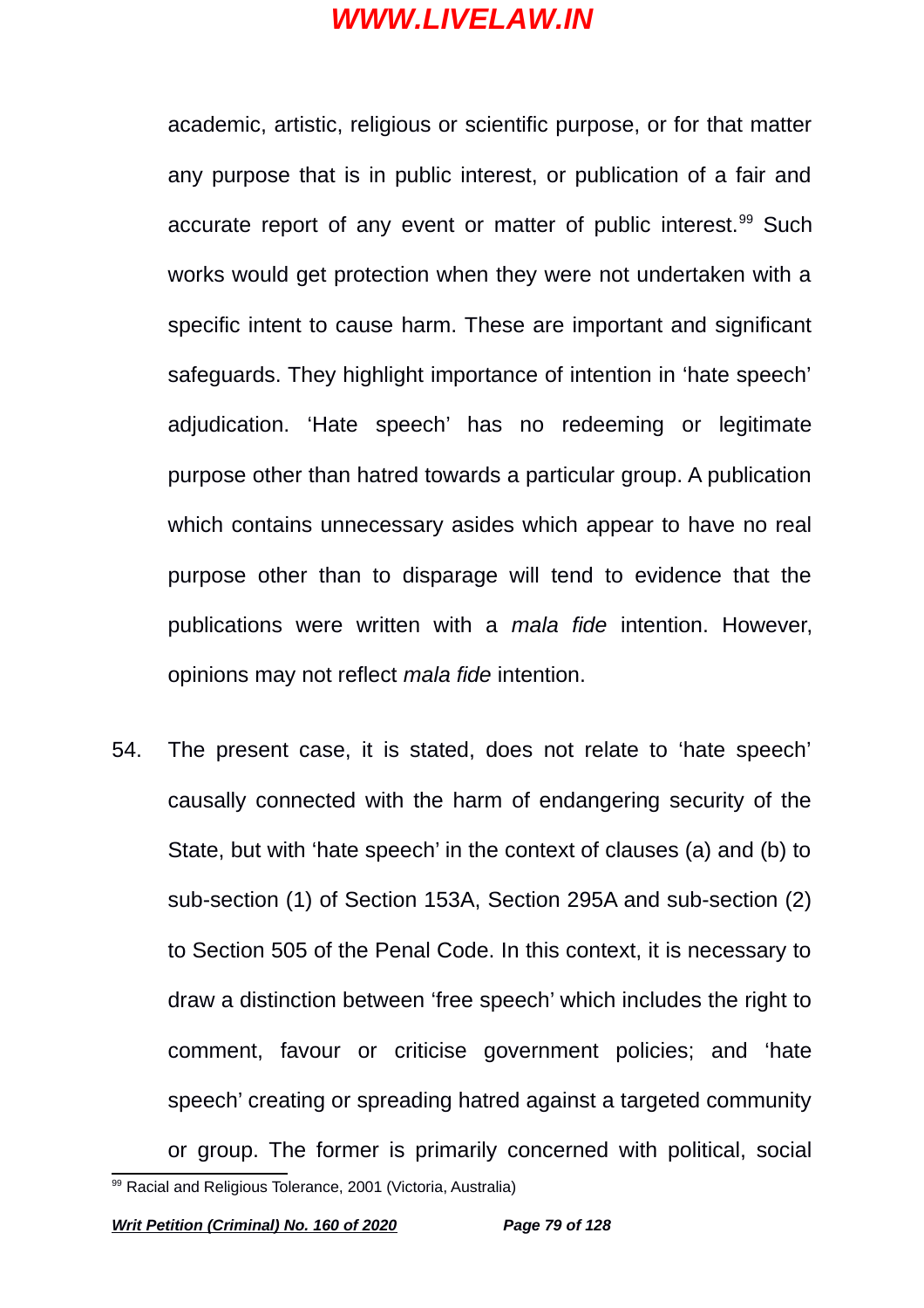and economic issues and policy matters, the latter would not primarily focus on the subject matter but on the substance of the message which is to cause humiliation and alienation of the targeted group. The object of criminalising the latter type of speech is to protect the dignity (as explained above) and to ensure political and social equality between different identities and groups regardless of caste, creed, religion, sex, gender identity, sexual orientation, linguistic preference etc. Freedom to express and speak is the most important condition for political democracy. Law and policies are not democratic unless they have been made and subjected to democratic process including questioning and criticism. Dissent and criticism of the elected government's policy, when puissant, deceptive or even false would be ethically wrong, but would not invite penal action. Elected representatives in power have the right to respond and dispel suspicion. The 'market place of ideas' and 'pursuit of truth' principle are fully applicable. Government should be left out from adjudicating what is true or false, good or bad, valid or invalid as these aspects should be left for open discussion in the public domain. This justification is also premised on the conviction that freedom of speech serves an indispensable function in democratic governance without which the citizens cannot successfully carry out the task to convey and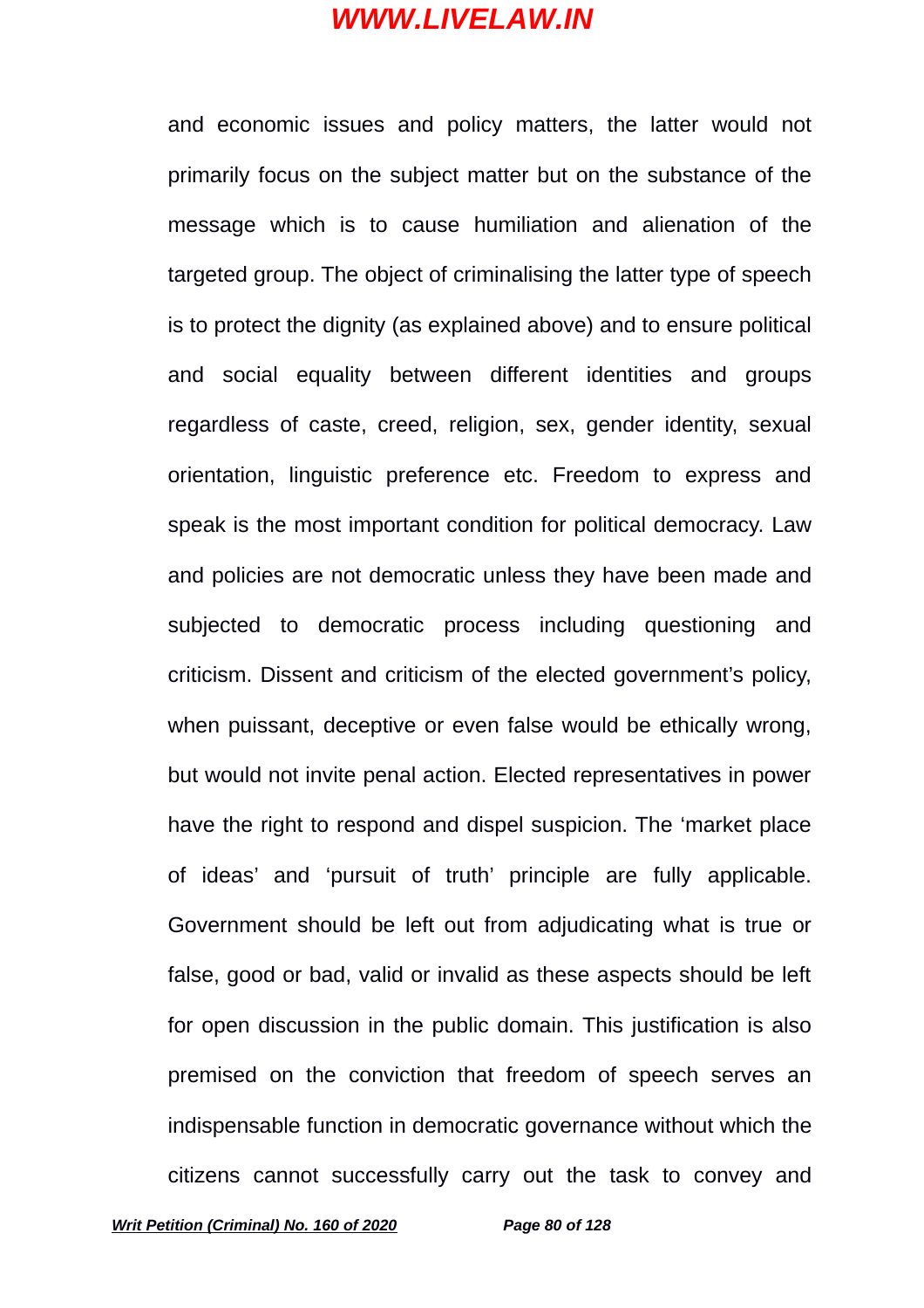receive ideas. Political speech relating to government policies requires greater protection for preservation and promotion of democracy. Falsity of the accusation would not be sufficient to constitute criminal offence of 'hate speech'. The Constitutional Bench decision of this Court in *Kedar Nath Singh* and the subsequent decisions have clearly and uniformly held that there is difference between 'government established by law' and 'persons for the time being engaged in carrying on administration' and that comment or criticism of the government action in howsoever strong words must be protected and cannot be a ground to take penal action unless the words written or spoken, etc. have pernicious tendency or intention of creating public disorder. Without exciting those feelings which generate inclination to cause public disorder by acts of violence, political views and criticism cannot be made subject matter of penal action. Reference to later decision in *Arun Ghosh* drawing distinction between serious and aggravated from of breaches of public order that endanger public peace and minor breaches that do not affect public at large would be apposite. In consonance with the constitutional mandate of reasonable restriction and doctrine of proportionality in facts of each case it has to be ascertained whether the act meets the *top of Clapham omnibus* test and whether the act was 'likely' to lead to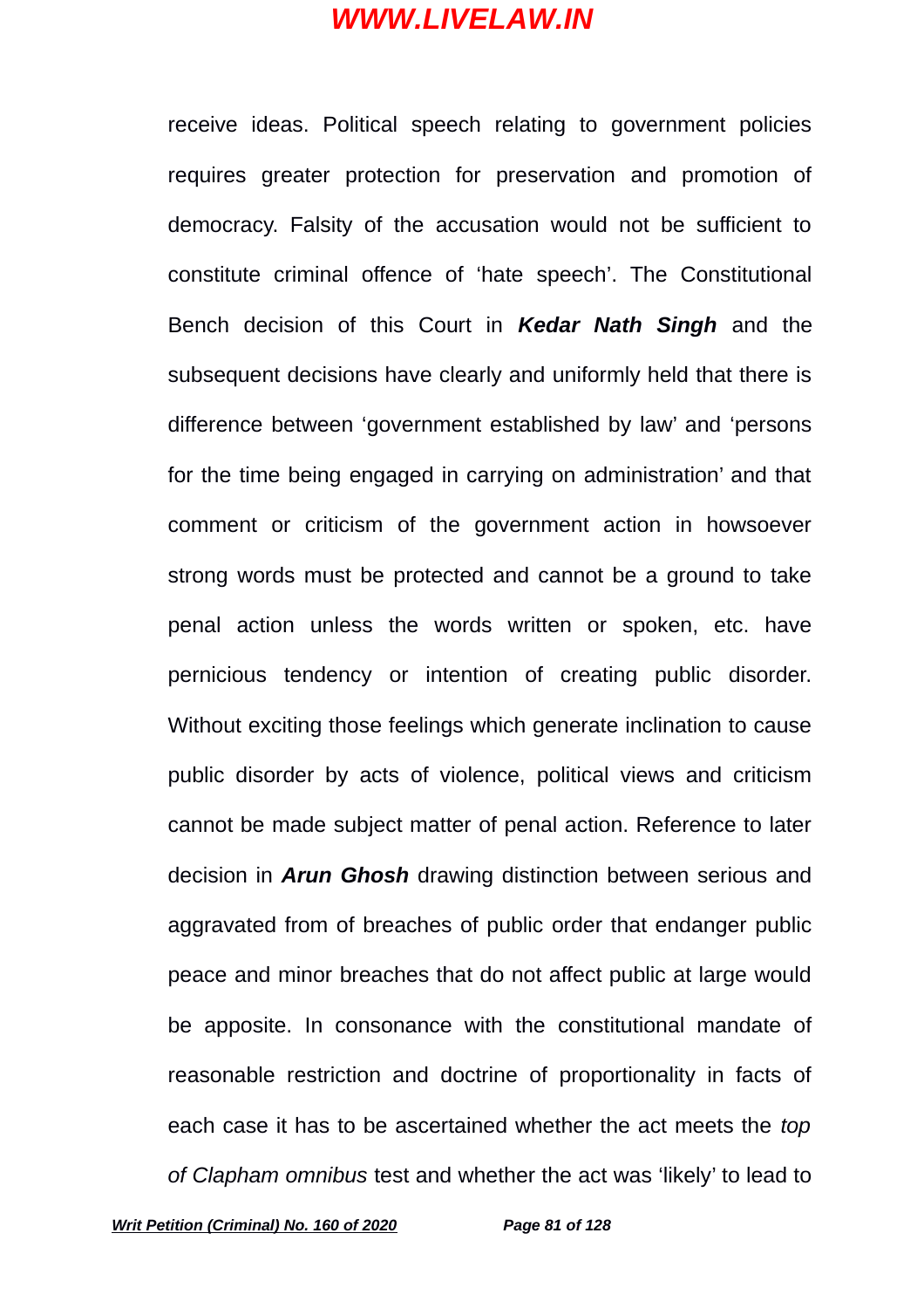disturbance of the current life of the community so as to amount to disturbance of public order; or it may affect an individual or some individuals leaving the tranquillity of the society undisturbed. The latter and acts excluded on application of the *top of Clapham omnibus* test are not covered. Therefore, anti-democratic speech in general and political extremist speech in particular, which has no useful purpose, *if and only when* in the nature of incitement to violence that 'creates', or is 'likely to create' or 'promotes' or is 'likely to promote' public disorder, would not be protected.

55. Sometimes, difficulty may arise and the courts and authorities would have to exercise discernment and caution in deciding whether the 'content' is a political or policy comment, or creates or spreads hatred against the targeted group or community. This is of importance and significance as overlap is possible and principles have to be evolved to distinguish. We would refer to one example to illustrate the difference. Proponents of affirmative action and those opposing it, are perfectly and equally entitled to raise their concerns and even criticise the policies adopted even when sanctioned by a statute or meeting constitutional scrutiny, without any fear or concern that they would be prosecuted or penalised. However, penal action would be justified when the speech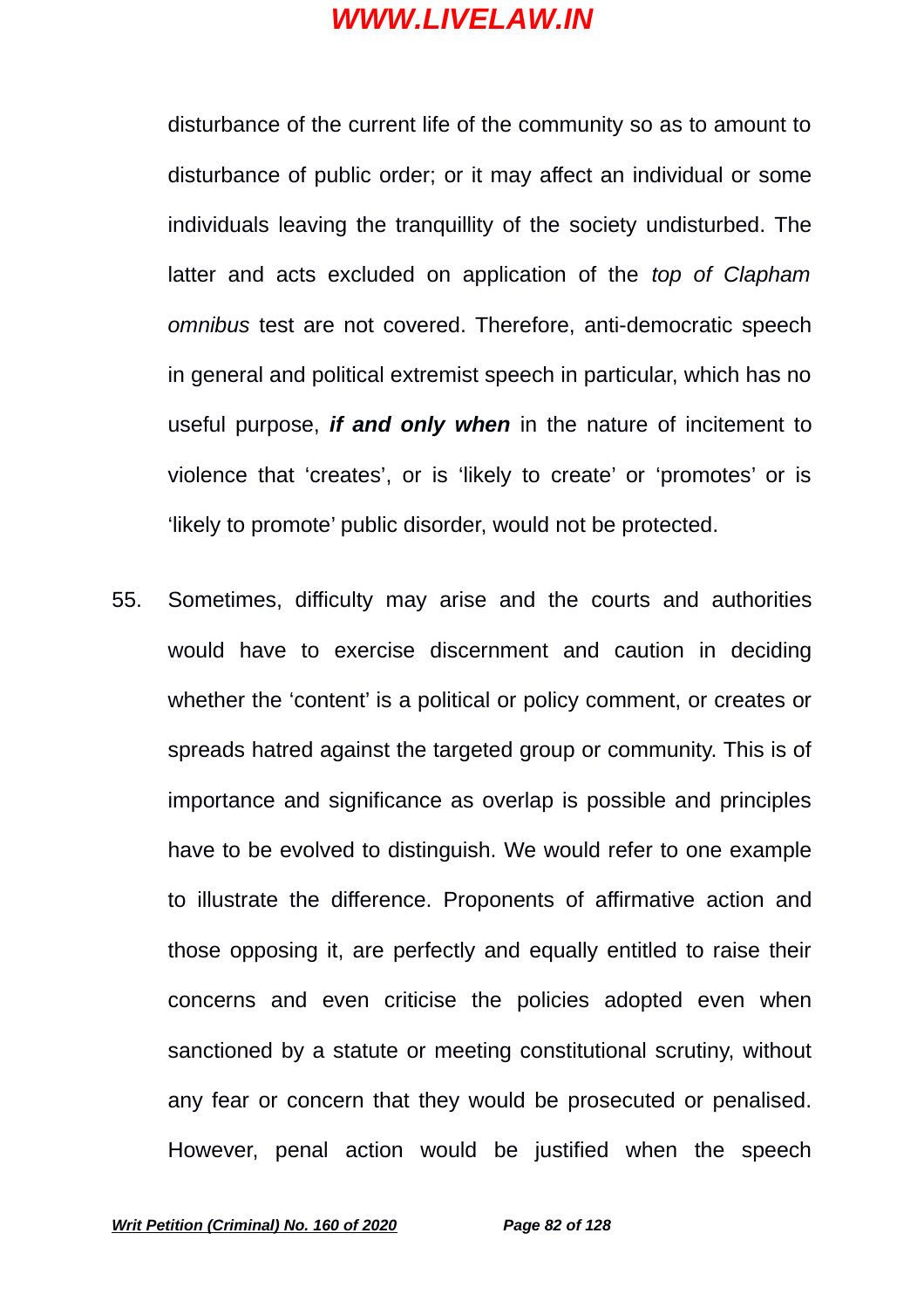proceeds beyond and is of the nature which defames, stigmatises and insults the targeted group provoking violence or psychosocial hatred. The 'content' should reflect hate which tends to vilify, humiliate and incite hatred or violence against the target group based upon identity of the group beyond and besides the subject matter.

- 56. Our observations are not to say that persons of influence or even common people should fear the threat of reprisal and prosecution, if they discuss and speak about controversial and sensitive topics relating to religion, caste, creed, etc. Such debates and right to express one's views is a protected and cherished right in our democracy. Participants in such discussions can express divergent and sometimes extreme views, but should not be considered as 'hate speech' by itself, as subscribing to such a view would stifle all legitimate discussions and debates in public domain. Many a times, such discussions and debates help in understanding different view-points and bridge the gap. Question is primarily one of intent and purpose. Accordingly, 'good faith' and 'no legitimate purpose' exceptions would apply when applicable.
- 57. On the aspect of truth or true facts, reference can be made to the decision of this Court in *K.A. Abbas*, which pertained to the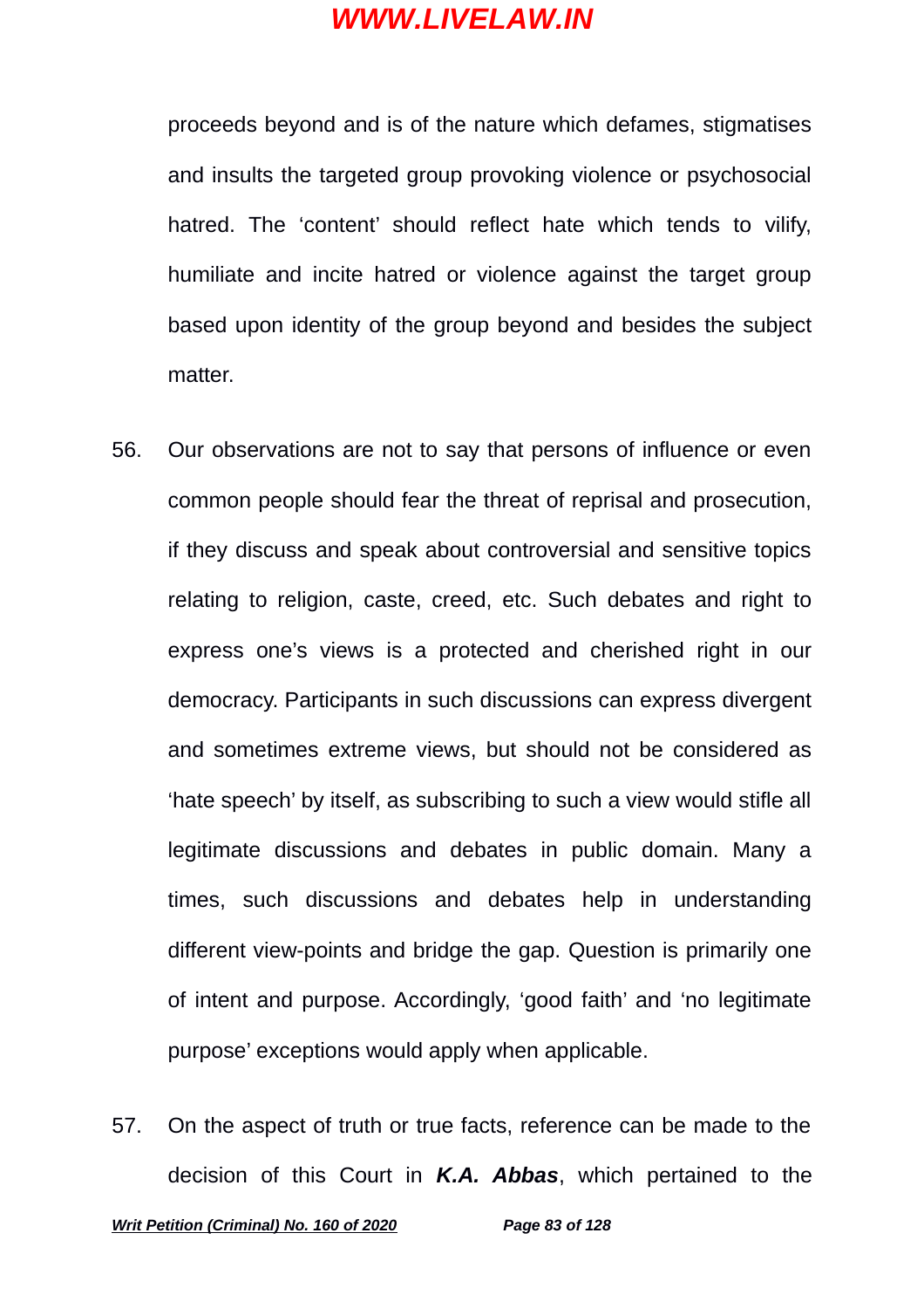documentary called 'A Tale of Four Cities' portraying contrast between the lives of rich and poor in the four principal cities of the country. The challenge was to the grant of certificate for exhibition restricted to adults. It was observed that audience in India can be expected to view with equanimity the different historical facts and stories. There is no bar in showing carnage or bloodshed which have historical value and depiction of such scenes as the sack of Delhi by Nadir Shah may be permissible, if handled delicately as a part of an artistic portrayal of confrontation with Mohd. Shah Rangila. Clearly, the restrictions were not to be reduced to the level where the protection to the least capable and the most deprived amongst us would be applicable. In *Ebrahim Suleiman Sait* v. *M.* **C. Mohammed and Another**,<sup>[100](#page-83-0)</sup> it was observed that speaking the truth was not an answer to the charge of corrupt practice and what was relevant was whether the speech had promoted or had sought to promote feelings of enmity or hatred. The likelihood must be judged from healthy and reasonable standard thereby accepting the position that historical truth may be a relevant and important factor. However, the historical truth must be depicted without in any way disclosing or encouraging hatred or enmity between different classes or communities. In *Lalai Singh Yadav and*

<span id="page-83-0"></span><sup>&</sup>lt;sup>100</sup> (1980) 1 SCC 398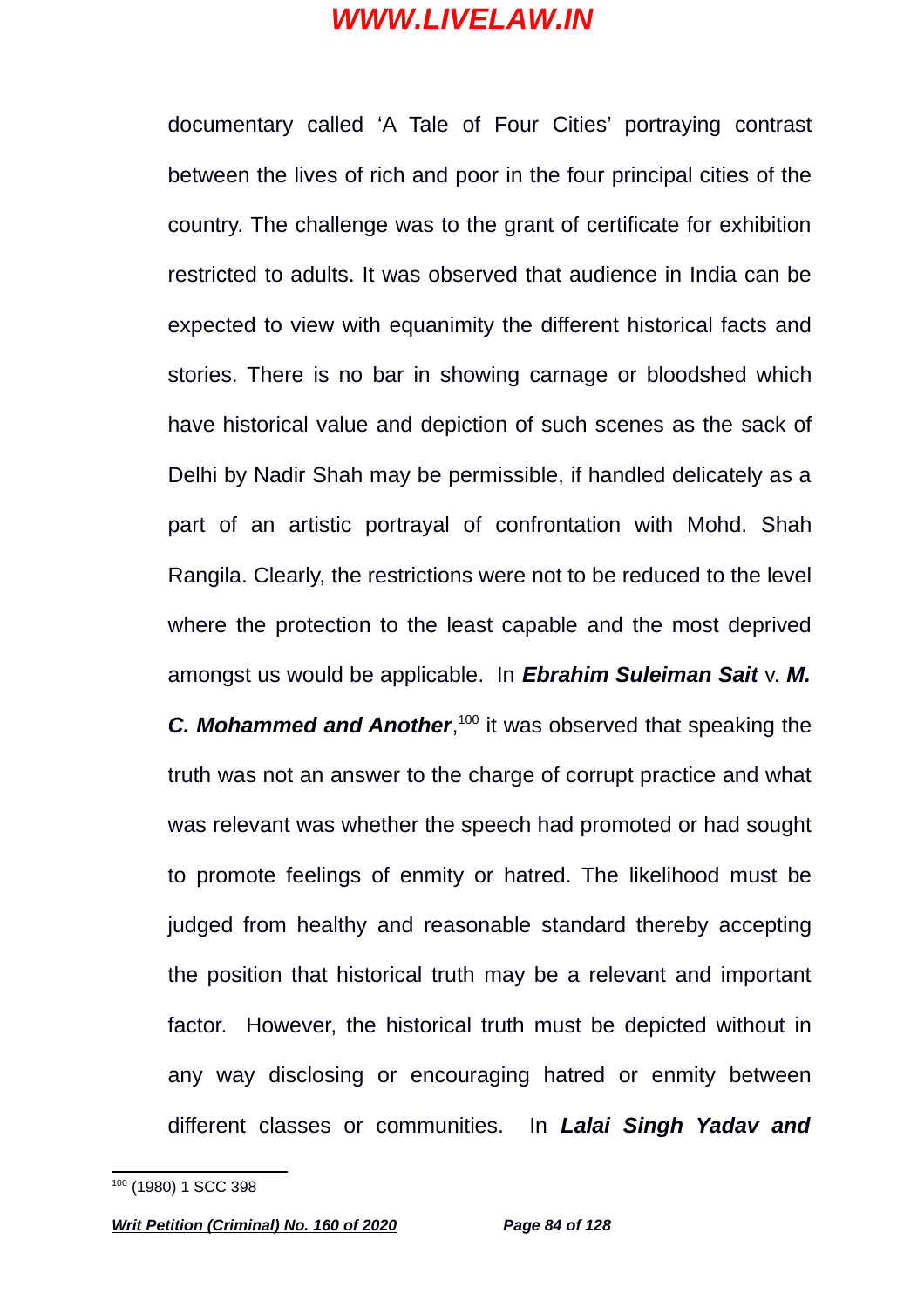*Another* v. *State of Uttar Pradesh*, [101](#page-84-0) the Allahabad High Court had observed that the book written by Dr. B. R. Ambedkar throwing light on the oppression and exploitation of Dalits and suggesting conversion to Buddhism was couched in a restrained language and did not amount to an offence. Rational criticism of religious tenets, wis acceptable as legitimate criticism, is not an offence for no reasonable person of normal susceptibilities would object to it. In *Ramesh*, challenge to the serial 'Tamas' was rejected on the ground that it was an instructive serial revealing an evil facet of history within permissible extent of examination even if it depicted pre-partition communal tension and violence. A hurt, which is a product of a benevolent intent, may incite negative attitudes to the victim but would fall short of criminal hurt, i.e. hatred. Watching the bloodshed that accompanied partition, the average person will "learn from the mistakes of the past and realise the machinations of the fundamentalists and will not perhaps commit those mistakes again". Knowledge of tragic experiences of the past would help "fashion our present in a rational and reasonable manner and view our future with wisdom and care". Quoting Lord Morley, Mukharji, J. noted in paragraph 20:

> "20...It has been said by Lord Morley in "*On Compromise*" that it makes all the difference in the

<span id="page-84-0"></span><sup>101 1971</sup> Cri LJ 1773 (FB) (Allahabad)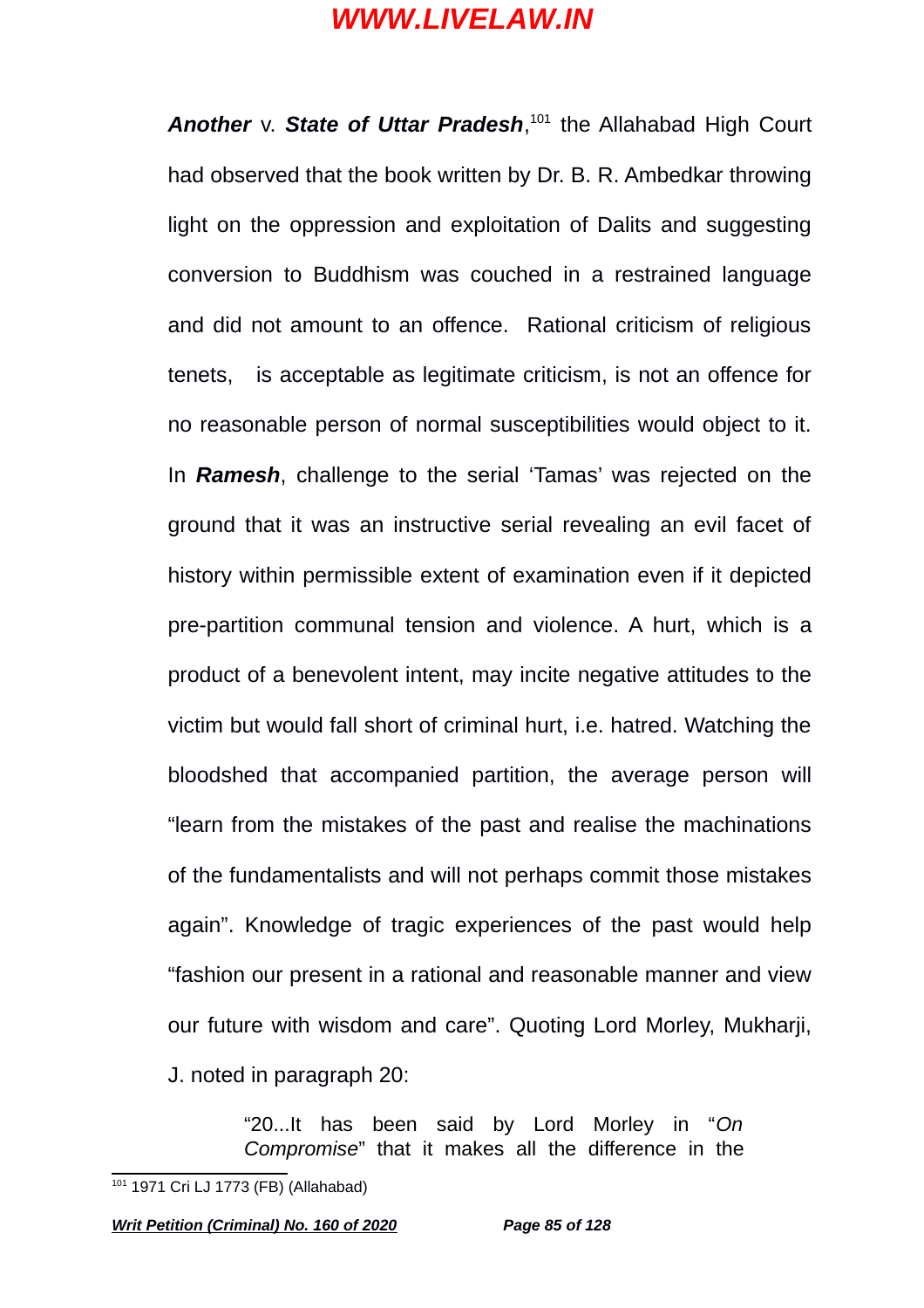world whether you put truth in the first place or in the second place. It is true that a writer or a preacher should cling to truth and right, if the very heavens fall. This is a universally accepted basis. Yet in practice, all schools alike are forced to admit the necessity of a measure of accommodation in the very interests of truth itself. Fanatic is a name of such ill-repute, exactly because one who deserves to be so called injures good causes by refusing timely and harmless concession; by irritating prejudices that a wiser way of urging his own opinion might have turned aside; by making no allowances, respecting no motives, and recognising none of those qualifying principles that are nothing less than necessary to make his own principle true and fitting in a given society. Judged by all standards of a common man's point of view of presenting history with a lesson in this film, these boundaries appear to us could (*sic* to) have been kept in mind. This is also the lesson of history that naked truth in all times will not be beneficial but truth in its proper light indicating the evils and the consequences of those evils is instructive and that message is there in "*Tamas*" according to the views expressed by the two learned Judges of the High Court. They viewed it from an average, healthy and commonsense point of view. That is the yardstick. There cannot be any apprehension that it is likely to affect public order or it is likely to incite into (*sic*) the commission of any offence. On the other hand, it is more likely that it will prevent incitement to such offences in future by extremists and fundamentalists."

It should also be noted that contrary to the positivist claim of singularity and absoluteness of 'truth', it may, in actuality, be a subjective element, making it one person's relative truth over another's. Cultural value system, historical experiences, lived realities of social systems and hierarchies – all these are determinants in how an individual perceives the truth to be.

George Bernard Shaw has said that our whole theory of freedom *Writ Petition (Criminal) No. 160 of 2020 Page 86 of 128*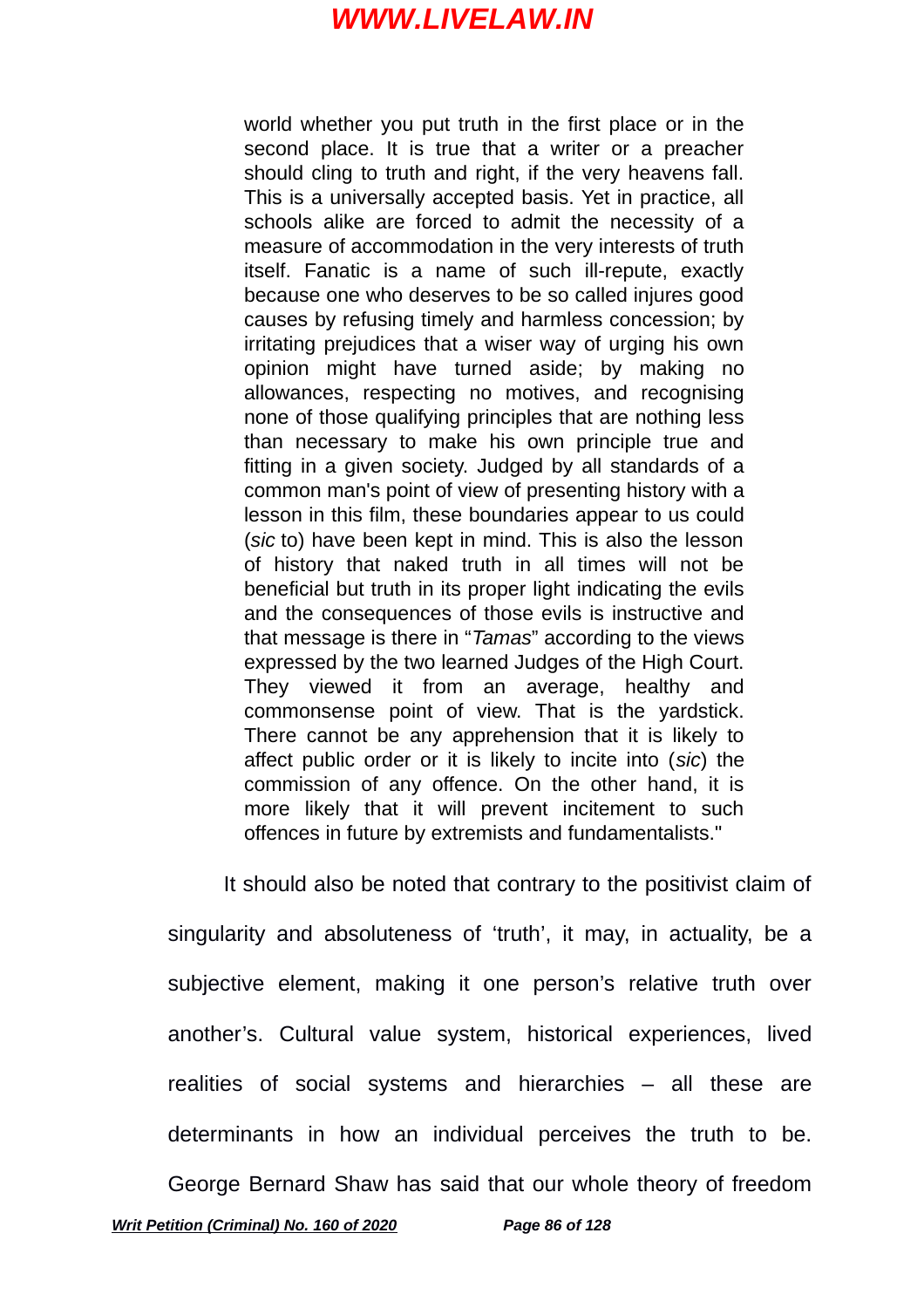of speech and opinion for all citizens rests not on the assumption that everybody was right, but on the certainty that everybody was wrong on some point on which somebody else was right, so that there was a public danger in allowing anybody to go unheard.<sup>[102](#page-86-0)</sup> Many so-called truths have been rectified and corrected because they were disputed scientifically or economically, socially and politically. One should not rule out possibility of divergency between truth and popular belief or even situations that are described as epistemological problem of the 'post truth' era, which is not that people do not value truth, but some may believe and accept falsehoods.<sup>[103](#page-86-1)</sup> Nevertheless, in many ways, free speech has empowered those who were marginalised and discriminated and thus it would be wholly incorrect and a mistake to assume that free speech is an elite concept and indulgence.

58. On the question of harm, the legislations refer to actual or sometimes likely or anticipated danger, of which the latter must not be remote, conjectural or farfetched. It should have proximate and direct nexus with the expression 'public order' etc. Otherwise, the commitment to freedom of expression and speech would be suppressed without the community interest being in danger. In the

<span id="page-86-0"></span><sup>102</sup> George Bernard Shaw, *Socialism off Millionaires*, 16(1901)

<span id="page-86-1"></span><sup>103</sup> Joseph Blocher, *'Free Speech and Justified True Belief'*, Harvard Law Review, Vol. 133, No.2, December 2019.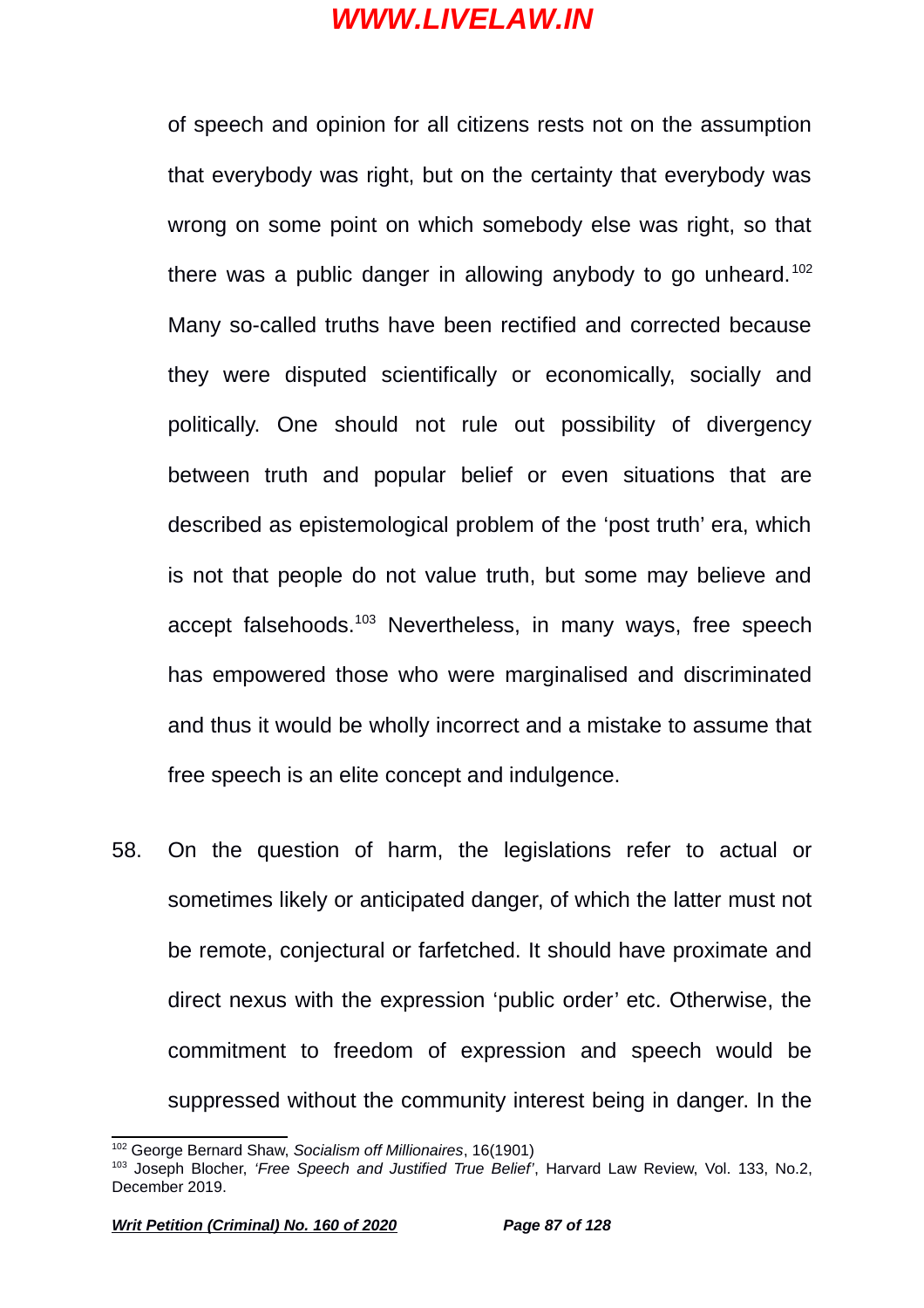Indian context, the tests of 'clear and present danger' or 'imminent lawless action' unlike United States, are identical as has been enunciated in the case of *Shreya Singhal*. The need to establish proximity and causal connection between the speech with the consequences has been dealt with and explained in *Dr. Ram Manohar Lohia* in great detail. In the case of actual occurrence of public disorder, the cause and effect relationship may be established by leading evidence showing the relationship between the 'speech' and the resultant 'public disorder'. In other cases where public disorder has not occurred due to police, third party intervention, or otherwise, the 'clear and present danger' or 'imminent lawless action' tests are of relevance and importance. 'Freedom and rational' dictum should be applied in absence of actual violence, public disorder etc. Further, when reference is to likelihood, the chance is said to be likely when the possibility is reasonably or rather fairly certain, i.e. fairly certain to occur than not. Therefore, in absence of actual violence, public disorder, etc., something more than words, in the form of 'clear and present danger' or 'imminent lawless action', either by the maker or by others at the maker's instigation is required. This aspect has been examined subsequently while interpreting the penal provisions.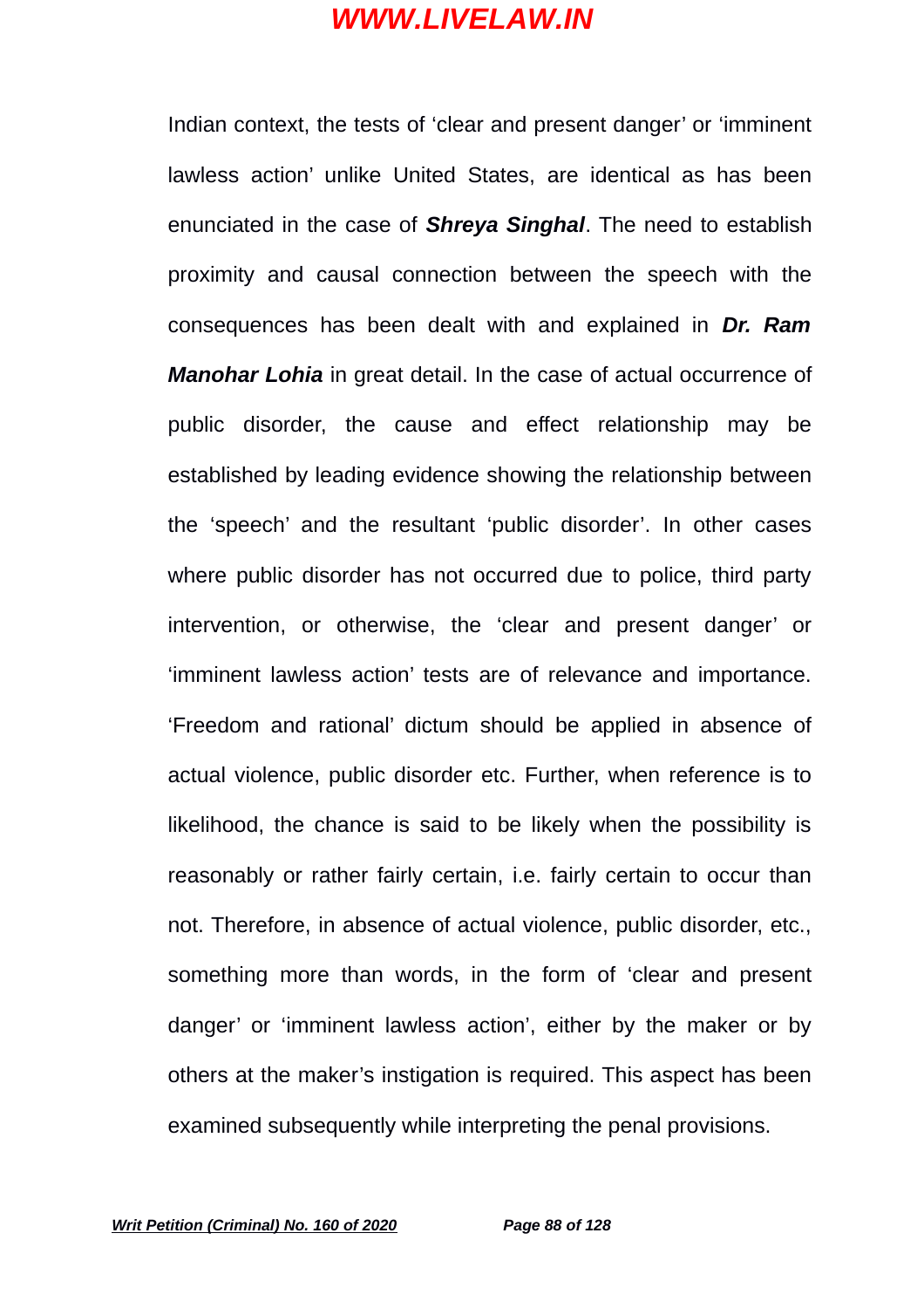59. We have repeatedly referred to the word 'tolerance', and noted that the expression 'who' refers to both the speaker and the targeted audience; and will subsequently refer to the ratio of the Calcutta High Court judgment in P.K. Chakravarty v. The King, [104](#page-88-0) that something must be known of the kind of people to whom the words are addressed. Similarly, in paragraph 49, we have observed that a tolerant society is entitled to expect tolerance as they are bound to extend to others. The expression 'tolerance' is, therefore, important, yet defining it is problematic as it has different meanings. We need not examine the philosophies or the meanings in detail, and would prefer to quote Article 1 from the Declaration of Principles of Tolerance by the Member States of the United Nations Educational, Scientific and Cultural Organisation adopted in its meeting in Paris at the  $28<sup>th</sup>$  session of the General Conference, which reads as under:

#### "**Article 1 - Meaning of tolerance**

1.1 Tolerance is respect, acceptance and appreciation of the rich diversity of our world's cultures, our forms of expression and ways of being human. It is fostered by knowledge, openness, communication, and freedom of thought, conscience and belief. Tolerance is harmony in difference. It is not only a moral duty, it is also a political and legal requirement. Tolerance, the virtue that makes peace possible, contributes to the replacement of the culture of war by a culture of peace.

<span id="page-88-0"></span><sup>104</sup> AIR 1926 Cal. 1133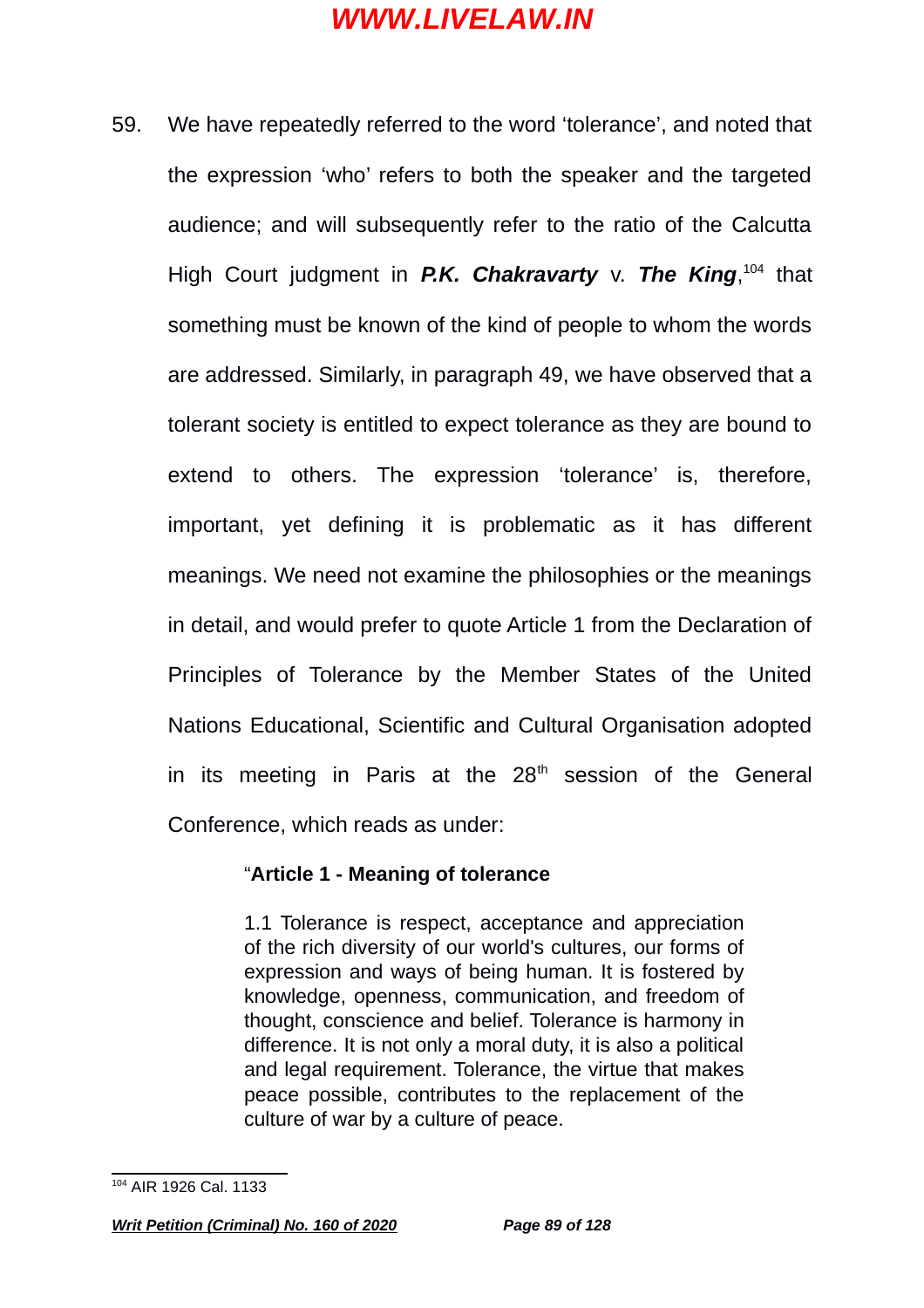1.2 Tolerance is not concession, condescension or indulgence. Tolerance is, above all, an active attitude prompted by recognition of the universal human rights and fundamental freedoms of others. In no circumstance can it be used to justify infringements of these fundamental values. Tolerance is to be exercised by individuals, groups and States.

1.3 Tolerance is the responsibility that upholds human rights, pluralism (including cultural pluralism), democracy and the rule of law. It involves the rejection of dogmatism and absolutism and affirms the standards set out in international human rights instruments.

1.4 Consistent with respect for human rights, the practice of tolerance does not mean toleration of social injustice or the abandonment or weakening of one's convictions. It means that one is free to adhere to one's own convictions and accepts that others adhere to theirs. It means accepting the fact that human beings, naturally diverse in their appearance, situation, speech, behaviour and values, have the right to live in peace and to be as they are. It also means that one's views are not to be imposed on others."

There are multiple justifications for 'tolerance', which include respect for autonomy; a general commitment to pacifism; concern for other virtues such as kindness and generosity; pedagogical concerns; a desire for reciprocity; and a sense of modesty about one's ability to judge the beliefs and actions of others.<sup>[105](#page-89-0)</sup> However, tolerance cannot be equated with appeasement, permissiveness, or indifference. It is also not identical to neutrality. Toleration requires self-consciousness and self-control in a sense that it is a restraint of negative judgment that is free and deliberate. It implies

<span id="page-89-0"></span><sup>105</sup> Internet Encyclopaedia of Philosophy, *Toleration* by Andrew Fiala, ISSN 2161-0002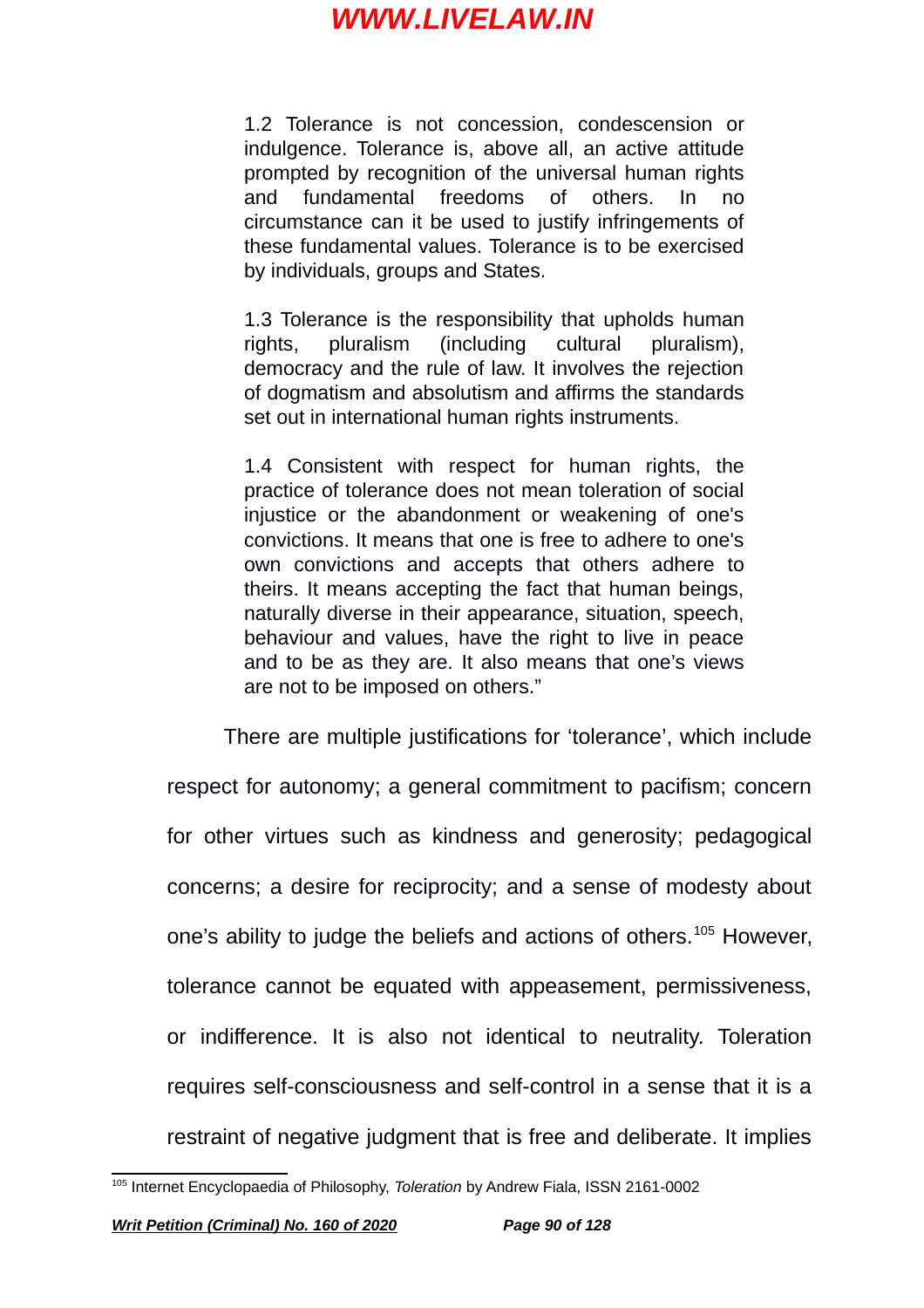no lack of commitment to one's own belief but rather it condemns oppression or persecution of others.<sup>[106](#page-90-0)</sup> Interpreted in this sense, there is no 'paradox of toleration'.<sup>[107](#page-90-1)</sup> The paradox whether those who express their views or activities that are themselves intolerant should be tolerated is answered by making evaluative judgment predicated on rational universal principles.<sup>[108](#page-90-2)</sup> The test accepts rational argument principle to keep intolerant philosophies in check. Thus, tolerance is not to accept things that are better to overcome,[109](#page-90-3) or when practices reflect intolerance within themselves, like disregard for human rights and principles of equality and fraternity. Further, there may even be unjustified religious beliefs in relation to morality, politics, origin of humanity, social hierarchies, etc. which should not be tolerated.<sup>[110](#page-90-4)</sup> The argument can also be grounded on comprehensive moral theory.<sup>[111](#page-90-5)</sup> Tolerance also means developing an 'overlapping consensus' between individuals and groups with diverse perspectives to find

*Writ Petition (Criminal) No. 160 of 2020 Page 91 of 128*

<span id="page-90-0"></span><sup>106</sup> John F. Kennedy

<span id="page-90-1"></span><sup>107</sup> Karl Popper in *The Open Society and Its Enemies*, who has observed:

<sup>&</sup>quot;...If we extend unlimited tolerance even to those who are intolerant, if we are not prepared to defend a tolerant society against the onslaught of the intolerant, then the tolerant will be destroyed, and tolerance with them..."

<span id="page-90-2"></span><sup>&</sup>lt;sup>108</sup> According to Martin Packer, at least since Immanuel Kant and David Hume, morality has been seeing as needing to take the form of 'rational, universal principles' that would guide the autonomous individual. These principles would necessarily transcend the many dictates of specific societies and cultures; the dictates are contingent while morality and the good must be universally compelling.

<span id="page-90-3"></span><sup>109</sup> Marjoka Van Doorn, *the Nature of Tolerance and the Social Circumstances in Which it Emerges,* Current Sociology Review, 2014, Vol. 62(6) 905-927

<span id="page-90-4"></span><sup>110</sup> Sam Hariss, *The End of Faith*

<span id="page-90-5"></span><sup>111</sup> Michael Sandel *Democracy's Discontent* (1998)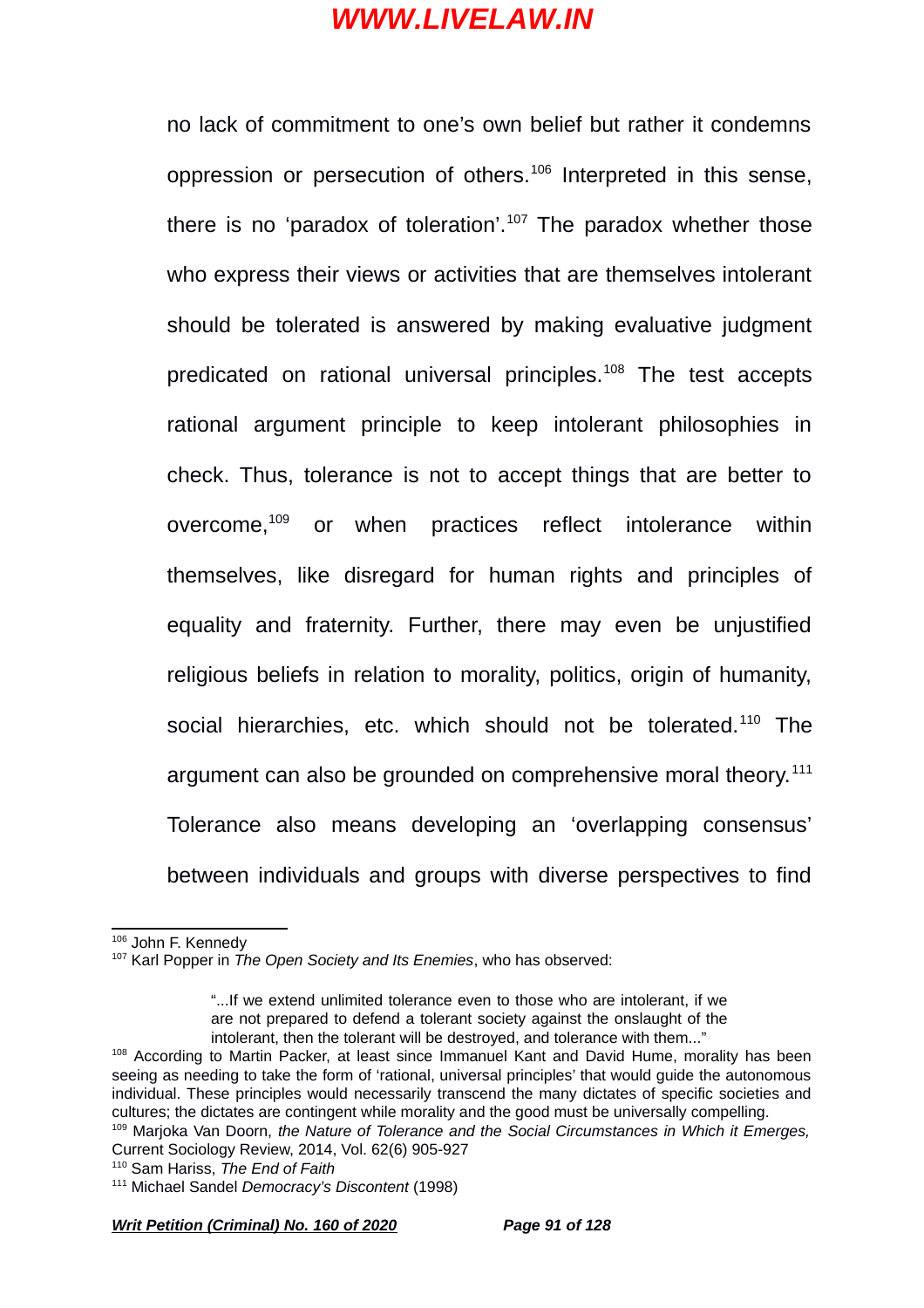reason to agree about certain principles of justice.<sup>[112](#page-91-0)</sup> It is being fair to allow reasonable consensus to emerge despite differences. In essence, it implies non-discrimination of individuals or groups, but without negating the right to disagree and disapprove belief and behaviour. It signifies that all persons or groups are equal, even when all opinions and conduct are not equal. It also means use of temperate language and civility towards others. In the correct and true sense, undoubtedly 'tolerance' is a great virtue in all societies, which when practiced by communities, gets noticed, acknowledged and appreciated.

### *(iv) Interpretation of the statutory provisions*

60. We would now interpret Section 153A of the Penal Code, which reads as under:

> "**153A. Promoting enmity between different groups on grounds of religion, race, place of birth, residence, language, etc., and doing acts prejudicial to maintenance of harmony.—** (1) Whoever— (a) by words, either spoken or written, or by signs or by visible representations or otherwise, promotes or attempts to promote, on grounds of religion, race, place of birth, residence, language, caste or community or any other ground whatsoever, disharmony or feelings of enmity, hatred or ill-will between different religious, racial, language or regional groups or castes or communities, or

<span id="page-91-0"></span><sup>112</sup> John Rawls, *Theory of Justice* (1971). Rawls idea of justice as fairness is based upon principle that justice is political and not necessarily on moral principles.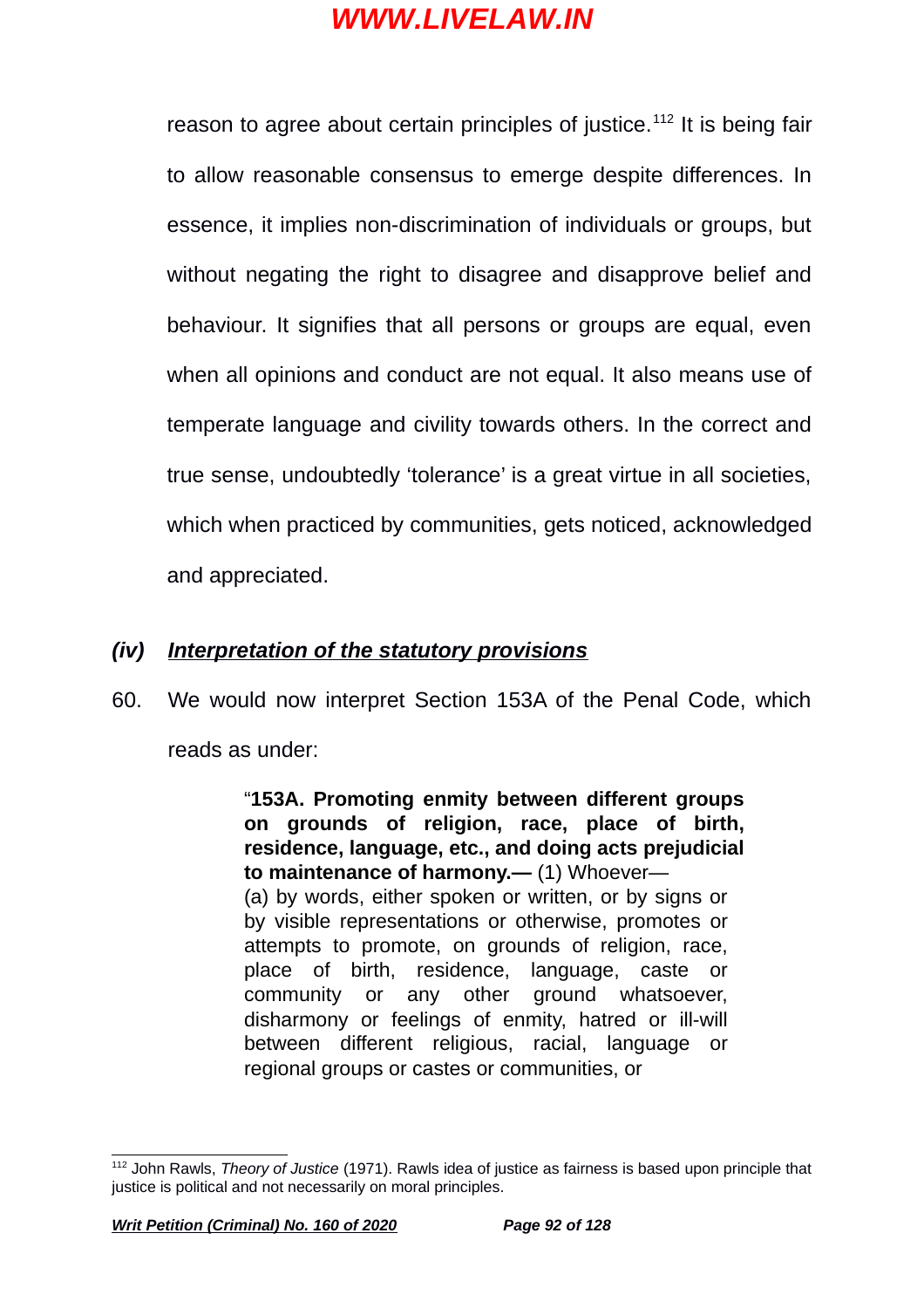(b) commits any act which is prejudicial to the maintenance of harmony between different religious, racial, language or regional groups or castes or communities, and which disturbs or is likely to disturb the public tranquillity, or

(c) organises any exercise, movement, drill or other similar activity intending that the participants in such activity shall use or be trained to use criminal force or violence or knowing it to be likely that the participants in such activity will use or be trained to use criminal force or violence, or participates in such activity intending to use or be trained to use criminal force or violence or knowing it to be likely that the participants in such activity will use or be trained to use criminal force or violence, against any religious, racial, language or regional group or caste or community and such activity, for any reason whatsoever causes or is likely to cause fear or alarm or a feeling of insecurity amongst members of such religious, racial, language or regional group or caste or community,

shall be punished with imprisonment which may extend to three years, or with fine, or with both.

**Offence committed in place of worship, etc.—** (2) Whoever commits an offence specified in sub-section (1) in any place of worship or in any assembly engaged in the performance of religious worship or religious ceremonies, shall be punished with imprisonment which may extend to five years and shall also be liable to fine."

61. In the present case, we are not concerned with clause (c) to subsection (1) to Section 153A and hence we would not examine the same. Section 153A has been interpreted by this court in *Manzar Sayeed Khan* and *Balwant Singh* and other cases. It would be, however, important to refer to the legislative history of this Section

*Writ Petition (Criminal) No. 160 of 2020 Page 93 of 128*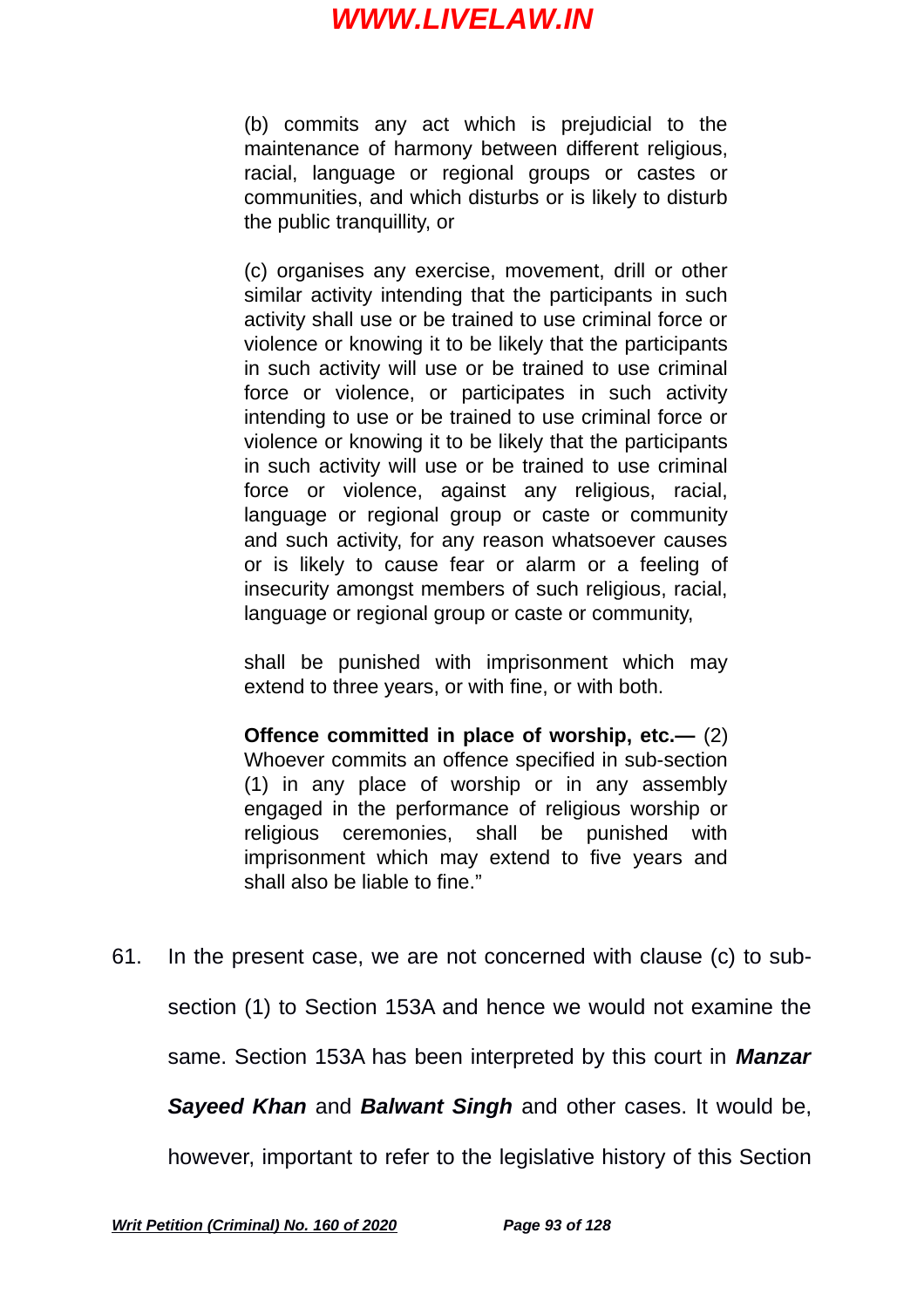as the same was introduced by the Indian Penal Code (Amendment) Act, 1898 on the recommendation of the Select Committee. The Section then enacted had referred to words, spoken or written, or signs or visible representation or other means that promote or attempt to promote feeling of enmity or hatred between different classes of citizens of India which shall be punished with imprisonment that may extend to two years or fine or with both. The explanation to the said Section was as under:

> "*Explanation*.– It does not amount to an offence within the meaning of this section to point out without malicious intention and with an honest view to their removal, matters which are producing or have a tendency to produce, feelings of enmity or hatred between different classes of Her Majesty's subjects."

The original enacted Section was amended with clauses (a) and (b) by the Criminal Law (Amendment) Act, 1969 and clause (c) was subsequently inserted by the Criminal Law (Amendment) Act, 1972.[113](#page-93-0)

62. The Calcutta High Court in *P.K. Chakravarty* had delved into the question of intention and had observed that the intention as to whether or not the person accused was promoting enmity is to be collected from the internal evidence of the words themselves, but this is not to say that other evidence cannot be looked into.

<span id="page-93-0"></span><sup>113</sup> *The Wounded Vanity of Governments* in 'Republic of Rhetoric: Free Speech and the Constitution of India' by Abhinav Chandrachud, Penguin Books India (2017)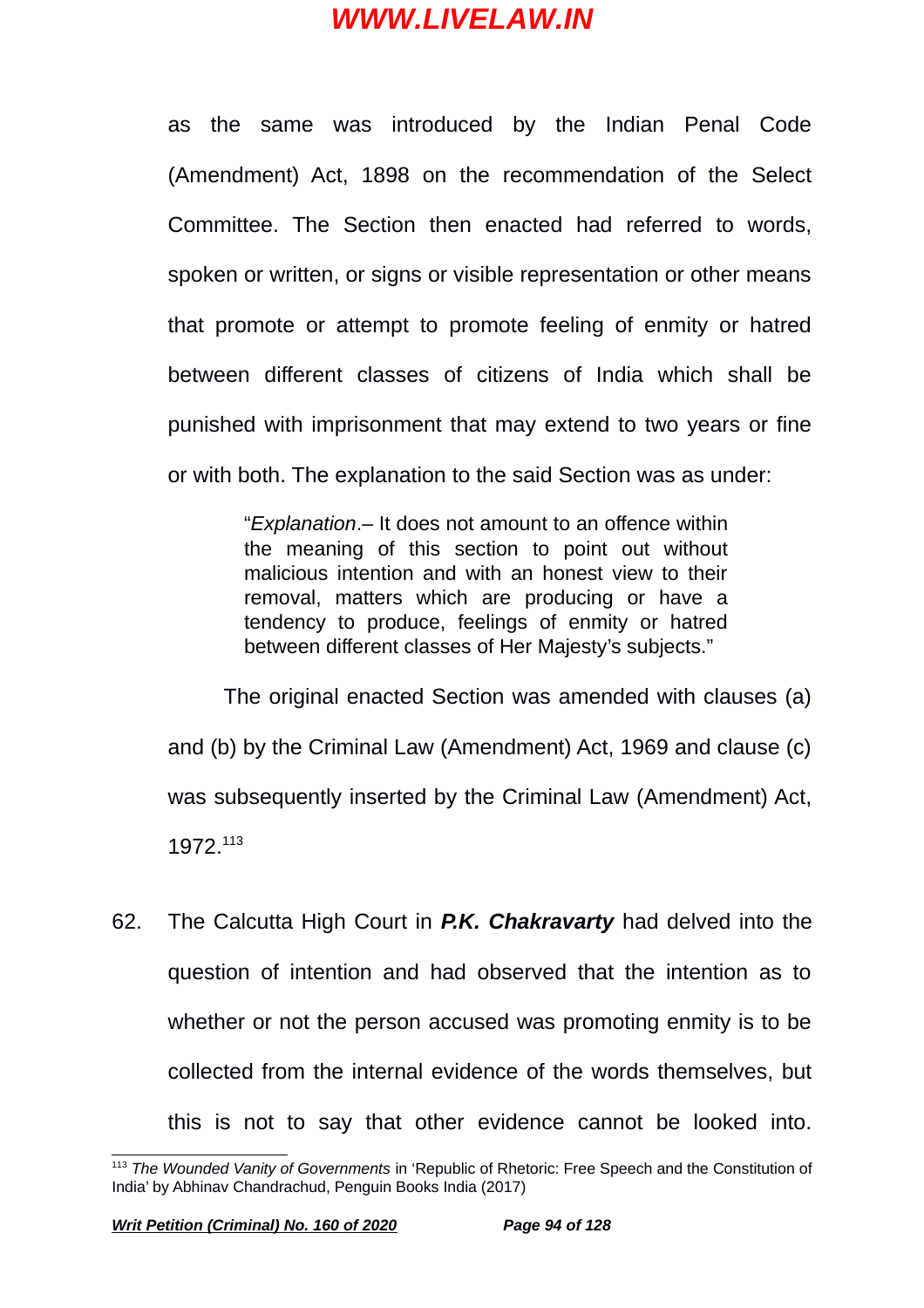Likewise, while examining the question of likelihood to promote illfeelings the facts and circumstances of that time must be taken into account. Something must be known of the kind of people to whom the words are addressed. Words will be generally decisive, especially in those cases where the intention is expressly declared if the words used naturally, clearly or indubitably have such tendency. Then, such intention can be presumed as it is the natural result of the words used. However, the words used and their true meaning are never more than evidence of intention, and it is the real intention of the person charged that is the test. The judgment rejects the concept of constructive intention. Similarly, the Lahore High Court in *Devi Sharan Sharma* had observed that intention can be deduced from internal evidence of the words as well as the general policy of the paper in which the concerned article was published, consideration of the person for whom it was written and the state of feeling between the two communities involved. In case the words used in the article are likely to produce hatred, they must be presumed to be intended to have that effect unless the contrary is shown. The Bombay High Court in *Gopal Vinayak Godse* has observed that the intention to promote enmity or hatred is not a necessary ingredient of the offence. It is enough to show that the language of the writing is of the nature calculated to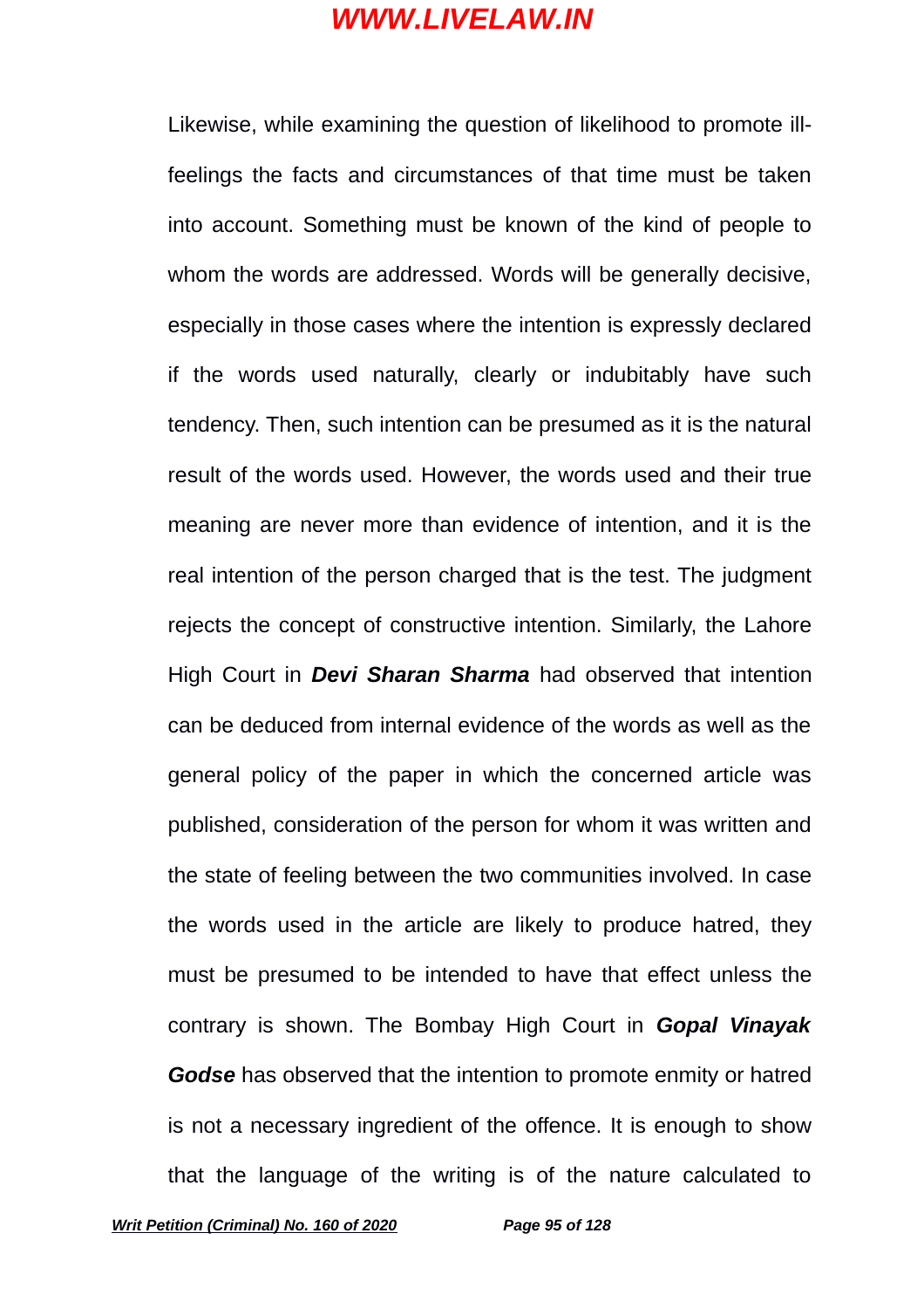promote feelings of enmity or hatred, for a person must be presumed to intend the natural consequences of his act. The view expressed by the Bombay High Court in *Gopal Vinayak Godse* lays considerable emphasis on the words itself, but the view expressed in *P.K. Chakravarthy* and *Devki Sharma* take a much broader and a wider picture which, in our opinion, would be the right way to examine whether an offence under Section 153A, clauses (a) and (b) had been committed. The ordinary reasonable meaning of the matter complained of may be either the literal meaning of the published matter or what is implied in that matter or what is inferred from it. A particular imputation is capable of being conveyed means and implies it is reasonably so capable and should not be strained, forced or subjected to utterly unreasonable interpretation. We would also hold that deliberate and malicious intent is necessary and can be gathered from the words itselfsatisfying the test of top of *Clapham omnibus*, the who factorperson making the comment, the targeted and non targeted group, the context and occasion factor- the time and circumstances in which the words or speech was made, the state of feeling between the two communities, etc. and the proximate nexus with the protected harm to cumulatively satiate the test of 'hate speech'.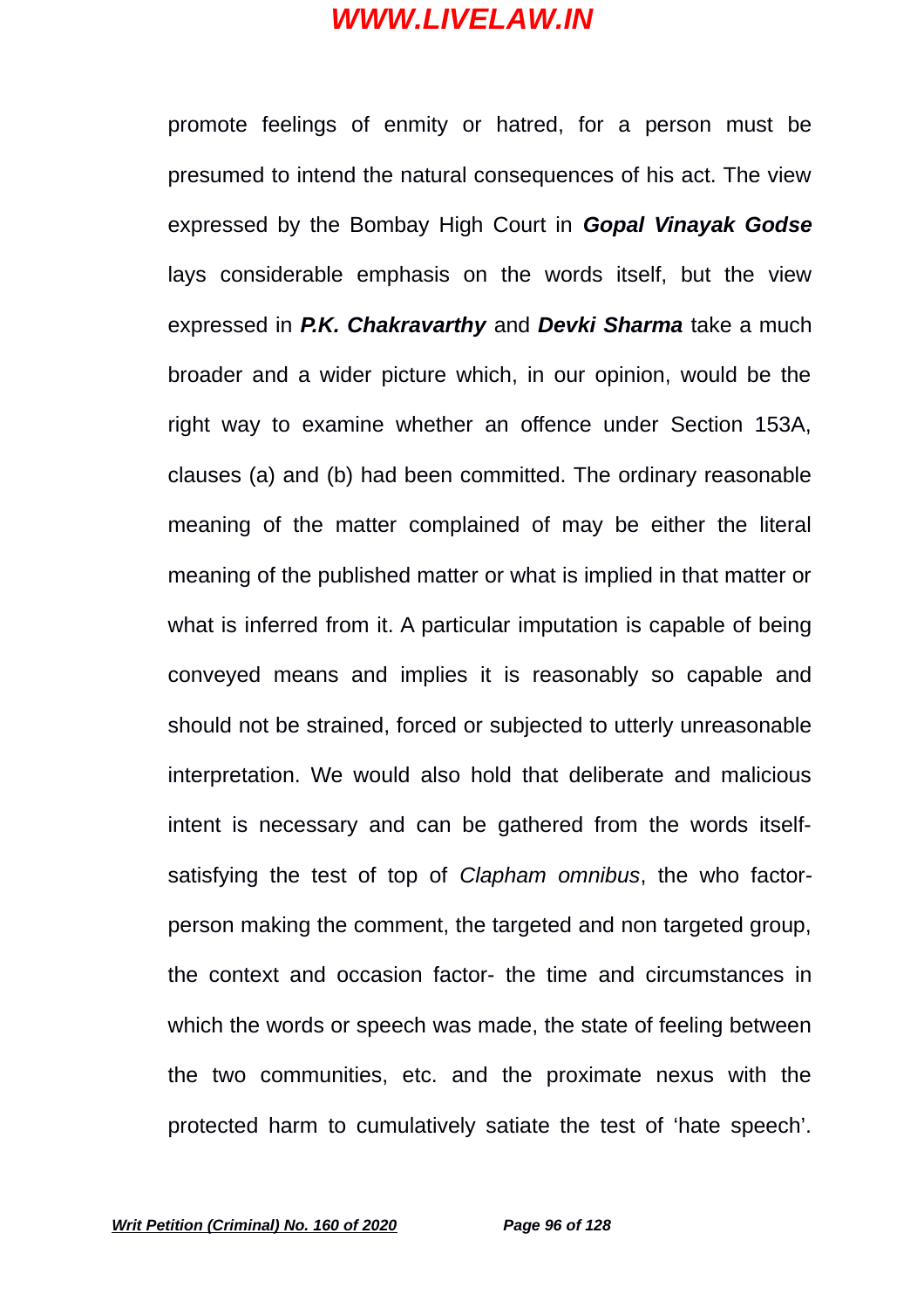'Good faith' and 'no legitimate purpose' test would apply, as they are important in considering the intent factor.

- 63. In *Balwant Singh* this Court had accepted that *mens rea* is an essential ingredient of the offence under Section 153A and only when the spoken or written words have the intention of creating public disorder for disturbance of law and order or affect public 'tranquillity', an offence can be said to be committed. This decision was relied on in *Bilal Ahmed Kaloo[114](#page-96-0)* while referring to and interpreting sub-section (2) to Section 505 of the Penal Code. Similarly, in *Manzar Sayeed Khan*, the intention to promote feeling of enmity or hatred between different classes of people was considered necessary as Section 153A requires the intention to cause disorder or incite the people to violence. The intention has to be judged primarily by the language of the book and the circumstances in which the book was written and published.
- 64. In the context of Section 153A(b) we would hold that public tranquillity, given the nature of the consequence in the form of punishment of imprisonment of up to three years, must be read in a restricted sense synonymous with public order and safety and not normal law and order issues that do not endanger the public

<span id="page-96-0"></span><sup>114</sup> *Bilal Ahmed Kaloo* was overruled on a different point in *Prakash Kumar Alias Prakash Bhutto* v. *State of Gujarat*, (2005) 2 SCC 409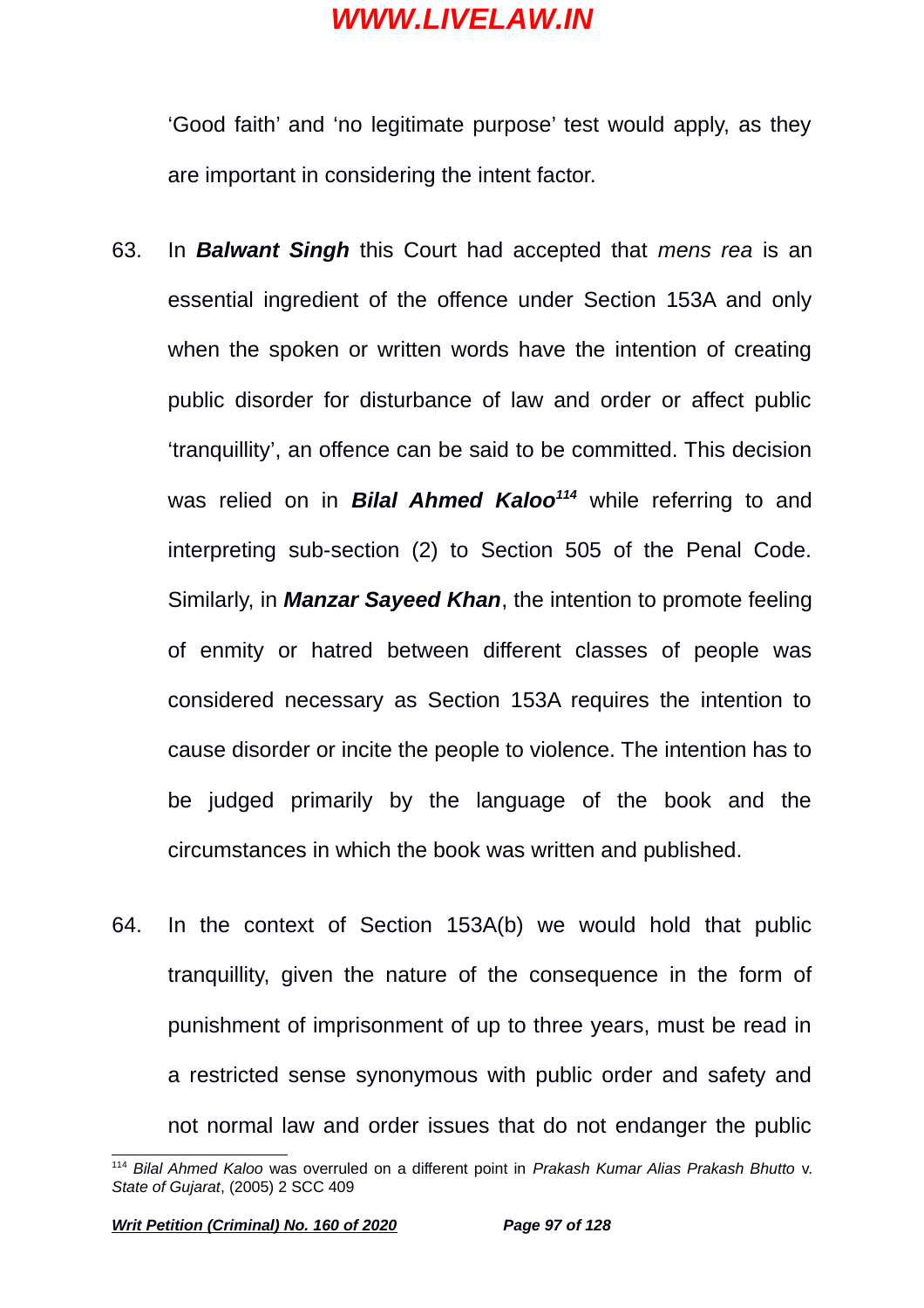interest at large. It cannot be given the widest meaning so as to fall foul of the requirement of reasonableness which is a constitutional mandate. Clause (b) of Section 153A, therefore, has to be read accordingly to satisfy the constitutional mandate. We would interpret the words 'public tranquillity' in clause (b) would mean *ordre publique* a French term that means absence of insurrection, riot, turbulence or crimes of violence and would also include all acts which will endanger the security of the State, but not acts which disturb only serenity, and are covered by the third and widest circle of law and order. Public order also includes acts of local significance embracing a variety of conduct destroying or menacing public order. Public Order in clause (2) to Article 19 nor the statutory provisions make any distinction between the majority and minority groups with reference to the population of the particular area though as we have noted above this may be of some relevance. When we accept the principle of local significance, as a sequitur we must also accept that majority and minority groups could have, in a given case, reference to a local area.

65. Section 295A and clause (2) of Section 505 of the Penal Code reads as under: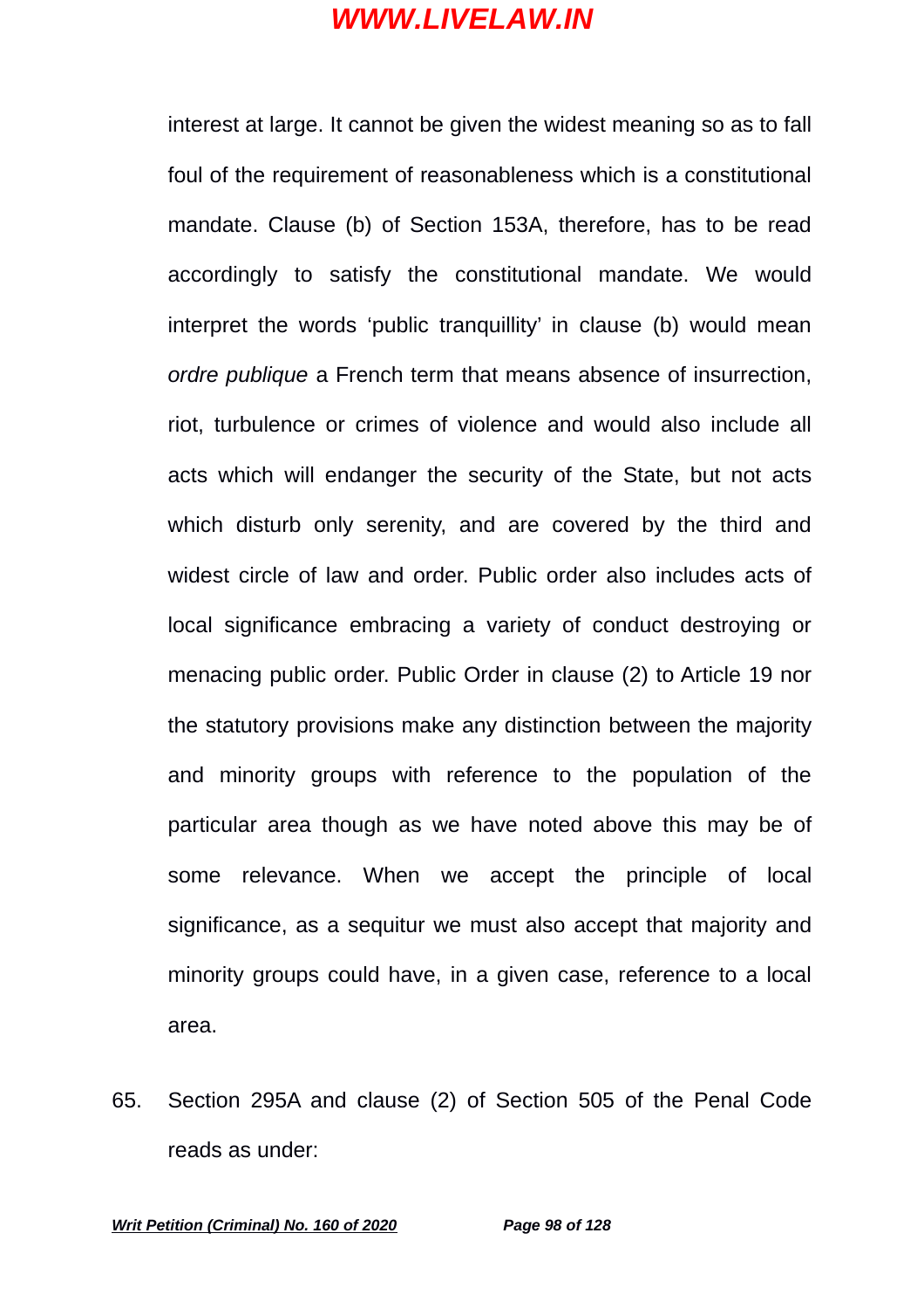"**295-A. Deliberate and malicious acts intended to outrage religious feelings of any class by insulting its religion or religious beliefs.—** Whoever, with deliberate and malicious intention of outraging the religious feelings of any class of citizens of India, by words, either spoken or written, or by signs or by visible representations or otherwise, insults or attempts to insult the religion or the religious beliefs of that class, shall be punished with imprisonment of either description for a term which may extend to three years, or with fine, or with both.

xx xx xx

#### **505. Statements conducing to public mischief.—**

xx xx xx

(2) *Statements creating or promoting enmity, hatred or ill-will between classes.—* Whoever makes, publishes or circulates any statement or report containing rumour or alarming news with intent to create or promote, or which is likely to create or promote, on grounds of religion, race, place of birth, residence, language, caste or community or any other ground whatsoever, feelings of enmity, hatred or ill-will between different religious, racial, language or regional groups or castes or communities, shall be punished with imprisonment which may extend to three years, or with fine, or with both."

The two provisions have been interpreted earlier in a number

of cases including *Ramji Lal Modi, Kedar Nath, Bilal Ahmed*

*Kaloo*. It could be correct to say that Section 295A of the Penal

Code encapsulates of all three elements, namely, it refers to the

content-based element when it refers to words either spoken or

written, or by signs or visible representation or otherwise.

However, it does not on the basis of content alone makes a person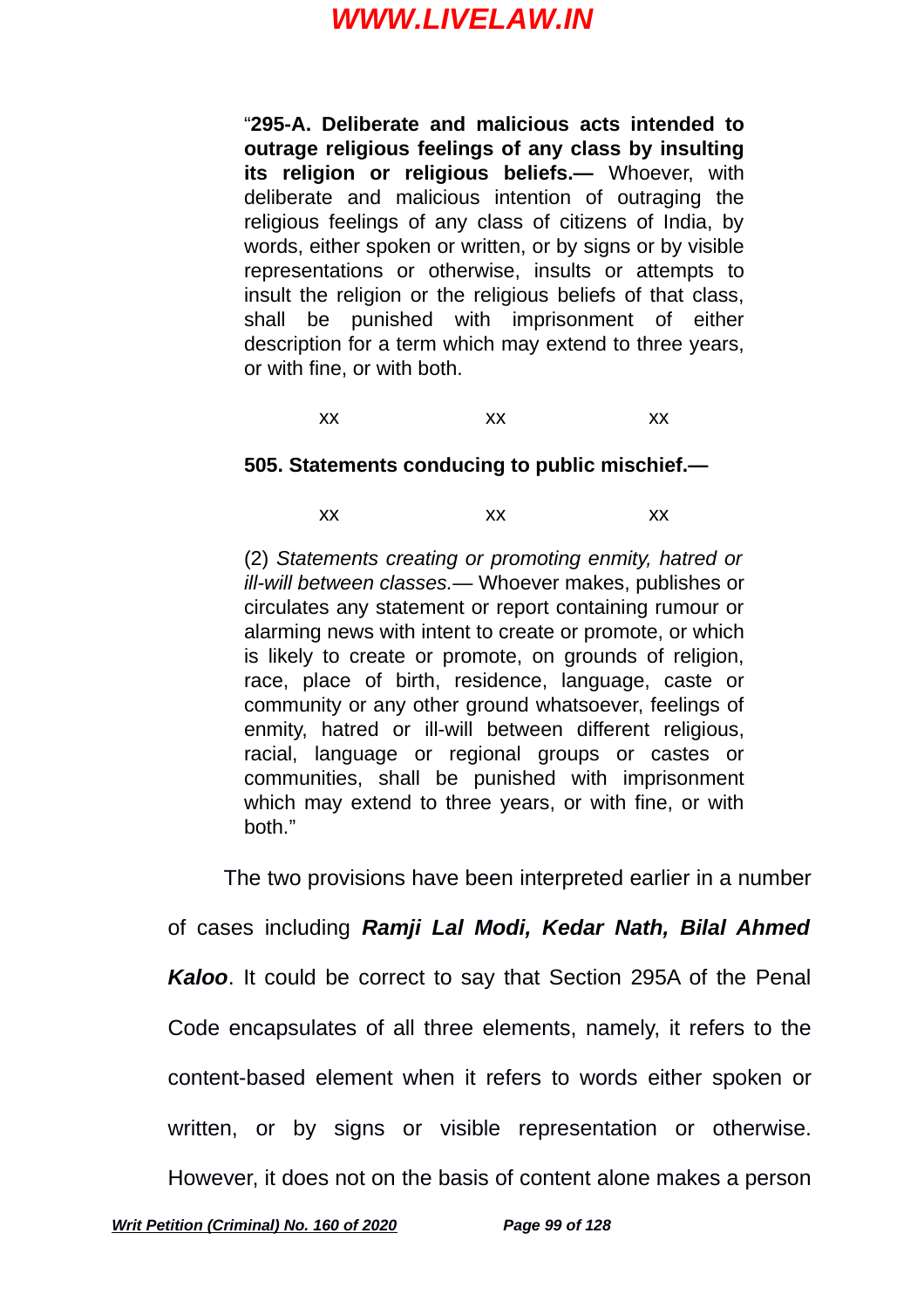guilty of the offence. The first portion refers to deliberate and malicious intent on the part of the maker to outrage religious feeling of any class of citizens of India. The last portion of Section 295A refers to the harm-based element, that is, insult or attempt to insult religions or religious belief of that class. Similarly, subsection (2) to Section 505 refers to a person making publishing or circulating any statement or report containing rumour or alarming news. Thereafter, it refers to the intent of the person which should be to create or promote and then refers to the harm-based element, that is, likely to create or promote on the ground of religion, race, place of birth, residence, language, cast, etc., feeling of enmity, hatred or ill-will between different religions, racial language, religious groups or castes or communities, etc.

66. In *Bilal Ahmad Kaloo*, this Court had drawn a distinction between sub-section (2) to Section 505 and clause (a) to Section 153A of the Penal Code observing that publication is not necessary in the latter while it is *sine qua non* under clause (2) of Section 505. Clause (2) of Section 505 of the Penal Code cannot be interpreted disjunctively and the words 'whosoever makes, publishes or circulates' are supplemented to each other. The intention of the legislature in providing two different sections of the same subject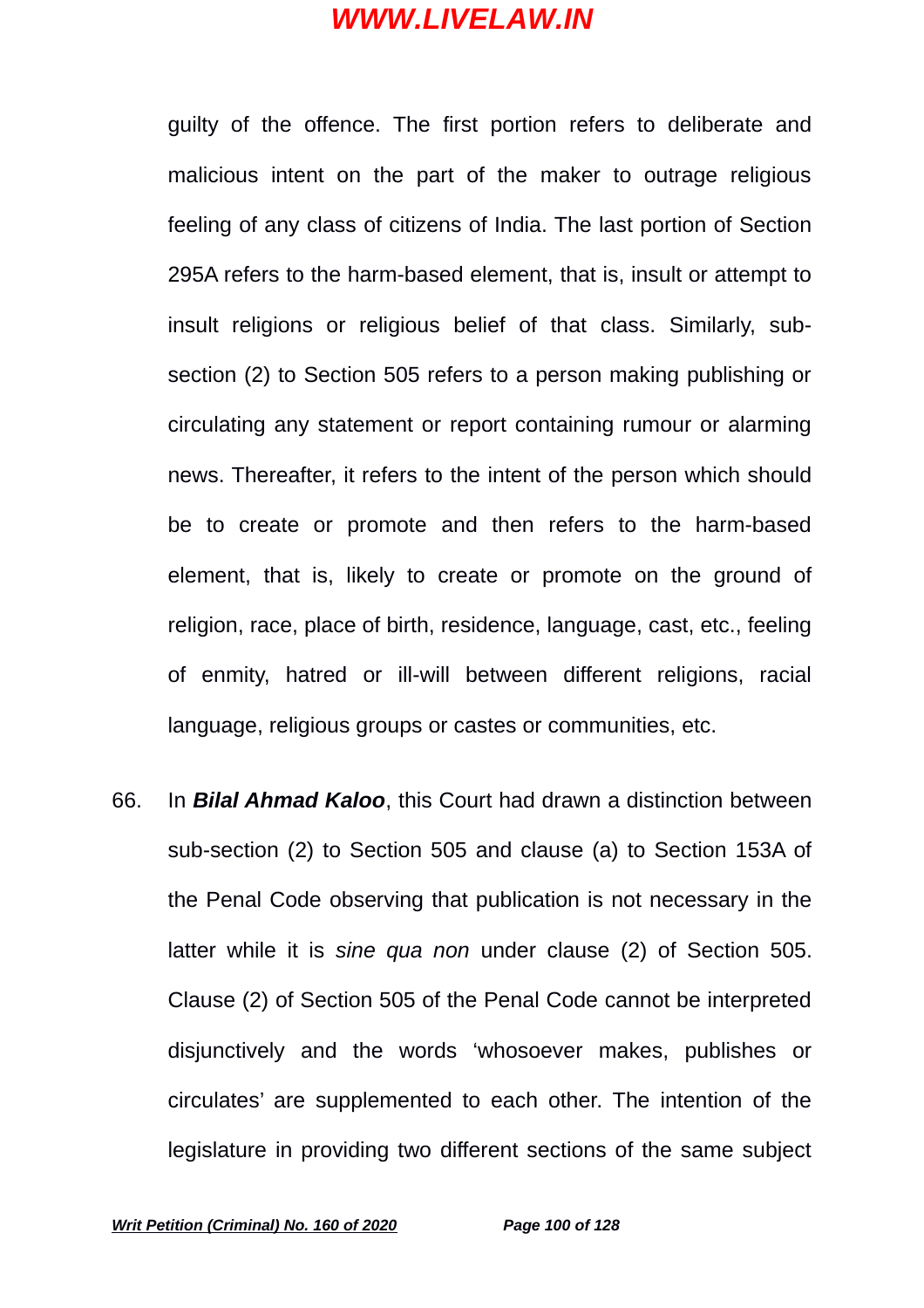vide single amending act would show that they cover two different fields of same colour.

67. Clauses (a) and (b) to sub-section (1) to Section 153A of the Penal Code use the words 'promotes' and 'likely' respectively. Similarly, Section 295-A uses the word 'attempts' and sub-section (2) to Section 505 uses the words 'create or promote'. Word 'likely' as explained above, in our opinion, convey the meaning, that the chance of the event occurring should be real and not fanciful or remote (*Tillmanns Butcheries Pty Ltd.* v. *Australasian Meat Industry Employees' Union[115](#page-100-0)*). The standard of 'not improbable' is too weak and cannot be applied as it would infringe upon and fall foul of reasonable restriction and the test of proportionality. This is the mandate flowing from the catena of judgments of the Constitutional Benches which we have referred to earlier and also the decision in *Shreya Singhal* drawing distinction between advocacy, discussion and incitement and that only the latter, i.e. the incitement, is punishable whereas the former two would fall within the domain of freedom to express and convey one's thoughts and ideas. 'Incitement' is a restricted term under the American Speech Law which has been adopted by us and as per

<span id="page-100-0"></span>*Brandenburg* applies when the incitement is imminent or almost <sup>115</sup> (1979) 27 ALR 380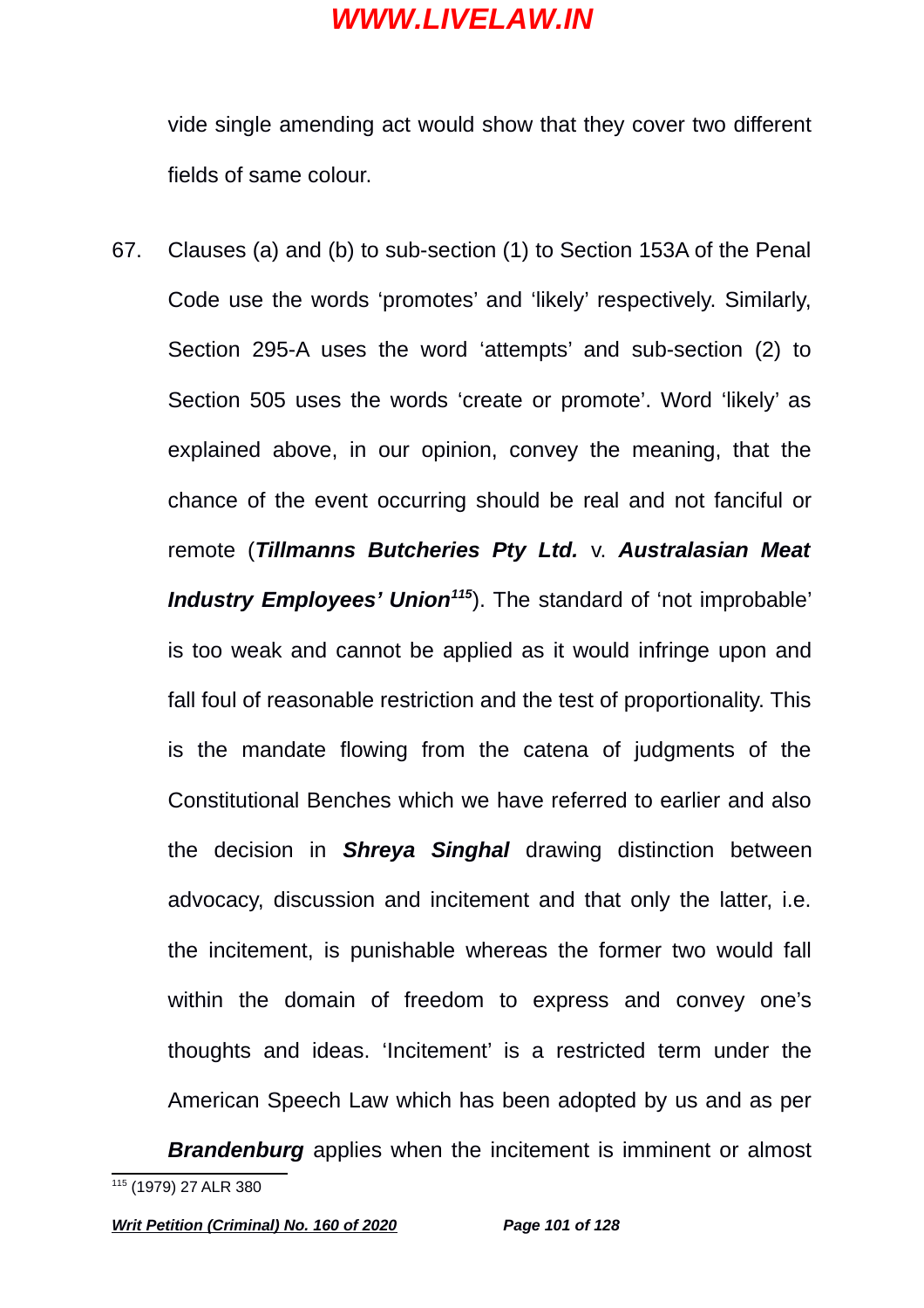inevitable. There has been some criticism that the said test is too strong, nevertheless, it conveys that the standard has to be strict. Instigation must necessarily and specifically be suggestive of the consequences. Sufficient certainty to incite the consequences must be capable of being spelt out to be incitement. Further, it is for the prosecution to show and establish that the standard has been breached by leading evidence, which can be both oral and documentary. 'Promote' does not imply mere describing and narrating a fact, or giving opinion criticising the point of view or actions of another person  $-$  it requires that the speaker should actively incite the audience to cause public disorder. This active incitement can be gauged by the content of the speech, the context and surrounding circumstances, and the intent of the speaker. However, in case the speaker does not actively incite the descent into public disorder, and is merely pointing out why a certain person or group is behaving in a particular manner, what are their demands and their point of view, or when the speaker interviews such person or group, it would be a passive delivery of facts and opinions which may not amount to promotion.

68. The word 'attempt', though used in Sections 153-A and 295-A of the Penal Code, has not been defined. However, there are judicial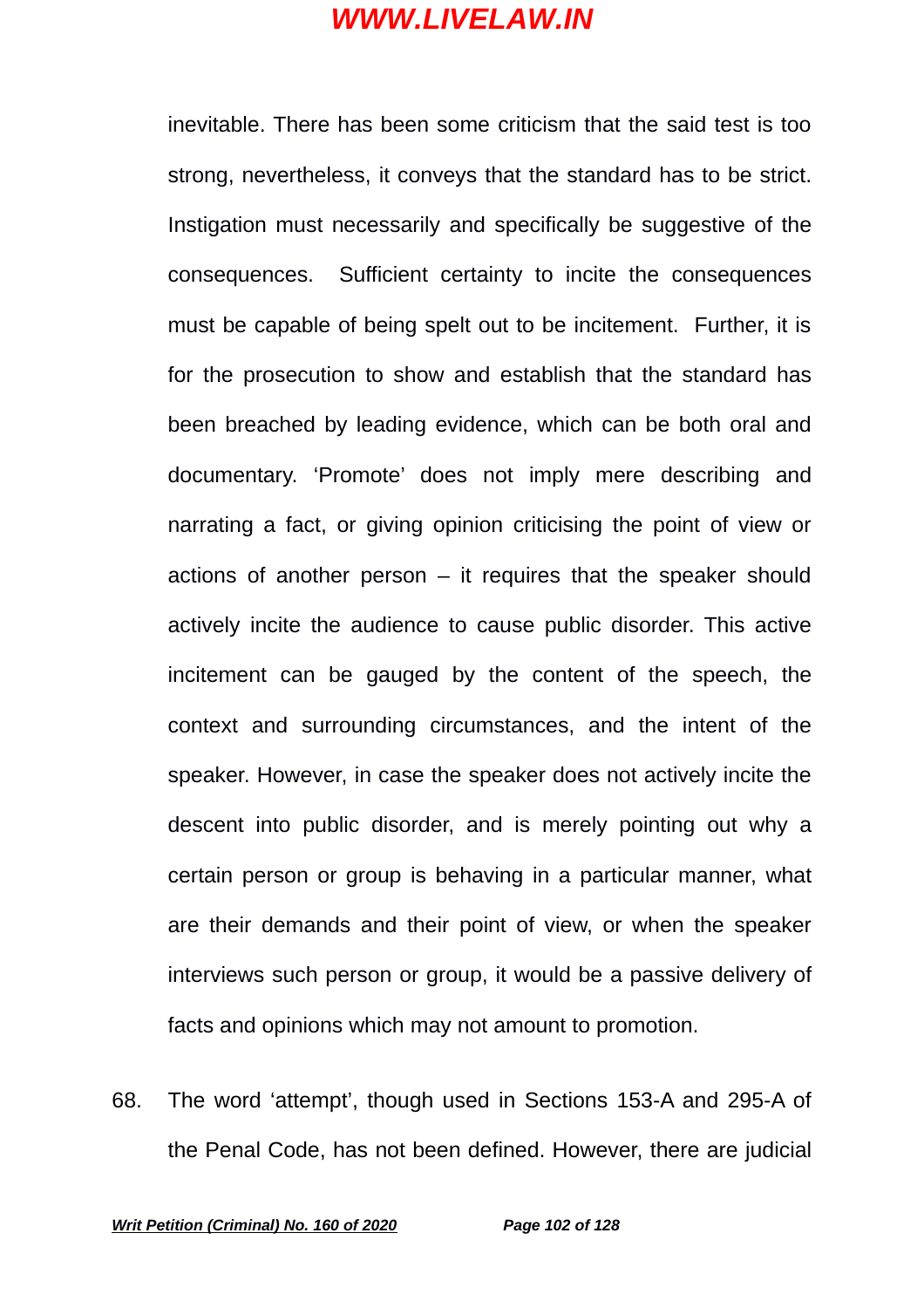interpretations that an 'attempt to constitute a crime' is an act done or forming part of a series of acts which would constitute its actual commission but for an interruption. An attempt is short of actual causation of crime and more than mere preparation. In *Aman* Kumar v. State of Haryana,<sup>[116](#page-102-0)</sup> it was held that an attempt is to be punishable because every attempt, although it falls short of success, must create alarm, which by itself is an injury, and the moral guilt of the offender is same as if he had succeeded. Moral guilt must be united to injury in order to justify punishment. Further,

in State v. Mohd. Yakub,<sup>[117](#page-102-1)</sup> this Court observed:

"13...What constitutes an attempt is mixed question of law and fact depending largely upon the circumstances of a particular case. "Attempt" defies a precise and exact definition. Broadly speaking all crimes which consist of the commission of affirmative acts are preceded by some covert or overt conduct which may be divided into three stages. The first stage exists when the culprit first entertains the idea or intention to commit an offence. In the second stage he makes preparation to commit it. The third stage is reached when the culprit takes deliberate overt act or step to commit the offence. Such overt act or step in order to be 'criminal' need not be the penultimate act towards the commission of the offence. It is sufficient if such acts were deliberately done, and manifest a clear intention to commit the offence aimed, being reasonably proximate to the consummation of the offence..."

<span id="page-102-0"></span><sup>116</sup> (2004) 4 SCC 379

<span id="page-102-1"></span> $117$  (1980) 3 SCC 57.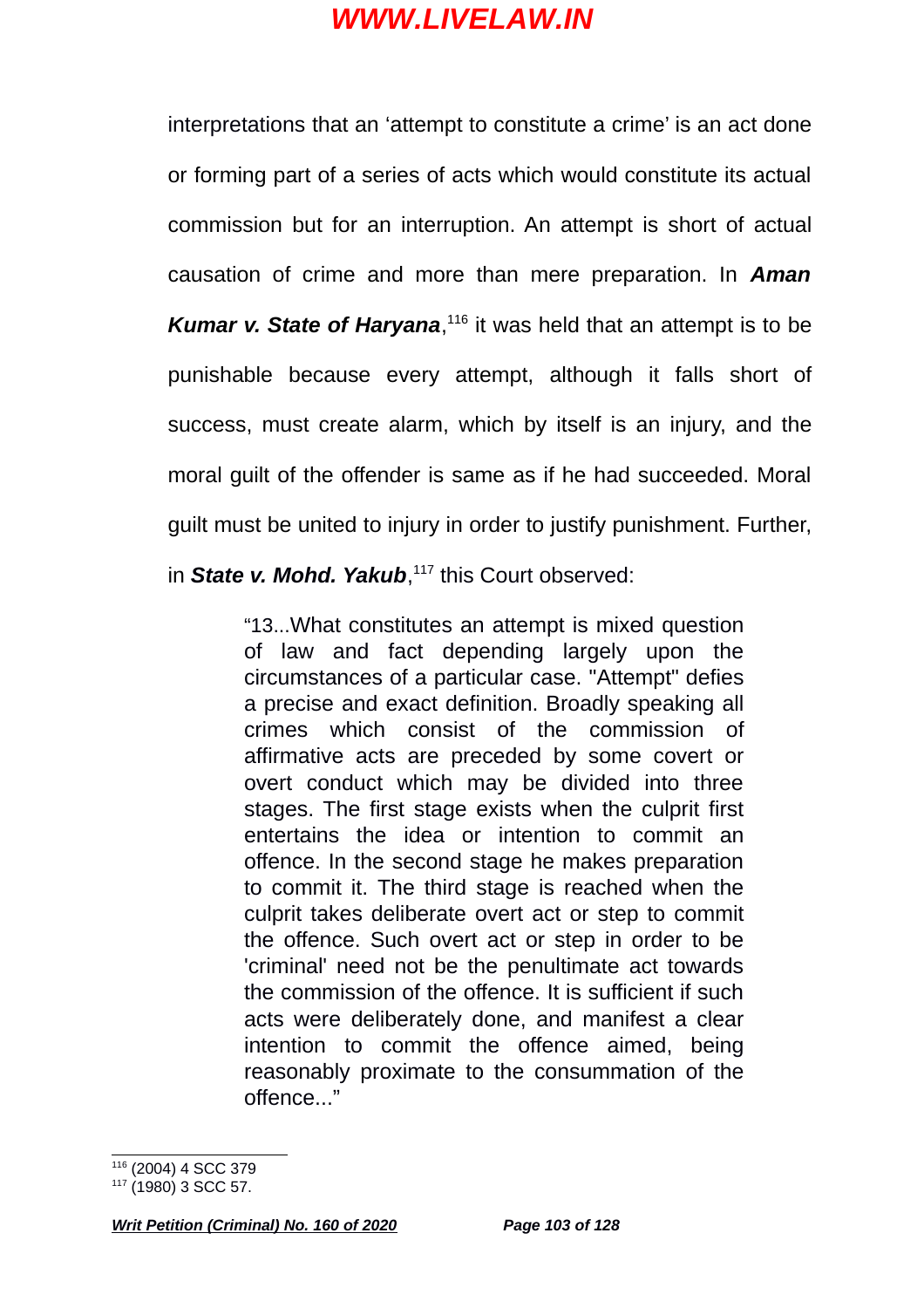On the scope of proximity, it was elucidated that the measure of proximity is not in relation to time and place but in relation to intention.

In the context of 'hate speech', including the offences related to promoting disharmony or feelings of enmity, hatred or ill-will, and insulting the religion or the religious beliefs, it would certainly require the actual utterance of words or something more than thought which would constitute the content. Without actual utterance etc. it would be mere thought, and thoughts without overt act is not punishable. In the case of 'publication', again a mere thought would not be actionable, albeit whether or not there is an attempt to 'publish' would depend on facts. The impugned act should be more than mere preparation and reasonably proximate to the consummation of the offence, which has been interrupted. The question of intent would be relevant. On the question of the harm's element, same test and principle, as applicable in the case of 'likely' would apply, except for the fact that for intervening reasons or grounds public disorder or violence may not have taken place.

69. Having interpreted the relevant provisions, we are conscious of the fact that we have given primacy to the precept of 'interest of public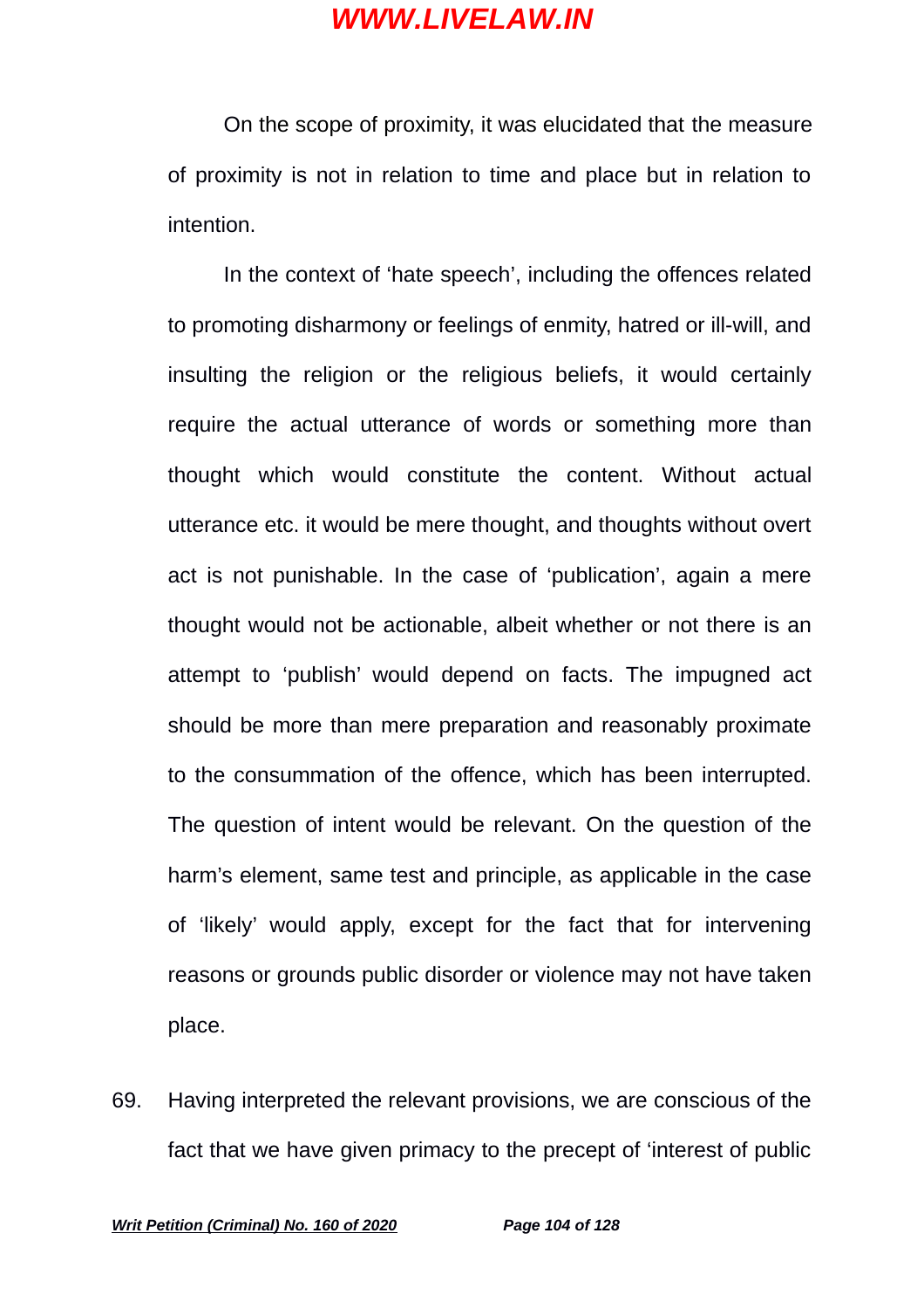order' and by relying upon 'imminent lawless action' principle, not given due weightage to the long-term impact of 'hate' speech as a propaganda on both the targeted and non-targeted groups. This is not to undermine the concept of dignity, which is the fundamental foundation on the basis of which the citizens must interact between themselves and with the State. This is the considered view of the past pronouncements including the Constitution Bench judgments with which we are bound. Further, a 'hate speech' meeting the criteria of 'clear and present danger' or 'imminent lawless action' would necessarily have long-term negative effect. Lastly, we are dealing with penal or criminal action and, therefore, have to balance the right to express and speak with retaliatory criminal proceedings. We have to also prevent abuse and check misuse. This dictum does not, in any way, undermine the position that we must condemn and check any attempt at dissemination of discrimination on the basis of race, religion, caste, creed or regional basis. We must act with the objective for promoting social harmony and tolerance by proscribing hateful and inappropriate behaviour. This can be achieved by self-restraint, institutional check and correction, as well as self-regulation or through the mechanism of statutory regulations, if applicable. It is not penal threat alone which can help us achieve and ensure equality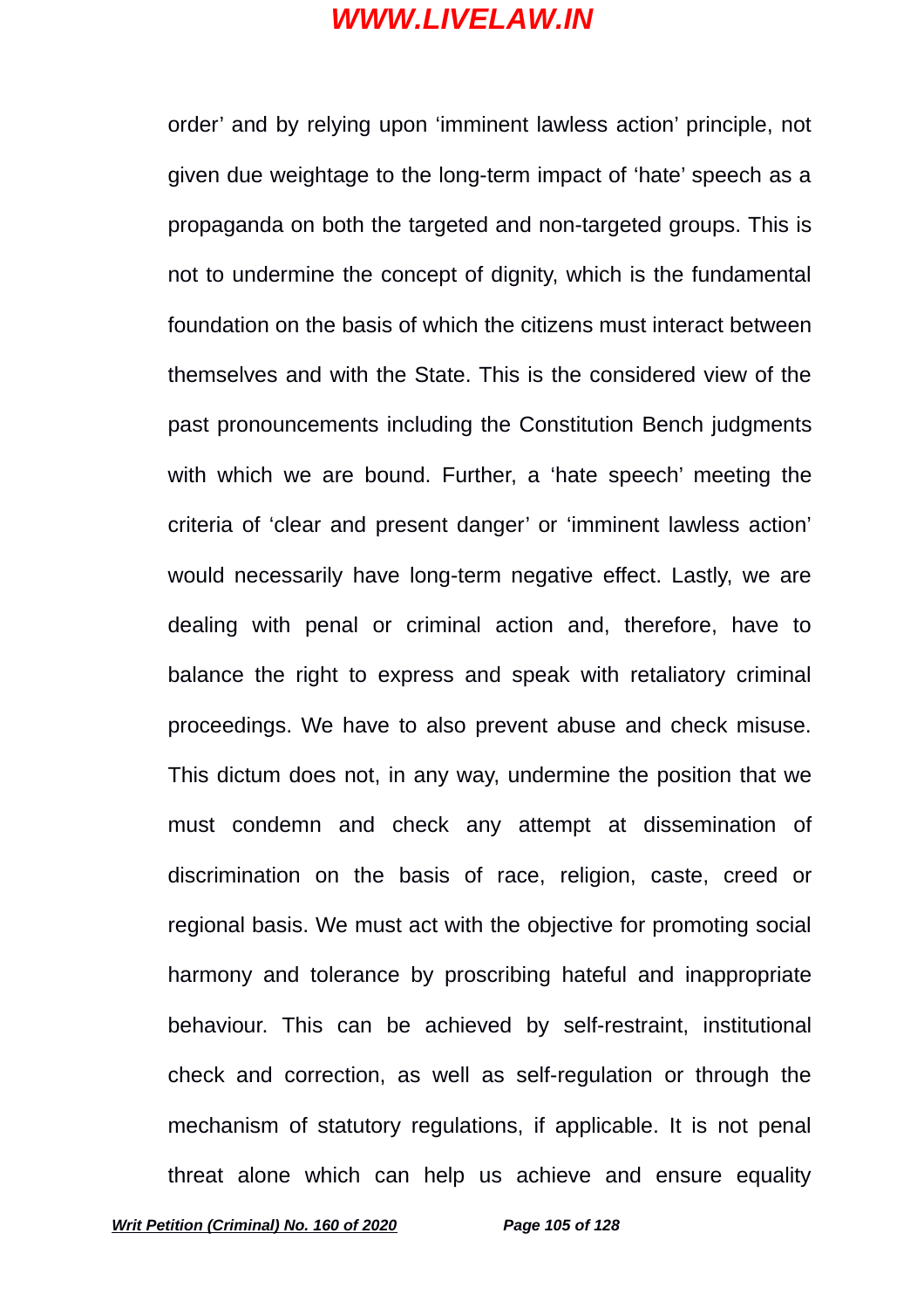between groups. Dignity of citizens of all castes, creed, religion and region is best protected by the fellow citizens belonging to non-targeted groups and even targeted groups. As stated earlier, in a polity committed to pluralism, hate speech cannot conceivably contribute in any legitimate way to democracy and, in fact, repudiates the right to equality.

- 70. Majority of the cases referred to by the petitioner were cases wherein after charge-sheet and trial, this Court had come to the conclusion that no offence had been proved and established under Section 153A, 295A or sub-section (2) to Section 505 of the Penal Code. We do not deem it necessary to reproduce the facts of those decisions and apply their ratio in the present case. However, we would like to refer to judgments where this Court has at the initial stage itself quashed the proceedings arising out of the FIR, namely, *Manzar Sayeed Khan*, *Mahendra Singh Dhoni*, *Ramesh* as well as *Balwant Singh* to clarify the ratio.
- 71. In *Balwant Singh*, this Court, allowing the appeal, had set aside convictions under Sections 124A and 153A of the Penal Code. While we are not concerned with Section 124A, this Court significantly observed that the appellants were never leading a procession or raising slogans with the intent to incite people,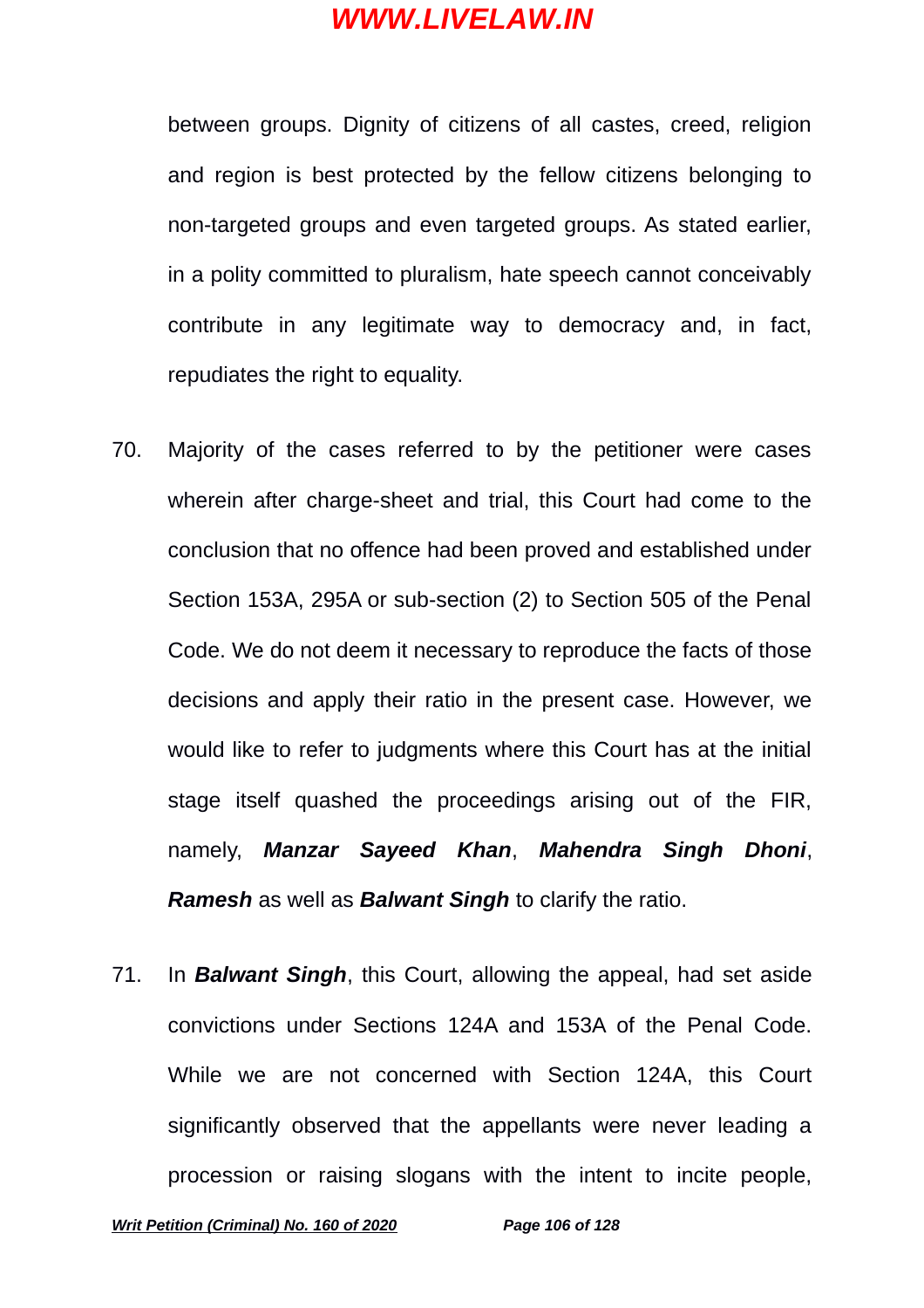indicating that the Court did take into account the 'who' factor as the appellants were unknown and inconsequential. This is of consequence as far as Section 153A of the Penal Code is concerned. Both the content and context, given the occasion, were highly incriminating and possibly warranted conviction, but as per paragraphs 10 and 11, the court was not convinced that the prosecution witnesses had spoken the whole truth and what slogan(s) was/were actually shouted. Lastly, the harm effect or impact was also taken into account. What is acceptable speech in one case, it could be well argued, should be acceptable in another, and therefore the ratio in *Balwant Singh* must be applied with caution as the decision had proceeded on failure of the prosecution. The 'who' factor as a variable had weighed with the court. Besides there was no impact or harm.

72. *Manzar Sayeed Khan* was a case wherein the appellants had published a book titled *'Shivaji: Hindu King in Islamic India'* authored by Prof. James W. Laine, a Professor of Religious Studies in Macalester College, United States of America, which had led to registration of FIR against the Indian Publisher and a Sanskrit scholar whose name had appeared in the acknowledgement of the book for having helped the author by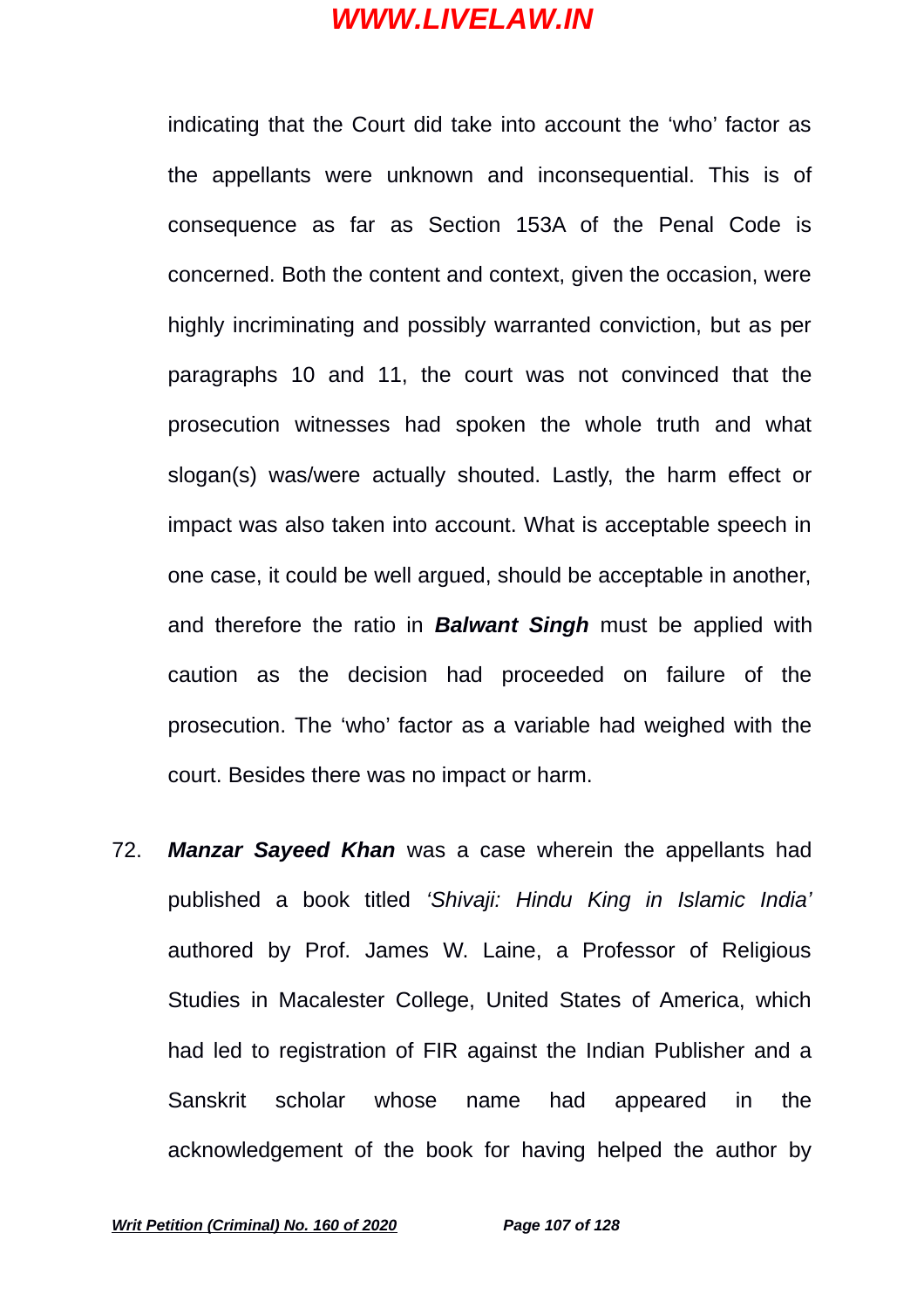providing him some information during the latter's visit to Pune. The primary reason according to us why the appeal was allowed and the proceedings arising from the FIR were quashed at the initial stage are reflected in paragraph 19 of the judgment which notes that the author was a well-known scholar who had done extensive research before publishing the book. Further, he had relied upon material and records at Bhandarkar Oriental Research Institute (BORI), Pune. It was highly improbable to accept that any serious and intense scholar like the author would have any desire or motive to involve himself in promoting or attempt to promote any disharmony between communities, castes or religions within the State. Good faith and (no) legitimate purpose principle was effectively applied. These principles were also applied by this Court in *Ramesh* holding that the T.V. Serial *'Tamas'* did not depict communal tension or violence to fall foul of Section 153A of the Penal Code and/or was the serial prejudicial to national integration to fall under Section 153B of the Penal Code. Reliance was also placed on the test of '*Clapham omnibus*' referred to above. *Mahendra Singh Dhoni* was a case in which prosecution under Section 295A was initiated by filing a private complaint on the ground that the photograph of the well-known cricketer, as published in the magazine, was with a caption 'God of Big Things'.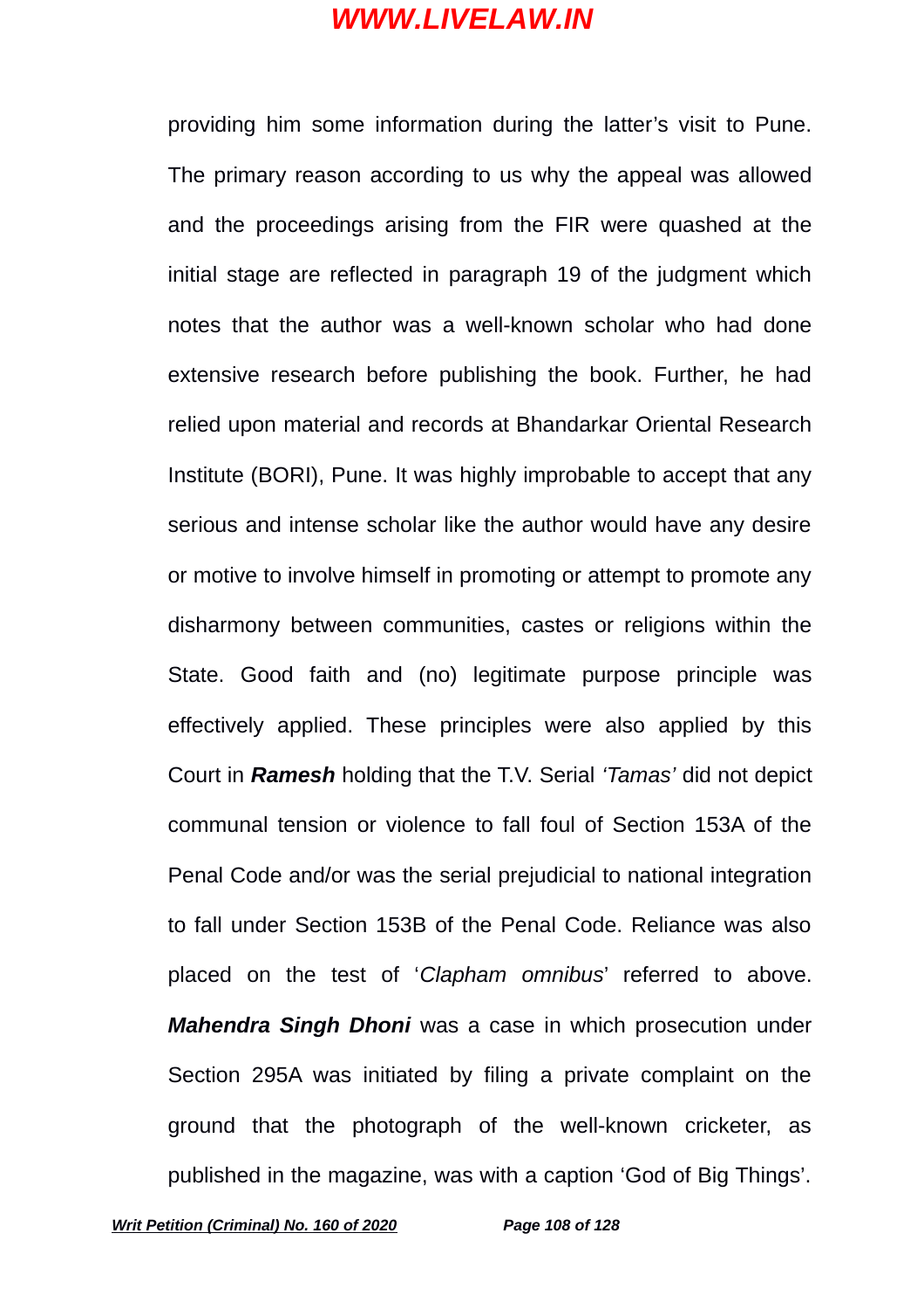It was obvious that prosecution on the basis of content was absurd and too farfetched by any standards even if we ignore the intent or the hurt element.

### *(v) Validity of First Information Reports (FIRs)*

- 73. Acronym FIR, or the First Information Report, is neither defined in the Criminal Code nor is used therein, *albeit* it refers to the information relating to the commission of a cognisable offence. This information, if given orally to an officer in-charge of the police station, is mandated to be reduced in writing. Information to be recorded in writing need not be necessarily by an eye-witness, and hence, cannot be rejected merely because it is hearsay. Section 154 does not mandate nor is this requirement manifest from other provisions of the Criminal Code. Further, FIR is not meant to be a detailed document containing chronicle of all intricate and minute details. In *Dharma Rama Bhagare* v. *State of Maharashtra*, [118](#page-108-0) it was held that an FIR is not even considered to be a substantive piece of evidence and can be only used to corroborate or contradict the informant's evidence in the court.
- 74. In *Lalita Kumari,* a Constitution Bench, of five judges of this Court, has held that Section 154 of the Criminal Code, in unequivocal

<span id="page-108-0"></span><sup>118</sup> (1973) 1 SCC 537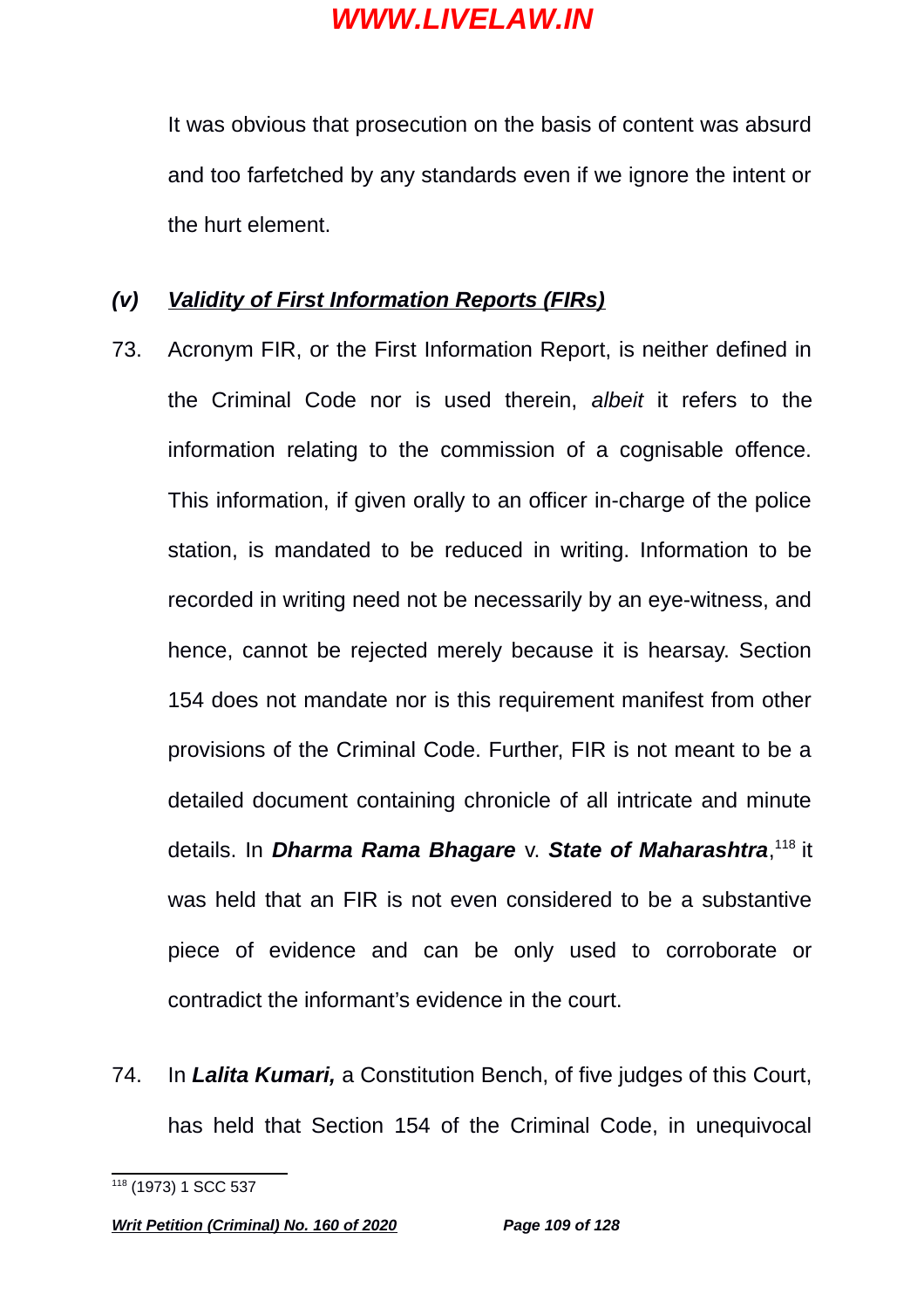terms, mandates registration of FIR on receipt of all cognisable offences, subject to exceptions in which case a preliminary inquiry is required. The petitioner has not contended that the present case falls under any of such exceptions. Conspicuously, there is a distinction between arrest of an accused person under Section 41 of the Criminal Code and registration of the FIR, which helps maintain delicate balance between interest of the society manifest in Section 154 of the Criminal Code, which directs registration of FIR in case of cognisable offences, and protection of individual liberty of those persons who have been named in the complaint. The Constitution Bench referring to the decision of this Court in *Tapan Kumar Singh* reiterated that the FIR is not an encyclopaedia disclosing all facts and details relating to the offence. The informant who lodges the report of the offence may not even know the name of the victim or the assailant or how the offence took place. He need not necessarily be an eye-witness. What is essential is that the information must disclose the commission of a cognisable offence and the information must provide basis for the police officer to suspect commission of the offence. Thus, at this stage, it is enough if the police officer on the information given suspects – though he may not be convinced or satisfied – that a cognisable offence has been committed.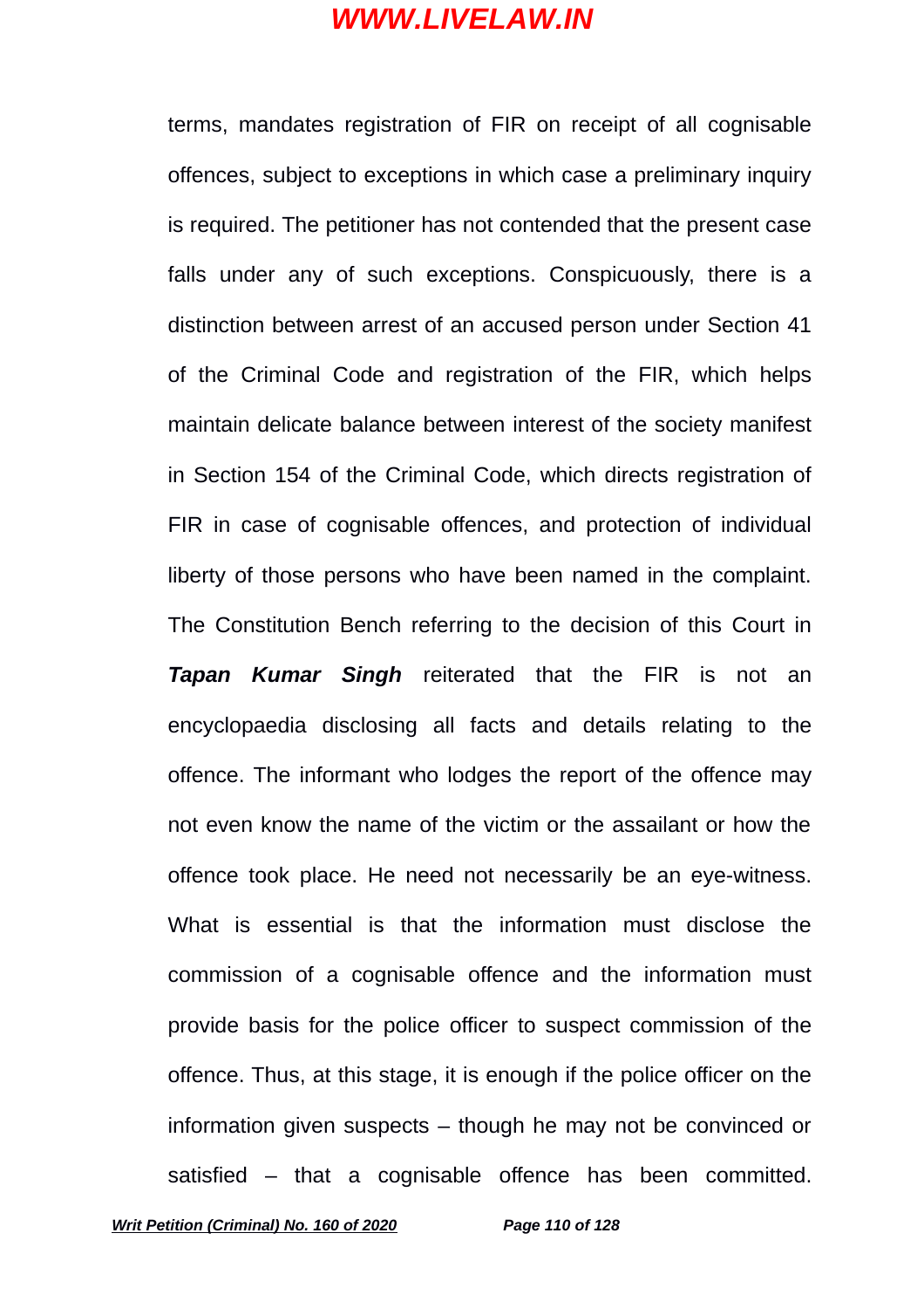Truthfulness of the information would be a matter of investigation and only there upon the police will be able to report on the truthfulness or otherwise. Importantly, in *Tapan Kumar Singh,* it was held that even if information does not furnish all details, it is for the investigating officer to find out those details during the course of investigation and collect necessary evidence. Thus, the information disclosing commission of a cognisable offence only sets in motion the investigating machinery with a view to collect necessary evidence, and thereafter, taking action in accordance with law. The true test for a valid FIR, as laid down in *Lalita Kumari*, is only whether the information furnished provides reason to suspect the commission of an offence which the police officer concerned is empowered under Section 156(1) of the Criminal Code to investigate. The questions as to whether the report is true; whether it discloses full details regarding the manner of occurrence; whether the accused is named; or whether there is sufficient evidence to support the allegation are all matters which are alien to consideration of the question whether the report discloses commission of a cognisable offence. As per clauses (1) (b) and (2) of Section 157 of the Criminal Code, a police officer may foreclose an FIR before investigation if it appears to him that there is no sufficient ground to investigate. At the initial stage of the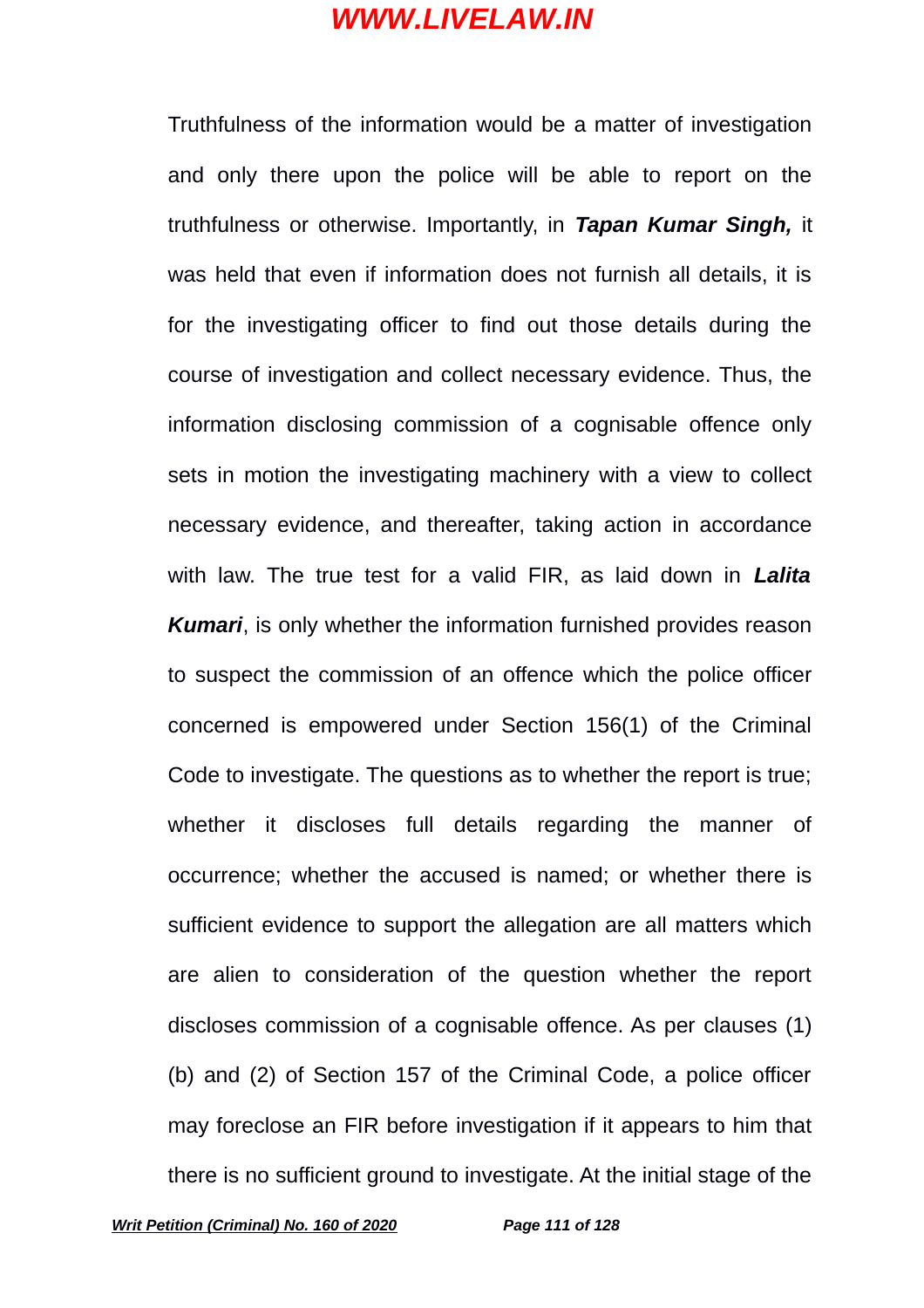registration, the law mandates that the officer can start investigation when he has reason to suspect commission of offence. Requirements of Section 157 are higher than the requirements of Section 154 of the Criminal Code. Further, a police officer in a given case after investigation can file a final report under Section 173 of the Criminal Code seeking closure of the matter.

### *(vi) Conclusion and relief*

75. At this stage and before recording our final conclusion, we would like to refer to decision of this Court in *Pirthi Chand* wherein it has been held:

> "12. It is thus settled law that the exercise of inherent power of the High Court is an exceptional one. Great care should be taken by the High Court before embarking to scrutinise the FIR/charge-sheet/ complaint. In deciding whether the case is rarest of rare cases to scuttle the prosecution in its inception, it first has to get into the grip of the matter whether the allegations constitute the offence. It must be remembered that FIR is only an initiation to move the machinery and to investigate into cognizable offence. After the investigation is conducted (*sic* concluded) and the charge-sheet is laid, the prosecution produces the statements of the witnesses recorded under Section 161 of the Code in support of the charge-sheet. At that stage it is not the function of the court to weigh the pros and cons of the prosecution case or to consider necessity of strict compliance of the provisions which are considered mandatory and its effect of noncompliance. It would be done after the trial is concluded. The court has to prima facie consider from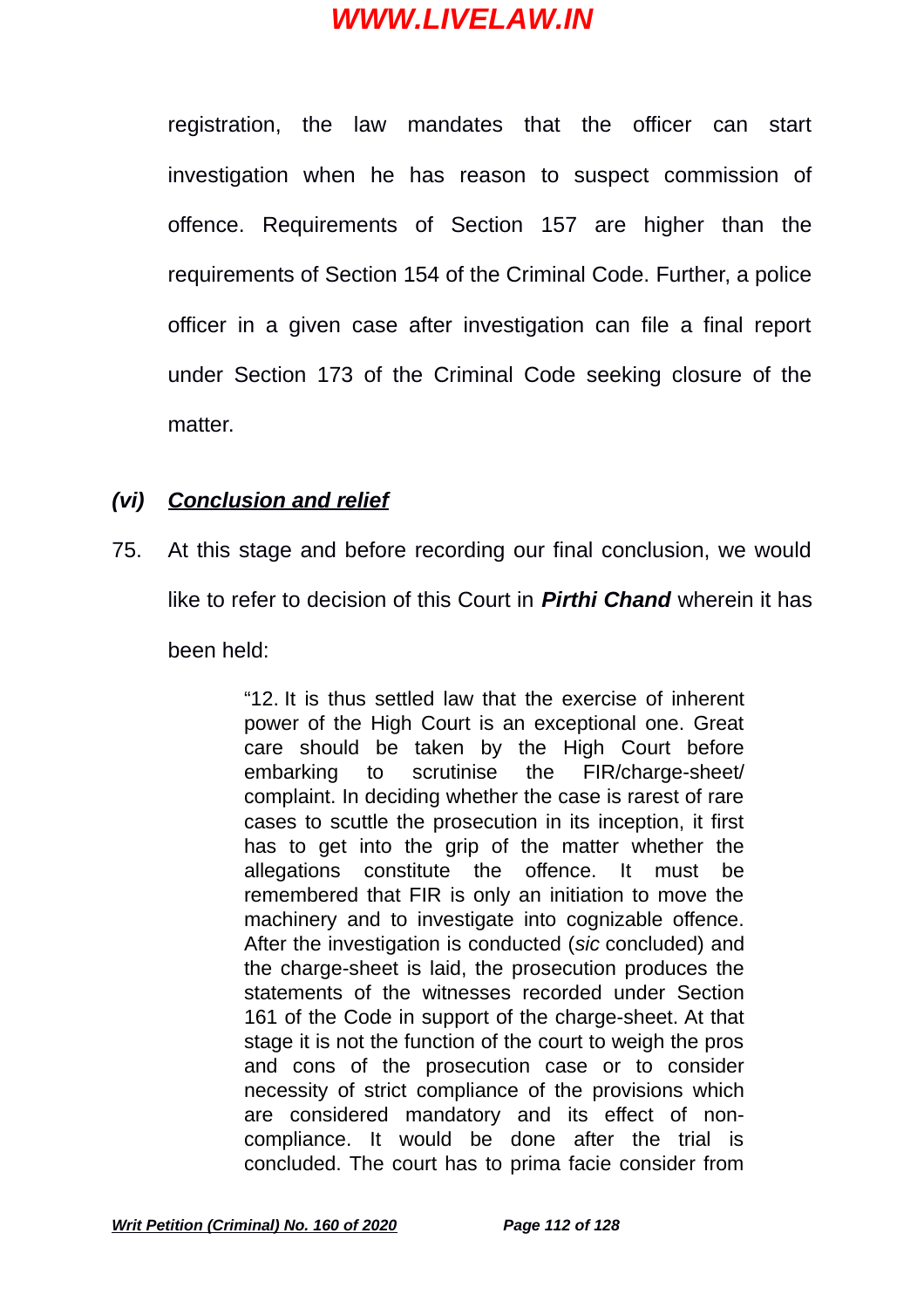the averments in the charge-sheet and the statements of witnesses on the record in support thereof whether court could take cognizance of the offence on that evidence and proceed further with the trial. If it reaches a conclusion that no cognizable offence is made out, no further act could be done except to quash the chargesheet. But only in exceptional cases, i.e., in rarest of rare cases of mala fide initiation of the proceedings to wreak private vengeance lissue of process under Criminal Procedure Code is availed of. A reading of a complaint or FIR itself does not disclose at all any cognizable offence — the court may embark upon the consideration thereof and exercise the power.

13. When the remedy under Section 482 is available, the High Court would be loath and circumspect to exercise its extraordinary power under Article 226 since efficacious remedy under Section 482 of the Code is available. When the court exercises its inherent power under Section 482, the prime consideration should only be whether the exercise of the power would advance the cause of justice or it would be an abuse of the process of the court. When investigating officer spends considerable time to collect the evidence and places the charge-sheet before the court, further action should not be short-circuited by resorting to exercise inherent power to quash the charge-sheet. The social stability and order requires to be regulated by proceeding against the offender as it is an offence against the society as a whole. This cardinal principle should always be kept in mind before embarking upon exercising inherent power. The accused involved in an economic offence destabilises the economy and causes grave incursion on the economic planning of the State. When the legislature entrusts the power to the police officer to prevent organised commission of the offence or offences involving moral turpitude or crimes of grave nature and are entrusted with power to investigate into the crime in intractable terrains and secretive manner in concert, greater circumspection and care and caution should be borne in mind by the High Court when it exercises its inherent power. Otherwise, the social order and security would be put in jeopardy and to grave risk. The accused will have field day in destabilising the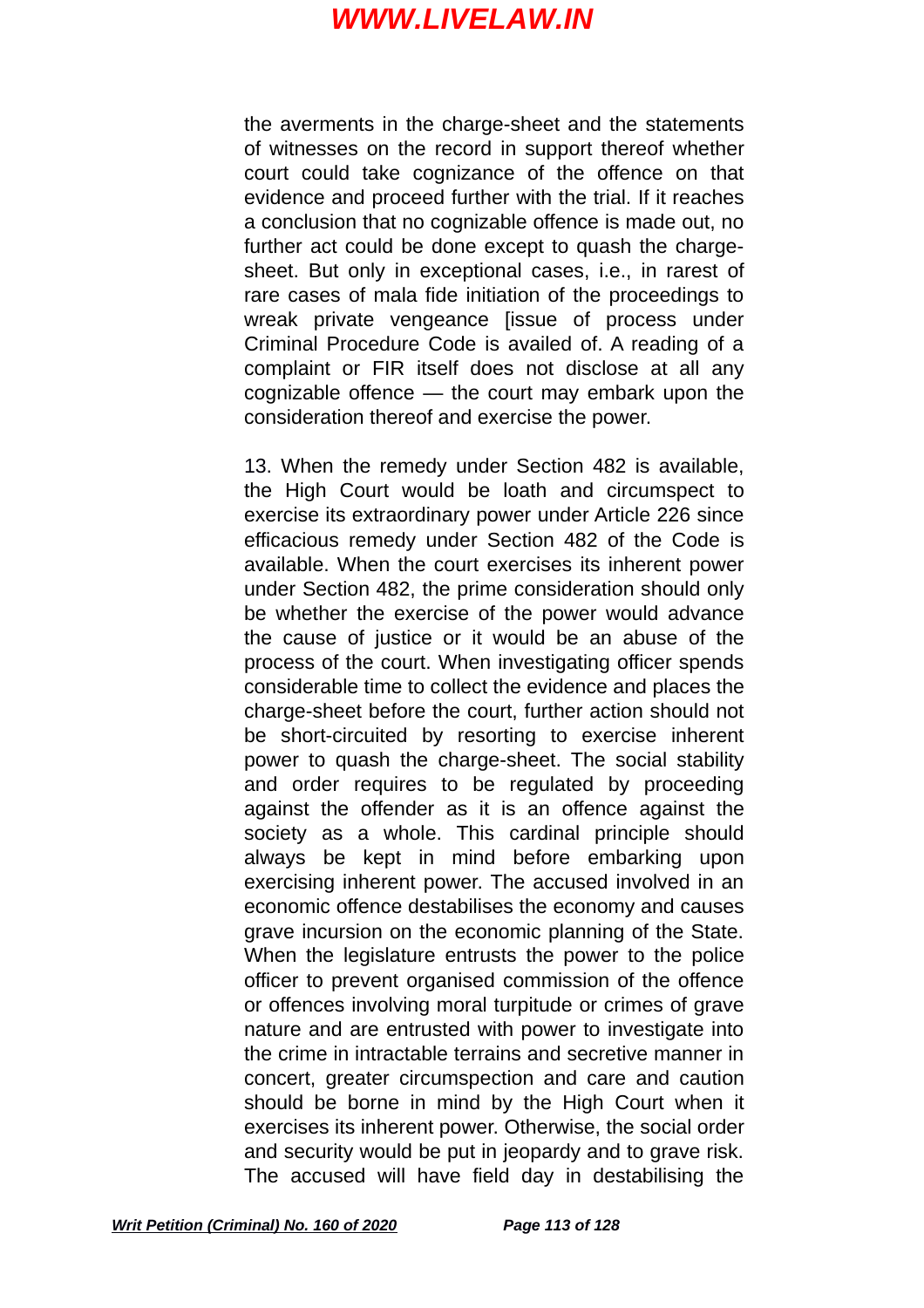economy of the State regulated under the relevant provisions."

The aforesaid ratio was followed by this Court in *O.P. Sharma*.

76. In *Arnab Ranjan Goswami*, this Court in almost identical circumstances had refused to examine the question whether the proceedings arising out of the FIR filed against a journalist should be quashed in exercise of jurisdiction under Article 32 of the Constitution on the ground that the petitioner must be relegated to pursue equally efficacious remedies under the Criminal Code, observing:

> "49. We hold that it would be inappropriate for the court to exercise its jurisdiction under Article 32 of the Constitution for the purpose of quashing FIR 164 of 2020 under investigation at the NM Joshi Marg Police Station in Mumbai. In adopting this view, we are guided by the fact that the checks and balances to ensure the protection of the petitioner's liberty are governed by the CrPC. Despite the liberty being granted to the petitioner on 24 April 2020, it is an admitted position that the petitioner did not pursue available remedies in the law, but sought instead to invoke the jurisdiction of this Court. Whether the allegations contained in the FIR do or do not make out any offence as alleged will not be decided in pursuance of the jurisdiction of this Court under Article 32, to quash the FIR. The petitioner must be relegated to the pursuit of the remedies available under the CrPC, which we hereby do. The petitioner has an equally efficacious remedy available before the High Court. We should not be construed as holding that a petition under Article 32 is not maintainable. But when the High Court has the power under Section 482, there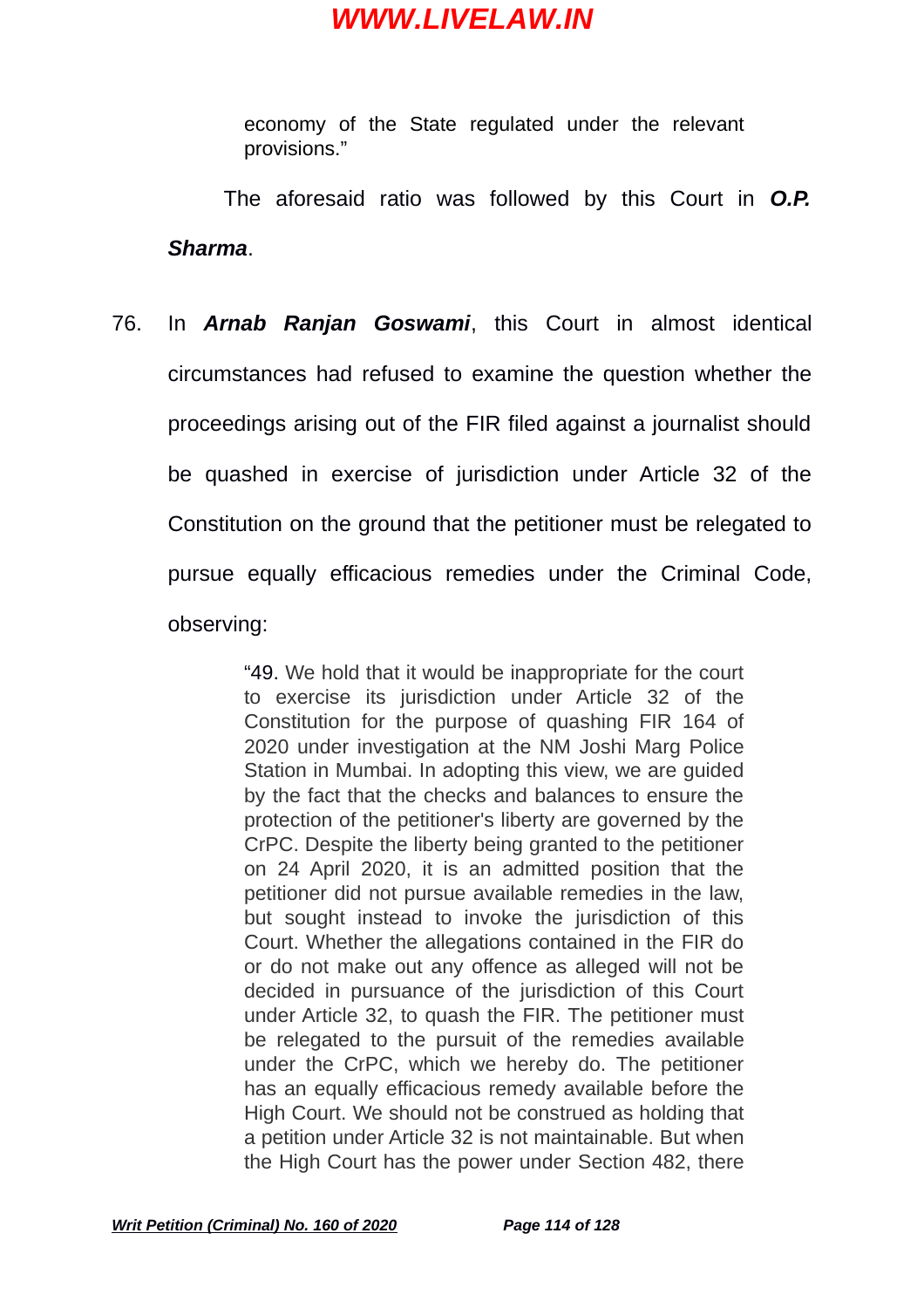is no reason to by-pass the procedure under the CrPC, we see no exceptional grounds or reasons to entertain this petition under Article 32. There is a clear distinction between the maintainability of a petition and whether it should be entertained. In a situation like this, and for the reasons stated hereinabove, this Court would not like to entertain the petition under Article 32 for the relief of quashing the FIR being investigated at the NM Joshi Police Station in Mumbai which can be considered by the High Court. Therefore, we are of the opinion that the petitioner must be relegated to avail of the remedies which are available under the CrPC before the competent court including the High Court."

- 77. We respectfully agree with the aforesaid ratio. Ordinarily we would have relegated the petitioner and asked him to approach the concerned High Court for appropriate relief, *albeit* in the present case detailed arguments have been addressed by both sides on maintainability and merits of the FIRs in question and, therefore, been dealt with by us and rejected at this stage. We do not, in view of this peculiar circumstance, deem it appropriate to permit the petitioner to open another round of litigation; therefore, we have proceeded to answer the issues under consideration.
- 78. We have already reproduced relevant portions of the transcript of the debate anchored by the petitioner. It is apparent that the petitioner was an equal co-participant, rather than a mere host. The transcript, including the offending portion, would form a part of the 'content', but any evaluation would require examination and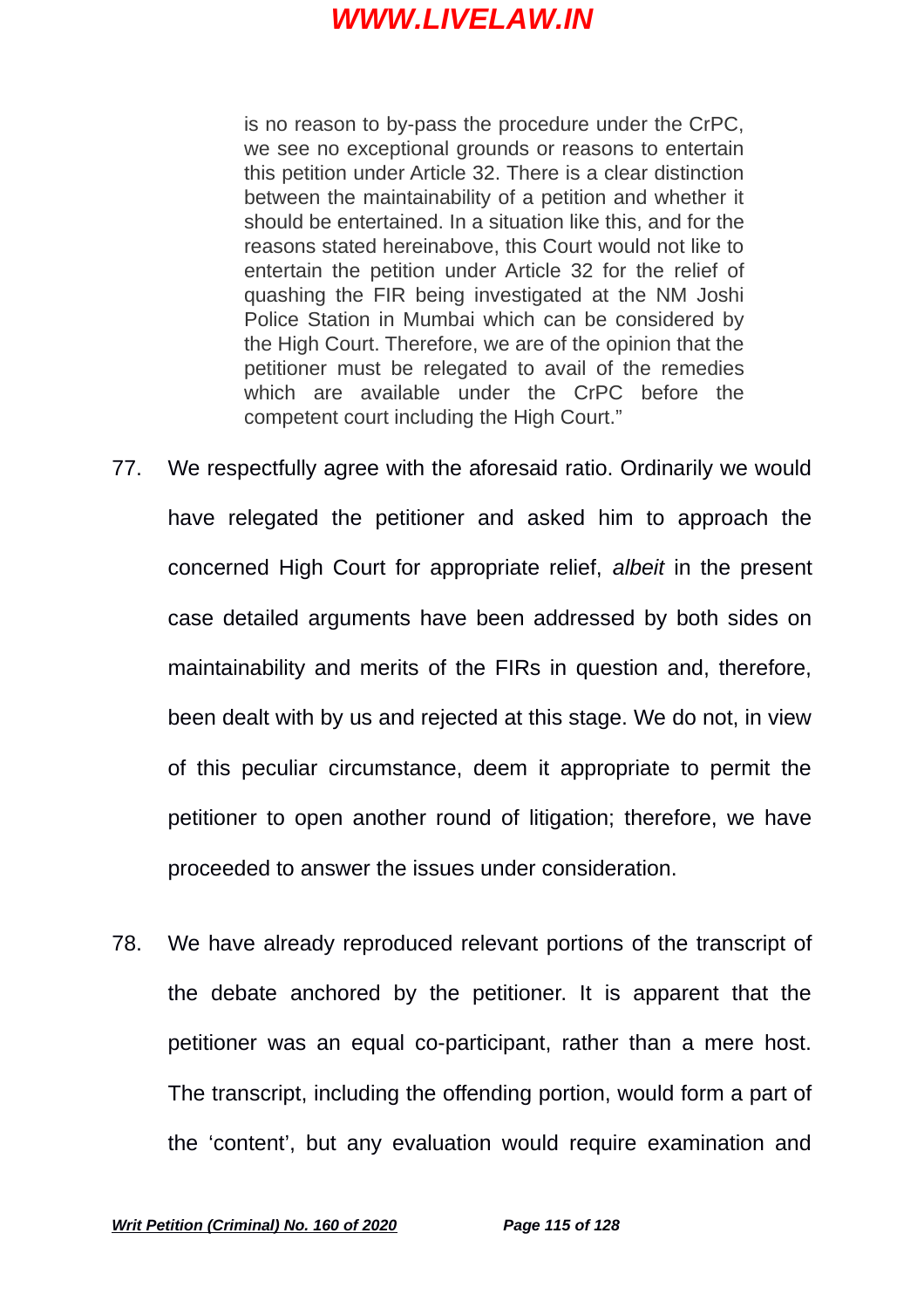consideration of the variable 'context' as well as the 'intent' and the 'harm/impact'. These have to be evaluated before the court can form an opinion on whether an offence is made out. The evaluative judgment on these aspects would be based upon facts, which have to be inquired into and ascertained by police investigation. 'Variable content', 'intent' and the 'harm/impact' factors, as asserted on behalf of the informants and the State, are factually disputed by the petitioner. In fact, the petitioner relies upon his apology, which as per the respondents/informants is an indication or implied acceptance of his acts of commission.

79. Having given our careful and in-depth consideration, we do not think it would be appropriate at this stage to quash the FIRs and thus stall the investigation into all the relevant aspects. However, our observations on the factual matrix of the present case in this decision should not in any manner influence the investigation by the police who shall independently apply their mind and ascertain the true and correct facts, on all material and relevant aspects. Similarly, the competent authority would independently apply its mind in case the police authorities seek sanction, and to decide, whether or not to grant the same. Same would be the position in case charge-sheet is filed. The court would apply its mind whether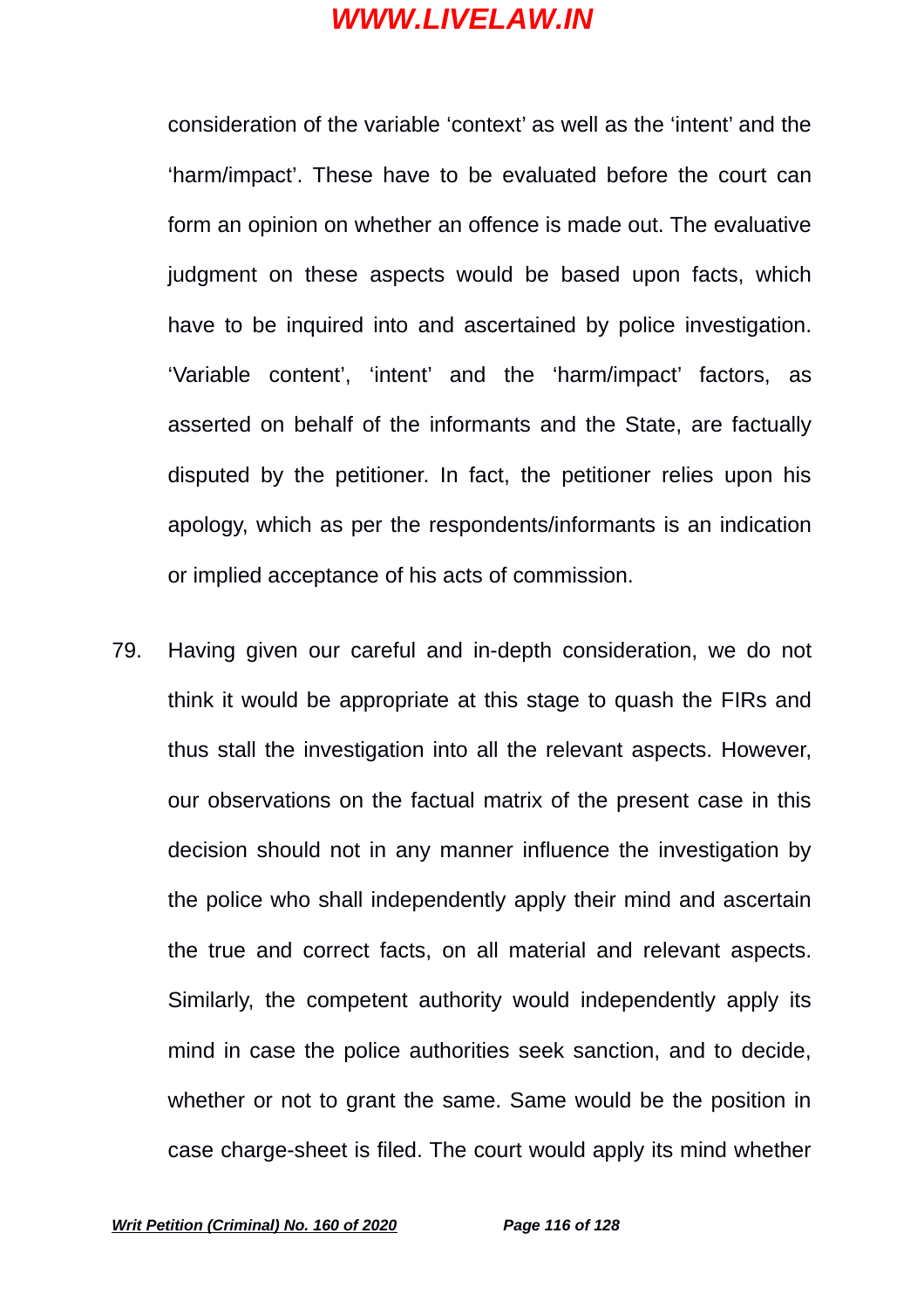or not to take cognisance and issue summons. By an interim order, the petitioner has enjoyed protection against coercive steps arising out of and relating to the program telecast on 15.06.2020. Subject to the petitioner cooperating in the investigation, we direct that no coercive steps for arrest of the petitioner need be taken by the police during investigation. In case and if charge-sheet is filed, the court would examine the question of grant of bail without being influenced by these directions as well as any findings of fact recorded in this judgment.

80. We are conscious and aware of the decisions of this Court in *Bhajan Lal*, *P.P. Sharma* and the earlier decision in *R.P. Kapur* which held that the High Court, in exercise of inherent jurisdiction, can quash proceedings in a proper case either to prevent abuse of process or otherwise to secure ends of justice. These could be cases where, manifestly, there is a legal bar against institution or continuance of the prosecution or the proceedings, such as due to requirement of prior sanction; or where the allegations made in the FIR or the complaint, even if they are taken at their face value and accepted in their entirety do not *prima facie* constitute any offence or make out a case against the accused; or where the allegations in the FIR do not disclose a cognizable offence; or where the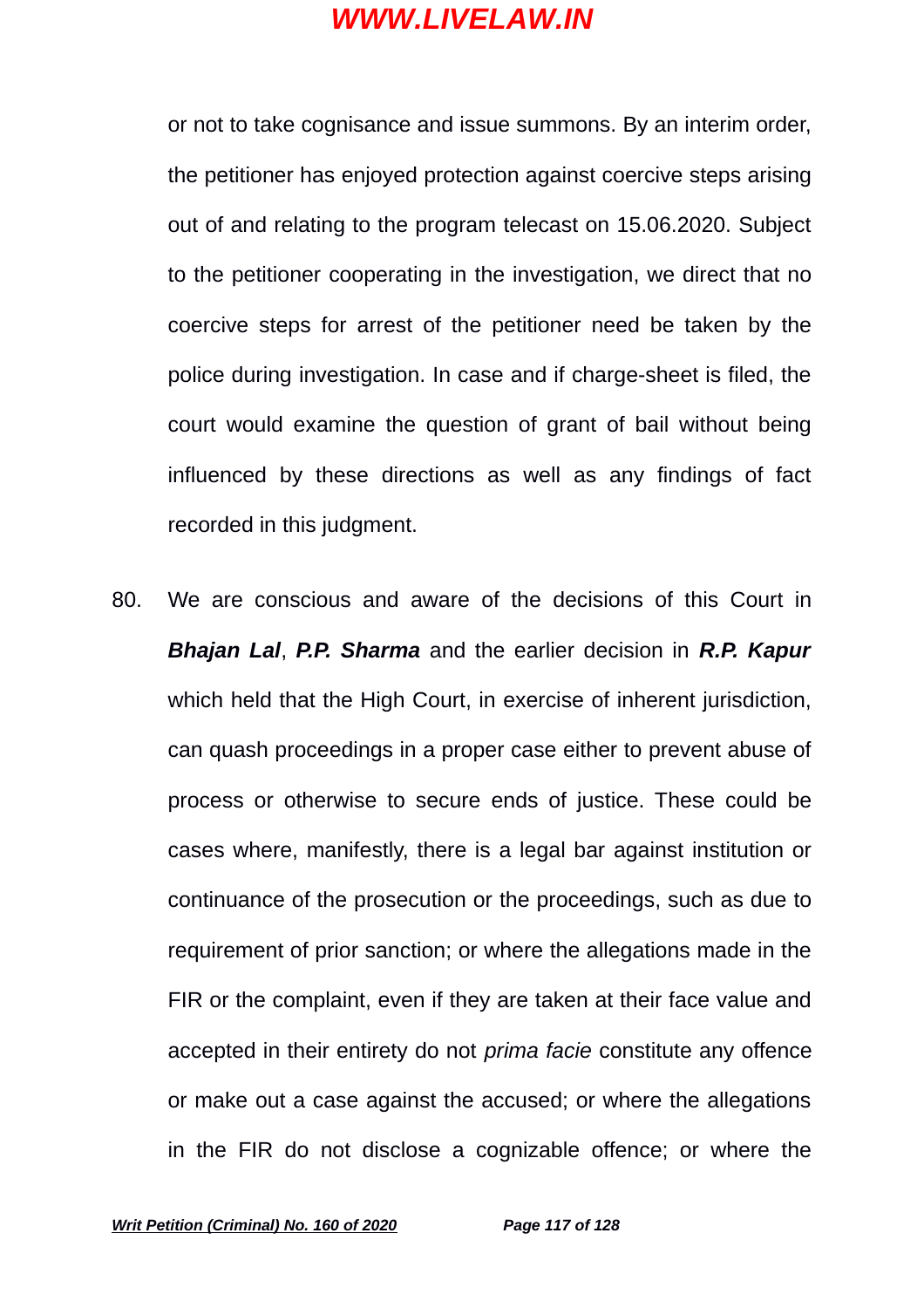allegations made in the FIR or complaint are so absurd and inherently improbable on the basis of which no prudent person can ever reach a just conclusion that there is sufficient ground for proceeding against the accused. Another qualifying category in cases where charge-sheet is filed would be those where allegations against the accused do constitute the offence alleged, but there is either no legal evidence adduced in support of the case or the evidence adduced clearly or manifestly fails to prove the charge. Application of these principles depends on factual matrix of each case. Strict and restricted as the requirements are, they are at this stage not satisfied in the present case.

### **D. The second prayer – multiplicity of FIRs and whether they should be transferred and clubbed with the first FIR registered at P.S. Dargha, Ajmer, Rajasthan**

81. We would now examine the second prayer of the petitioner viz. multiplicity of FIRs being registered in the States of Rajasthan, Maharashtra, Telangana, and Madhya Pradesh (now transferred to Uttar Pradesh) relating to the same broadcast. Fortunately, both the sides agree that the issue is covered by the decision of this Court in *T.T. Antony* which has been followed in *Arnab Ranjan Goswami's* case. It would be appropriate in this regard to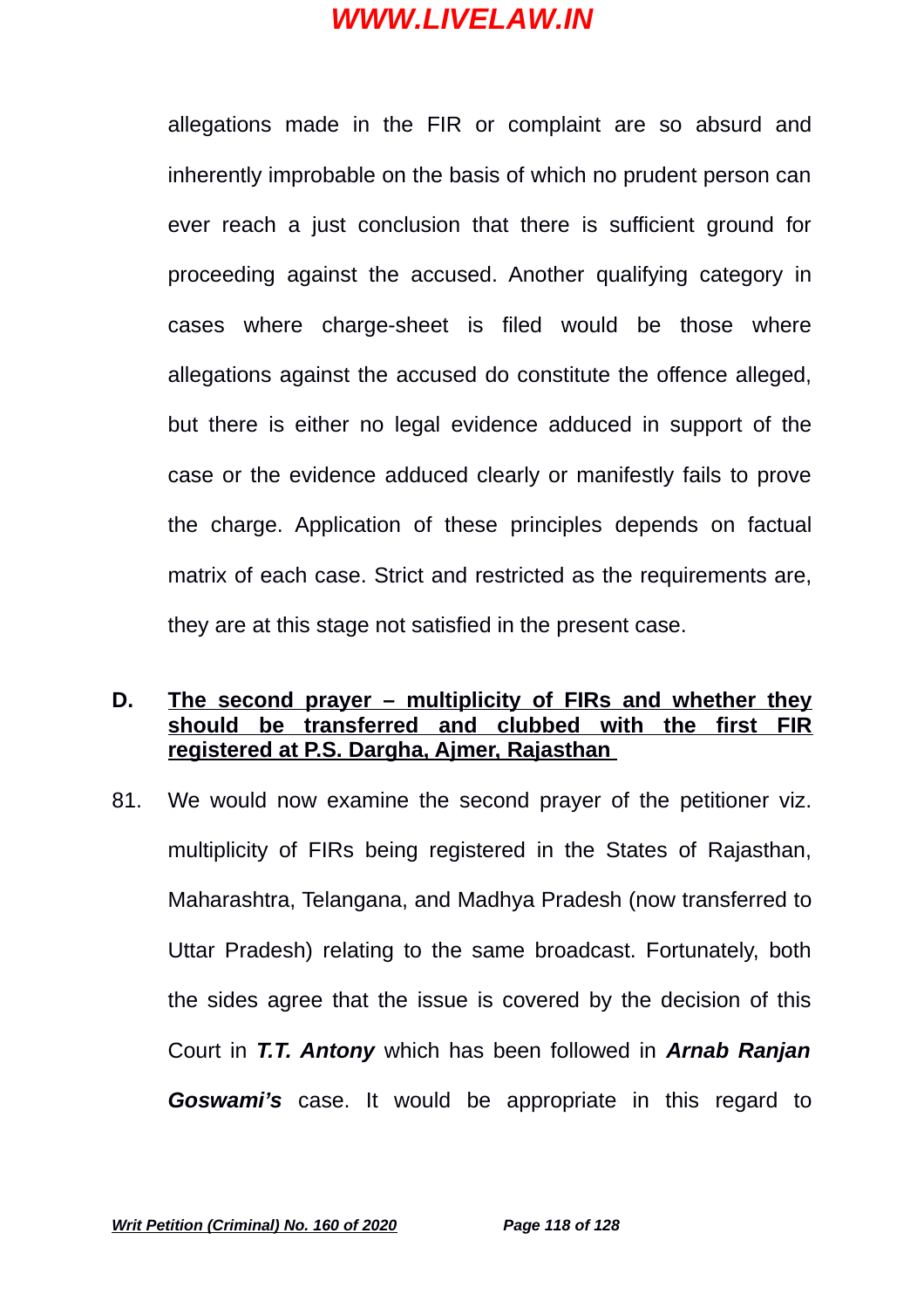#### therefore reproduce the observations in *Arnab Ranjan*

#### *Goswami's* case which are to the following effect:

"28...The law concerning multiple criminal proceedings on the same cause of action has been analyzed in a judgment of this Court in *TT Antony* v. *State of Kerala* ("TT Antony"). Speaking for a two judge Bench, Justice Syed Shah Mohammed Quadri interpreted the provisions of Section 154 and cognate provisions of the CrPC including Section 173 and observed:

"20…under the scheme of the provisions of Sections 154, 155, 156, 157, 162, 169, 170 and 173 CrPC, only the earliest or the first information in regard to the commission of a cognizable offence satisfies the requirements of Section 154 CrPC. Thus, there can be no second FIR and consequently there can be no fresh investigation on receipt of every subsequent information in respect of the same cognizable offence or the same occurrence or incident giving rise to one or more cognizable offences. On receipt of information about a cognizable offence or an incident giving rise to a cognizable offence or offences and on entering the FIR in the station house diary, the officer in charge of a police station has to investigate not merely the cognizable offence reported in the FIR but also other connected offences found to have been committed in the course of the same transaction or the same occurrence and file one or more reports as provided in Section 173 CrPC."

The Court held that "there can be no second FIR" where the information concerns the same cognisable offence alleged in the first FIR or the same occurrence or incident which gives rise to one or more cognisable offences. This is due to the fact that the investigation covers within its ambit not just the alleged cognisable offence, but also any other connected offences that may be found to have been committed. This Court held that once an FIR postulated by the provisions of Section 154 has been recorded, any information received after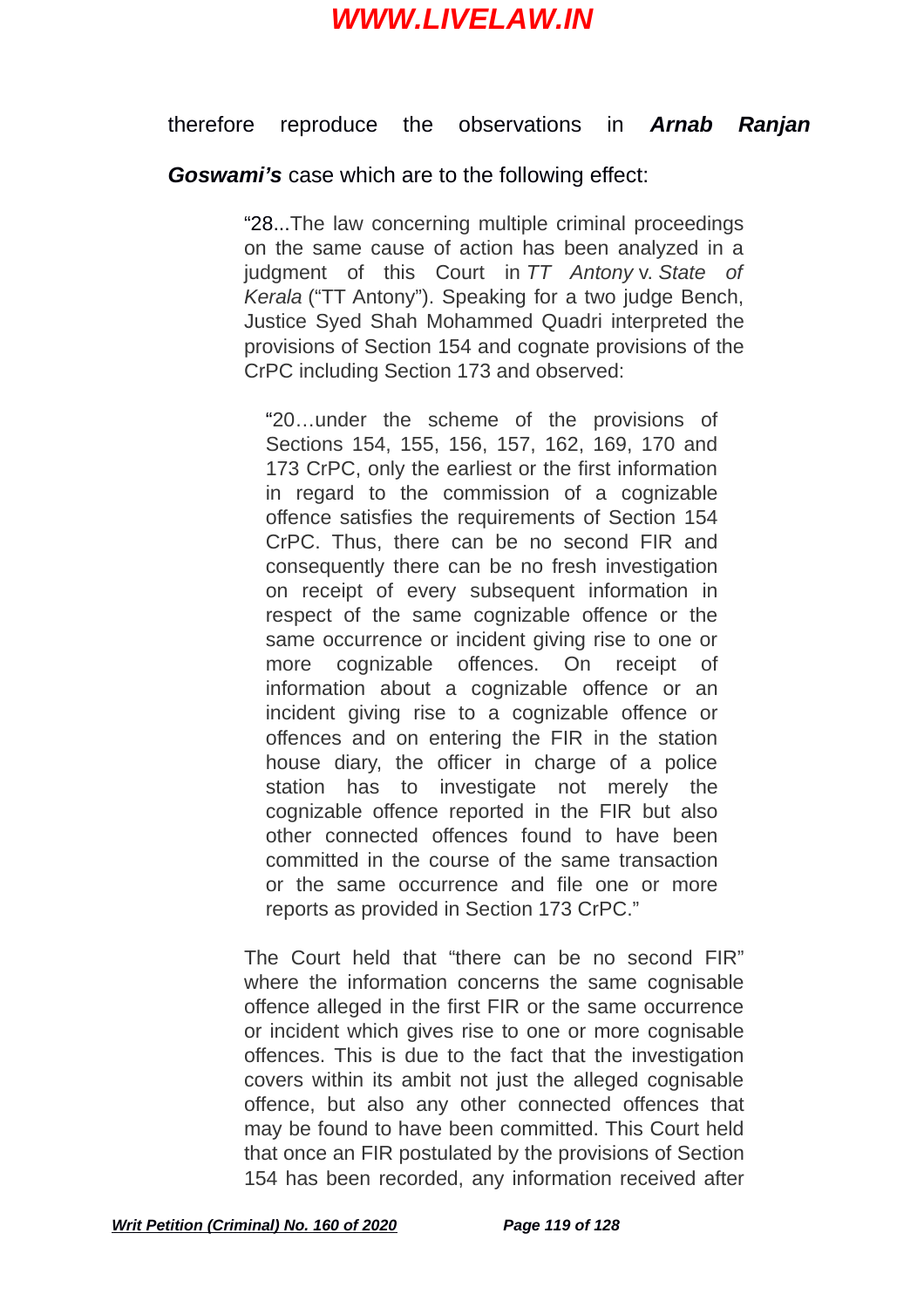the commencement of investigation cannot form the basis of a second FIR as doing so would fail to comport with the scheme of the CrPC. The court observed:

"18…AII other information made orally or in writing *after* the commencement of the investigation into the cognizable offence disclosed from the facts mentioned in the first information report and entered in the station house diary by the police officer or such other cognizable offences as may come to his notice during the investigation, will be statements falling under Section 162 CrPC. No such information/ statement can properly be treated as an FIR and entered in the station house diary again, as it would in effect be a second FIR and the same cannot be in conformity with the scheme of CrPC."

This Court adverted to the need to strike a just balance between the fundamental rights of citizens under Articles 19 and 21 and the expansive power of the police to investigate a cognisable offence. Adverting to precedent, this Court held:

"27…the sweeping power of investigation does not warrant subjecting a citizen each time to fresh investigation by the police in respect of the same incident, giving rise to one or more cognizable offences, consequent upon filing of successive FIRs whether before or after filing the final report under Section 173(2) CrPC. It would clearly be beyond the purview of Sections 154 and 156 CrPC, nay, a case of abuse of the statutory power of investigation in a given case. In our view a case of fresh investigation based on the second or successive FIRs, not being a counter-case, filed in connection with the same or connected cognizable offence alleged to have been committed in the course of the same transaction and in respect of which pursuant to the first FIR either investigation is under way or final report under Section 173(2) has been forwarded to the Magistrate, may be a fit case for exercise of power under Section 482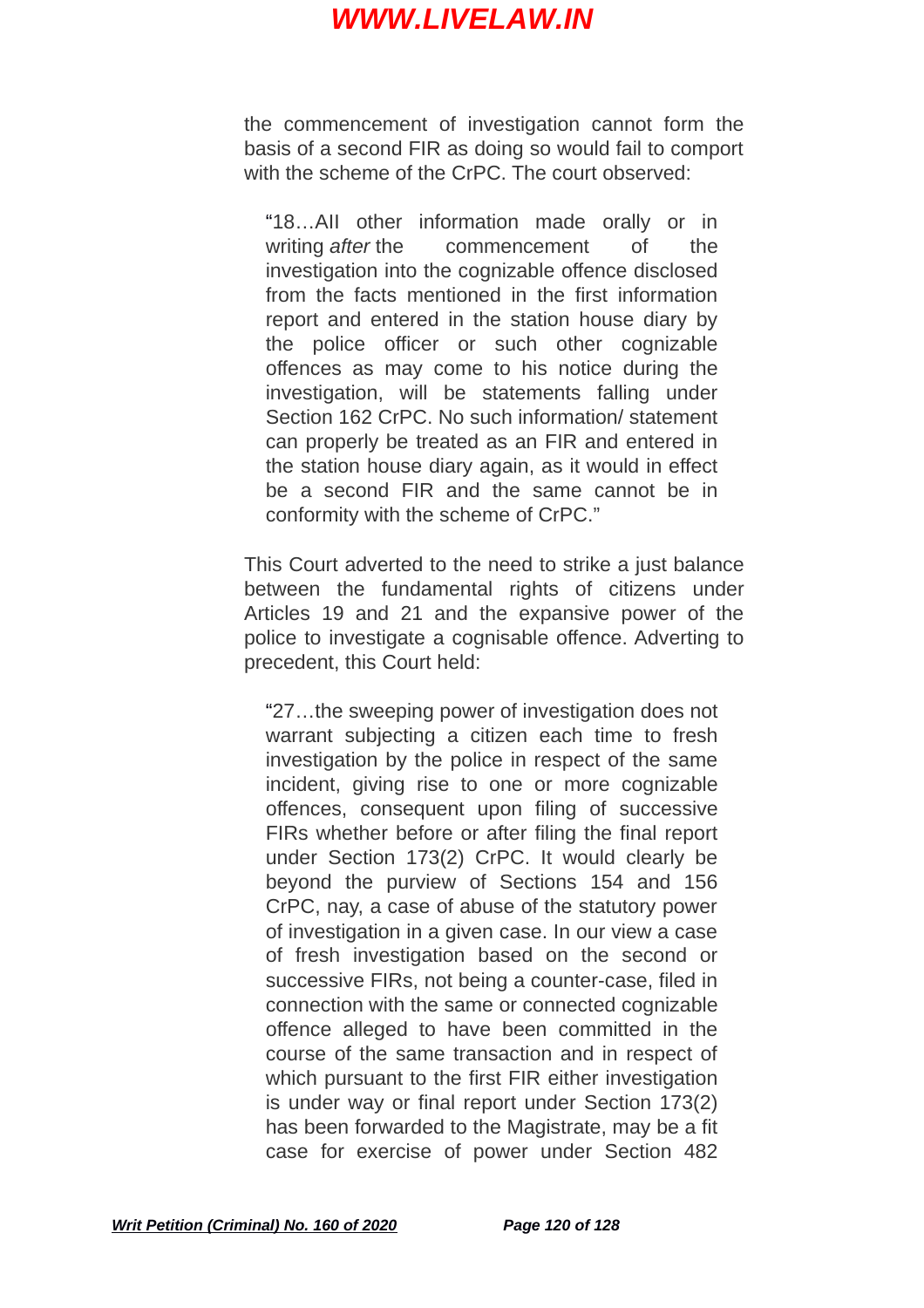CrPC or under Articles 226/227 of the Constitution."

(Emphasis supplied)

The Court held that barring situations in which a counter-case is filed, a fresh investigation or a second FIR on the basis of the same or connected cognisable offence would constitute an "abuse of the statutory power of investigation" and may be a fit case for the exercise of power either under Section 482 of the CrPC or Articles 226/227 of the Constitution.

29. The decision in TT Antony came up for consideration before a three judge Bench in *Upkar Singh* v. *Ved Prakash* ("Upkar Singh"). Justice N Santosh Hegde, speaking for this Court adverted to the earlier decisions of this Court in *Ram Lal Narang* v. *State (Delhi Administration)* ("Ram Lal Narang"), *Kari Choudhary* v. *Mst. Sita Devi* ("Kari Choudhary") and *State of Bihar* v. *JAC Saldanha* ("Saldanha"). The Court noted that in Kari Choudhary, this Court held that:

"11…Of course the legal position is that there cannot be two FIRs against the same accused in respect of the same case. But when there are rival versions in respect of the same episode, they would normally take the shape of two different FIRs and investigation can be carried on under both of them by the same investigating agency."

30. In Saldanha, this Court had held that the power conferred upon the Magistrate under Section 156(3) does not affect the power of the investigating officer to further investigate the case even after submission of the report under Section 173(8). In Upkar Singh, this Court noted that the decision in Ram Lal Narang is "in the same line" as the judgments in Kari Choudhary and Saldanha and held that the decision in TT Antony does not preclude the filing of a second complaint in regard to the same incident as a counter complaint nor is this course of action prohibited by the CrPC. In that context, this Court held: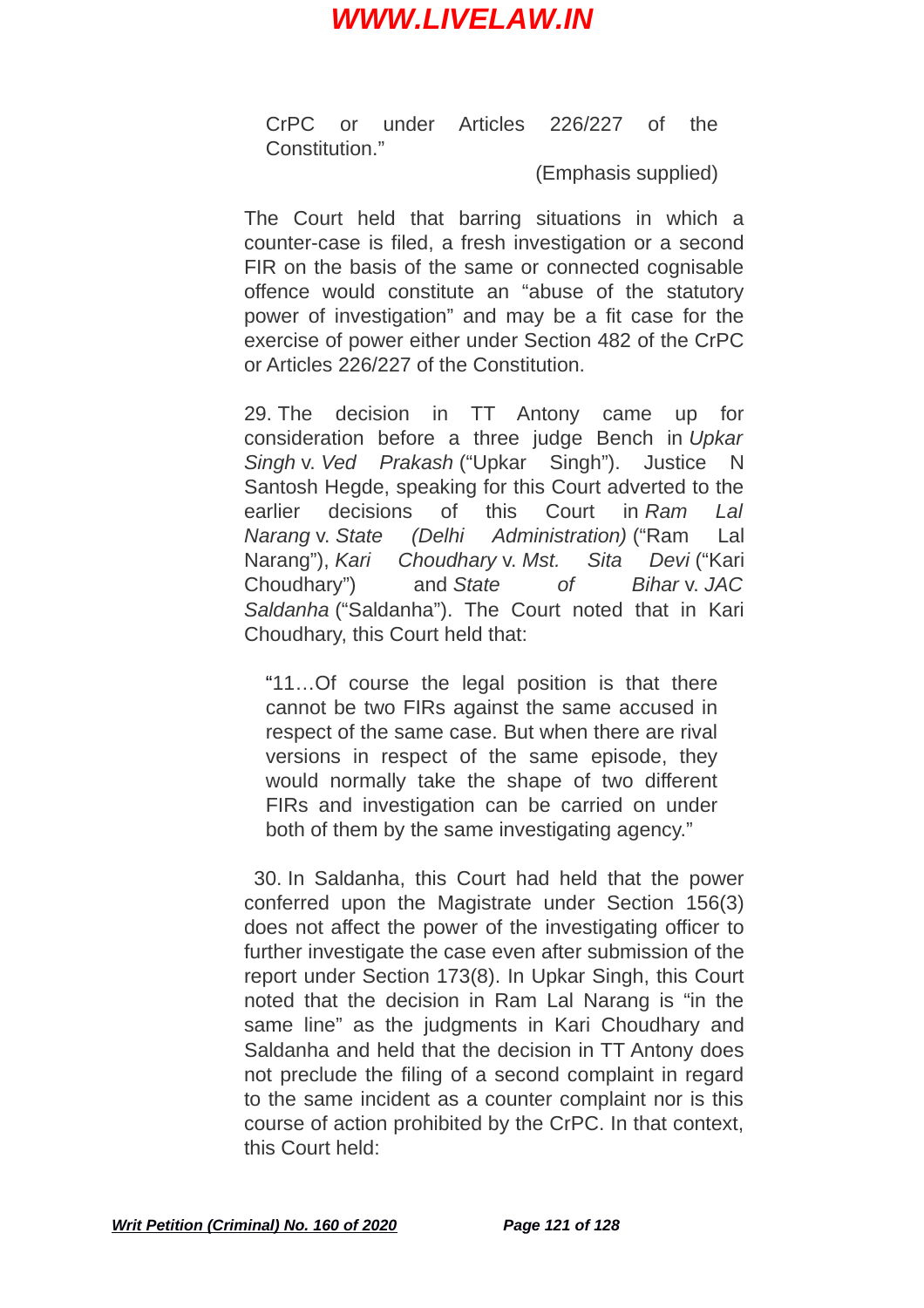"23. Be that as it may, if the law laid down by this Court in *T.T. Antony case* is to be accepted as holding that a second complaint in regard to the same incident filed as a counter-complaint is prohibited under the Code then, in our opinion, such conclusion would lead to serious consequences. This will be clear from the hypothetical example given hereinbelow i.e. if in regard to a crime committed by the real accused he takes the first opportunity to lodge a false complaint and the same is registered by the jurisdictional police then the aggrieved victim of such crime will be precluded from lodging a complaint giving his version of the incident in question, consequently he will be deprived of his legitimate right to bring the real accused to book. This cannot be the purport of the Code."

These principles were reiterated by a two judge Bench of this Court in *Babubhai* v. *State of Gujarat*. Dr Justice B S Chauhan observed:

"21. In such a case the court has to examine the facts and circumstances giving rise to both the FIRs and the test of sameness is to be applied to find out whether both the FIRs relate to the same incident in respect of the same occurrence or are in regard to the incidents which are two or more parts of the same transaction. If the answer is in the affirmative, the second FIR is liable to be quashed. However, in case the contrary is proved, where the version in the second FIR is different and they are in respect of the two different incidents/crimes, the second FIR is permissible. In case in respect of the same incident the accused in the first FIR comes forward with a different version or counterclaim, investigation on both the FIRs has to be conducted."

This Court held that the relevant enquiry is whether two or more FIRs relate to the same incident or relate to incidents which form part of the same transactions. If the Court were to conclude in the affirmative, the subsequent FIRs are liable to be quashed. However,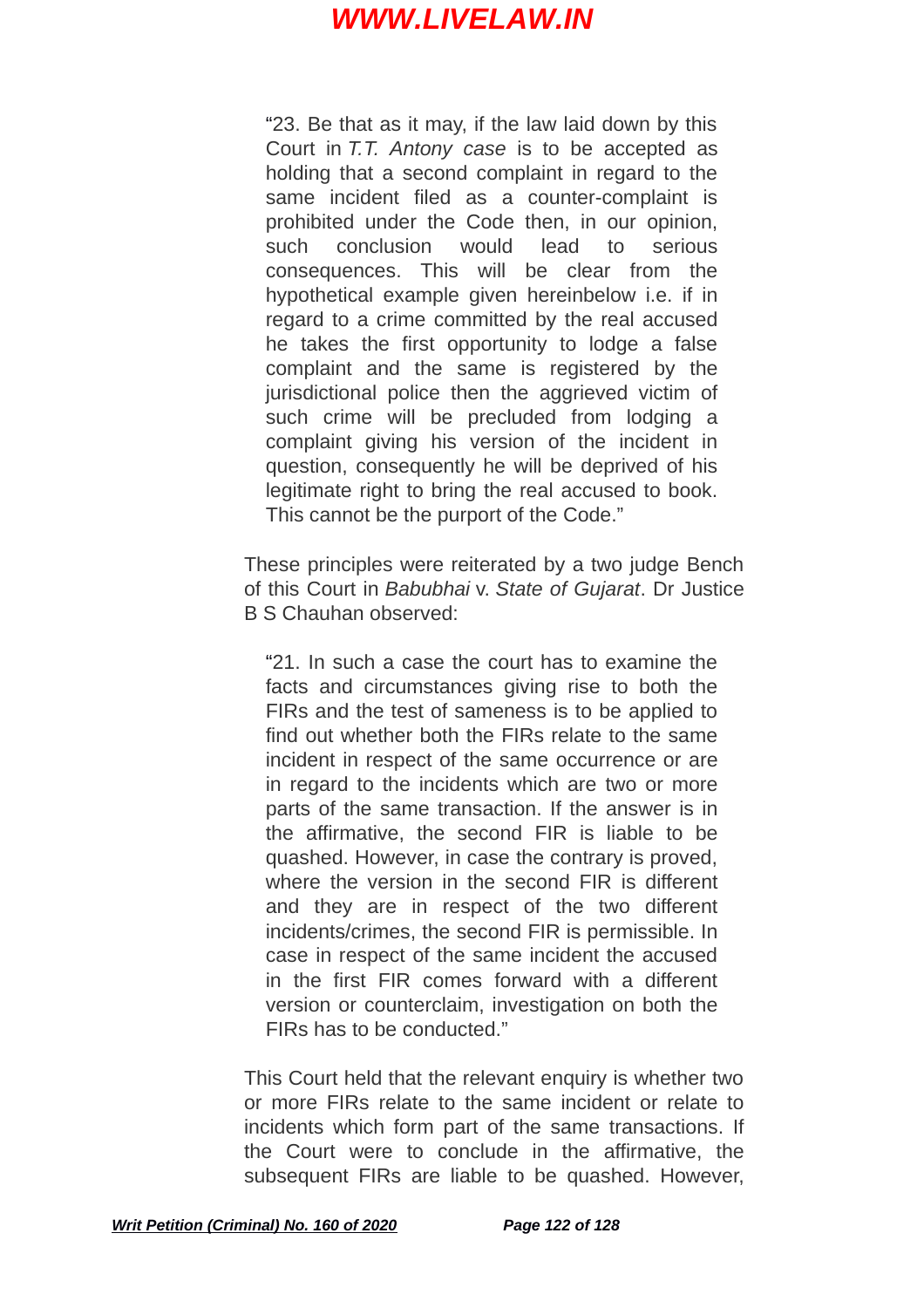where the subsequent FIR relates to different incidents or crimes or is in the form of a counter-claim, investigation may proceed.

[See also in this context *Chirra Shivraj* v. *State of Andhra Pradesh* and *Chirag M Pathak* v. *Dollyben Kantilal Patel*].

The aforesaid quotation refers to the judgment of this Court in *Babubhai* v. *State of Gujarat and Others[119](#page-122-0)* wherein the test to determine sameness of the FIRs has been elucidated as when the subject matter of the FIRs is the same incident, same occurrence or are in regard to incidents which are two or more parts of the same transaction. If the answer to the question is affirmative, then the second FIR need not be proceeded with.

82. In *Arnab Ranjan Goswami's* case, the proceedings in the subsequent FIRs were quashed as the counsel for the complainants in the said case had joined the petitioner in making the said prayer. However, in the present case, we would like to follow the ratio in *T.T. Antony* which is to the effect that the subsequent FIRs would be treated as statements under Section 162 of the Criminal Code. This is clear from the following dictum in

#### *T.T. Antony*:

"18. An information given under sub-section (1) of Section 154 CrPC is commonly known as first

<span id="page-122-0"></span><sup>119</sup> (2010) 12 SCC 254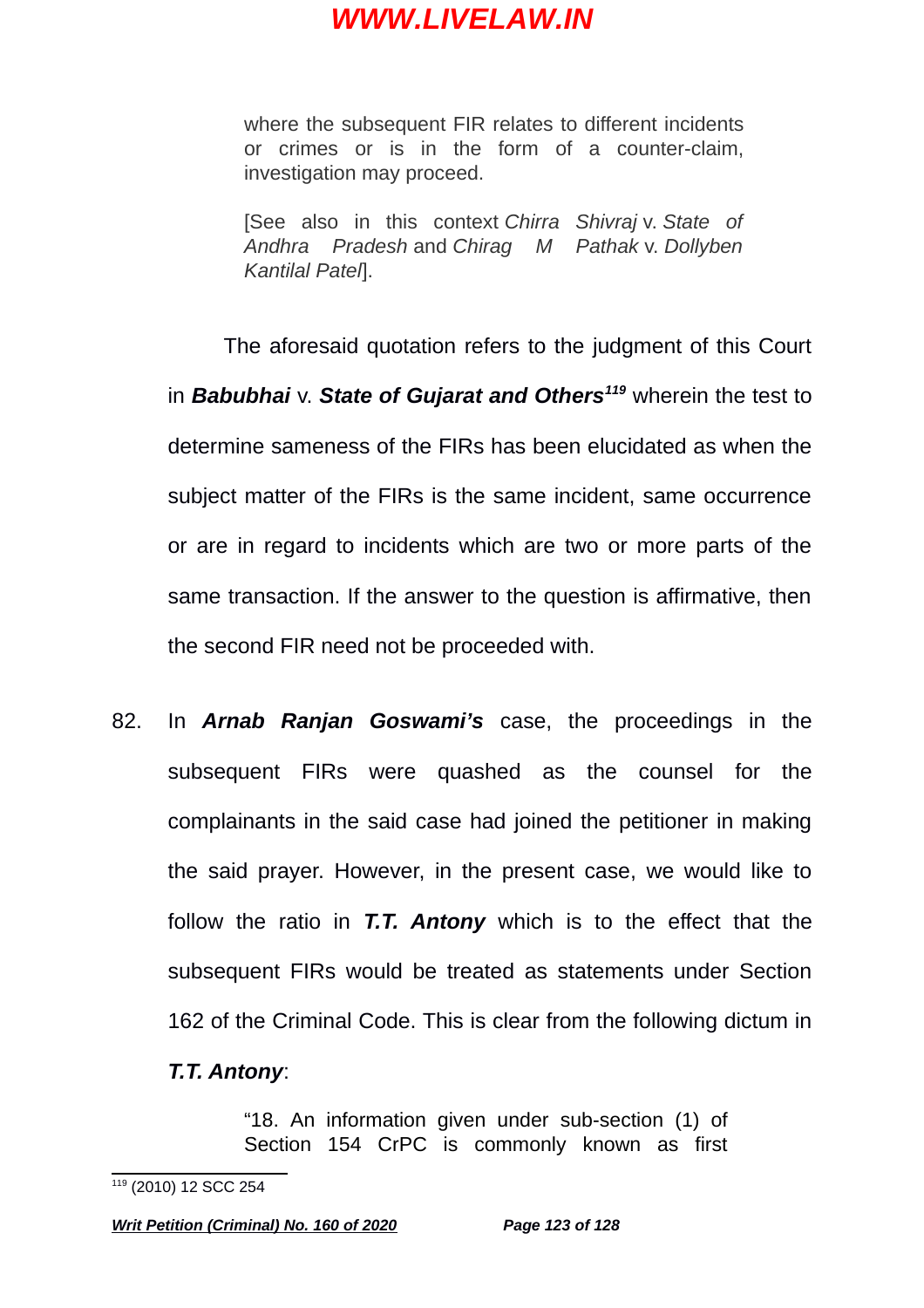information report (FIR) though this term is not used in the Code. It is a very important document. And as its nickname suggests it is the earliest and the first information of a cognizable offence recorded by an officer in charge of a police station. It sets the criminal law in motion and marks the commencement of the investigation which ends up with the formation of opinion under Section 169 or 170 CrPC, as the case may be, and forwarding of a police report under Section 173 CrPC. It is quite possible and it happens not infrequently that more informations than one are given to a police officer in charge of a police station in respect of the same incident involving one or more than one cognizable offences. In such a case he need not enter every one of them in the station house diary and this is implied in Section 154 CrPC. Apart from a vague information by a phone call or a cryptic telegram, the information first entered in the station house diary, kept for this purpose, by a police officer in charge of a police station is the first information report — FIR postulated by Section 154 CrPC. All other informations made orally or in writing *after* the commencement of the investigation into the cognizable offence disclosed from the facts mentioned in the first information report and entered in the station house diary by the police officer or such other cognizable offences as may come to his notice during the investigation, will be statements falling under Section 162 CrPC. No such information/ statement can properly be treated as an FIR and entered in the station house diary again, as it would in effect be a second FIR and the same cannot be in conformity with the scheme of CrPC. Take a case where an FIR mentions cognizable offence under Section 307 or 326 IPC and the investigating agency learns during the investigation or receives fresh information that the victim died, no fresh FIR under Section 302 IPC need be registered which will be irregular; in such a case alteration of the provision of law in the first FIR is the proper course to adopt. Let us consider a different situation in which *H* having killed *W*, his wife, informs the police that she is killed by an unknown person or knowing that *W* is killed by his mother or sister, *H* owns up the responsibility and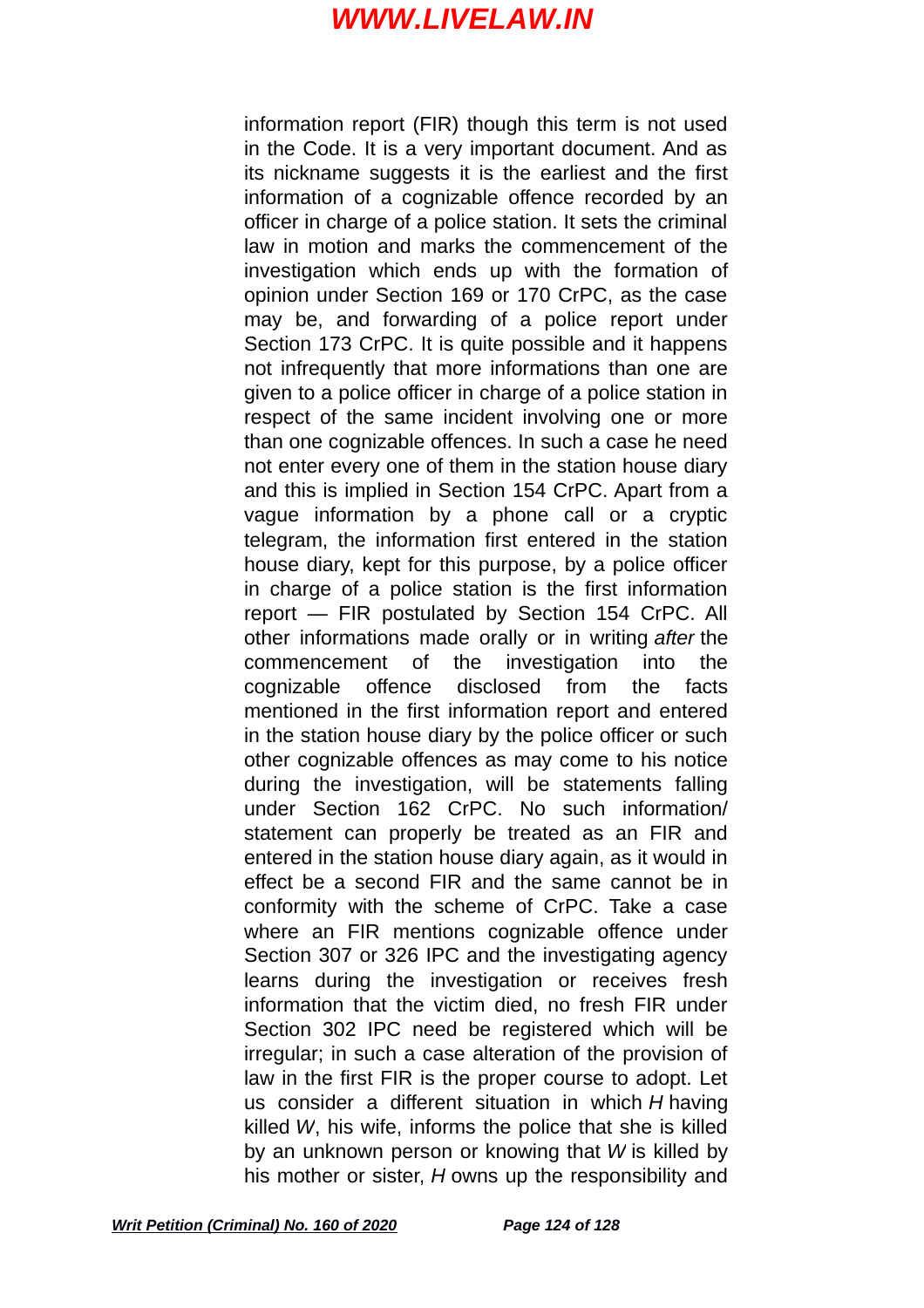during investigation the truth is detected; it does not require filing of fresh FIR against  $H -$  the real offender — who can be arraigned in the report under Section 173(2) or 173(8) CrPC, as the case may be. It is of course permissible for the investigating officer to send up a report to the Magistrate concerned even earlier that investigation is being directed against the person suspected to be the accused."

- 83. This would be fair and just to the other complainants at whose behest the other FIRs were caused to be registered, for they would be in a position to file a protest petition in case a closure/final report is filed by the police. Upon filing of such protest petition, the magistrate would be obliged to consider their contention(s), and may even reject the closure/final report and take cognizance of the offence and issue summons to the accused. Otherwise, such complainants would face difficulty in contesting the closure report before the Magistrate, despite and even if there is enough material to make out a case of commission of an offence.
- 84. Lastly, we would also like to clarify that Section 179 of the Criminal Code permits prosecution of cases in the court within whose local jurisdiction the offence has been committed or consequences have ensued. Section 186 of the Criminal Code relates to cases where two separate charge-sheets have been filed on the basis of separate FIRs and postulates that the prosecution would proceed where the first charge-sheet has been filed on the basis of the FIR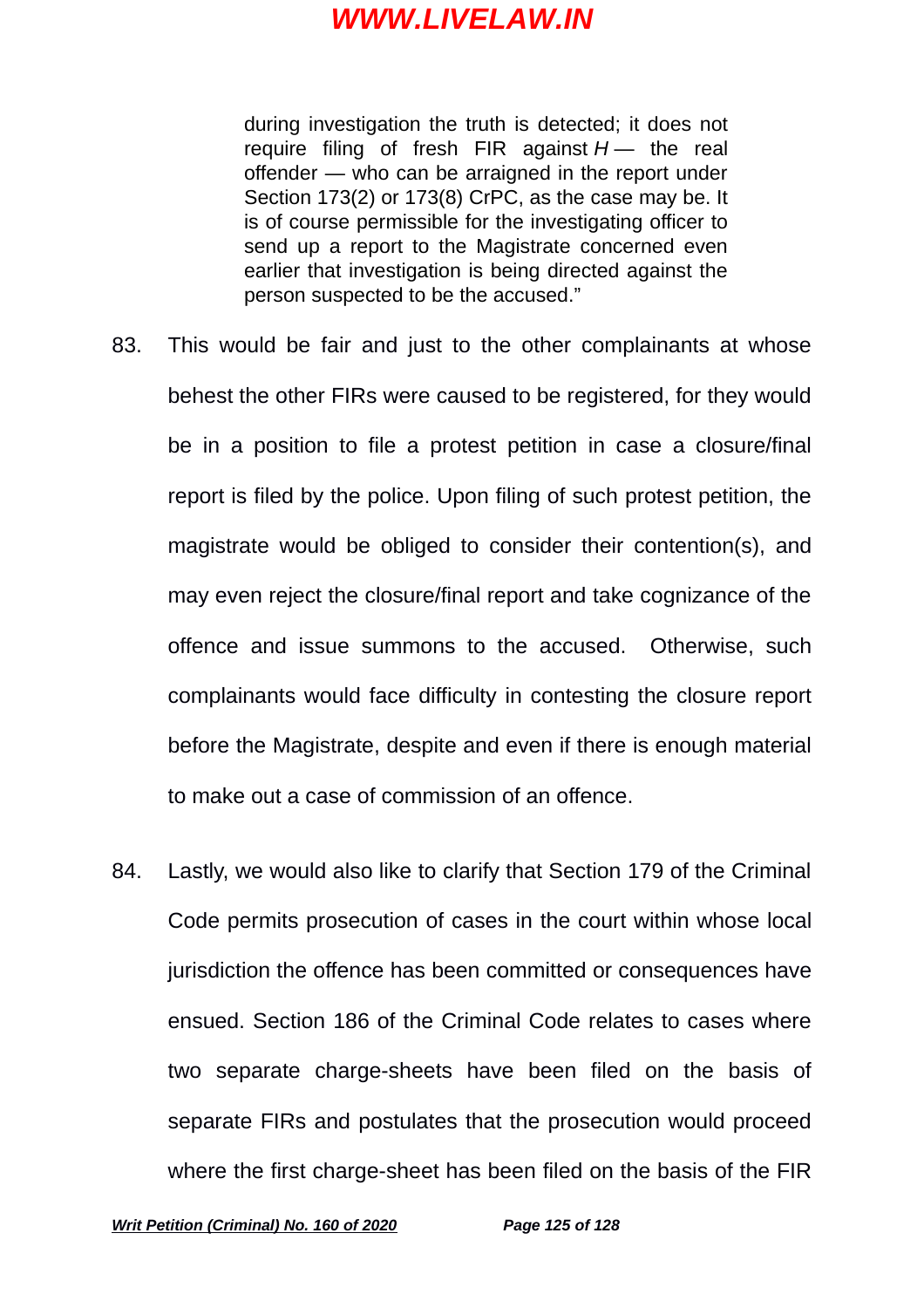that is first in point of time. Principle underlying section 186 can be applied at the pre-charge-sheet stage, that is, post registration of FIR but before charge-sheet is submitted to the Magistrate. In such cases ordinarily the first FIR, that is, the FIR registered first in point of time, should be treated as the main FIR and others as statements under Section 162 of the Criminal Code. However, in exceptional cases and for good reasons, it will be open to the High Court or this Court, as the case may be, to treat the subsequently registered FIR as the principal FIR. However, this should not cause any prejudice, inconvenience or harassment to either the victims, witnesses or the person who is accused. We have clarified the aforesaid position to avoid any doubt or debate on the said aspect.

85. In view of our findings, we accept the prayer made in the last amended writ petition and transfer all FIRs listed at serial No. 2 to 7 in paragraph 4 (supra) to police station Dargah, Ajmer, Rajasthan, where the first FIR was registered. We do not find any good ground or special reason to transfer the FIRs to Noida, Uttar Pradesh. Statement of the complaint/informant forming the basis of the transferred FIRs would be considered as statement under Section 162 of the Criminal Code and be proceeded with. Compliance of the above directions to transfer papers would be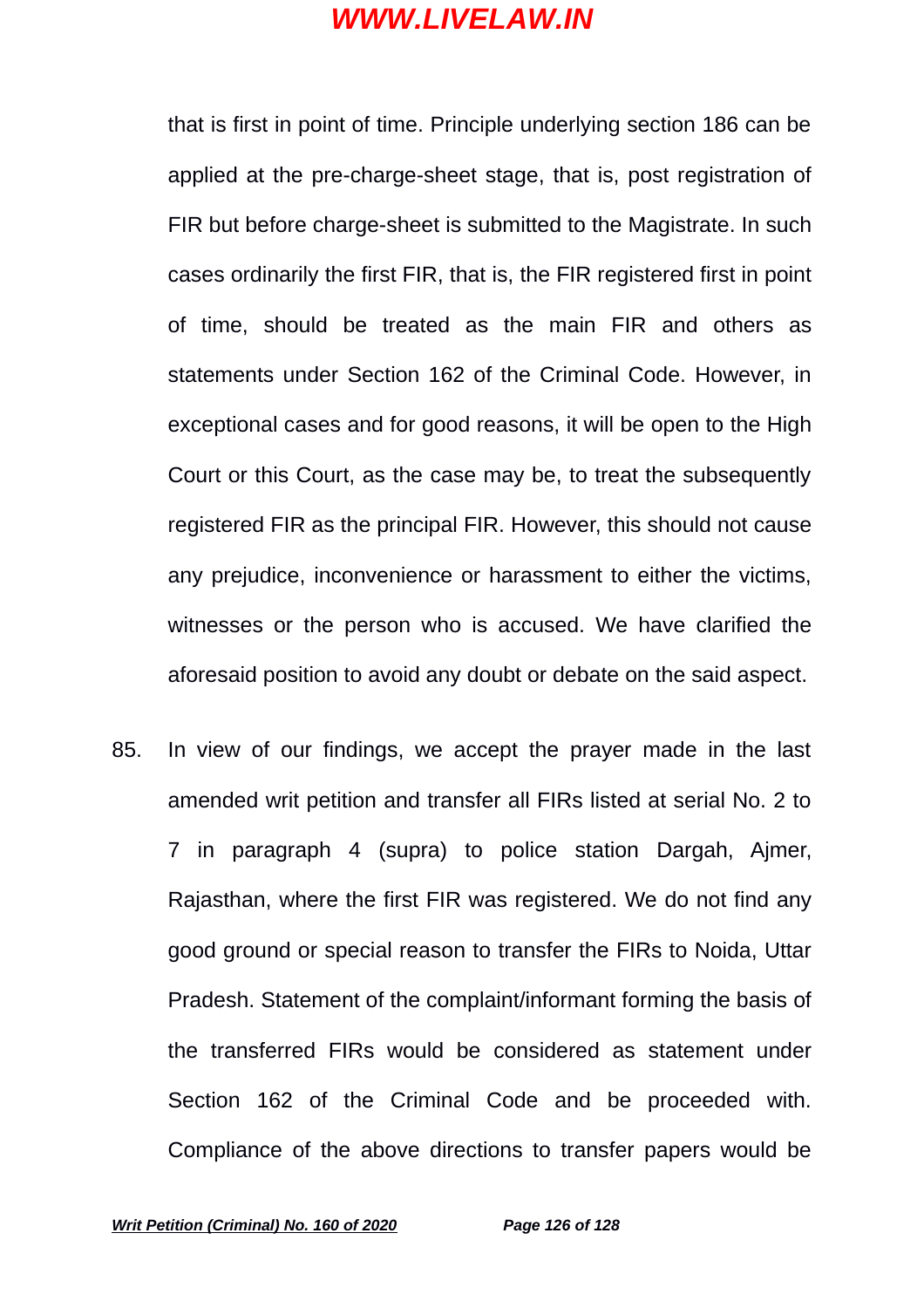made by the concerned police station within four weeks when they receive a copy of this order. The above directions would equally apply to any other FIR/complaint predicated on the same telecast/ episode.

### **E. The third prayer**

86. Regarding the third prayer made by the petitioner, following the ratio laid down in *Arnab Ranjan Goswami* we direct the State of Uttar Pradesh to examine the threat perception for the petitioner and his family members and take appropriate steps as may necessary. Similar assessment be made by the State of Rajasthan and based on the inputs given by its agencies steps as may be necessary be taken on usual terms.

#### *Operative directions*

87. In view of the aforesaid discussion, we decline and reject the prayer of the petitioner for quashing of the FIRs but have granted interim protection to the petitioner against arrest subject to his joining and cooperating in investigation till completion of the investigation in terms of our directions in paragraphs 79 and 85 above. We have however accepted the prayer of the petitioner for transfer of all pending FIRs in relation to and arising out of the telecast/episode dated  $15<sup>th</sup>$  June 2020 to P.S. Dargah, Ajmer,